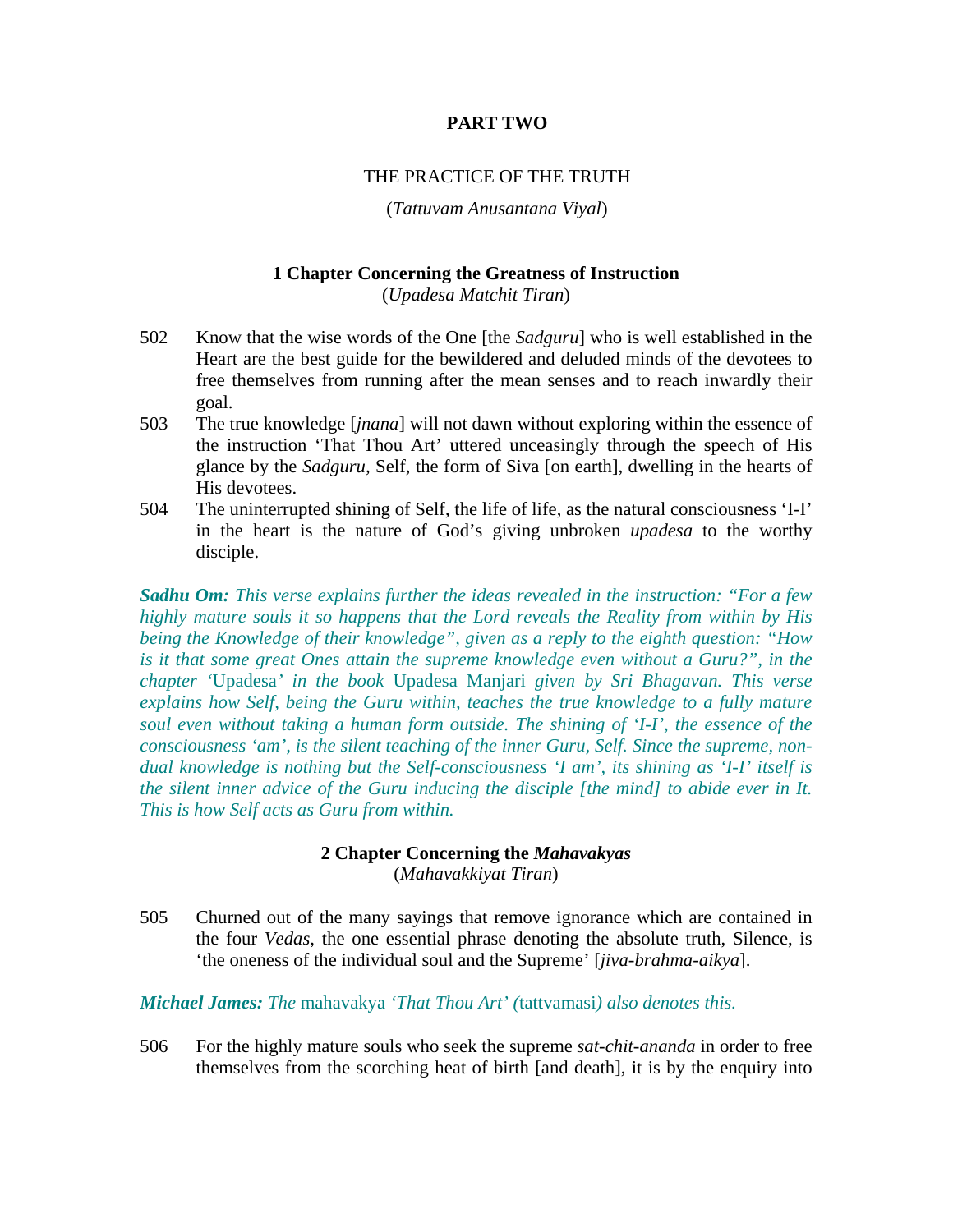only the word 'Thou', which [out of the three words 'That', 'Thou' and 'Art'] denotes the nature of the individual soul, that the glory of Liberation is attained.

*Sadhu Om: We should remember here Sri Bhagavan's instruction in verse 32 of* Ulladu Narpadu *as to what an earnest and sincere disciple should do when he hears the*  Mahavakya *'That Thou Art' from a Guru. As soon as he hears the phrase 'That Thou Art', the disciple's attention should turn to know 'What am I?' This is the real aim with which the* Mahavakya *was revealed. The one important word that stands in the above*  Mahavakya *to turn the disciple's mind to Self-attention is 'Thou'. Therefore this verse categorically asserts that out of the three words, 'Thou' alone should be taken for scrutiny by a worthy disciple. The following two verses also emphasize the same idea.* 

- 507 Only in order to turn inward the minds of less mature aspirants, which will be favourable for the aforesaid enquiry, [the *Vedas*] added the other two words 'That' [*tat*] and 'Art' [*asi*] to the word 'Thou' [*tvam*], thereby forming the *Mahavakya* 'That Thou Art' [*tat tvam asi*]. Thus should you know.
- 508 Verily the enquiry done within oneself to know the real import denoted by the word 'Thou', 'What is it?' ['Who am I?'], is the proper means to know the correct import of the other two words also.

#### **3 Chapter Concerning the Greatness of the** *Upanishads* (*Upanisha Matchit Tiran*)

509 Grace is the form of God, who has never known ignorance [*ajnana*]. The true knowledge of *Brahman* [*brahma-jnana*] is the dais on which the Lotus Feet of God are placed. The *Upanishads* are the golden sandals of those Feet. For the petty ego [modern man] who is possessed by the madness of scientific knowledge [*vijnana*], the only worthy duty is to hold on his head the *Upanishad*-sandals.

*Sadhu Om: The teaching imparted through this verse is that the foremost and immediate duty of the modern mind, which is full of scientific knowledge, is, instead of feeling proud of its petty knowledge, to give up its pride and follow the path of Self-knowledge shown by the* Upanishads*. Since it is a well-known fact that the knowledge of worldly science, though it has developed more and more, has never yet found an end, this verse instructs that, if it wants to achieve a complete knowledge, the human intellect which engages in science, which will never provide anything but an incomplete knowledge, has to take refuge under the mercy of the* Upanishads*, which alone teach Self-knowledge, the final and complete knowledge. This is the only way for it to be saved, and this is its foremost duty.*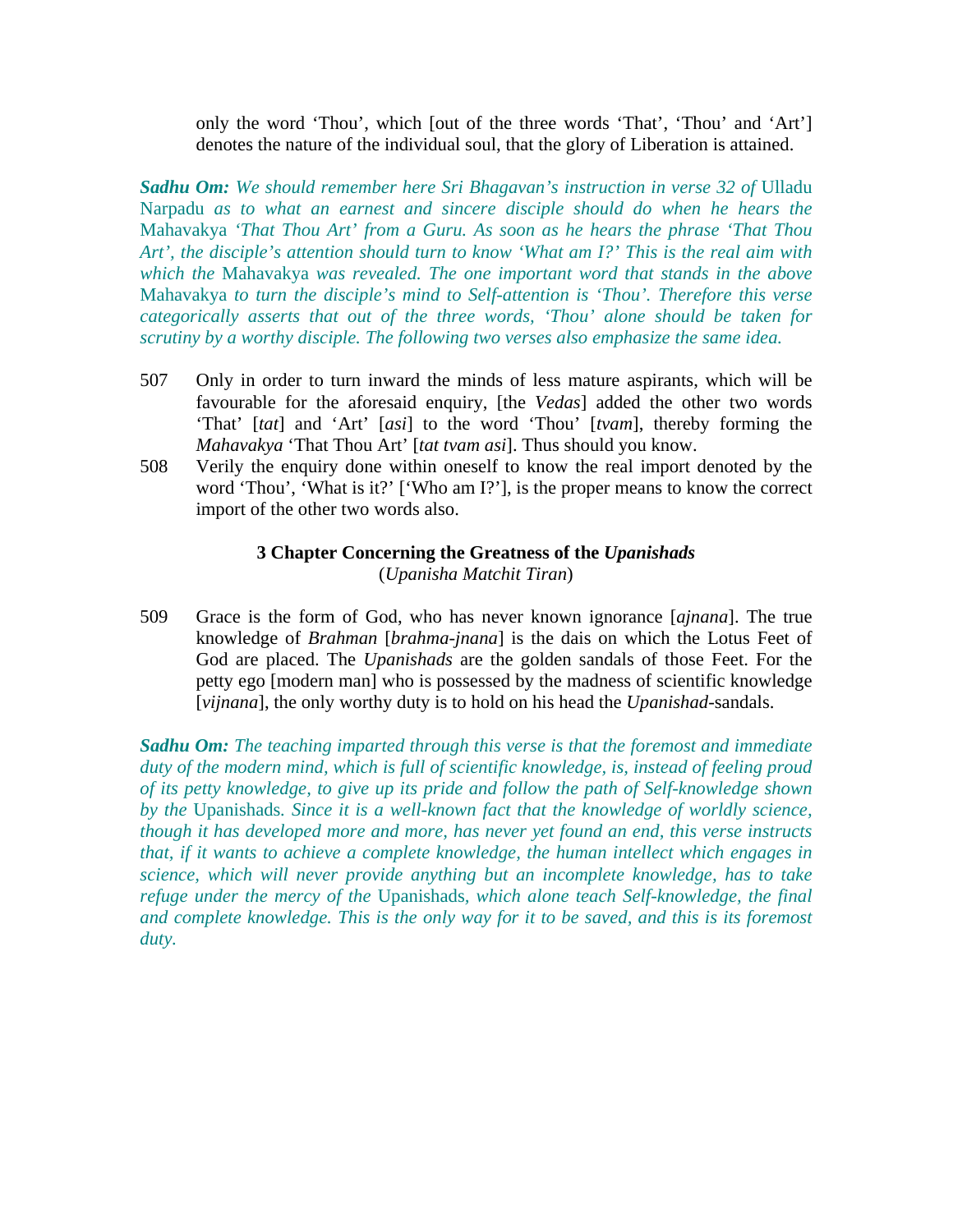## **4 Chapter Concerning** *Upasana* (*Upasanait Tiran*)

*Michael James:* Upasana *means worship, that is, clinging to God through body (by doing*  puja*), through speech (by doing* japa *or reciting* stotras*) or through mind (by doing*  dhyana*).*

- 510 Those fortunate devotees who have seen the Lotus Feet of God, which shine supremely pure in their heart, will have all their evil and inauspicious tendencies eradicated and will shine with the Light of Knowledge.
- 511 Devilish qualities [*asura sambat*] will bring only ruin on you. Knowing this well, develop only divine qualities [*deyva sambat*]. *Upasana*, which will cultivate divine qualities in the heart, alone will save the soul.

*Sadhu Om: Here,* upasana *should be understood to mean clinging to Self, that is, attending to Self, which is Self-enquiry. For, Self-enquiry alone bestows all the divine qualities [*deyva sambat*]. The word '*sambat*' means 'that which is earned'. Since all things earned externally will bring only misery to the* jiva*, '*deyva sambat*' alone is worthy to be earned, and is developed solely by Self-enquiry.* 

- 512 Though the non-dual knowledge [*advaita jnana*] is difficult to attain, it becomes easy to attain when the true love, *bhakti*, for the Feet of the Lord [Siva] becomes intense, since His Grace, the revealing Light which dispels ignorance, then begins to flow.
- 513 By firmly fixing with love the Feet of the Lord in the Heart, one can sever the bondage of delusion, and by so cutting the bondage; one can behold the true Light of supreme knowledge, one's Heart-lotus having blossomed.

*Michael James: Readers should here remember the teaching of Sri Bhagavan that Self alone is denoted by the terms 'the Feet of God', 'Grace', and so on.* 

514 If the head of the *jiva* is fixed at the Feet of Siva, the *jiva* will shine as Siva Himself. Because, the petty ego, losing its nature of moving, remains still in the real state of Self, which is motionless.

*Michael James: The nature of the wave is to move. The nature of the ocean is to remain*  motionless. If the wandering wave loves the ocean, that is, if it loves the nature of the *ocean, namely, to remain still, it will lose its wave-form, subside, drown into the ocean and thereby become the ocean itself, that is, it will become motionless. Likewise, if the*  jiva, *the wandering mind, loves Siva, the Self, he will lose his* jiva*-nature, that is, the nature of moving and standing as a separate entity, dissolve in Siva and become Siva Himself.* 

515 In order to sever the strong, long-standing and false bondage and be saved, without wasting any time, meditate always with rousing and intense love on the golden Lotus Feet of the Lord.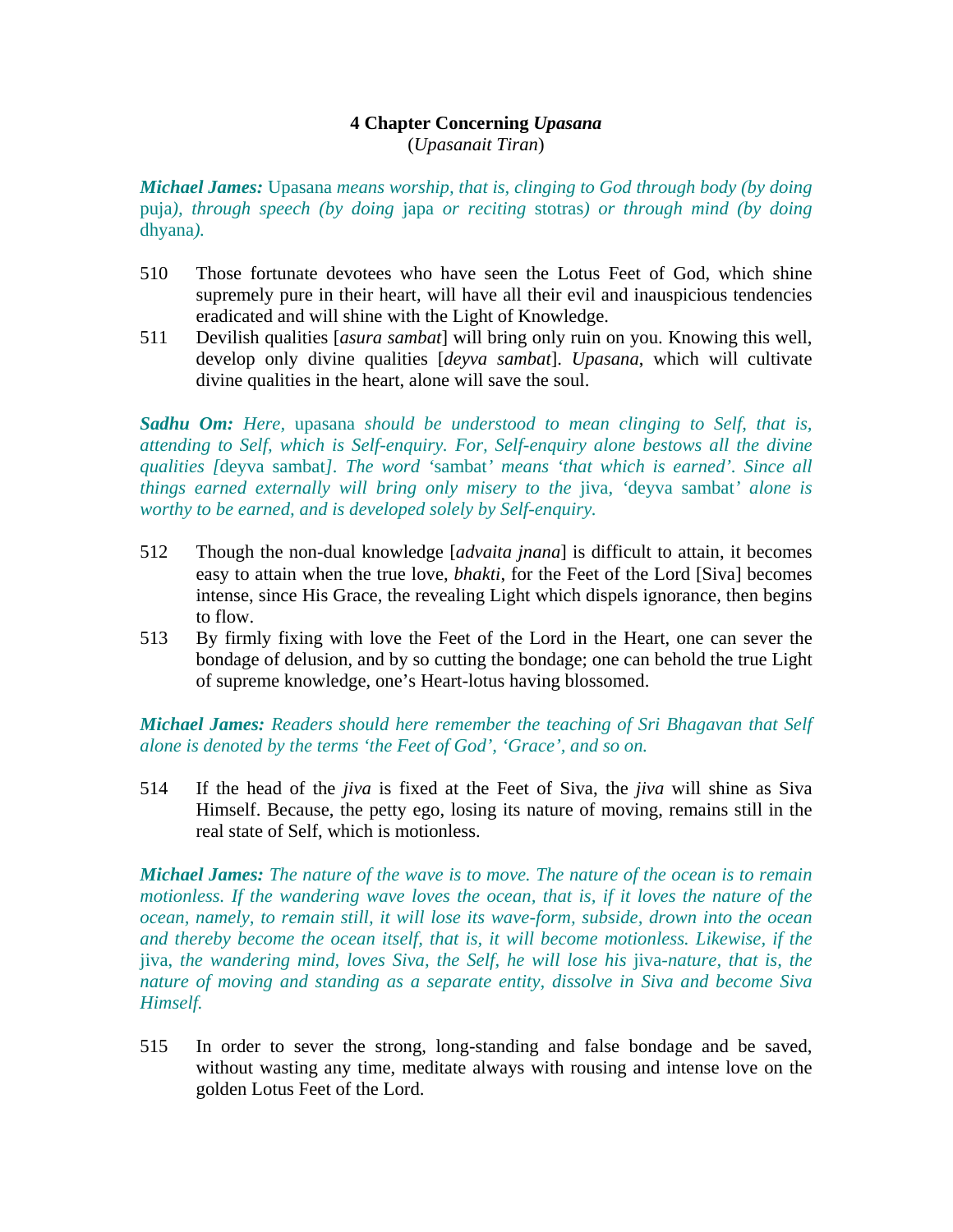*Sadhu Om: "Ever practise meditation upon Self [*atma-dhyana*] and achieve the supreme bliss of Liberation," says Sri Bhagavan in the concluding chapter of* Vichara Sangraham*. Thus, we should understand that meditating upon Self is what is recommended in this verse.* 

516 The true form [nature] of God [Self] cannot be understood except by the mind which stands firmly still in *nishta* [Self-abidance or *samadhi*]. Therefore, without allowing the mind either to wander as a vagabond [i.e. to undergo waking and dream – *sakala*] or to fall into *laya* [i.e. to fall into sleep – *kevala*] due to tiredness, train the mind to be conscious and still on one target [Self].

*Michael James: It is indicated in this verse that making the mind still, that is, keeping it unaffected by* sakala *(the state of manyness) and* kevala *(the state of nothingness), is what is called* nishtha *or* samadhi*.* 

- 517 Give up all attachments towards the petty sense-objects [*vishayas*], which are caused by the delusion 'I am this fleshy body'. The silent mind [thus stilled by renouncing sense-objects] is the pure *mani-lingam* [superior form of Siva*lingam*]. If this is adored [i.e. if this mental silence is carefully preserved with great love, which is the real worship of it], it will bestow unending bliss.
- 518 All days, all planets, all *yogas* and all *orais* are auspicious days, auspicious planets, auspicious *yogas* and auspicious *orais* for an aspirant to do this *upasana* [spiritual practice].

## *Michael James:* Yogas *and* orais *are particular parts of time in a day, as calculated in astrology.*

*Sri Muruganar: Since the days, planets,* yogas *and* orais *are within the conception of the mind, some of them may be inauspicious, but only for worldly activities. None of them can do any harm to an aspirant who wants to do Self-attention [*atma-dhyana*], which is the real worship of God, because it is concerned with Self, which is beyond the mind. The ten verses sung by Sri Jnanasambandhar in order to conquer the effects of planets and also some other songs of Tamil saints assure us that none of these time factors can create any obstacle for a devotee who comes under the power of the Grace of God.* 

519 It is very rare to get full faith in One [God or Guru]. If such a faith blossoms in the heart [due to past merits], do protect and nourish it, since it is similar to a new-born baby, without spoiling it by giving room to any doubts or suspicion, just as, if one possessed the Kamadenu, one would bring it up with great care and love.

*Michael James: The Kamadenu is a divine cow which will give one whatever one*  desires. Likewise, complete faith in God or Guru will bestow anything and everything *upon a devotee. Such is the wonderful power of faith.*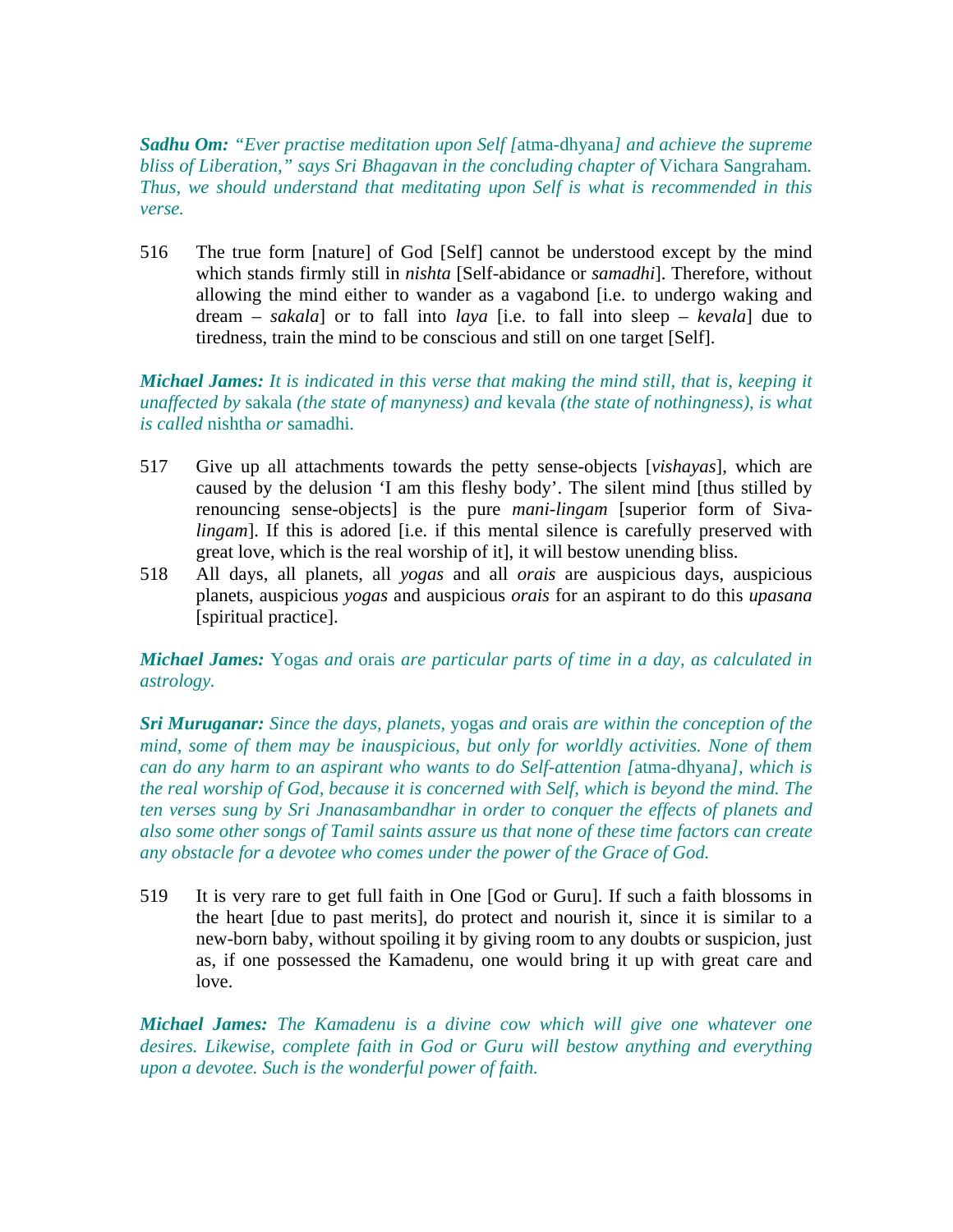#### **5 Chapter Concerning** *Upasana* **through Silence**  (*Maunopasanait Tiran*)

- 520 Installing the Lord on the heart-throne and fixing the mind uninterruptedly in Self in such a manner that it will become one with It, is the true and natural worship through Silence [*maunopasana*].
- 521 The pure state of having very great attachment to Self and having no attachment to any other thing is verily one's state of Silence. Learning to remain as 'I am that Silence' and ever abiding as It is, is the true mental worship [*manasika puja*].

*Sadhu Om: Nowadays many among us are under the impression that doing mental worship [*manasika puja*] means imagining that one is collecting all the necessary things such as flowers, sandal-paste, fruits, garlands and so on, and that one is offering them to God.* 

*However, this is only a mental activity [*pravritti*]. This verse teaches us that this is not the correct* manasika puja*, and that Self-abidance, 'worship through Silence' [*maunopasana*] mentioned above, alone is the real* manasika puja*.* 

## **6 Chapter Concerning the Delusion of Arguments**

(*Vada Mayal Tiran*)

522 Only the ignorant who do not know even a little about the nature of their own [the ego's] rising and setting will engage themselves in a heated war of words: "Fate is more powerful than free-will [the effort of the mind]"; "No, free-will is more powerful than fate"; "Fate is superior to free-will"; "No, free-will is superior to fate".

## *Michael James: Verse 18 of* Ulladu Narpadu *is to be referred to here.*

523 Instead of enquiring and knowing through practical experience the truly existing Thing, and thereby attaining the clear state of supreme Silence, some jump up with egoism, having fanaticism for a particular religion and hatred towards other religions, and make vain and noisy arguments and criticisms.

## *Michael James: Refer to verse 991.*

- 524 The very nature of argument is to veil the truth. Since it is nothing but an art of illusion and imagination, it will delude and confuse the mind. Therefore, no one who has fallen into the dark hole of arguments will see the Sunlight, Selfknowledge.
- 525 Words [and thoughts] do not reveal Self. On the contrary, they veil it completely. Therefore, be alert in controlling both speech and thought so that Self, which is hidden by them, will shine of Its own accord.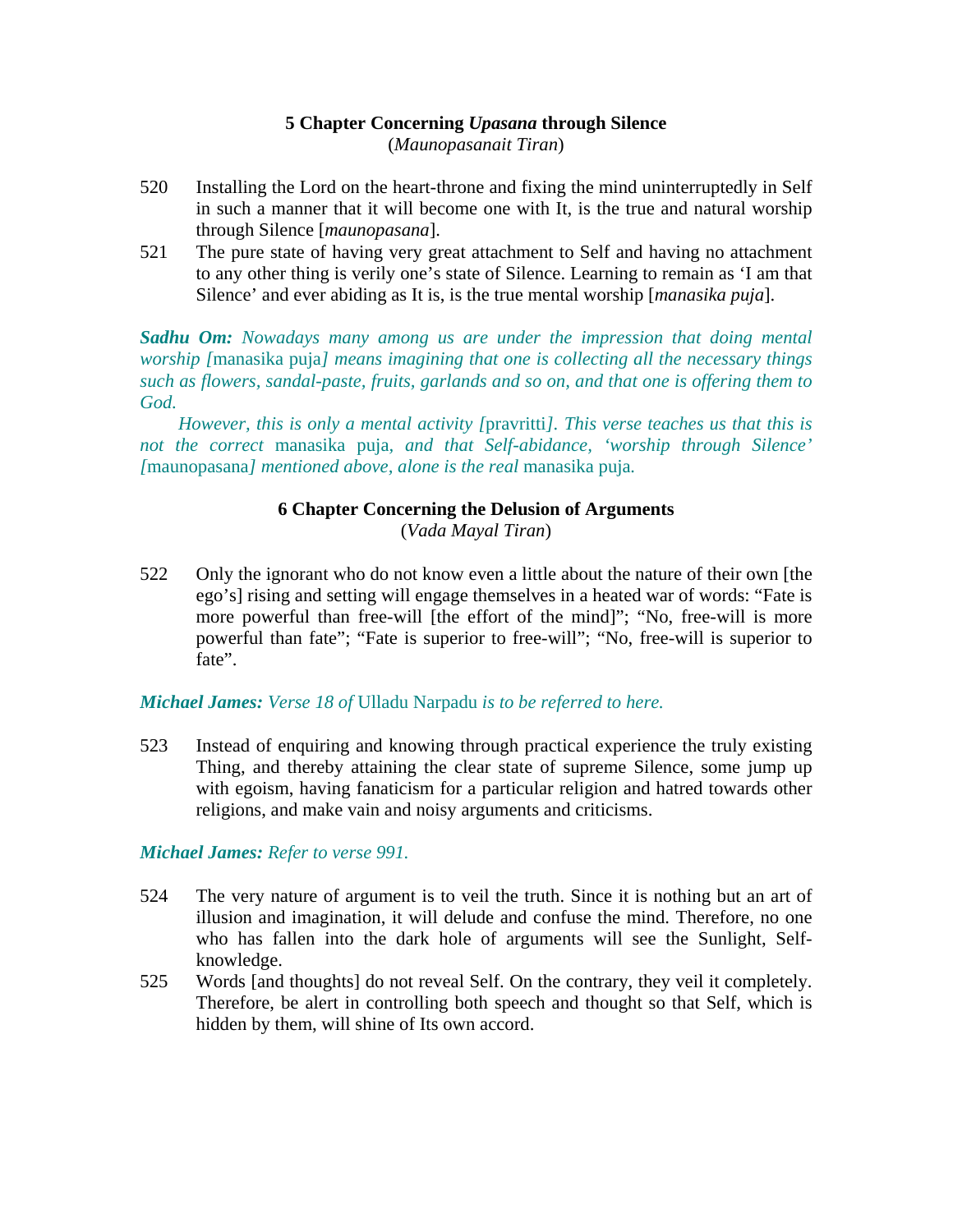*Sri Muruganar: 'We', Self, alone are real. Even thoughts [mind] and speech, which is only a gross form of thoughts, are alien to us and therefore unreal. So, the practice of Self-attention, which will subside thoughts and speech, is the worthy undertaking.* 

526 Do not lend your intellect [*buddhi*] as a slave to the gymnastics of eloquence [in the form of speech and poetry] and to the jugglery of arguments. Know the truth, Self, by turning the pure sattvic mind within and thereby destroying the illusion of otherness.

## **7 Chapter Concerning the Uselessness of Measurements**  (*Alavai Yavalat Tiran*)

527 The measurer, the measure [i.e. the standard or scale of measurement], the measured and the measuring – all these seem to exist and shine because of the shining of existence-consciousness [*sat-chit*] in the heart. What measure is there to measure It [Self, the existence-consciousness]?

*Sadhu Om: Everything is measured by the mind, having the imaginary measures [dimensions or standards of measurement] of time and space. Those things which are thus measured [including time and space], the act of measuring them, and the measurer [the mind] – all these seem to have existence only because of and in the presence of Self, the existence-consciousness. Other than this, they have no real existence of their own. Therefore, how can Self be measured by any of these – mind, time, space and so forth?* 

528 Only so long as the measurer [the mind] exists will the measure and the measured also seem to exist as real. But when the measurer [the mind] sees Self, the really existing Thing, and is thereby lost in It, all other things such as the measure, the measured and the measuring will automatically become unreal.

# **8 Chapter Concerning Indirect Knowledge**

(*Paroksha Jnanat Tiran*)

529 The fire of desires of the *jivas* will be extinguished only by the direct [*aparoksha*] experience of the pure Self-knowledge, in which all the *vasanas* of the ignorant mind are dead. If the thirst and heat of the physical body could be quenched and cooled by a mirage, then the spiritual thirst [the desire for bliss – *moksha*] could also be quenched by indirect knowledge [*paroksha jnana*].

*Michael James:* Paroksha jnana *means mediated or indirect knowledge, that is, the knowledge about Self gathered through books (by* sravana *and* manana*) as opposed to immediate or direct knowledge (*aparoksha jnana*), that is, the direct experience of Self (gained through* nididhyasana*).*

530 When thus the direct [*aparoksha*] experience of the pure Supreme Self alone is the true, non-dual knowledge [*jnana*], calling even that which is indirect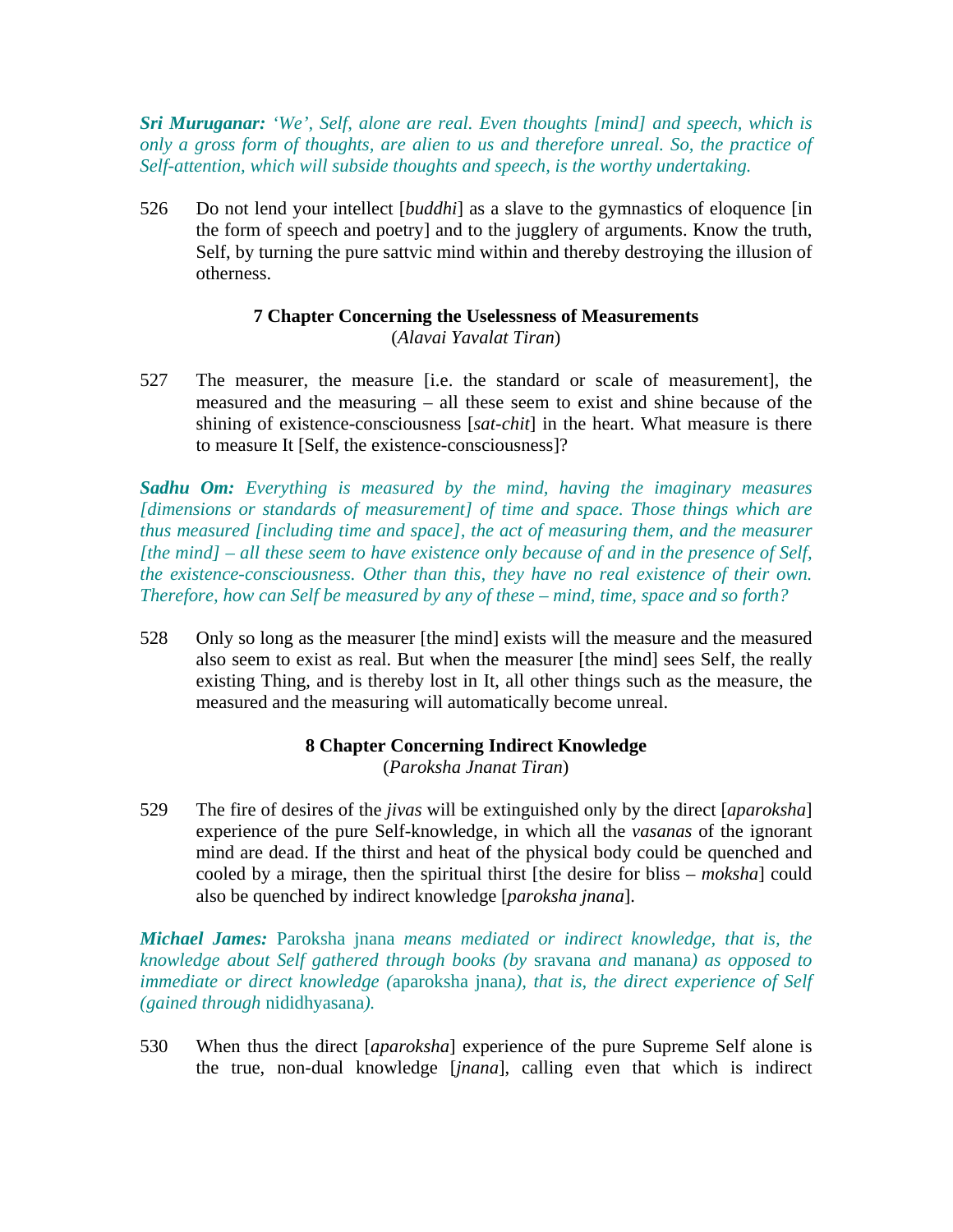[*paroksha*] as a knowledge [*jnana*] is just like calling demons [*rakshasas*] 'meritorious persons' [*punya janas*].

*Michael James: In literature, while referring to an unworthy thing, it is a custom to use a worthy name to ridicule it indirectly. It is in this manner that rakshasas, who are well known to be wicked sinners, are sometimes referred to as 'meritorious persons' (*punya janas*). Sri Bhagavan points out in this verse that indirect knowledge (*paroksha jnana*) is termed as a 'knowledge' (*jnana*) only in this spirit, for it is in truth nothing but ignorance (*ajnana*) itself.* 

- 531 The supreme *Jnana* [Self-knowledge], which destroys deceptive delusion, will be born only out of a true enquiry in the form of an attention towards that which exists as the Reality ['I am'] in the heart. But know that mere book-knowledge about enquiry, even though learnt from clear scriptures, will be like a picturegourd drawn on a sheet of paper, which is useless for cooking.
- 532 Is it possible to appease one's hunger by eating food cooked by a painted picture of a blazing fire? Likewise, an end to the miseries of life and the enjoyment of the bliss of Self cannot be achieved by mere verbal knowledge, but only by the practical knowledge of Self, which is obtained by extinguishing the ego in the heart. Thus should you know.
- 533 The bliss of the *sphurana* of the Supreme Self cannot be obtained by intellectual arguments, but only by the knowledge which shines in the heart as the form of the Divine Lord who lends light to the mind.

## **9 Chapter Concerning the Oneness of** *Jiva* (*Eka Jivat Tiran*)

534 Let highly mature and courageous aspirants who have a bright and sharp intellect, firmly accept that soul [*jiva*] is only one [*eka*] and thereby be established deep in the heart [by enquiring 'Who am I, that one *jiva*?']. It is only to suit immature minds that scriptures generally say that souls [*jivas*] are many [*nana*].

## *Sadhu Om:*

*If the ego comes into existence, all will come into existence; if the ego does not exist, nothing will exist; [therefore] verily the ego is all. –* Ulladu Narpadu *verse 26.* 

*If 'I' rises, all will rise –* Who am I?

*If the thought 'I' does not exist, no other thing will exist – Sri Arunachala* Ashtakam*, verse 7.* 

*Since it is clear from the above three* upadesas *of Sri Bhagavan that the rising of the ego, the feeling 'I am so-and-so', alone is the cause for the rising and appearance of the whole universe with innumerable* jivas *living in it, we should conclude without any doubt*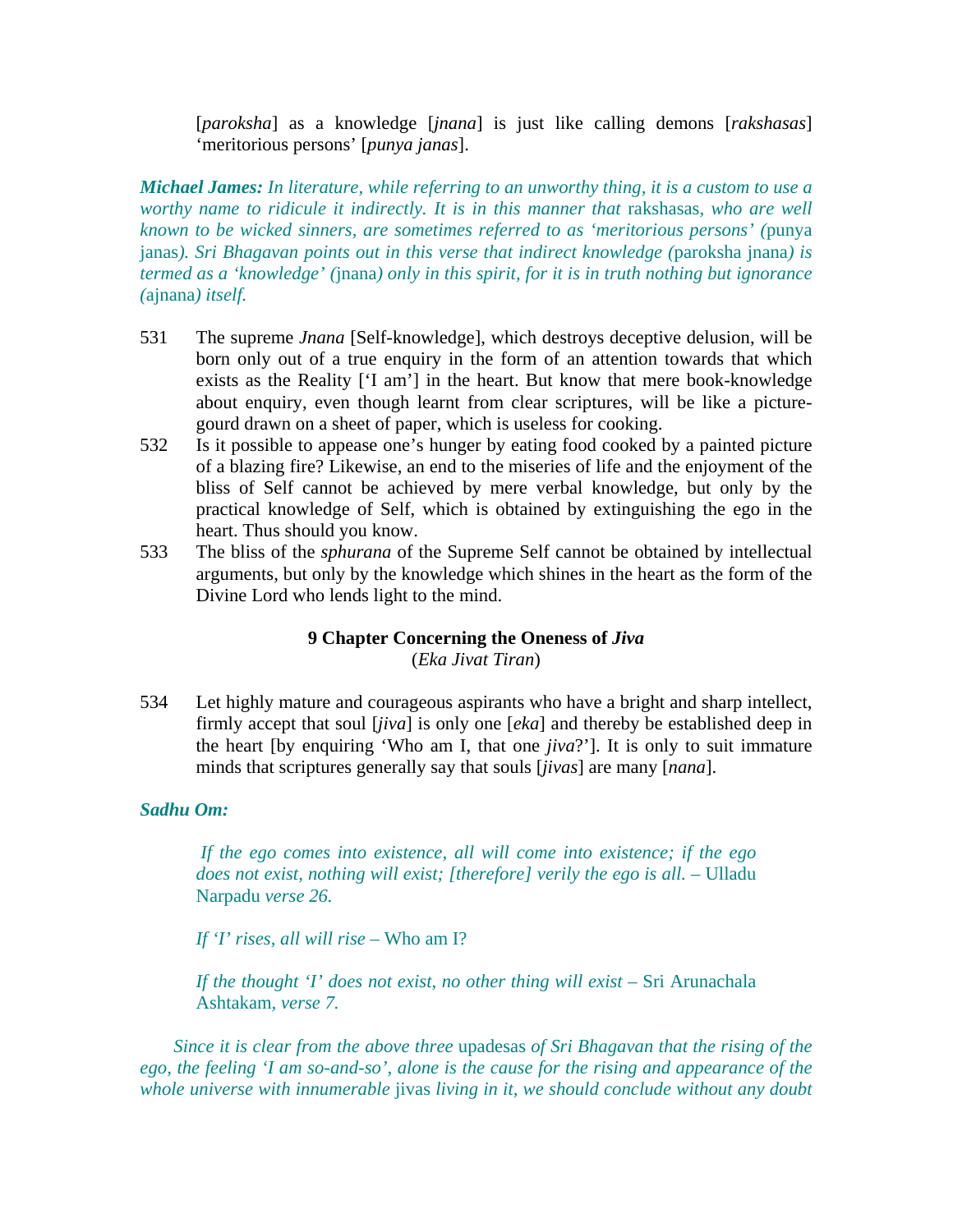*that it is only in the ignorant outlook of the ego, the one 'I', the one jiva, alone, and that, by the destruction of this one 'I', through the enquiry 'Who am I?', the existence of all other* jivas *will come to an end. This is the import of the* upadesa *contained in this verse.* 

535 Is there anyone who is born, or is there anyone who has cut the bondage of birth [and death]? During the time when the 'I'-thought [the ego] does not rise [that is, in deep sleep], is there anyone who is bound in the body [that is, who identifies with the body] or who is released from it? Enquire well, now, and tell me!

*Sadhu Om: In the absence of 'I', the one* jiva, *[either in sleep, where the 'I'-thought has subsided, or in* Jnana*, where it has been destroyed], no other* jiva *exists, either as a bound one [*bandha*] or as a released one [*mukta*]. The oneness of* jiva *is thus further stressed in this verse.* 

## **10 Chapter Concerning Knowledge and Ignorance**  (*Arivu-ariyamait Tiran)*

536 O worldly people who more and more scrutinize one thing after the other and run after each of them thinking that each one is worthier than the other! To scrutinize that one Thing [Self] by scrutinizing which nothing more will remain [to be scrutinized], alone is [true] knowledge.

*Sadhu Om: The Tamil word used here is '*nadum*', which may mean either 'scrutinize' or 'desire'. However, it is more fitting here to take it in the sense of 'scrutinize' because in the second half of the verse the Tamil word '*aydal*', which means only 'scrutinize', is used twice. Furthermore, the verse is in the 'Chapter concerning Knowledge and Ignorance'.* 

537 For those who can scrutinize [enquire into] and know the subtlest thing [Self], what benefit is there by the research on and knowledge of gross objects? Worthier than the research done [by the mind] through the eye and so on, is the indestructible research done within [that is, Self-enquiry or Self-attention].

*Sadhu Om: The import of this verse is that Self-enquiry, by which Self is known, is far superior to scientific researches.* 

- 538 (a) To know Self clearly, rejecting all alien things [the universe] as mere nothingness [*sunya*] is the supreme knowledge [*jnana*] transcending time and space, other than which there is no worthy [or superior] knowledge.
- 538 (b) To know Self clearly, rejecting all alien things [the universe] as mere nothingness [*sunya*] is the supreme knowledge [*jnana*]. The knowing of all times and places or the knowing of others' minds is not worthy knowledge.
- 539 The truth is that any playful sport of *Sakti* [that is, any glory seen in this universe] cannot be other than *Sakta*, Self [the possessor of *Sakti*]. Hence, having the outlook of thinking that the world, which is [in truth mere] consciousness [*chit*], is different from it [consciousness, 'we'] and being deluded [by likes and dislikes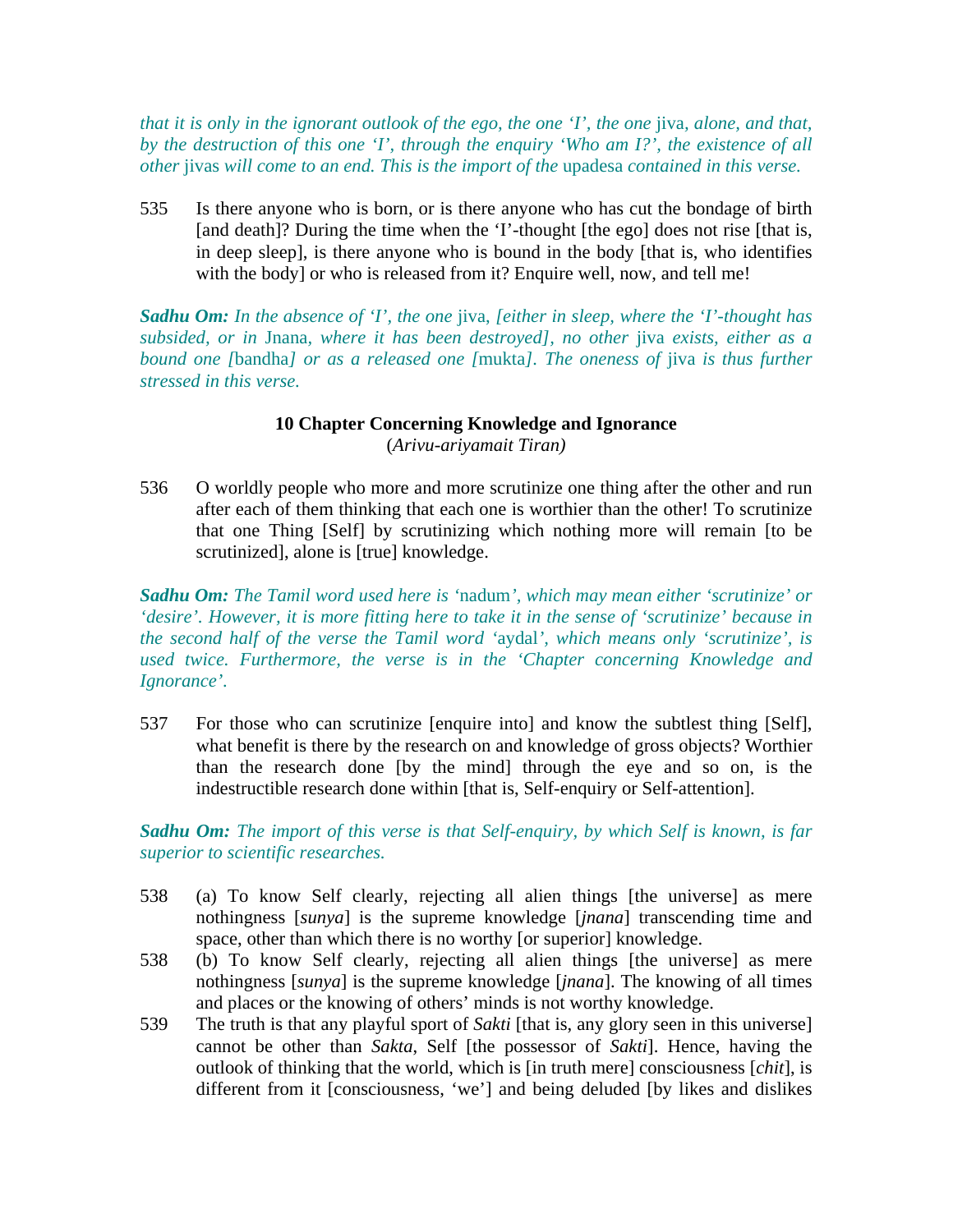for the things in the world], is the false *maya*, which causes wrong [i.e. all obstacles and miseries].

540 The knowledge 'I am the body' is the delusive and destructive ignorance. The correct knowledge [the knowledge of *Brahman*], which is worthy to be attained, is the knowledge that even the aforesaid ignorance, which is false, does not exist apart from Self, the unavoidable reality.

*Sadhu Om: Though the snake that appears on a rope is false, it cannot have such an appearance, as if existing, without the existence of the rope. So also, though the ignorance 'I am the body' is a false knowledge, even it cannot appear to exist without the existence of the real Self. The teaching given in this verse is the same as that given in verse 13 of* Ulladu Narpadu*.* 

- 541 Just as, on account of mere imagination, the one, unbroken space is called by different names [such as '*ghatakasa*', the whole, all-pervading space], so the one, whole, unbroken Self is seen by the immature people as many [that is, as diverse souls and objects]. This is the result of the wonderful *maya*.
- 542 To see the one Self, the reality which is devoid of anything false, as many and different is what is ignorance. Therefore, whatever thing appears in whatever name and form, to see it in its real nature [as Self] is what is knowledge.

*Sadhu Om: The last two lines of this verse are verse 355 of* Tirukkural*. On reading the Tamil verse of Sri Muruganar, those who know* Tirukkural *can understand how skillfully he has used this verse of* Tirukkural *to explain the idea of Sri Bhagavan.* 

- 543 Though the worlds outside are with innumerable differences [that is, with different names and forms], the inner reality of all of them is the one Self, just as, though the sesame seeds put into the big whirling oil-expeller are innumerable, the one substance in them is the oil.
- 544 To know though the real clarity [*chit*] in the state where immense bliss [*ananda*] and the non-dual Self-existence [*sat*] are shining as one, that no such duality as knowing and not knowing has ever existed at all, is the true knowledge.
- 545 Knowledge and ignorance can exist only pertaining to external, second person objects. But, since they [knowledge and ignorance] do not exist in the real state where Self alone shines, the true knowledge is that one in which the duality of knowledge and ignorance does not exist.

*Sadhu Om: Refer to verse 12 of* Ulladu Narpadu *and verse 27 of* Upadesa Undiyar*.* 

546 Some say, "Know thyself" [but] is there anyone who does not know himself? Tell me, is it not equally ignorant to say "I have realized Self" as to say "I have not realized Self"?

*Sadhu Om: It is worth reading verse 33 of* Ulladu Narpadu *here.* Jnanis*, who have gained Self-Knowledge, never say "I have realized my Self" or "I have not realized my Self". Refer to Sri Bhagavan's saying in the 2nd line of the 2nd verse of* Sri Arunachala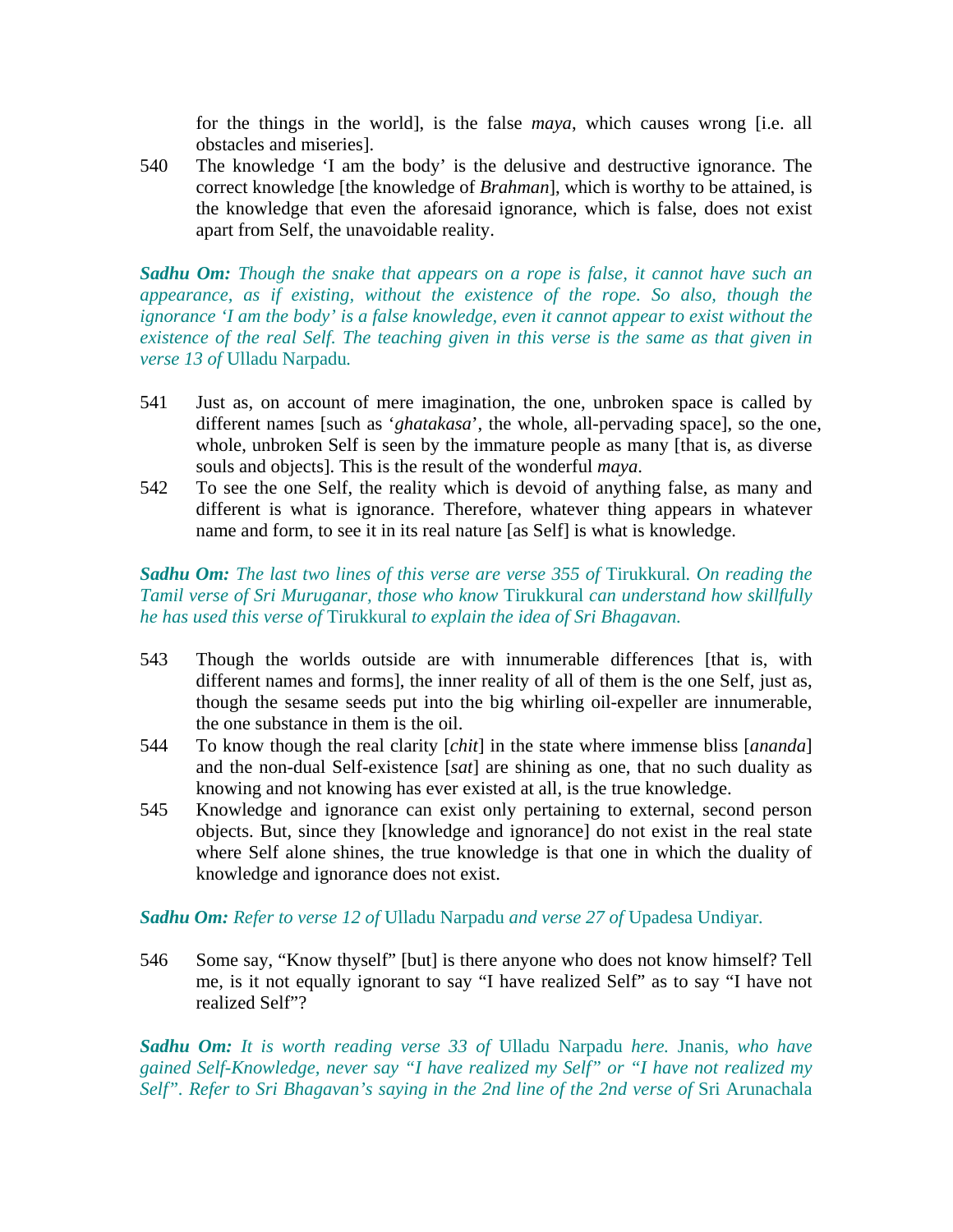Ashtakam*, "An 'I' does not rise to say 'I have seen'; how then can an 'I' rise to say 'I have not seen'?" The state in which the ego does not rise is the state beyond knowing and not knowing.* 

547 If one remains merely as consciousness [that is, as 'I am', in other words, in Selfabidance, *atma-nishtha*], ignorance [which is one of the dyad of ignorance and knowledge] will not exist. Hence, ignorance is false; Self-consciousness alone is real. When correctly known, it is ignorance to say that there is ignorance. Verily, pure consciousness is our nature. Thus should you know.

### **11 Chapter Concerning Delusion**  (*Marul Tiran*)

548 It is only so long as one thinks 'I know other things' that the delusion 'I do not know myself' will remain. When such a thought is removed by the experience of the ever-existing Self-knowledge, that delusion will become false [that is, will become non-existent].

*Sadhu Om: Since whenever anything is known, our power of attention takes the form of a thought [*vritti*] 'I know other things', a false delusion 'I do not know myself' prevails. But when the discrimination [*viveka*] 'Whenever I know any other thing, it is known because I exist there, and hence every knowledge of my own existence is already there' shines more and more through enquiry [*vichara*], the truth 'There is no time in which I do not know myself' will dawn. This is the eternal, ever-attained state of Self-knowledge.* 

- 549 Since the nature of Self is the perfect whole, all, and one without another, knowing all other things instead of enquiring within 'What is my real nature?' [in other words, 'Who am I?'] is but mere delusion.
- 550 In the same manner as a dream appears in the mind-space by mere mental imagination, the scene of this world-picture [as our life] appears in this waking state. Therefore, to abide in Self by firmly knowing thus, by destroying all objective knowledge [the knowledge of second and third persons in this waking state] and by annihilating all the foolish desires for the objective scenes here, alone is worthy.
- 551 Only those ignorant ones who do not enquire and know Heart, the Supreme Thing, will be frightened and deluded by the deceitful *maya*. But bright *Jnanis*, who have experienced the supreme Self, the ocean of bliss, will not be afraid of it [*maya*].
- 552 The crazy people who do not know the non-dual Reality [Self], which exists and shines as one, and who with the jaundiced eye of ignorance see Self as many, are just like those who see many mirages in the desert.

*Sri Muruganar: Through this verse, Sri Bhagavan indicates that it is certain that those*  who have the dual outlook will be disappointed and will suffer much in this life.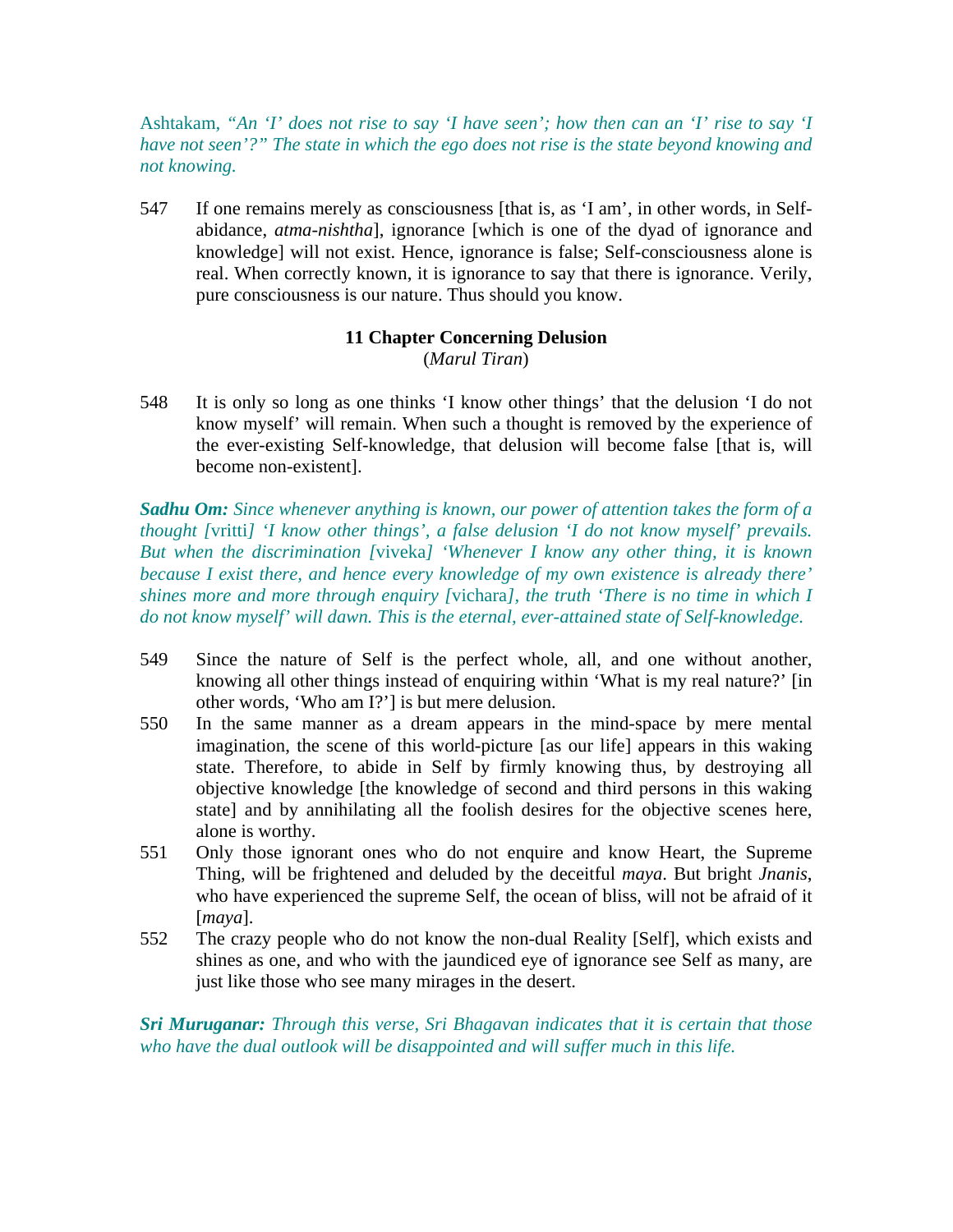#### **12 Chapter Concerning Waking and Dream**  (*Nana Kana Tiran*)

- 553 Those who have the eye of *Jnana* [that is, *Jnanis*] declare that both waking and dream are the same in defectfulness. Because, does not even waking, a state of great attachment, disappear just like dream?
- 554 All the karmas that one has seen that one has done in dream, will not give fruit in the waking state. Likewise, all the karmas done in this waking state by the deluded ego-sense will not give fruit in the state of Self-awakening.

*Sadhu Om: This verse emphasizes that for a* Jnani*, none of the three karmas [*agamya*,*  sanchita *or* prarabdha*] remain to be experienced.* 

555 *Jnanis* say that both dream and waking are the creations of the deluded mind. Because, in both of them, thoughts and names-and-forms exist in the same manner.

### *Michael James: Refer to* Who am I? *where Sri Bhagavan says, "In both waking and dream, thoughts and names-and-forms [the objects] come into existence simultaneously".*

556 When the ego is half blossomed, dream appears. When the ego is fully blossomed, waking, the world-appearance which is the full bloom of ignorance, comes into existence.

*Michael James: Refer to verse 10 of* Drik Drisya Viveka*, a work of Sri Adi Sankara which Sri Bhagavan translated into Tamil prose, where it is said, "In deep sleep, where the body remains insentient [*jada*], the ego is completely subsided [in* laya*]. Its half blossoming is dream; its full blossoming is waking".* 

557 When the experience of the fruits of karmas which had caused the waking state to come to an end, and when the fruits of the karmas to be experienced in dream start, the mind, in the same manner as it had taken a body as 'I' in the waking state, will identify and take another body as 'I' in dream.

*Michael James: Refer to* Who am I? *where Sri Bhagavan says, "In dream, the mind [merely] assumes another body".* 

- 558 If it is asked, '[When the dream-body and the waking-body are thus different,] how does the semen in the waking-body drip out when one sees in dream that the dream-body has contacted a woman?', the answer will be that it is due to the speed of attachment with which one springs from the dream-body to the wakingbody.
- 559 When the dream is thus found to be an appearance caused by the wavering mind, waking is also the same. As true as are the happenings in the waking state, so true are also the happenings in dream during the time of dreaming.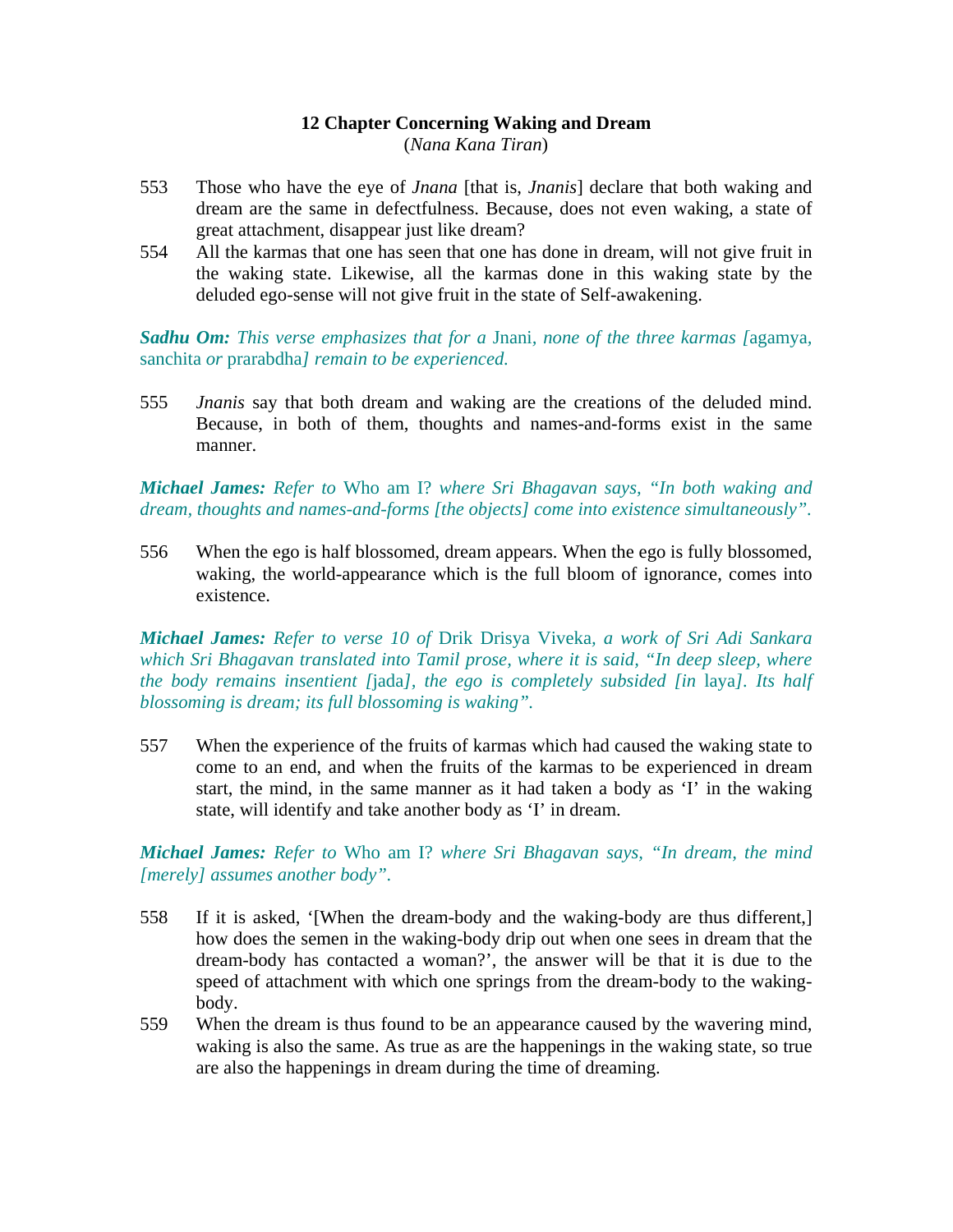*Michael James: Refer to* Who am I? *where Sri Bhagavan says, "To the extent to which all the events which happen in dream appear at that time to be real".* 

560 The answer 'Waking is long and dream is short' was given as a mere [consoling] reply to the questioner. [In truth, however, no such difference exists, because, since time itself is a mental conception,] the concept of differences in time [such as 'long' and 'short'] appears to be true only because of the deceitful play of *maya*, the mind.

*Sadhu Om: Sri Bhagavan refers here to the following answer He gave in* Who am I?*, "Except that waking is long and dream is short, there is no difference [between the two]".* 

561 The glory of *maya*, the mind, which conceives all things within the range of the false darkness of ignorance and deludes, lies in showing and confusing one second as an aeon [*kalpa*] and an aeon as a second.

*Sadhu Om: Only within a dark room and only by means of a limited light is it possible to project and see a cinema picture. It is impossible to do so in a place where the bright sunlight is shining. Similarly, only within the dark ignorance of forgetfulness of Self and only by means of the mind-light is it possible to project the states of waking and dream and to see world-pictures therein. It is impossible to project and experience waking and dream when [in* jnana-samadhi*] Self shines with all Its splendour. Hence, the instruction contained in this verse is that it is only by means of* maya*, the mind-light, that the differences concerning time and space are seen in waking and dream.* 

- 562 By ever attending to Self, a basic existence, the perfect whole, the eye of the light of knowledge, drive away the two dreams [waking and dream] which are experienced by the ego and which are mere illusory imaginations of differences appearing in the darkness [of Self-forgetfulness].
- 563 If the mind, which is full of ignorant delusion and which sees the worlds in dreams [in the two dreams, that is, in waking and dream] but which does not see its own truth, enquires who it itself is [in other words, 'Who am I?'] and thereby loses its mind-nature, it will then shine as the Sun of true knowledge [*jnana*], remaining at the Feet of the Lord.
- 564 Rightly knowing Self is just like one, on awakening from a dream, knowing that all the whirl of sufferings experienced in that dream have become false and that one is really the same unaffected one who was previously lying safe on the soft bed.

*Sadhu Om: In this verse, only the example [*upamanam*] is clearly described, while the 'exampled' [*upameyam*, that is, what is illustrated by that example], namely the unaffected state of Self, is left to the readers to expand and understand.* 

 *The* jiva*, who has forgotten his real nature, is compared to the one who slept on his bed. The sufferings experienced by the* jiva *due to the fruits of the karmas done during his innumerable births and deaths, which appear and disappear as dreams in the sleep of the*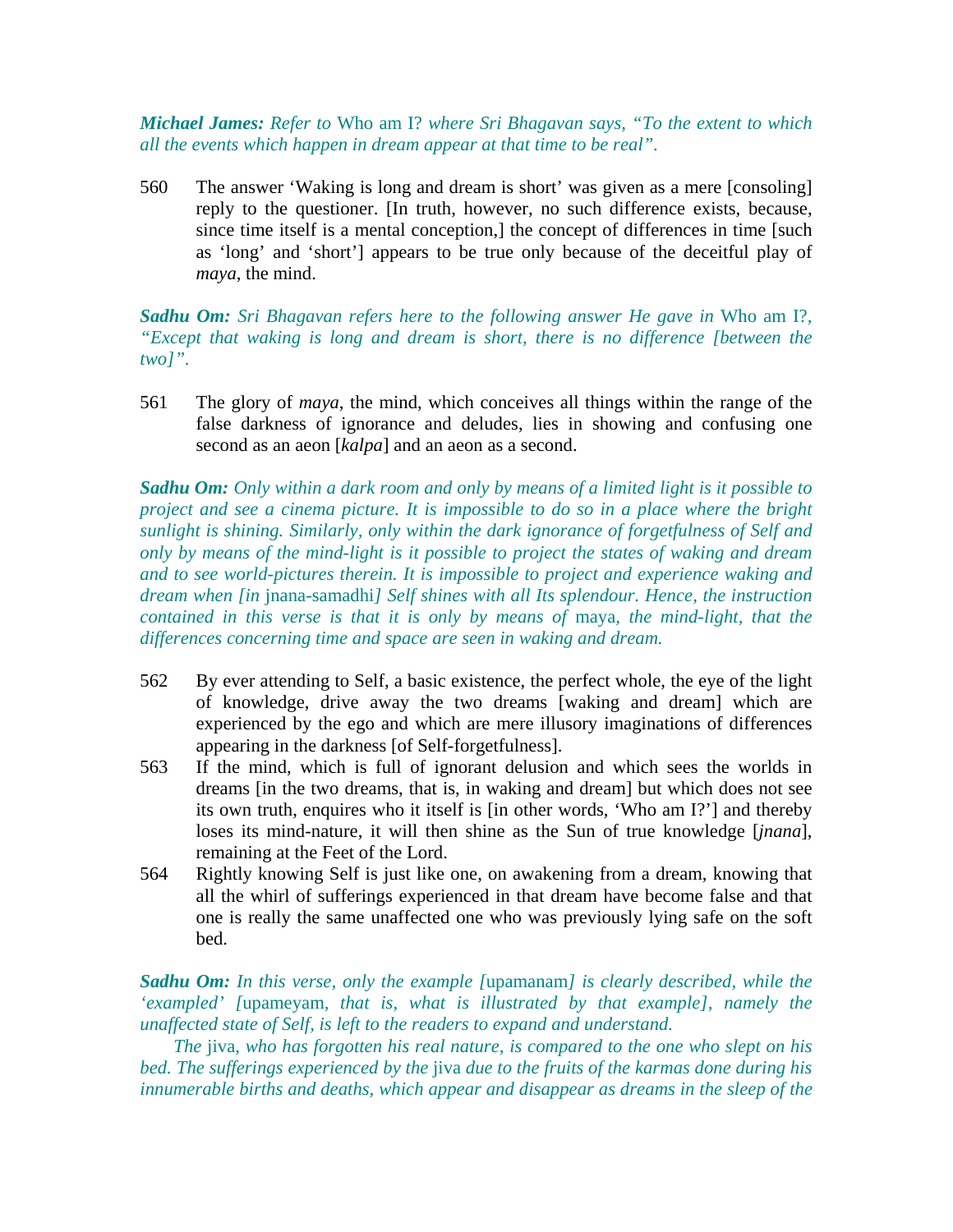*aforesaid forgetfulness of Self, are compared to the whirl of sufferings experienced in dream during one's sleep. Then, all the appearances of births and deaths of the jiva coming to an end as false through the real awakening as Self, are compared to all the dreams coming to an end as false through one's awakening from sleep. Even though Self, the non-dual one, seems to become a* jiva *and suffer through many births and deaths, in reality Self is unaffected by these false appearances. This is illustrated by the example of a sleeper, who ever remains really the same, unaffected person who was previously lying safe on the soft bed.* 

*Sri Muruganar: When one comes to know through Self-awakening that all the dyads and triads are false, they will all disappear, having no base [no ego] to shine upon. The blissful consciousness which then simply sleeps [or: The consciousness which then simply sleeps blissfully], unassociated with the dyads and triads, is the state of rightly knowing Self.* 

565 One's attaining liberation after undergoing great sufferings in *samsara* [the mundane state of activity] is just like one's awakening from sleep after seeing, due to illusion, in a dream, oneself losing one's way, wandering in a desert, suffering much and then reaching one's town.

*Sri Muruganar: This verse is a subtle indication by Sri Bhagavan that even liberation is a mere mental conception [that is, it is false]. The truth is that the ever-unbound Self alone exists.*

**B9** Forgetting Self, mistaking the body for Self, taking innumerable births, and at last knowing Self and being Self is just like waking from a dream of wandering all over the world. Know thus.

*Michael James: This verse composed by Sri Bhagavan is verse one of* Ekatma Panchakam*.* 

#### **13 Chapter Concerning the Different States**

(*Avasta Beda Tiran*)

566 If it is possible for the other four elements [namely earth, water, fire and air] to exist really apart from the vast space [the fifth element], then the three states such as waking [namely waking, dream and sleep] can also have a real existence apart from the flawless *turiya* [the state of Self].

*Michael James: The instruction is that waking, dream and sleep are unreal.* 

567. a) The difference between the first three dense states [waking, dream and sleep] and the fourth and fifth states [*turiya* and *turiyatita*] are [accepted in *sastras*] only for those who are not able to tear away the dark ignorance of sleep and to immerse and abide firmly in the effulgent *turiya* [the state of Self].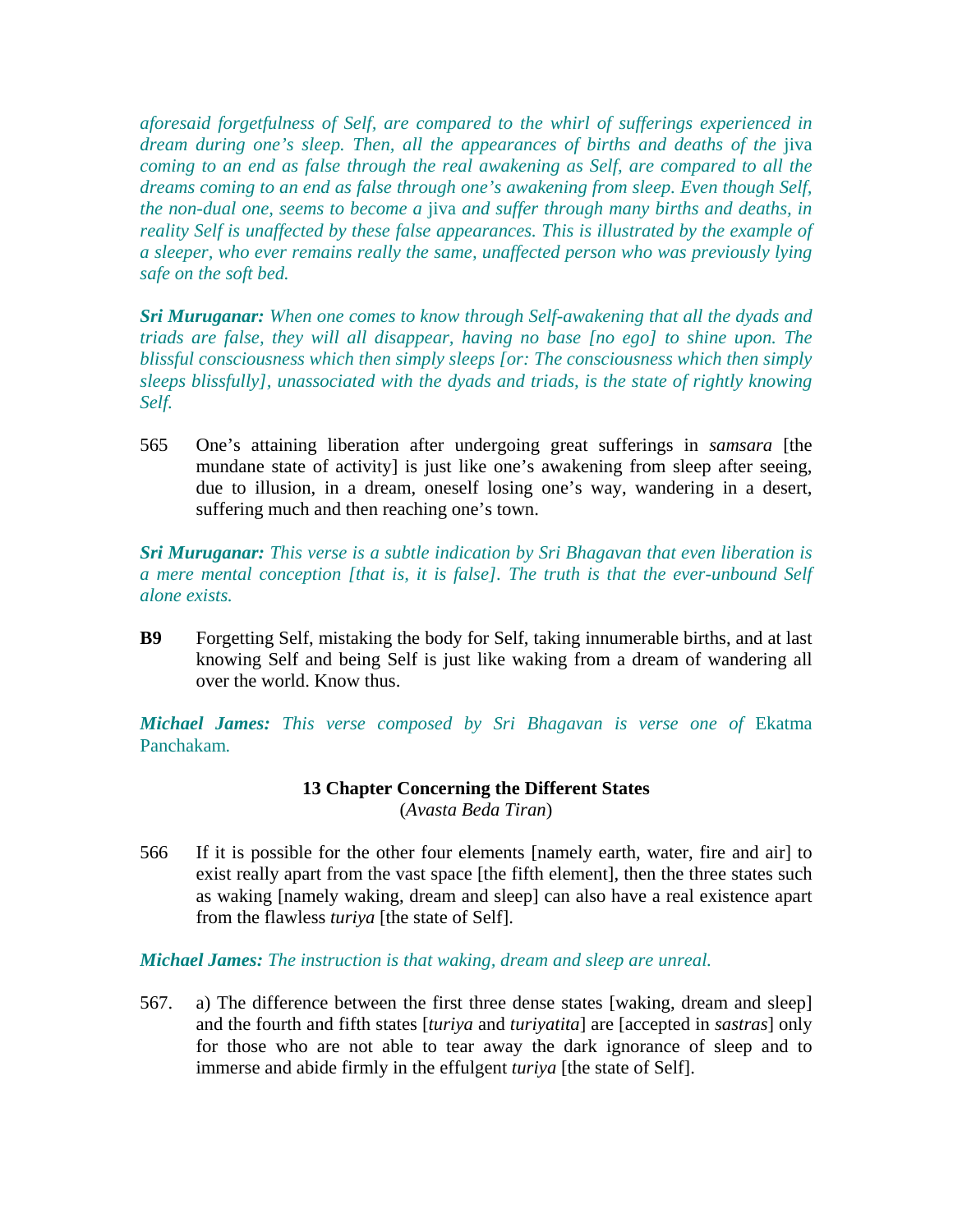567 b) The difference between the first three dense states and the fourth and fifth states are only for those who are not able to immerse and abide firmly in *turiya*, which shines piercing through the dark ignorance of sleep.

*Sadhu Om: The import of this verse is that advanced aspirants should know that all states other than* turiya *which are mentioned in scriptures [i.e. sleep, waking, dream and*  turiyatita*] are unreal. In order to understand these two verses, 566 and 567, more clearly, let the reader refer to verse 32 of* Ulladu Narpadu – Anubandham *and also to the last pages of chapter eight of* The Path of Sri Ramana – Part One.

568 Only so long as the one who is attached to the states [the *avasta*-*abhimani*, that is, the one who identifies himself with a body and thereby feels 'I am now in the waking state; I was having dreams'] exists, will the [aforesaid five] different states be known as if existing. But when this attached one [*abhimani*], who has risen in the form of an ego-consciousness, is lost through Self-enquiry, all the differences that pertain to the states will also end.

#### *Sadhu Om: The Tamil word '*arivay*' may be taken to mean 'know that', instead of 'in the form of an ego-consciousness'.*

569 The one [the *Jnani*] who has by supreme devotion [that is, by complete selfsurrender] attained the kingdom of the supreme state [*para-avasta*, that is, Self], through his natural supreme state never sees that any state other than that really exists.

*Sadhu Om: Just as one big open space becomes three parts when two partition walls are newly erected in the midst of it, so when the two kinds of body-identification, namely the identification with the waking-body and the identification with the dream-body, imaginarily rise, our one unbroken Self-consciousness itself appears to become three states, namely waking, dream and sleep. We who experience and name our original state when the body in waking is identified as 'I', and as the dream state when the body in dream is identified as 'I', also experience and name our original, adjunctless state of pure Self-consciousness, which then remains as if our third state, as sleep.* 

*When the two walls of waking and dream in the form of the two body-identifications are destroyed through Self-enquiry, our unlimited, natural and single Self-consciousness is experienced as the one adjunctless clear state, like the one big open space. Since this is experienced as a new state, completely different from those three states [waking, dream and sleep] experienced till then, it is named by scriptures as 'the fourth' [*turiya*]. But when the knowledge 'This is nothing but our eternal, natural state' dawns through the well-established experience of the natural state of Self [*sahaja atma sthita*] and when waking, dream and sleep are thereby known to be unreal, the name '*turiya'*, the fourth,*  will also become meaningless, since this state will have thus lost its newness. Hence, *since this natural, non-dual, eternal Self-consciousness thus cannot be called '*turiya*' [the fourth state]. The scriptures again named it as '*turiyatita*' [the state of transcending*  turiya*, the fifth state]! But all these classifications and differences of states are merely verbal, and in reality they do not exist at all. These five kinds of states are classified and*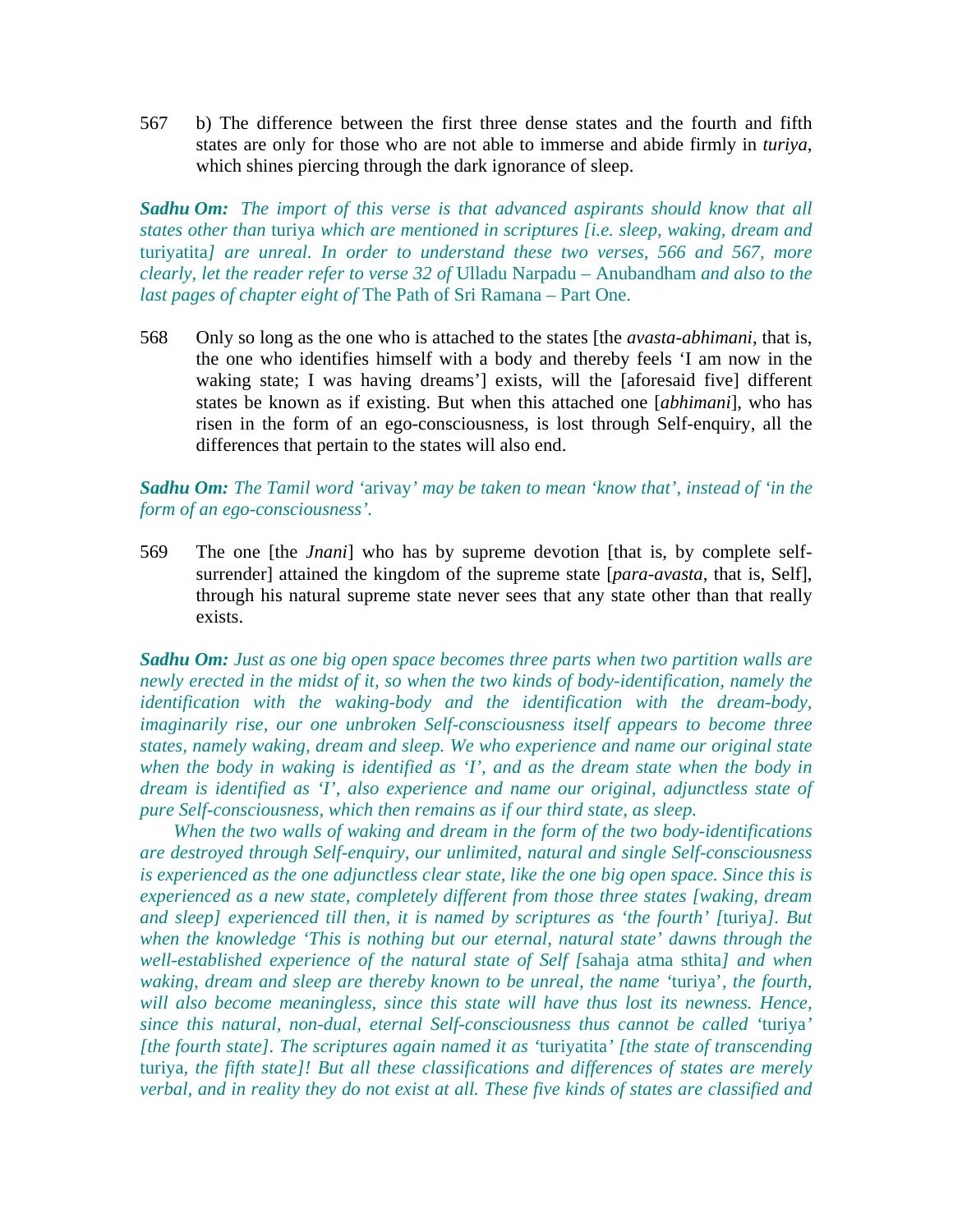*told to aspirants during their period of ignorance and for their mental satisfaction. The*  Jnani's *experience is the one mere consciousness of Self-existence, which is beyond all states.* 

## **14 Chapter Concerning the Two Karmas — Good and Bad**  (*Iru Vinai Tiran*)

570 So long as one thinks 'I, an individual, am existing', it is proper to accept the theory that – on account of egoism, the attachment to the body – one certainly has to do [with a sense of doership] the two kinds of karma [good and bad] and to experience their fruits.

**Sadhu Om:** *No one can deny the karma theory – the theory that everyone has to do actions [karmas] and reap [experience] their fruits – so long as there exists doership, which is the very nature of the ego. Refer also to verse 38 of* Ulladu Narpadu *in which Sri Bhagavan says, "Only if we are the doer of actions, will we have to experience the resulting fruit...".* 

- 571 God, the Lord of the soul, has appointed the ghost, the ego, as a strange gaoler [or sentry] to protect the body and extend its lifetime until the soul experiences, without missing a bit, all the fruits of karma allotted to it in *prarabdha*.
- 572 It is only the results of one's good and bad actions [karmas] done in the past that come in one's present life as one's pleasures and pains, and also as one's friends and mighty foes, who are the instrumental cause for them [one's pleasures and pains].
- 573 Do not perform any good action [karma] through a bad means, thinking 'It is sufficient if it bears good fruit'. Because, if the means is bad, even a good action will turn out to be a bad one. Therefore, even the means of doing good actions should be pure.

*Michael James: From this verse, we have to understand that the popular saying 'The end justifies the means' should not be taken as a worthy principle to follow.* 

574 Those alone are good actions [karmas] which are done lovingly and with a peaceful and pure mind. All those actions which are done with an agitated, desirous and impure mind are to be classed only as evil actions.

## **15 Chapter Concerning Dyads and Triads**

(*Irattai Muppudi Tiran*)

*Michael James: Dyads (*dwandwa *in Sanskrit or* irattai *in Tamil) means the pairs of opposites such as good and bad, pleasure and pain, knowledge and ignorance, and so on. Triads (*triputi *in Sanskrit or* muppudi *in Tamil) means the three factors of objective knowledge such as knower, knowing and thing known, experiencer, experiencing and thing experienced, seer, seeing and thing seen, and so on.*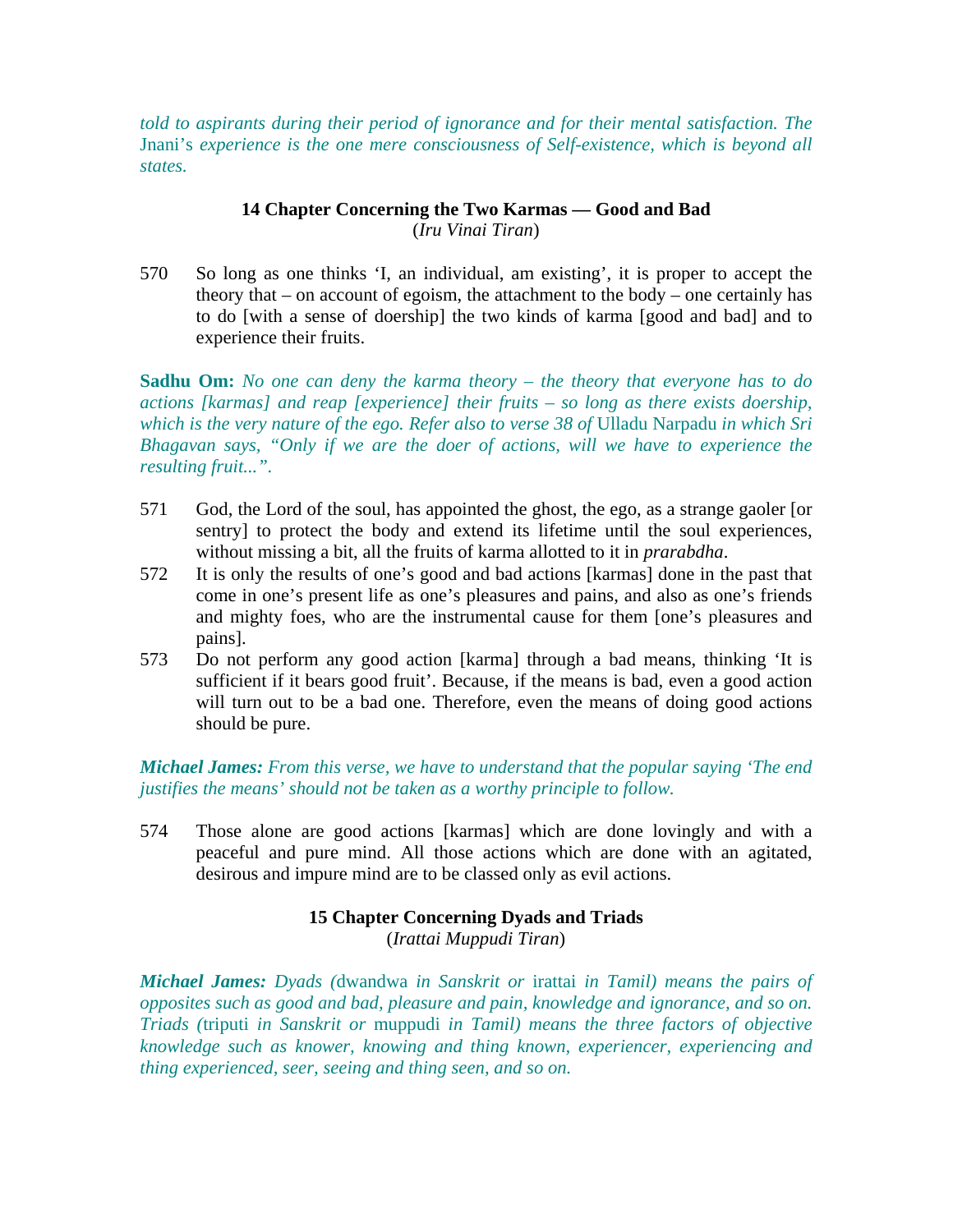575 The nature of the non-Self is to remain as the base of the imaginary perception of dyads through the senses by the mind, which has slipped down from the real state of Self. There is no room for such dyads [or triads] in Self.

## *Michael James: The nature of Self is oneness; the nature of the non-Self is to have dyads and triads.*

*This verse makes clear that the word 'one' (*ondru*) used by Sri Bhagavan in verse 9 of* Ulladu Narpadu*, where He says, "The dyads and triads always depend for their existence upon the one [*ondru*]... ", does not denote Self, but only the ego, which is non-Self. Refer to* The Path of Sri Ramana – Part Two*, appendix 4c.* 

576 'This is a thing' – pointing out a limitation thus is the indication that a thing is known. Only because of such an indication [only because such an indication is possible, in other words, only because it is possible to point out a limitation for a thing], does it become possible to define a thing. Thus, a definition of a thing is possible only because that thing is within a limitation. But Self, which transcends all, has no limitation [and hence It cannot be known or defined].

## **Sadhu Om:** *Since Self is not, like dyads and triads, an object of knowledge, It cannot be either pointed out within a limit or defined as such-and-such.*

577 Since the nature of Self is to shine as one without another, attention to other things is impossible for it. When the nature of the seer [the ego] is sought and seen, 'Who is it that sees all these [dyads and triads]?', the mind-knot will be severed and hence the dyads and triads will cease to exist.

#### *Michael James: Refer to verse 9 of* Ulladu Narpadu*.*

- 578 Accept the ever-shining Self-knowledge to be the only reality. Reject all the triads, deciding them to be an imaginary dream.
- 579 Since Self is the eternal, non-dual Thing and since there is no means to reach It other than Self-attention, know that Self itself is the path, Self itself is the goal, and that they [the path and the goal] are not different.

#### *Sadhu Om: The Sages' saying, "I am the path and I am the goal", is to be recalled here.*

- 580 When the delusive mind which sees differences drowns and dies in the state of Self, the one existence-consciousness [*sat-chit*], all the delusive differences will also turn out to be nothing but the consciousness [*chit*] of *Brahman* [Self], the existence [*sat*].
- 581 Those who know the alien five sense-knowledges say that knowledges are of different kinds. They are ignorant people who cannot rid themselves of the delusion of differences. When the firm true knowledge is obtained by learning how to withdraw the mind from the five senses, which cause the madness [of desire, fear, and so on], the differences will cease to exist.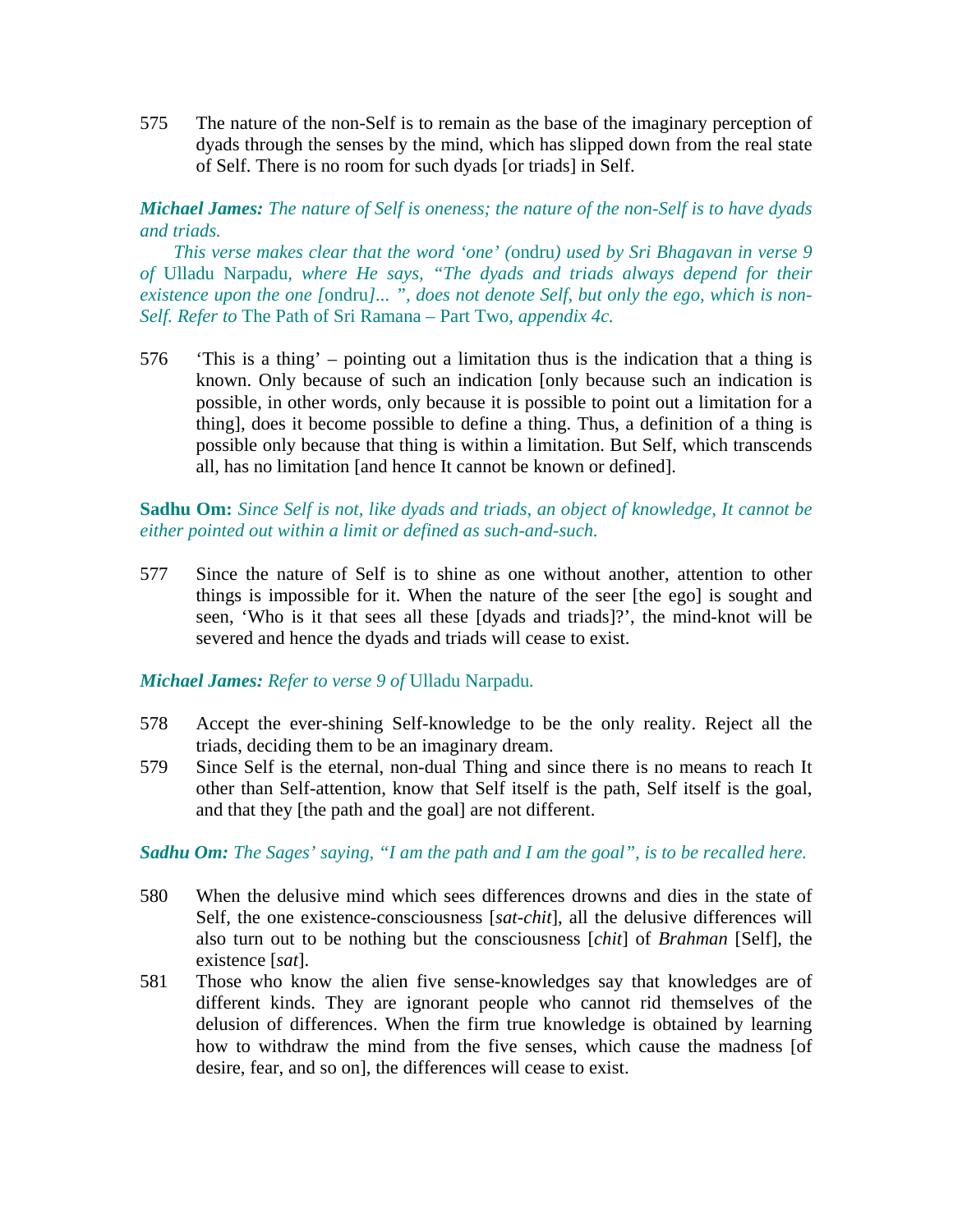#### **16 Chapter Concerning the Enjoyment of Sense-pleasures**  (*Vidaya Bhaga Tiran*)

582 The Sage Dadhyangatharvana, who had experienced [the bliss of] Self, once said, "The pleasure that Indra enjoys with his wife, Ayirani, is not better than the pleasure enjoyed by a dog with its bitch".

*Sri Muruganar: Indra, the king of the heavens, was proudly thinking that the pleasures he enjoyed in heaven were the highest of all. Dadhyangatharvana, a great Sage, once advised Indra as above so that the latter might gain desirelessness [*vairagya*].*

583 For a ravenous hunger, even a gruel of broken rice or a porridge of wild-rice flour will be the most delicious food. [Therefore,] in this world, the cause of pleasure lies not in the nature of the sense-objects, but only in the intensity of desire for it.

*Sadhu Om: The idea is well explained in* The Path of Sri Ramana – Part One*, chapter two.* 

- 584 That which exists [*sat*] itself is consciousness [*chit*]. The consciousness itself is bliss [*ananda*]. Deriving pleasure from other things is mere delusion [that is, the pleasure we suppose we derive from other things is illusory, false]. Tell me, except in the clear and real Self-existence, can there be real happiness in the imaginary sense-objects?
- 585 A foolish dog crunchingly munching a dry bone with its teeth, making its mouth bleed with wounds and enjoying its own blood, praises, "Nothing will be as tasty as this bone".

*Sadhu Om: Just like the dog which does not know that the blood it tastes is coming only from its own mouth, ignorant people who do not know that happiness comes only from their own Self, seek and amass sense-objects, thinking that happiness comes from them. Refer also to* The Path of Sri Ramana – Part One*, chapter two [first edition, pages 20 to 21; second edition, page 39].* 

- 586 Those interested in arguments [the mere scholars of scriptures], who have not experienced the happiness of consciousness [the bliss of Self], who value only the pleasures – which are other than Self – derived from objects such as women, and who are confused, will finally perish longing for them [the sense-pleasures] even at the time of death.
- 587 The minds of ignorant people, having forgotten the divine life which is flourishing in the heart and which [alone] is worthy of being known and enjoyed, will meltingly long for the taste of sense-pleasures, which are insignificant fragments.
- 588 Mean-minded people, being objects of ridicule, will dip only into the pit, the filthy spring of sex; they will never reject it and lovingly take a bath, drowning in the ocean of the supreme bliss of Siva.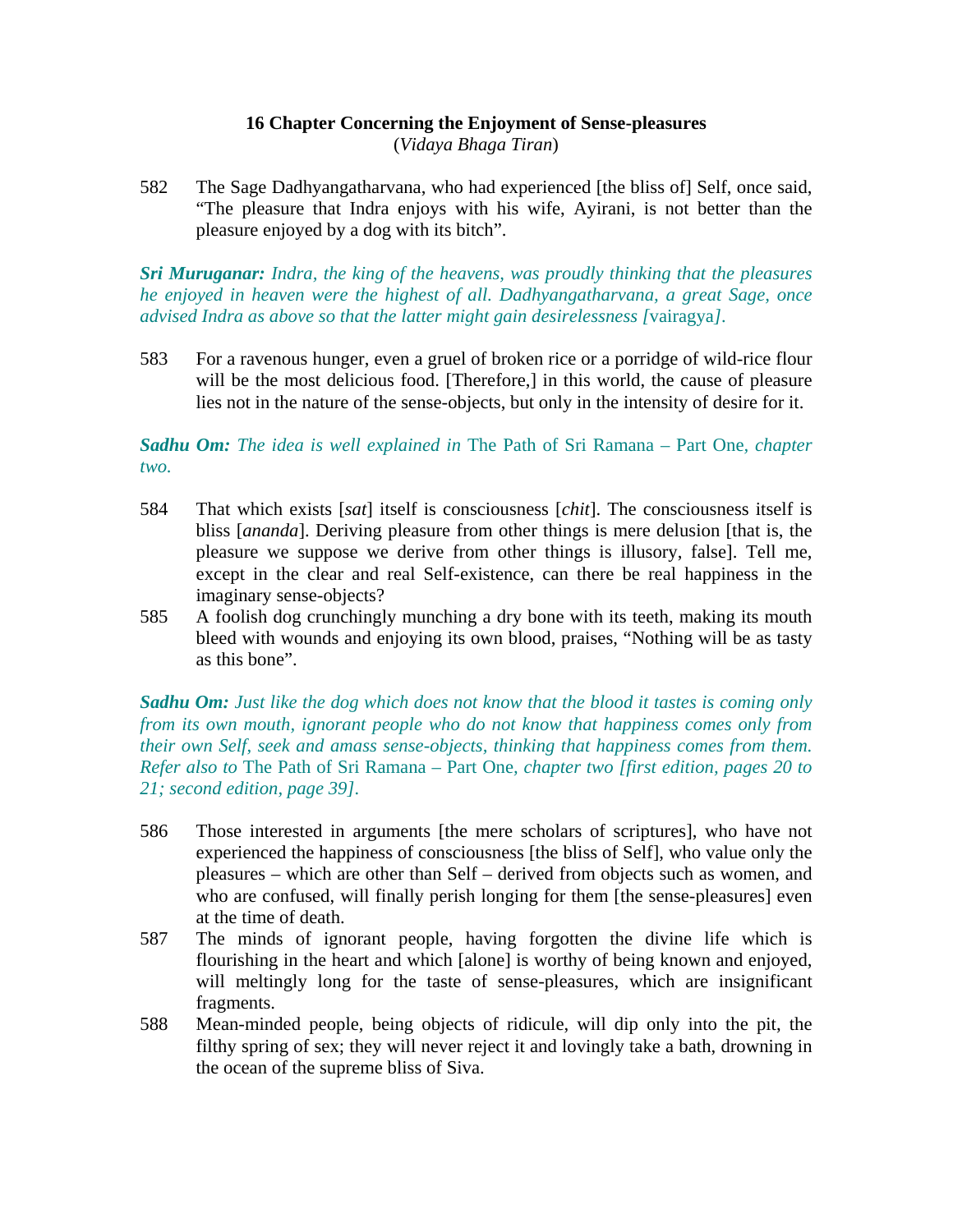- 589 For those aspirants who have great and intense eagerness to enjoy the ripe fruit of unlimited supreme bliss, the sense-pleasures, which are worthy to be liked and enjoyed only by blind people [people blinded by ignorance] who do not know how to save themselves from ruin, are the lowest and fit only for rejection.
- 590 When one indeed exists as food [that is, as the contentment which is experienced while eating], not knowing this, if one thinks that one eats food [in order to obtain contentment, and thereby develops the desire to eat more and more], the food [the desire for food] will consume one and make one a slave to an insatiable, great hunger [that is, to an insatiable, great discontentment].

*Sadhu Om: Here the word 'food' [*annam*] denotes not only the food taken in through the mouth [and tasted through the tongue], but also all the other four sense-pleasures taken in through the eyes, ears, nose and skin. We think that the food gives us substantial existence, whereas truly we ourself are the substance [*vastu*] or existence [*sat*]. We do not know that our very nature is existence [*sat*]. Since we are happiness or contentment itself, it is foolish for us to expect to derive contentment from food [sense-objects]. If we, the existence [*sat*], the fullness of contentment [*ananda*], desire to obtain sense-objects for our contentment, our nature of fullness of contentment is made by that desire into a nature of deficiency; thus it [the desire] swallows us [kills us] by creating an insatiable fire of desire.* 

591 Those who do not know that, whenever they eat, the food itself is eating away their life, thinking that they are eating the enjoyments [*bhogas*], crave for and run after them.

**Sadhu Om:** Since food and similar objects of enjoyment make the jivas crave for them *more and more as they are enjoyed more and more, they take the jivas far away from the desire for Self. Since death is nothing but being separated from life [in other words, being separated from Self], food and other objects of enjoyment, which separate us from Self, are here said to be eating away our life or killing us [the* jivas*] as we enjoy them more and more.* 

592 Just as by [feeding it with] ghee, a fire will blaze forth and will not be extinguished, so by satisfying desires, the fire of desire will never subside.

*Michael James: The word here in Tamil is '*kama*', which denotes desire in general and lust in particular.* 

 *Verse form:* 

*Not put out, with flaming wrath The flame by ghee just blazes forth; The fire of desire ne'er subsides As more and more 'tis satisfied.* 

593 "Oh, is it only by touch [or bite]?" On scrutiny, [the answer will be], "No, even by sight or mere thought of it, the snake of the five-sense-desires kills the soul!" Hence, we have never seen a more poisonous snake then sense-desire.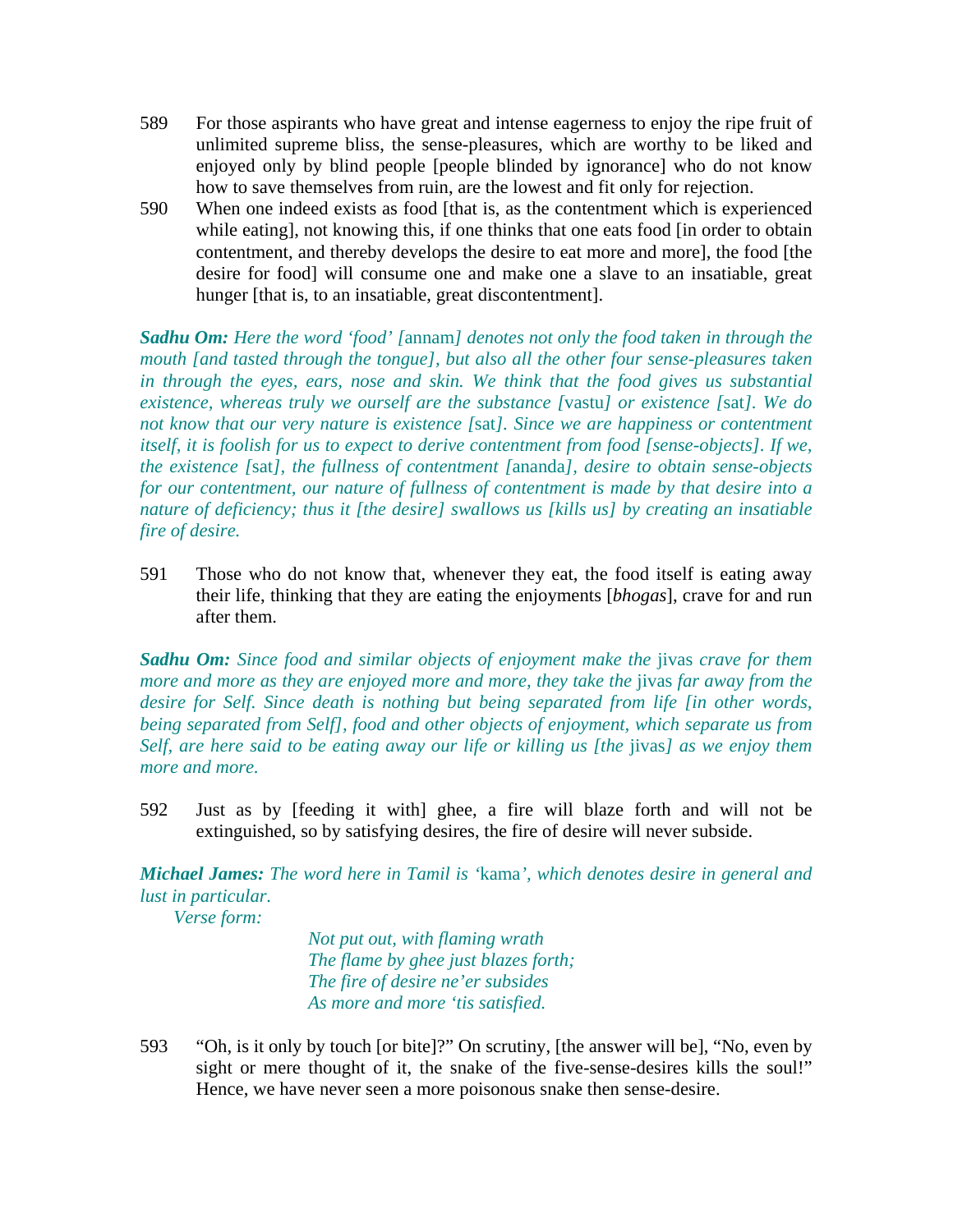## **17 Chapter Concerning Mind, the** *Maya*

(*Mana Mayai Tiran*)

594 *Maya* proudly smiles over her own victory in completely deluding even the most intelligent people in such a way that they feel that that which is in truth unreal [namely the ego, world and so on] is the only reality.

*Sadhu Om: It is the play of* maya *which makes one feel 'I am so-and-so' [I am a* jiva*, an individual soul], when in fact the ego is non-existent. Even those who are well learned and who have a sharp intellect, thinking that they are the body [that is, that they are individual souls], crave to acquire occult powers [*siddhis*] and to perform miracles, and thereby to gain glory for themselves, the so-called individuals. Therefore, Sri Bhagavan points out that* maya *has deluded, conquered and brought even them under her mighty, vicious sway.* 

595 When the light of Self-knowledge ['I am'] is experienced within, what will it matter if a flood of darkness [the appearance of the world] prevails outside? That dense darkness can never veil the Self-light ['I am'].

*Sadhu Om: However long, dark and dense is a person's shadow on the ground, it cannot veil the sun in the sky. Similarly, however innumerable are the worlds outside, which come into existence only because of the Self-existence, their apparent existence cannot veil the Self-existence, 'I am'.* 

596 To say that the destructible, non-existent [*asat*] and insentient [*jada*] *maya* had once bound under its sway Self, the Light of knowledge [which is the only *sat* and only *chit*, that is, the only real, sentient and indestructible Thing], is more foolish and ridiculous than to say that a small mosquito had swallowed the vast sky and then vomited it.

*Sadhu Om: The Sanksrit word '*maya*' means 'that which is not' (ya = what; ma = is not).*

597 When it is established [by the experience of the Sages and by the words of the scriptures] that Heart [Self], the form of perfect knowledge [*jnana*], is the only existing and real Thing, is not this [so-called] great *maya* a mere myth? Then how strange is the opinion [held by some] that Self [or *Brahman*] is deluded by the bite of this serpent, the mind-*maya*!

*Sadhu Om: Since it is well established from all that has been said in the above stanzas that '*maya*' is non-existent, is it not clear that the five functions [*pancha-krityas*], namely creation, sustenance, destruction, veiling and Grace, which are said to be the play of*  maya*, are unreal and that* ajata *is the only correct conclusion [*siddhant*]?*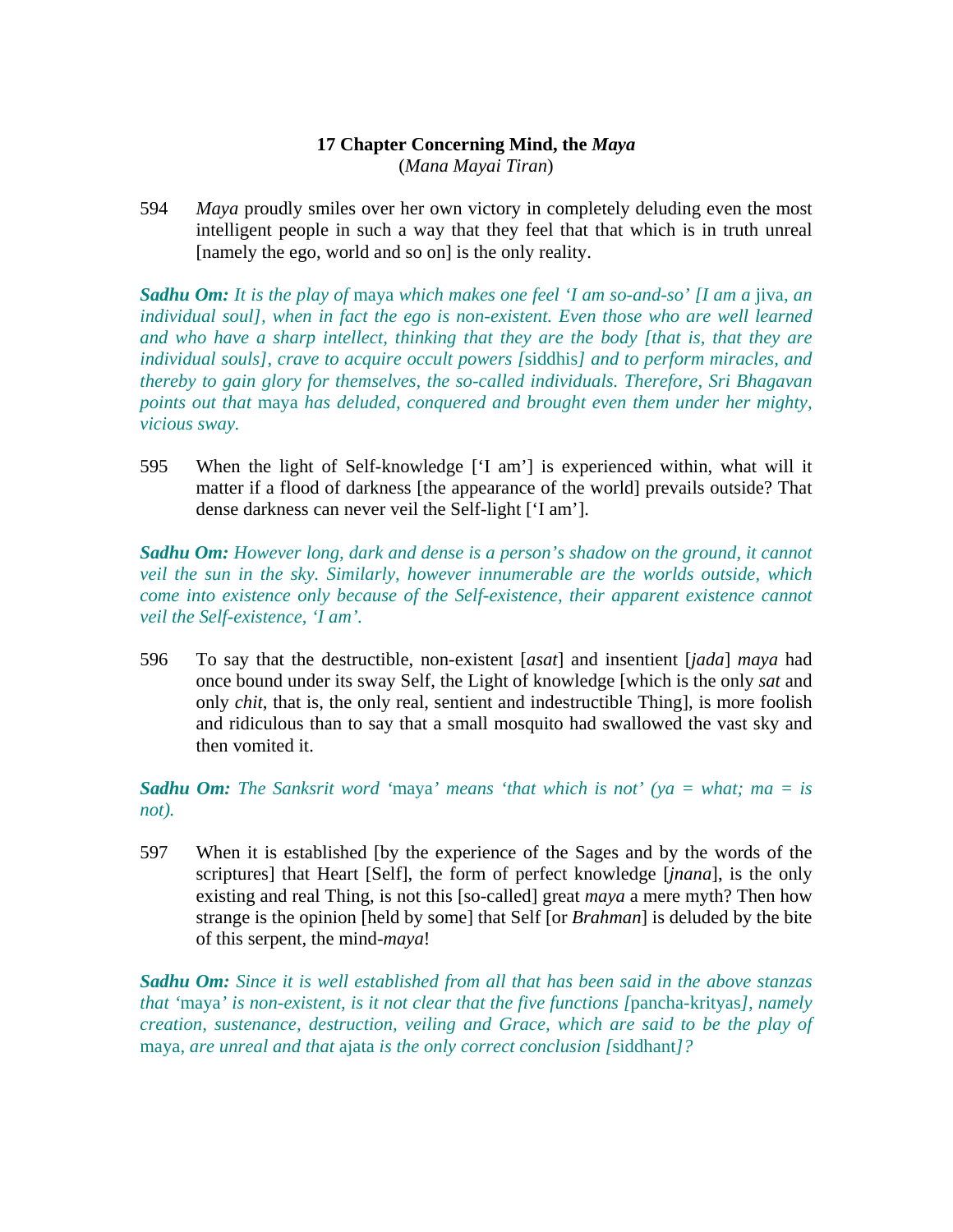## **18 Chapter Concerning Ignorance**  (*Pedaimai Tiran*)

598 Ignorant people who identify the body as 'I', seeing *Jnanis* who experience *Brahman* as 'I', remark, as if defining the supreme state of *Jnana*, "See, if these people are in the state of *advaita*, how then do they take food, do activities and so on?" Saying thus, they expose their own ignorance – that of mistaking the insentient body for 'I'.

**Sadhu Om:** *Since ignorant people experience only the feeling 'I am the body', they can only see even* Jnanis*, who on the contrary experience the Supreme Self to be 'I', as mere bodies. This is in accordance with the rule 'As is the eye [the seer], so is the sight [the thing seen]'. Refer to verse 4 of* Ulladu Narpadu*, "Can the sight be otherwise than the eye?". Hence, Sri Bhagavan ridicules such ignorant people who talk, taking the activities of the body, the non-Self, to be the activities of the* Jnani*, the Self, and says that they are thereby exposing their own ignorance – the ignorance of taking the body to be Self.* 

599 A girl who has not attained the age of puberty feels very happy, thinking the grandeur of the celebration of her marriage to be conjugal union. Likewise, the learned who have not enquired within and known Self, feel very proud and happy about the verbal Vedanta they prattle, thinking it to be the non-dual knowledge [*advaita jnana*].

## *Michael James: The simile used in this verse refers to the ancient custom of child marriage.*

- 600 Those who have learnt the supreme science of Self [*atma-para-tattva*] only by reading and hearing from scriptures, who rate themselves very highly because of their power of intellect, yet who have not tested themselves [enquired into themselves], the knowers of the scriptures, thereby losing their individuality and drowning in bliss, test [with the yardstick of their scriptural knowledge] *Jnanis*, who are in Silence. Oh tell me, what a great foolishness is this!
- 601 Those who do not have the ability to know even their own Self, yet make great efforts [through *tapas*, yoga, scientific or historical research, astrology and so on] to know how was the past and how will be the future, are just like a small child who jumps to catch its own shadow.

## *Michael James: How was the past and how will be the future? That is, how was the world in the past and how will it be in the future, who were we in our past lives and who will we be in our future lives, what will be our future in this present life, and so on and so forth?*

602 Those who, because of the faltering of their mind, cannot know the state in which they are at present, meditate deeply in order to find out their state in their distant past and distant future.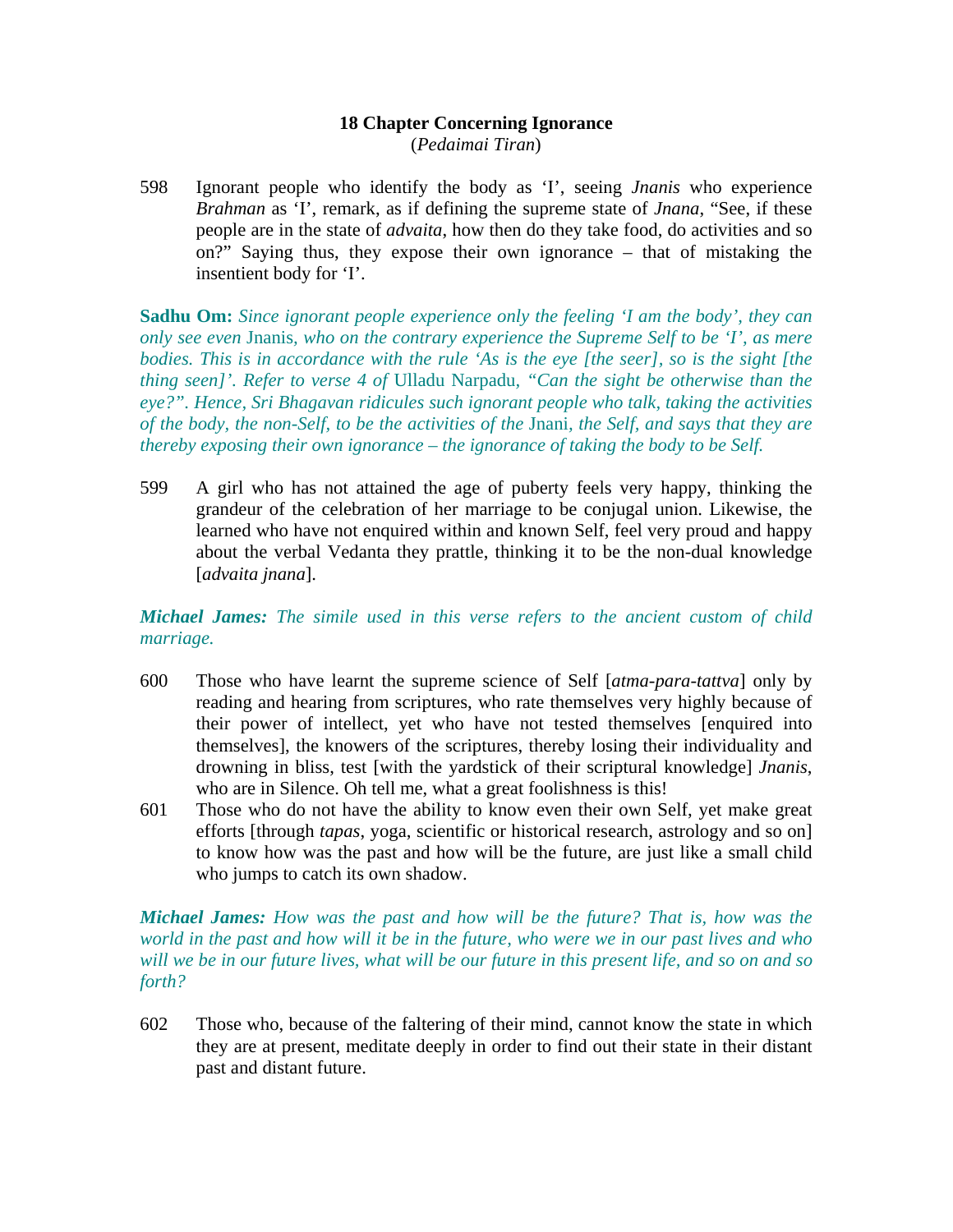- 603 Those who do not have even the least liking to know 'How are we today?' ['What is our true existence today?'], think and worry much about their truth [their condition] before their present birth and after their death. How strange is their attitude!
- 604 "Is it by Siva's entering there that the mind [*chittam*] becomes pure, or by the purification of the mind that Siva enters there?" Since those who ask thus are so ignorant as to take the one, non-different action as two different ones, we have no answer to give them.

*Sadhu Om: Is it not clear that those who ask this question think that Siva's entering the*  chittam *and the purification of the* chittam *are two different actions? Unless they really are two different actions, we cannot say that one is the cause and the other is the effect.*  In truth, however, they are not two but one and the same. In other words, the pure *condition of the* chittam *is itself Siva, and Siva is nothing but the pure* chittam*, that is,*  chit *[refer to verses 70 and 244]. Because the question is thus based upon a false premise, it cannot be considered to be a meaningful question, and hence no meaningful answer for it can be given. That is why Sri Bhagavan says, "We have no answer to give them".* 

#### **19 Chapter Concerning Immaturity**

(*Apakva Tiran*)

605 Why do these people of immature mind, who are melting and weeping with the longing to obtain easily the five sense-pleasures, come and associate with *Sadhus*, who always live the aim of conquering and completely destroying the five sensepleasures?

**Sadhu Om and Michael James:** *Do not people who, even though they may hold degrees or high and powerful positions in society, are immature, approach* Sadhus *with worldly offerings and wait in their holy presence for the fulfilment of their desires? This is not only foolish, but also improper. Since such worldly people are mad after the five sensepleasures, whereas* Sadhus *are totally destroying the desire for the five sense-pleasures by the power of their* tapas*, they have no business with* Sadhus*. The following incident will throw more light on this point:* 

*One evening at 4 pm during Sri Bhagavan's stay at Virupaksha Cave, an old brahmin came there with his daughter and offered a big plateful of costly sweets. Sri Bhagavan accepted a little of it, and the rest was distributed to all the devotees present, who were immensely happy since in those days they were not getting even enough ordinary food to satisfy their needs. The devotees were very happy, but Sri Bhagavan did not seem to be so pleased. On the third day when she came with her usual plate, though all the devotees were very happy, Sri Bhagavan told her with a look of displeasure, "What is this? Why do you bring today also? I did not mind when you brought it once or twice, but why do you daily bring such costly things? If there is any expectation behind these offerings, it is wrong. This is not the place for the fulfilment of worldly desires. If you have any such desire, do not bring these offerings from tomorrow onwards".*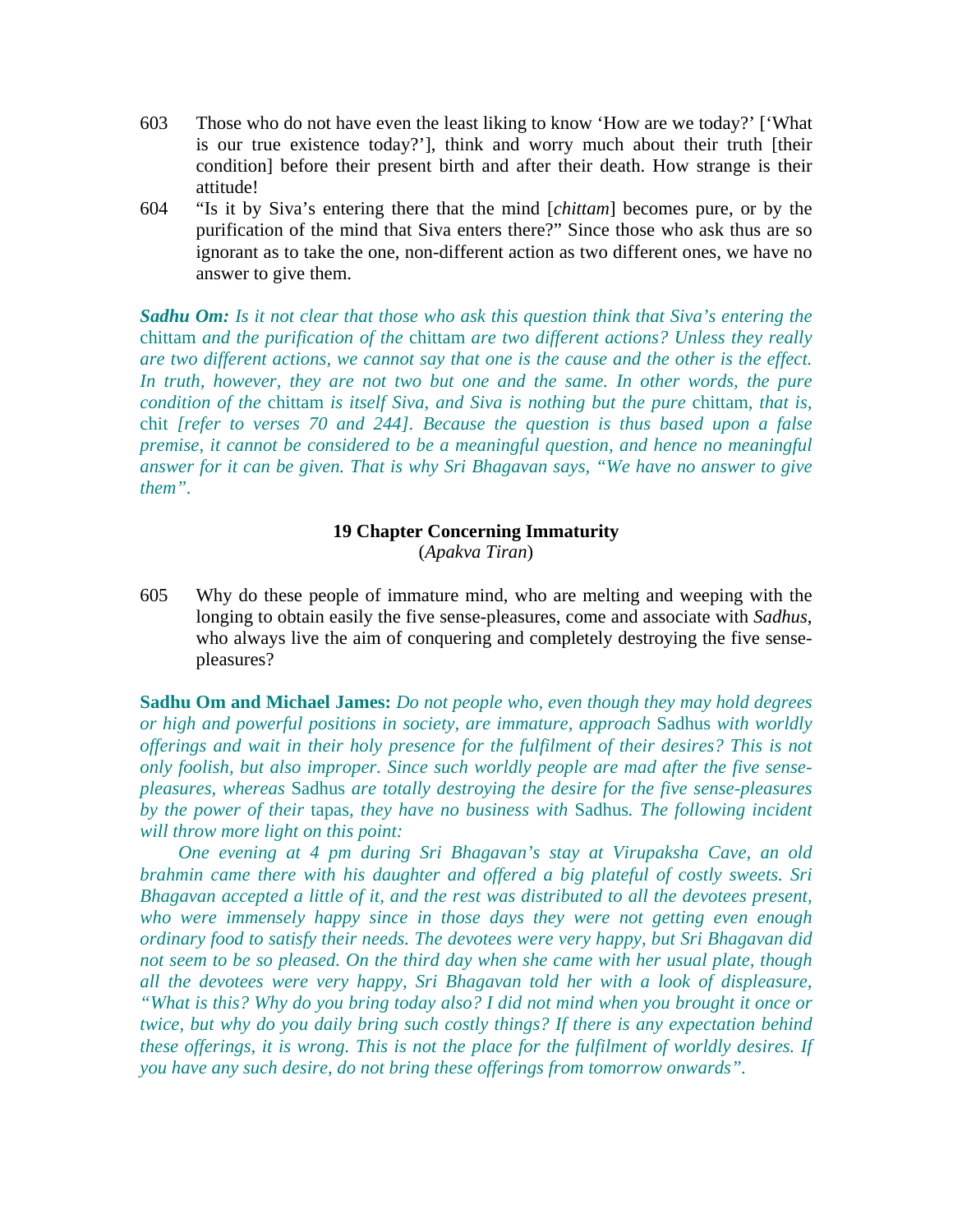*Next day, to the great disappointment of many of the devotees, she did not come. One of the devotees afterwards enquired from her father and came to know that, in spite of having passed the normal age, the girl had not yet attained maturity for her marriage, and that someone had advised her father that if such offerings were made to Sri Bhagavan, their desire would be fulfilled.* 

#### **20 Chapter Concerning** *Pramada* (*Pramada Tiran*)

*Michael James:* Pramada *means inadvertence, that is, giving up an action that has been started. In the spiritual path, it means non-vigilance in Self-attention, in other words, slipping down from Self-abidance.* 

606 The *jiva* called *vyavaharika* [the soul in the waking state] who comes into being [due to *pramada*] from the wonderful, naturally existing state of Selfconsciousness, who remains in the waking state experiencing the results of his own good and bad actions [karmas], and who subsides, is also a *swapnakalpita* [a soul in dream].

*Michael James: This verse would fit well in the chapter concerning the oneness of jiva (*Eka Jiva Tiran *– Part Two, chapter 9). To connect it to this present chapter heading, however, the words 'due to* pramada*' are added in brackets.* 

*In scriptures, the soul* (jiva) *is described as having three forms, namely (1)* kutastha *(the soul existing in sleep), (2)* vyavaharika *(the soul existing in the waking state) and (3)* swapnakalpita *(the soul imagined in the dream state), which are given importance according to their reality. According to scriptures,* kutastha *is more real than*  vyavaharika*, and* vyavaharika *is more real than* swapnakalpita*, since* swapnakalpita *is an imaginary being, that is, he is the one who, through imagination, comes into existence in dream. But in this verse Sri Bhagavan declares that not only* swapnakalpita*, but even*  vyavaharika*, is imaginary, that* vyavaharika *therefore has no greater reality than*  swapnakalpita*, and that* vyavaharika *is merely another kind of* swapnakalpita*, because*  vyavharika's *reality is the same as the reality of the world in which he lives and acts. Since this world in the waking state is also nothing but an imaginary, dream-like thing, Sri Bhagavan declares that even* vyavaharika *is a* swapnakalpita*.* 

607 Because they have slipped down from the fearless state of Self, the souls, feeling themselves to be low and mean, undergo the sufferings of birth [and death]. "People who slip down from their status are like a hair which has dropped down from the head".

*Sadhu Om: In Tamil, the last two lines of this verse, given here within quotation marks, are verse 964 of* Tirukkural*. Because of the chapter heading, namely 'Family Prestige', under which this verse appears in the* Tirukkural*, it is interpreted to mean that if one of high birth behaves unbecomingly, he will immediately lose all his worth, like a hair that has fallen from the head. However, by adding two more lines at the beginning of this verse of the* Tirukkural*, Sri Muruganar has given it a much deeper import, namely that by*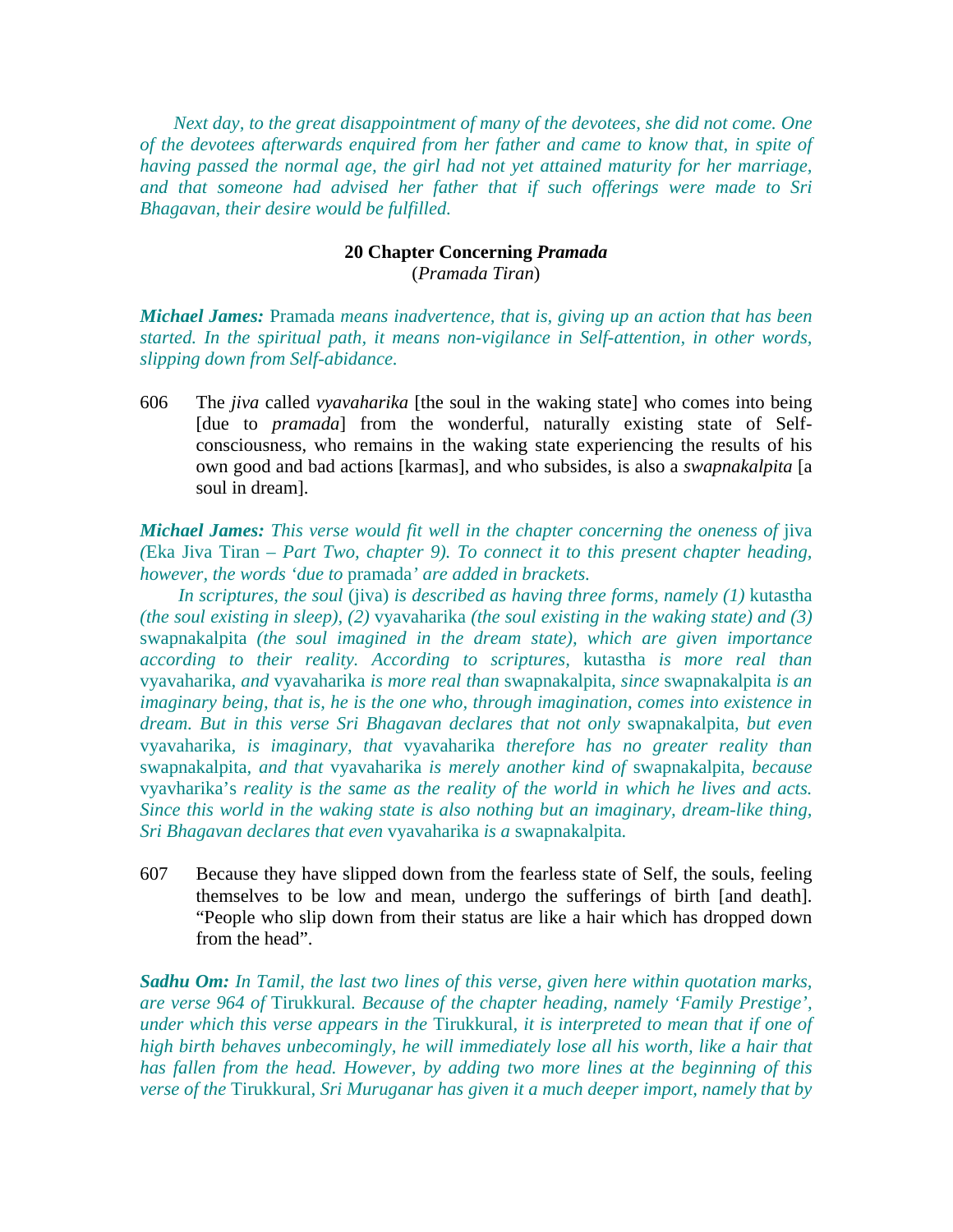#### *falling from the state of Self [in other words, by rising as a* jiva*] we lose our true glory and become a mean and worthless creature.*

608 Instead of knowing the state of Self, which is eternally clear like a mountain in an open plain, and abiding firmly in it, one who wanders away [as a *jiva*] is like one [the tenth man] who counts only the other nine people and forgets to count himself.

### *Michael James: Refer to the story of the tenth man, given in* Maharshi's Gospel*, Book Two, chapter one.*

- 609 Instead of keenly enquiring 'Who am I?' within the Heart the rising place of thought, where the divine Thing, Siva, shines devoid of thought – and knowing It [the divine Thing], merging into It and becoming one with It as 'I am That', it is foolish to slip down from the Self.
- 610 If we always remain as the perfect and foremost Thing [Self], the Great, how can degradation be caused by others [since there are no others in the state of Selfperfection]? "People who slip down from their status are like a hair which has dropped down from the head."

*Michael James: That is to say, only when one slips down from Self does one become a mean and degraded* jiva, *just as the hair loses its worth only when it falls from the head.* 

- 611 One who believing the mental objects, which appear in front of him on account of delusion, to be real – slips down from Self [that is, gives up abiding as Self], the wondrous, foremost and pure knowledge, is a mad fool.
- 612 Undeluded by whatever [dyads and triads] appear or disappear in front of you, always unwinkingly attend to Self. For, even if the non-vigilance [*pramada*] that disturbs Self-attention is very small, that evil that results from it will be very great.

*Sri Muruganar: To be ever attentively awakened in one's own state, Self, without being glamoured by the appearance of any kinds of dyads and triads, is* Jnana-samadhi*. That is Liberation too. If, on the other hand, one forgets Self, the consciousness, and thinks even in the least that there are objects to be known, that pramada – no matter how slight it may be – itself will cause great evil, just as even a little drop of poison will do great harm.* 

## **21 Chapter Concerning Samsara**

(*Samsara Tiran*)

*Michael James:* Samsara *literally means 'that which is well moving', and denotes the ego's state of mundane activity, in which it undergoes innumerable births and deaths.* 

613 The impure mind, which functions as thinking and forgetting, itself is *samsara*, the sequence of births and deaths. The pure Self-consciousness in which the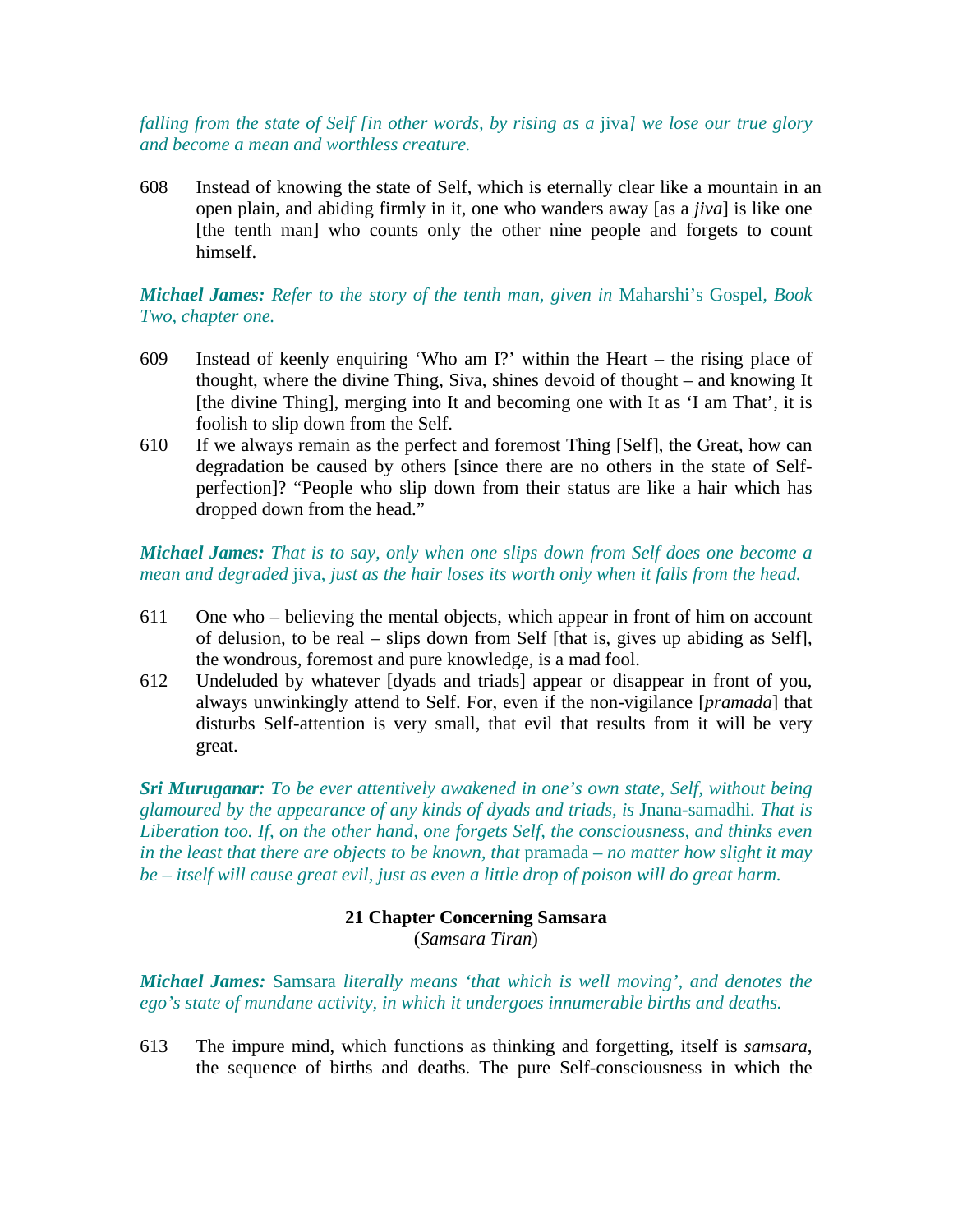thinking and forgetting mind is dead, itself is the perfect liberation [*mukti*], devoid of birth and death.

*Sri Muruganar: The rising of thought (the rising of the first thought, 'I am so-and-so') itself is birth, and the forgetfulness of Self itself is death. The mind's phenomena of such thinking and forgetting is called* samsara*. When the mind, freed from its impure state of thinking and forgetting, stands ever holding on to Self, that is called the destruction of the mind [*mano-nasa*], which itself is liberation.* 

- 614 The big, delusive *samsara* is [nothing but] the mind which leaves its true nature of shining as existence [Self], which mistakes the fleshy body to be Itself, and which is thereby filled with the dense darkness of ignorance and through that deluded outlook sees the sense-objects as if real, like the blueness in the sky.
- 615 In truth, no thing exists except Self. Yet, forsaking the immense, non-dual bliss of immortality, the inner delusion, the thought 'I am the body' [which is the form of *chit-jada-granthi*, the knot between the sentient Self and the insentient body], undergoes the sequence of births and deaths [known as *samsara*].
- 616 One's own *chittam* [the storehouse of tendencies, *vasanas*] itself is *samsara*. Though those [the *jivan-muktas*] who live without *samsara* [that is, without *chittam* and its *vasanas*] are [apparently] sometimes, due to body-karma [*prarabdha karma*] in *samsara* [that is, involved in mundane activities], they are truly ever strolling in the space of true knowledge [*mey-jnana*].

## **22 Chapter Concerning Obstacles**

(*Pratibandha Tiran*)

- 617 The many afflictions which occur with severity like thunderbolts in the life of great devotees are only to establish their pure mind more and more firmly [in *tapas*, that is, in Self-abidance] and not to shake them down [from it].
- 618 Discriminating and knowing well that all the sufferings that come by *prarabdha* in his life are sent to him by God's Grace in order to make his mind stronger and thereby save him, let an aspirant bear with them patiently as *tapas* without being alarmed even in the least.
- 619 Just as a gem taken from a mine will not have full lustre if it is not polished on the grindstone, so the real *tapas*, the *sadhana* which one is doing, will not shine well if it is not provided with trials and tribulations on its way.
- 620 For a big temple-chariot to go along the streets and safely reach its destination, not only the strong linchpins but also the obstructing blocks, which prevent it from dashing into anything by running to the sides of the streets, are indispensable.

*Sri Muruganar and Sadhu Om: In the whole of this verse, only an example [*upamana*] is given and the 'exampled' [*upameya*] is left to the reader to infer. It should be understood as follows: 'Similarly, for an aspirant to successfully complete his tapas or* sadhana*, not only a blemishless character and mode of life but also the obstacles that come through* prarabdha *are indispensable. Hence, an aspirant should accept obstacles*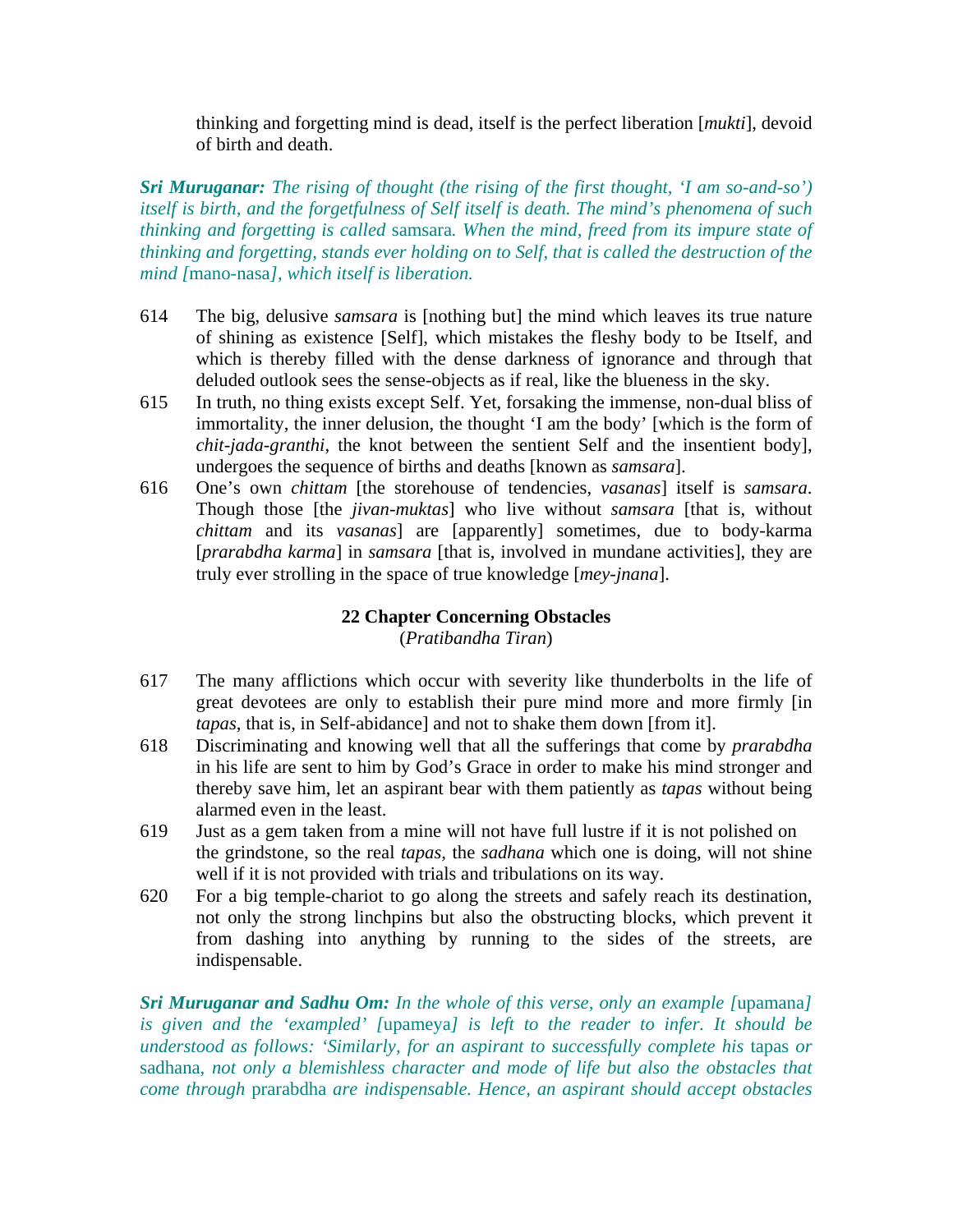*patiently, viewing them as being due to Grace'. For instance, the harsh words, "Why all these for one who is like this?", uttered by the elder brother of young Venkataraman, when patiently accepted, brought forth one great Bhagavan Sri Ramana Maharshi to the world. Not only by unintentional words like these, but even by the intentional troubles caused by wicked people, will great good result in the life of an aspirant.* 

## **23 Chapter Concerning the Wonder of** *Maya* (*Maya Vichitra Tiran*)

621 Though that which ever exists is truly only one [namely Self] and though Its nature is non-becoming, what a wonder it is that It appears to have become many *jivas*, to be doing many good and bad karmas and reaping their results, and thereby, from time immemorial till now, to be taking in four ways innumerable births of the seven types, and finally to succeed in attaining Liberation.

*Sadhu Om: The four ways of taking birth are through seeds, perspiration, eggs and womb, and the seven types of birth are the* devas*, human beings, beasts, birds, legless creatures, creatures living in water, and plants.* 

622 When rightly considered, nothing will be more wonderful and laughable than one's toiling very much through some *sadhana* to attain Self in the same manner as one toils to attain other objects, even though one really ever remains as the non-dual Self.

## **24 Chapter Concerning the Evil of Fame**

(*Puhazhchi Navai Tiran*)

#### *Michael James: The Tamil word '*puhazhchi*' means both fame and praise.*

623 Because it brings one under the great evil of yielding to non-vigilance [*pramada*], through which one is made to think that one is worthless and mean body, while in fact one is the supreme *Brahman*, fame [or praise] is to be rejected with great contempt and is not at all to be aspired for by wise people.

*Sadhu Om: Is not the* jiva *[the ego], who has a name and form as 'I am so-and-so', the one who gains fame or receives praise? Therefore, it is possible to aspire for fame or praise only when we take upon ourselves the state of an ego, a wretched and downtrodden state caused by* pramada*. Hence, it is advised that those wise people who aspire for Self-knowledge should necessarily reject the possibility of gaining name and fame. It is highly improper for such aspirants [*mumukshus*] to run madly after name and fame. Verse 263 of* Tirukkural states: *"Be born to live with fame; for those who do not achieve fame, it is better not be bor.". Tiruvalluvar [the author of Tirukkural] has rightly said that fame is essential only for those who want to be born as a* jiva *[as an ego]. But since* mumukshus *are those who do not like to be born, but who like only to put an end to their* jiva*-hood and to realize Self, the fame which was recommended by Tiruvalluvar is*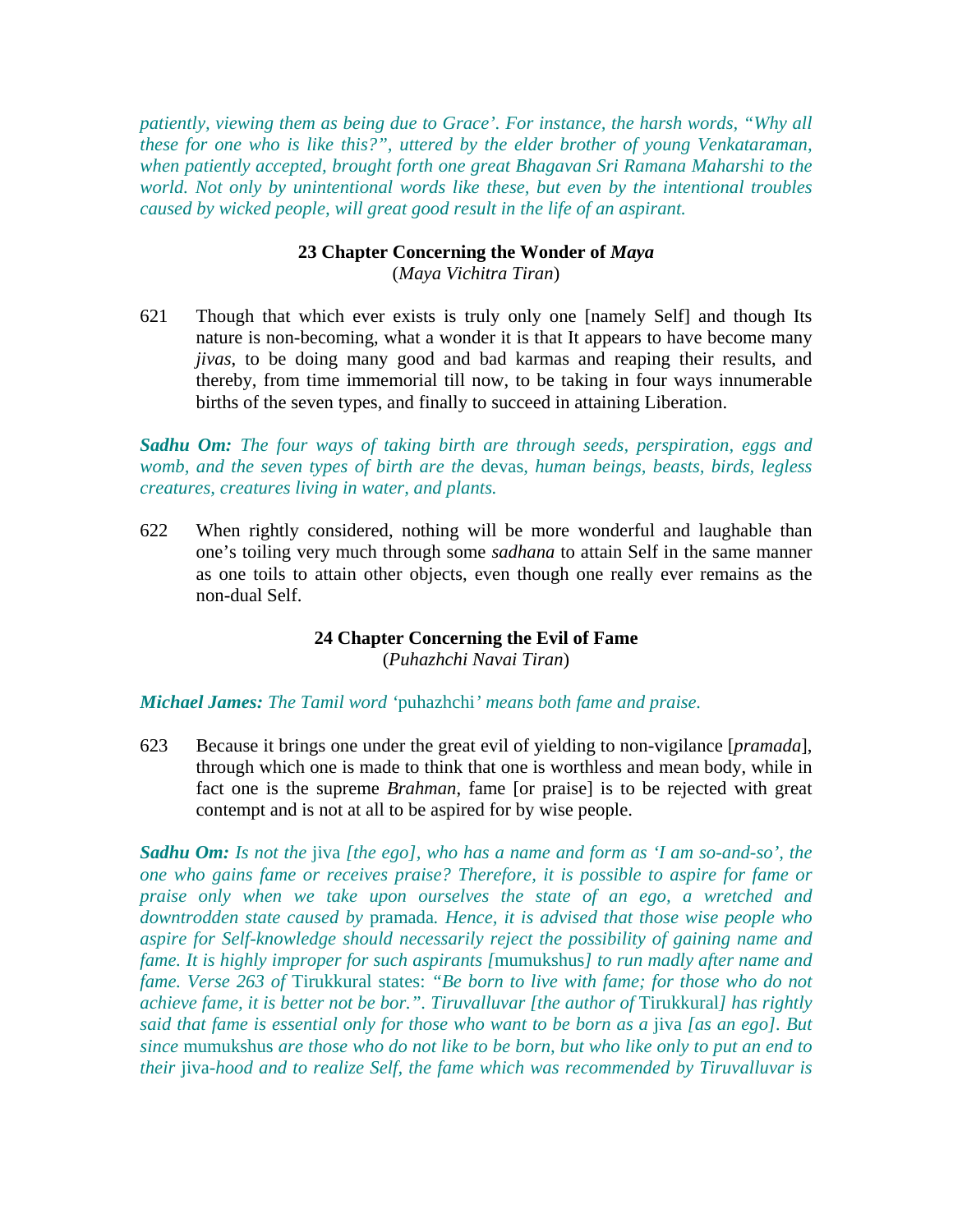*an obstacle and a great evil for them. That is why Sri Bhagavan says that it should be rejected with contempt by wise people.* 

624 By exposing oneself due to the desire of being praised by others, one is unnecessarily removing one's protection and creating obstacles to the *sadhana* one has undertaken.

**Sadhu Om:** The desire for the annihilation of the ego is the right sign of atma-sadhana. *But fame and praise are things to be gained only by the ego. Therefore, if one has a desire for fame it means that one does not like to destroy the ego. That is why Sri Bhagavan says that the one who has desire for fame is himself creating obstacles to his*  sadhana*. Therefore, if the* atma-sadhana *is to progress unobstructed and well protected, it is better for an aspirant to live a life of unknown name and unknown place.* 

# **25 Chapter Concerning the Evil of Arrogance**

(*Anava Navai Tiran*)

- 625 To be subject to arrogance, the reign of hell, is the great, unacceptable wrong. Who but worthless people will fail to hate the face of that *kalipurusha* [that evil, arrogance], which should never be seen by good people?
- 626 To come and sit with straight back and neck [as if great yogis] in the holy presence of *Jnanis*, who are in Self-abidance [*atma-nishtha*], but [then] yawning, sleeping and snoring – this habit of worldly people is highly improper and bad.

*Sri Muruganar and Sadhu Om: It is indeed true that such incidents as described in this verse actually used to happen in the presence of Sri Bhagavan. This verse deals with the improper and arrogant behaviour of some worldly minded people who come to the presence of* Jivan-muktas *and pretend to be great yogis. The holy presence of* Jnanis *like Sri Bhagavan Ramana is very rare on earth. Therefore, on such rare occasions when it is available, instead of using it to eradicate our sleep of ignorance [*ajnana*], pretending to be in yoga but actually yawning, sleeping and snoring due to* tamas *is highly improper on the part of people.* 

## **26 Chapter Concerning the Birth of Misery**  (*Dukha Utpatti Tiran*)

- 627 Though the nature of Self ever exists as bliss, one is scorched by the burning sunheat of the misery of birth [and death] solely on account of the rising of the ego and its functioning mischievously with the madness of dense delusion.
- 628 The ego, the vile attachment to the body [as 'I am this'], is the base of all demonic qualities [*asura sampat*]. For those whose illusory ego [*maya-ahankara*] is waxing through contact with the binding 'mine'-ness [*mamakara*], it is indeed impossible to achieve peace.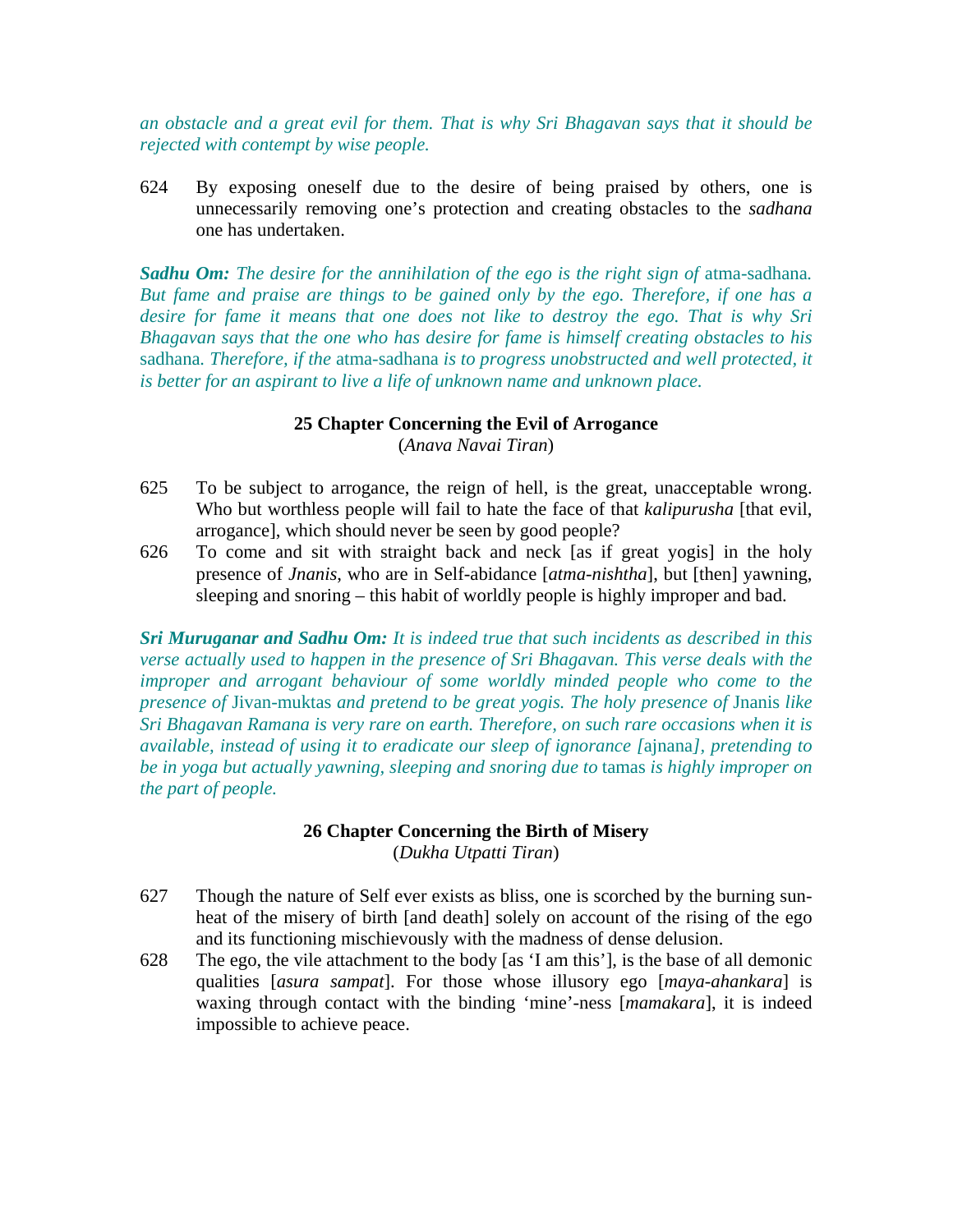## **27 Chapter Concerning the Soul**  (*Jiva Bodha Tiran*)

- 629 The petty soul's wandering [through the five senses], his suffering in the world, his again turning his attention within and his resting peacefully in the heart for a while, is just like one's wandering in the hot sun, one's coming back to the cool shade of a tree and the subsiding of one's heat [for a while].
- 630 The discriminative person [*viveki*], having once suffered in the hot sunshine, will not like to go again into the sunshine from the shade. Likewise, those who have suffered in the three-fold heat [of desire for wealth, women and fame] which scorches this world, should not again turn worldwards, leaving the Heart [Self].

## *Michael James: Refer to* Who am I? *where the simile of wandering in the scorching heat of the sun, which is used in the above two verses, is given by Sri Bhagavan.*

- 631 The embodied souls [*jivas*]*,* who have [apparently] risen from the Real Thing [Self or *Brahman*], cannot, until they merge into the Real Thing [their source], stand [or stop] anywhere in spite of any amount [or kind] of obstacles [in the form of pains and pleasures, that is, they cannot stop making efforts, either resting contented with any amount of pleasures or being dejected with any amount of pains experienced in innumerable births of any kind in any world], just as a bird which flies into the vast sky from the ground cannot stand anywhere else until it returns to earth.
- 632 When the souls [by enquiring 'Whence am I?' or 'Who am I?'] turn and go back to their source along the way they came, since they then merge into their own Self and since the bliss of Self is so clearly experienced there by them, they stand still, being well established for ever in Self.

*Sadhu Om: Verses 631 and 632 convey the same ideas expressed by Sri Bhagavan in verse 8 of* Sri Arunachala Ashtakam*. Refer also to the first seven pages of chapter two of*  The Path of Sri Ramana, Part Two*, where the same idea is elaborately explained.* 

633 Instead of being saved by the Grace of God by thinking of it [the Grace] without thinking [that is, by remaining quiet with the consciousness 'I am'], who can and how to do anything by rising as 'I am so-and-so'? Therefore, by attending to Self and thereby not allowing the ghostly ego to rise and attend to other things, remain in the supreme Silence, where you are That.

## **28 Chapter Concerning the Powerlessness of the Soul**  (*Jiva Asakta Tiran*)

634 Except by the pure light of God's Grace, no one living in this world of ignorance, will be able to enjoy the bliss of the supreme *Jnana*, Self, which shines even through the darkness of delusion [that is, which shines as the light of knowledge enabling one to know even the existence of the darkness or ignorance].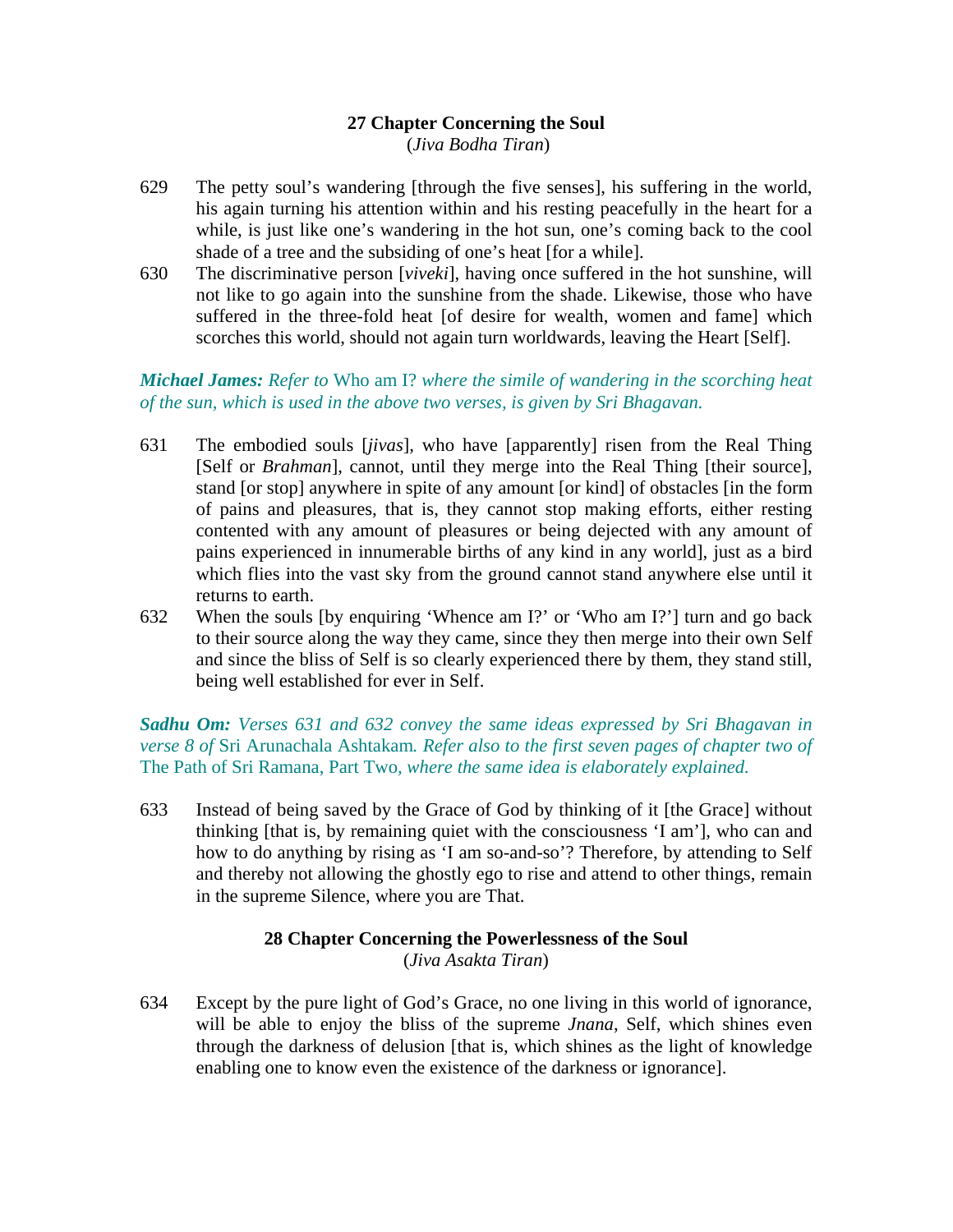#### *Michael James: Refer also to verse 648.*

# **29 Chapter Concerning the Truth of the Objects Seen**

(*Drisya Unmai Tiran*)

635 When one who does not see the truth himself, the seer, who is indispensable for seeing, sees the world as true, the world which is seen by him itself ridicules him and laughs at him within itself, bringing shame on him.

*Sadhu Om: This verse, which declares that the world laughs within itself and ridicules the one who sees it as real, has a unique beauty. We may wonder how an insentient thing called 'world' can laugh. That is the beauty of this verse. We should understand this verse having in mind the idea taught in verse 74 of this work. Will not an unchaste and*  base-natured prostitute laugh within herself when she hears the appreciating words of *her infatuated new lover, who says to his friend, "Oh, this woman, my lover, is the most chaste woman in the world". Likewise, the world laughs within itself at those who think that it is real. Thus this verse personifies the world nicely. Sri Bhagavan gives more emphasis to the fact that the world is unreal by exposing in this verse that the support or evidence of no other is needed to prove the unreality of the world, for the world itself knows that it is unreal. This is the climax of the fun in this verse.* 

*This verse contains the same instruction given by Sri Bhagavan in* Maharshi's Gospel*, Book Two, chapter three [8th edition, page 63], "Well then, that world, which you say is real, is really mocking at you for seeking to prove its reality while of your own reality you are ignorant".* 

636 Only those which come within the range of light, and not those which are beyond the range of light, can [be known to] exist. Likewise, only those things [the universe] which come within the range of the mind [the reflected light of Self], whose function is thinking and forgetting, are known to have existence.

*Michael James: The world cannot appear where the mind-light is absent. That is to say, in the true light of Self the universe, which consists of objects that are created (by thinking), sustained (by continuing to think) and destroyed (by forgetting), does not at all exist. On the other hand, since Self (or God), the truly existing Thing, is beyond the range of mind-light, to the mind It is non-existent. The reason why Self is said to be beyond the range of mind-light, whose function is thinking and forgetting, is that It is a Thing which can neither be thought of nor forgotten, and which can Itself neither think nor forget.* 

637 When a thing is known in front [of you], it only establishes that something exists, but does not establish that the form which is made to appear by the contact of the senses with it, is the reality or true nature of that thing.

*Michael James: The name-and-form of a thing which we know is created only by the contact of the five sense with that thing. Since name-and-form is a mere imagination of the mind, the true nature of anything we know in the world (or as the world) is in fact nothing but Self.*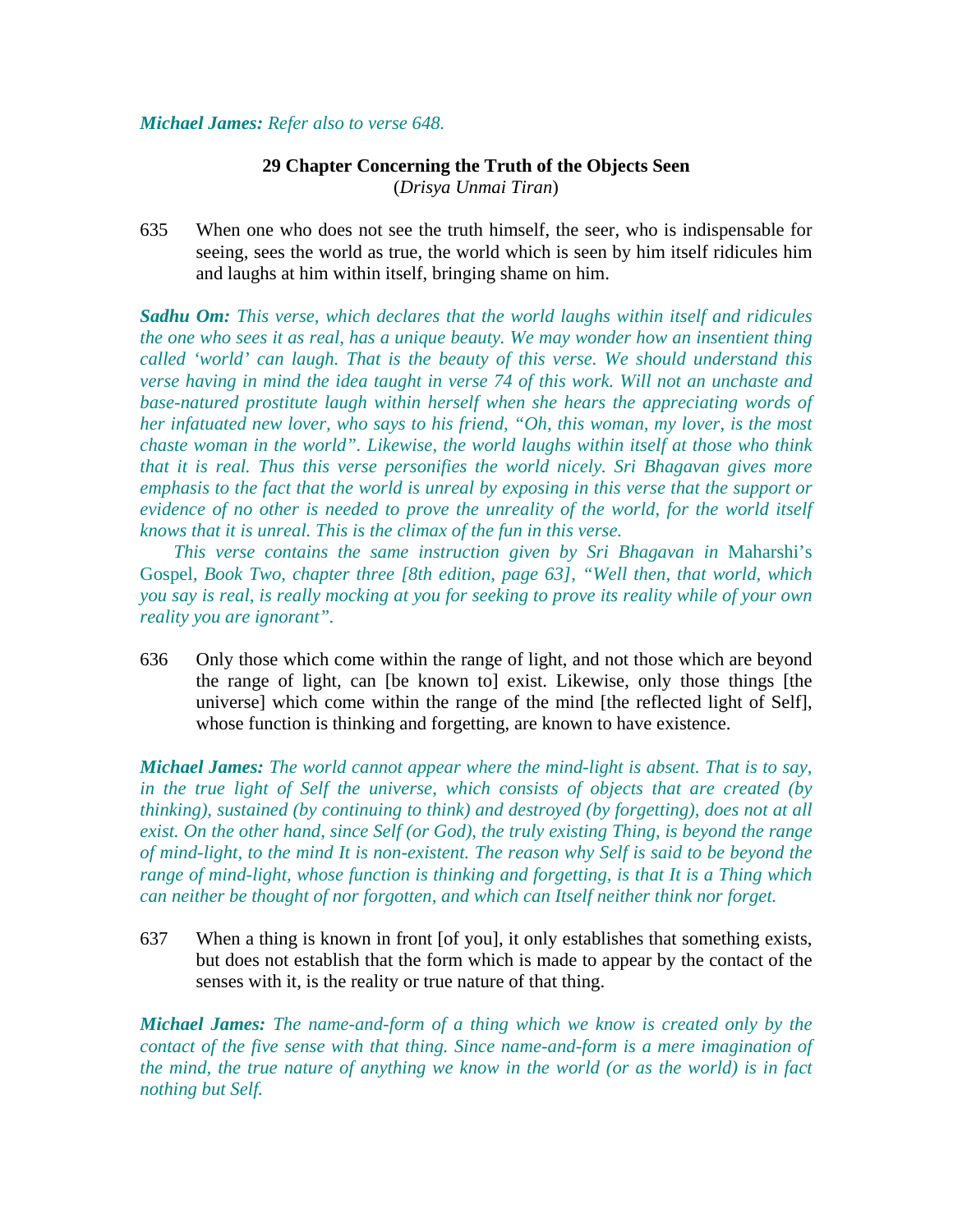- 638 If, instead of seeing anything in front [of you] by the mind, you see by the mind the one who sees, all will be found to be oneself, the seer; then all objective knowledges will be found to be foolish.
- 639 If the seer [*drik*, the ego] and the seen [*drisya*, the world] were different in their reality [*sat*], the act of seeing would never be possible. But since seeing is possible, know that they [the seer and the seen] have one and the same reality.

*Sadhu Om: If we now view verse 636 through the eye of the idea given in this verse, we will understand clearly that the reason why it was said there that only those things which come within the range of the mind are known to have existence, is that 'seeing' is possible only when the seer and the seen are on the same plane of reality [*sat*].*

*In this verse we are taught a unique idea! Do not many of us say, "It is easy to see other things since they are different from us, the seer, but it is difficult for us to see Self since It is not different from us?" However, if we scrutinize the matter in accordance with this verse, we will find that the law of nature about the seer, seen and seeing is quite contrary to this. It is indirectly but firmly instructed here that to know Self is the easiest, because the reality [*sat*] of the seer [the ego] is in truth Self, the one reality, which we want to see or know.* 

*We should also consider here the fact that the seeing of a dream is possible only because all the objects seen in that dream have the same reality [*sat*] as that of the dreamer who sees the dream.* 

*One more point is also to be understood here. Since the reality or nature of the knower, the ego is the same as the reality or nature of all the objects known [not only of all the objects known through the eyes, that is, the objects seen, but also of all the objects known through the other four senses, that is, the objects heard, smelt, tasted and touched], a thing as world is known to be existing, which is nothing other than the knowledge obtained through the five senses. And since, because it rises and sets, the nature of the ego is false, the world of names and forms, which also has the nature of rising and setting, is also said to be false. But when the real nature of the ego, which lives only by feeding upon the names and forms, which rise and set, is scrutinized [enquired into] and found to be Self or* Brahman*, the true reality [*sat*], which does not have the false nature of rising and setting, then the reality of the world will also be found to be Self. Refer here to verse 4 of* Ulladu Narpadu*, where Sri Bhagavan asks, "Can the seen be otherwise than the eye (the seer)?". Only then will the absolute truth, namely that even the world is real – that it is* Brahman *itself - be properly understood [refer here to verses 50 and 52 of this work]. Till then, it is indispensable [and since it will help one to reach the absolute reality, it is also highly recommendable] for the aspirants to take the reality [*sat*] of the seer, the ego, to be unreal or* asat*, and also to conclude that, since the world has the same reality [*sat*] as the seer, it is unreal.* 

#### **30 Chapter Concerning Objective Attention**  (*Suttu Unarvu Tiran*)

640 Since the divine bliss is such that it will shine of its own accord if one simply remains still [remains as one's own existence-consciousness], instead of enquiring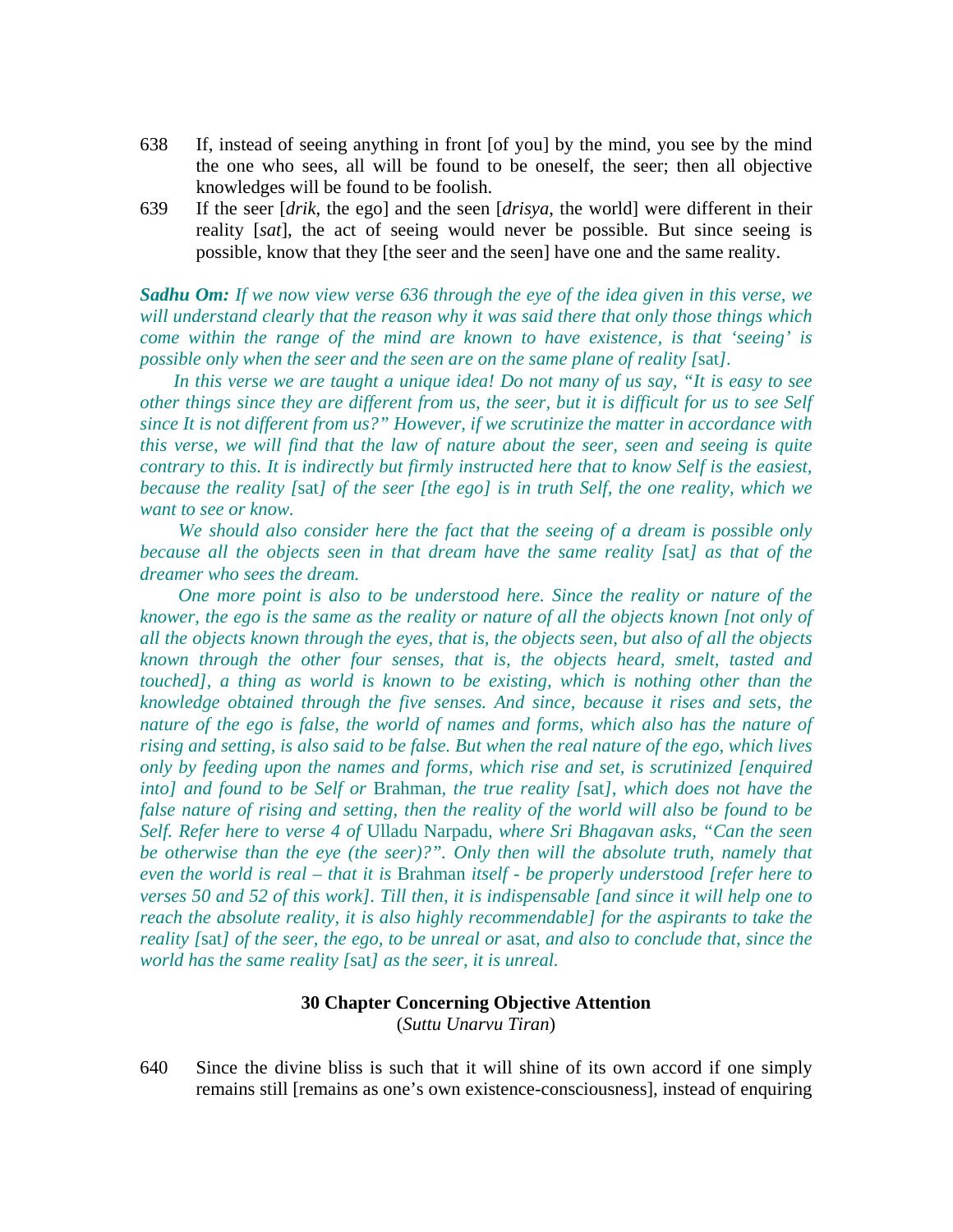into oneself and knowing that one is really nothing but the supreme Self, which is devoid of coming and going, and thereby enjoying that bliss, it is, alas, a pity that one unnecessarily wanders [attending to second and third persons, that is, that one unnecessarily toils much in the paths of *puja*, *dhyana* and so on].

*Michael James: In this verse, it is said in a ridiculing manner that it is futile to toil and wander in order to obtain bliss, which will be ever available if we simply keep still, doing nothing!* 

*This verse may also be interpreted to have a second meaning as follows: "For the bliss which will shine even when one remains still, wandering in [the* sadhana *of] proudly knowing oneself as the great Self, which has no coming, is to attain that bliss". However, since this second meaning is not a coherent sentence and since the reasoning in it is not consistent, it is not a fitting meaning. Moreover, when the later verses in this chapter are read, it is clear that the aim of this chapter is to expose the futility of objective attention (that is, to expose that Self cannot be attained by attention to second and third person objects), and hence only the first meaning given above will be found to be fitting.* 

- 641 Even though in truth one ever remains as Self, one's efforts to seek Self as if one were something else and to attain Self, is to subside finally by knowing that the Self ['I'] shining in anyone, though it now seems to be different from oneself, is not different from oneself.
- 642 One's thinking that Self, which [in reality] is not other than oneself, is other and toiling very much to attain It through one's own effort [through *sadhanas*], is just like one's running after one's own shadow to catch it.
- 643 Since existence itself is clearly shining as the consciousness 'I-I' in the heart, that reality, the unfalse eye [or knowledge], and not those objects [*vishayas*] seen by the physical eye, alone is *sakshat* [what is seen directly]. Therefore, seek and know that.
- 644 Those who do not keenly attend to and know the existence-consciousness which shines ever-unsetting in the heart, fall into *maya* through the objective attention caused by the ego, which rises and attacks with dense delusion.

#### **31 Chapter Concerning the Severance of Objective Attention**  (*Suttu Aruttal Tiran*)

645 The real intention of the scriptures in saying "Know the truth of thyself", is nothing but to make one give up the objective attention, the false knowledge. Why? Because, the truth of oneself ever shines in everyone as 'I am', like the sun.

*Michael James: Since the truth of oneself is ever shining in everyone as 'I am', it is not a thing to be known anew. Therefore, when the scriptures say "Know the truth of thyself", their real intention is simply to make us turn our attention towards the ever-known 'I am', thereby giving up the attention towards second and third person objects, for such objective attention alone is wrong knowledge or* ajnana*. Thus, the intention of the scriptures is not to make us know anything new, but only to make us give up our wrong*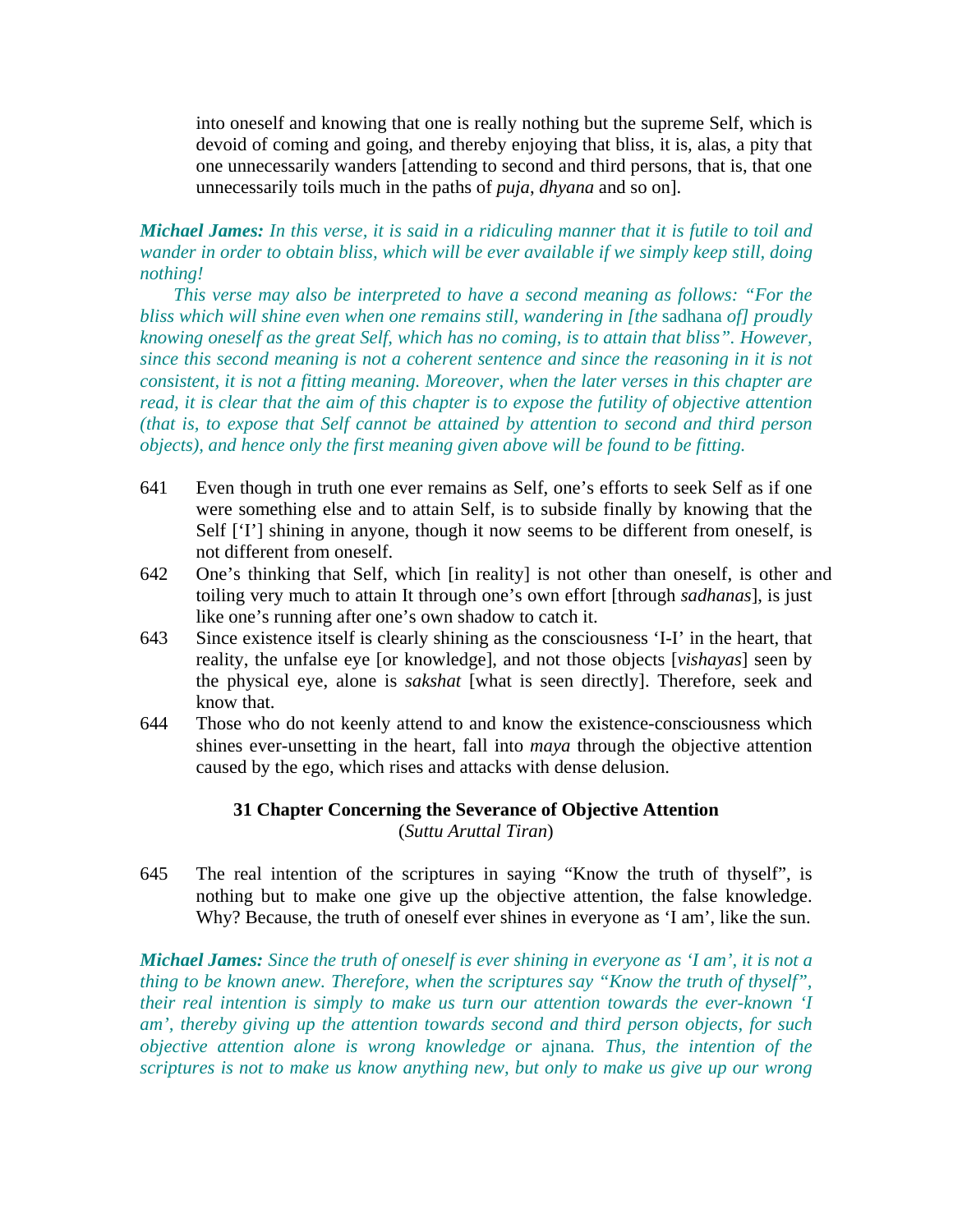*knowledge. In other words, if we merely give up our objective attention, that itself will make it clear to us that we ever know Self.* 

646 Self, the shining of Grace, which does not reveal itself when sought by the mind, which is merely an objective attention [that is, an attention towards second and third persons], will reveal itself when that objective attention [the mind] ceases to function. "When I look at her, the new bride will only look down towards the ground, but when I do not look at her, will lovingly look at me and mildly smile within with joy."

*Michael James: The last two lines of this verse are a quotation of verse 1094 of*  Tirukkural*. The unusual way of comparing Self to the bride and the ego to the bridegroom is to be noted here.* 

*When one seeks to know Self as an object through the extroverted mind, It is not revealed. But since the cessation of extroversion is itself introversion or Selfwardness (*ahamukham*), Self will automatically shine forth when extroversion ceases.* 

*Here readers are warned not to interpret the simile in the following wrong manner: 'The bride looks at the bridegroom only when he does not look at her. Therefore, Self will reveal itself only when we do not attend to It, that is, only when we attend to the external world'. This is not the meaning which is intended when giving this simile. The correct interpretation should be: 'Self cannot be known by mind, but It will automatically shine forth when, and only when, the nature of the mind (namely attending to or knowing only second and third person objects) is destroyed'.* 

- 647 Do not look at this, do not look at that. If you simply remain without looking at anything, then by that powerful look at [one's own] being [that is, by that powerful attention to Self, 'I am'], you will become the supreme reality which has the outlook of the unlimited space of consciousness [*chit-akasa*].
- 648 Except by the Lord's Grace, which begins to function when one surrenders oneself completely to His Feet with sincere devotion, it [the reality] cannot be cognised merely by the skill of the mind of the *jiva.* So subtle is the reality.

#### *Michael James: Refer also to verse 634.*

649 Do not search and wander without attaining any [worthy] state in spite of having learnt all arts and having heard all [philosophies] that are to be heard. Simply to remain as love in Him [the Lord] who shines as love, is the state supreme!

#### *Michael James: Verses 983 and 1023 may also be read along with this chapter.*

## **32 Chapter Concerning the Truth of Love**

(*Anbu Unmai Tiran*)

650 Those who do not know the taste of love, which is in no way inferior to any of the other six tastes, regard love as the seventh taste. [But know that] love is the basic taste which gives life to all the other six different tastes classified [in the past].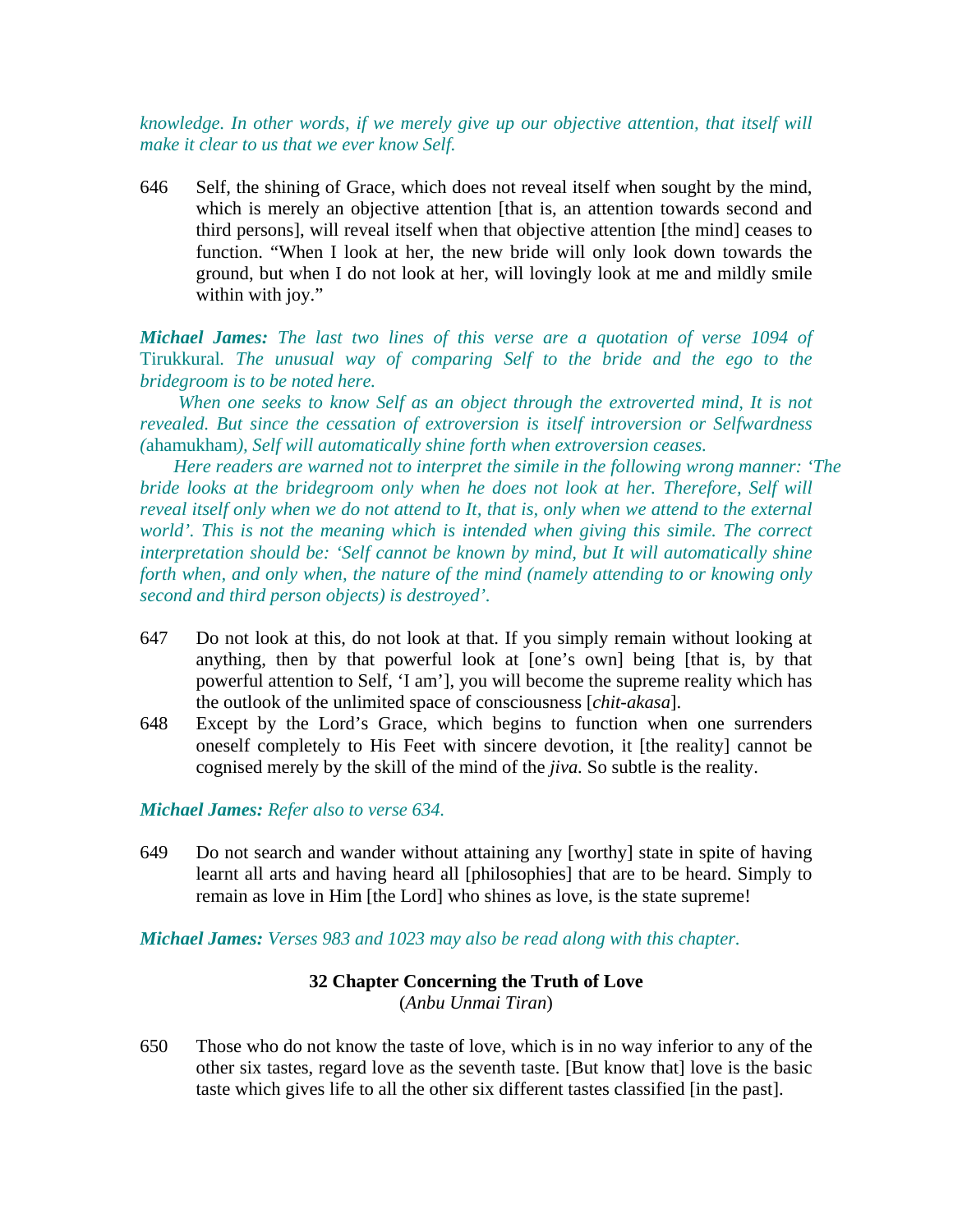## *Michael James: The six tastes are sweet, bitter, salty, sour, pungent and astringent, and love is sometimes classified along with these as the seventh taste.*

- 651 Only those who do not know the inexpressible taste of love will count the taste as seven [as if love were a taste like the other six tastes]. But since we know well the taste of love, the real taste, we declare that love is the only happy taste [and that none of these others are tastes at all].
- 652 Only when Self, the truth of love, is known, will the knot of all the severe problems in life be severed. Only when the pinnacle of love [the supreme love or *para-bhakti*] is attained can even liberation be said to be attained. Love is verily the heart of all religions.

*Sadhu Om: When the true nature of love is realized, it will completely cease to take the form of desire, which is its '*vritti rupa*' [that is, which love is in the form of a* vritti *or movement]. When desire is thus removed, all its five offshoots, namely anger, miserliness, delusion, arrogance and jealousy, will also cease to exist [refer to verse 375]. Since all the problems of life are based upon only these six vices, it is said that the knot of all problems in life will be severed by realizing the true nature of love. The truth of love is nothing but Self. How? Since the real nature of Self is* asti-bhati-priya *or* sat-chit-ananda*, love [*priya*] or* ananda *cannot be different form Self. This is why the Sages declare that love is God.* 

653 The truth behind the saying of wise men, "When one goes to see Sages, who are the treasures of true and clear knowledge [*jnana*], one should take some offering and should not go empty-handed," is that one should go with true love for them in the heart [that is, one should not go simply for sight-seeing or to test them].

*Sri Muruganar: Since other kinds of offering may not be available for everyone and at all times, since even those offerings will be worthless if there is no love in the heart, and since if love alone is present it will fill up the deficiency created by the absence of all other offerings, love is here recommended as the supreme offering.* 

654 Not only by love being obstructed, but also by love being wrongly forced, are all living beings caught in and eaten up by many miseries in life.

*Sadhu Om: Evil befalling the things we like is what is mentioned here as 'love being obstructed', while having things that we dislike forced upon us is what is mentioned here as 'love being wrongly forced'. Thus, when love is allowed to function in the form of a movement [*pravritti rupa*], that is, as petty desires – likes and dislikes –* jivas *have to undergo untold miseries in life. Therefore, keeping love in its pure form, not allowing it to take a* vritti *form as likes and dislikes, is both (a) not allowing love to be obstructed, and (2) not allowing love to be wrongly forced. This is why Sri Bhagavan said in the work* Who am I?, *"Likes and dislikes are both to be disliked".*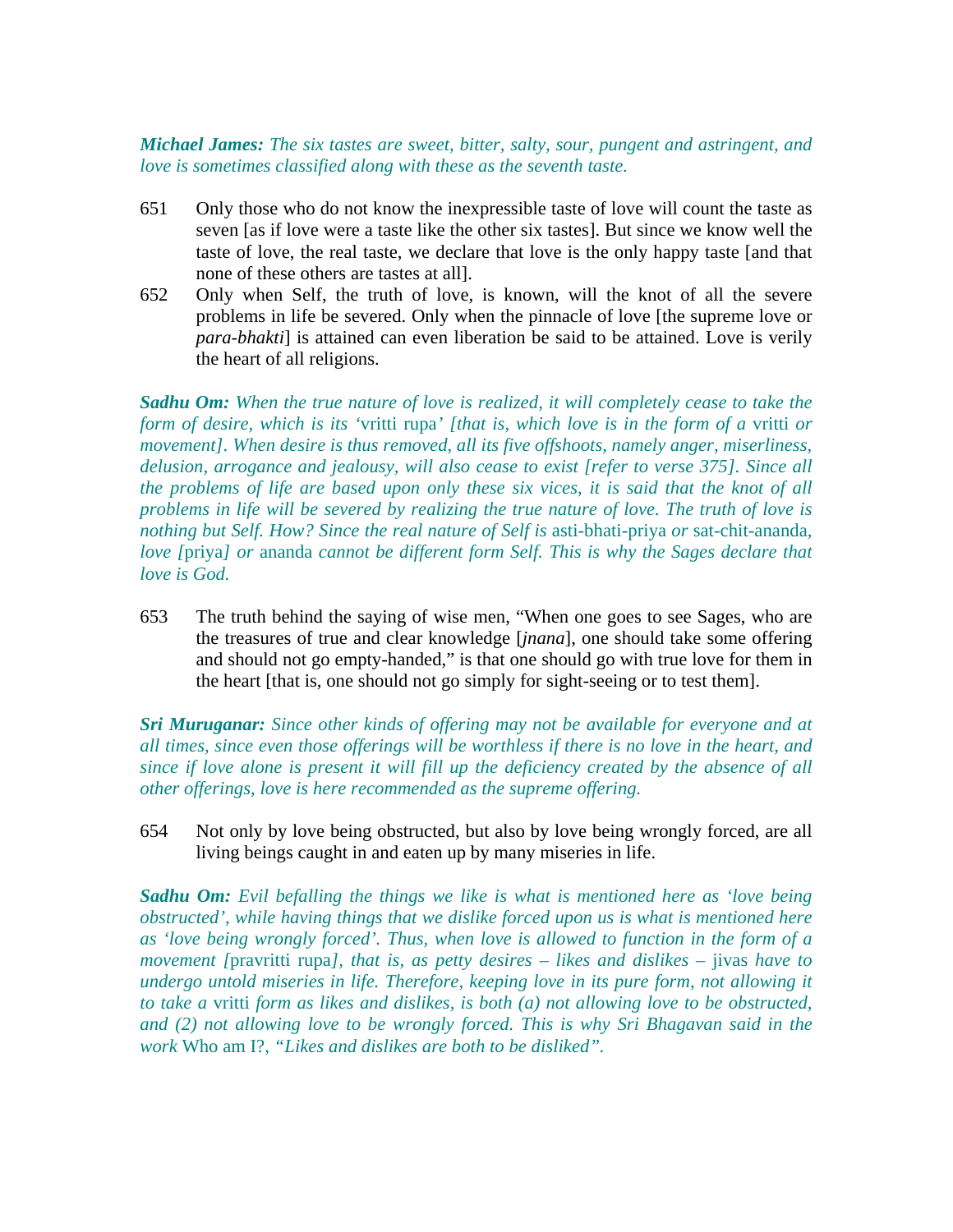655 The experience of Self, which is nothing but the form of [supreme] love, is that in which the eyes see only love, the tongue tastes only love and the touch feels only love, which is bliss.

*Michael James: This verse describes that the nature of the experience of Self is the one unbroken essence [*ekarasa*] of love, that is, it explains that this world, which is nothing but the experience gained through the five senses, is transformed into and experienced as Self when the dawn of Self-knowledge takes place. Verse 62 of this work is to be read once again here.* 

*Sri Muruganar: The Self-love which shines naturally in everything when all is known as Self, is completely different from the false and delusive feeling of pleasure which appears through the mental sense-experiences. This divine ecstasy, known as '*prema*' or '*bhakti*', is what is expressed by Manikkavachagar in his* Thiruvandappahuti *as his great experience.* 

#### **33 Chapter Concerning Form**  (*Sakala Tiran*)

656 Those who say that the reality has no form are those who do not know the reality. For the form of the Sage [*sahaja nishtha*] who correctly knows and abides in the reality, Self, the nature of which is like the [all-pervading] nature of space, is verily the form of the reality. Know this.

*Sri Muruganar: Through this verse, Sri Bhagavan disproves the saying, 'The reality has no form'. How? Since the Sage [*sahaja nishtha*] who has known the reality as it is, is none other than the reality, He Himself is the very form of that reality. This is what is meant by saying, '*Jnani *Himself is Self'.* 

*Michael James: Sri Muruganar here refers to the* Bhagavad Gita*, chapter 7, verse 18, in which Sri Krishna says that the* Jnani *is* Atma*.* 

657 Worship of the formless is possible only for those who have lost the notion 'I am this form [the body]'. Any kind of worship [that is, any effort at formless meditation] being done by those who have the notion 'I am this form [the body]' is nothing but a worship of form. Know this.

## *Michael James: Refer here to verse 208 of this work.*

- 658 To worship the formless reality through thought-free thought [that is, by attending to the thought-free Self-awareness, 'I am'] is best. If one is incapable of doing this formless worship of God, to worship God in form is proper.
- 659 Let those who have become a prey to the delusion of action [karma], being unable to follow the original path of the light of Self, existence-consciousness, worship the form of their beloved God. Then they will gradually lose their delusion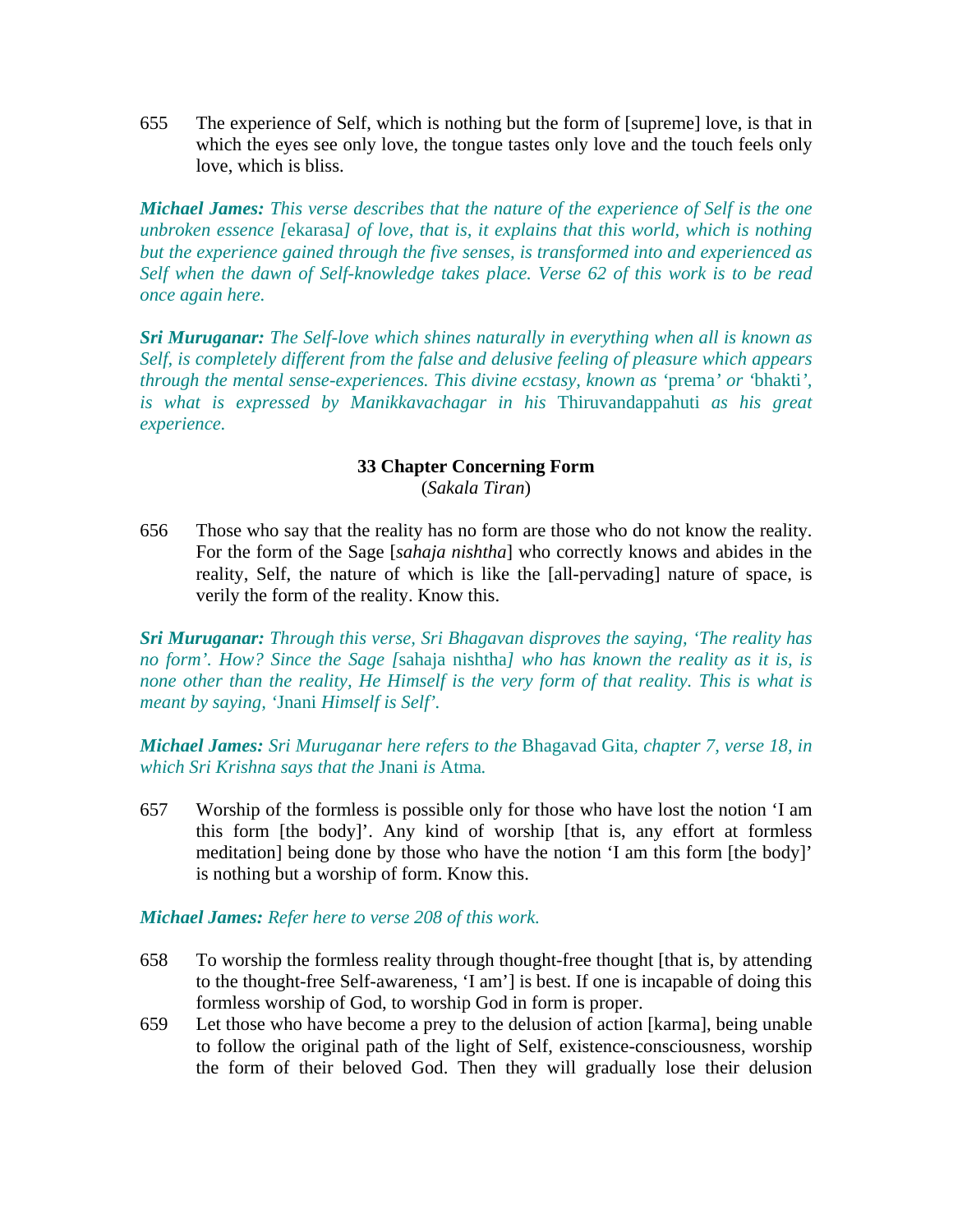[towards names and forms and action] and finally [by the Grace of God or Guru] attain the Supreme Self.

*Sri Muruganar: Self-attention alone is the path described in this verse as 'the original*  path'. But let those who are urged on to action [karma], being under the sway of *ignorance [*avidya*], and who are thereby unable to follow the original path, take at least to the artificial path of worshipping God in form; this will in its course, lead them finally to liberation.* 

660 O mind performing worship [*puja*] of Lord Siva in form with great Siva-*bhakti* both within and without, do it consciously without forgetting that God exists everywhere in the form of perfect consciousness.

## *Sadhu Om: Wherever in this work the word 'Siva', 'Hara' or so on is used, it should be taken as referring to God in general and not as denoting only a particular personal form of God called Siva. Refer to verse 1101 of this work.*

- 661 If one daily worships the Siva-yogi [the Sage who has become one with Siva, Self], the mind will become one-pointed, Self-enquiry will rise within, through which one will [by giving up objective attention] be established in Self, the mere consciousness ['I am'], and thus the disease of the delusion of birth [and death] will fly away.
- 662 If the observances prescribed in the *Vedas* do not abundantly give you real and one-pointed devotion towards the Feet of God, know that all the strenuous efforts made by you to observe them strictly and unfailingly are utterly in vain.
- 663 Those who always worship the holy Feet of Allah [God] will achieve all benefits and happiness together, having extinguished all the fire of suffering of the imaginary mental life led by them on account of wicked and sinful actions [karmas].

## *Sadhu Om: Since this is advice given to some Muslims, Sri Bhagavan used the word 'Allah' instead of God.*

- 664 Forgetting everything that has to be obtained either in this world or in the next, enduring perfectly and with patience all the obstacles that come, and not being disheartened by any amount of poverty that comes, live in the way in which God's Grace leads you.
- 665 For those first-grade *sadhus* who aspire only to reach the Feet of Lord Siva [God], it is better to live as an object to be pitied in the eyes of the worldly people rather than to be envied.

## **34 Chapter Concerning the Five Functions of God**  (*Pancha Kritya Tiran*)

666 Know that according to His will, law and plan, every moment of every day the five functions of God [creation, sustenance, destruction, veiling and Grace] will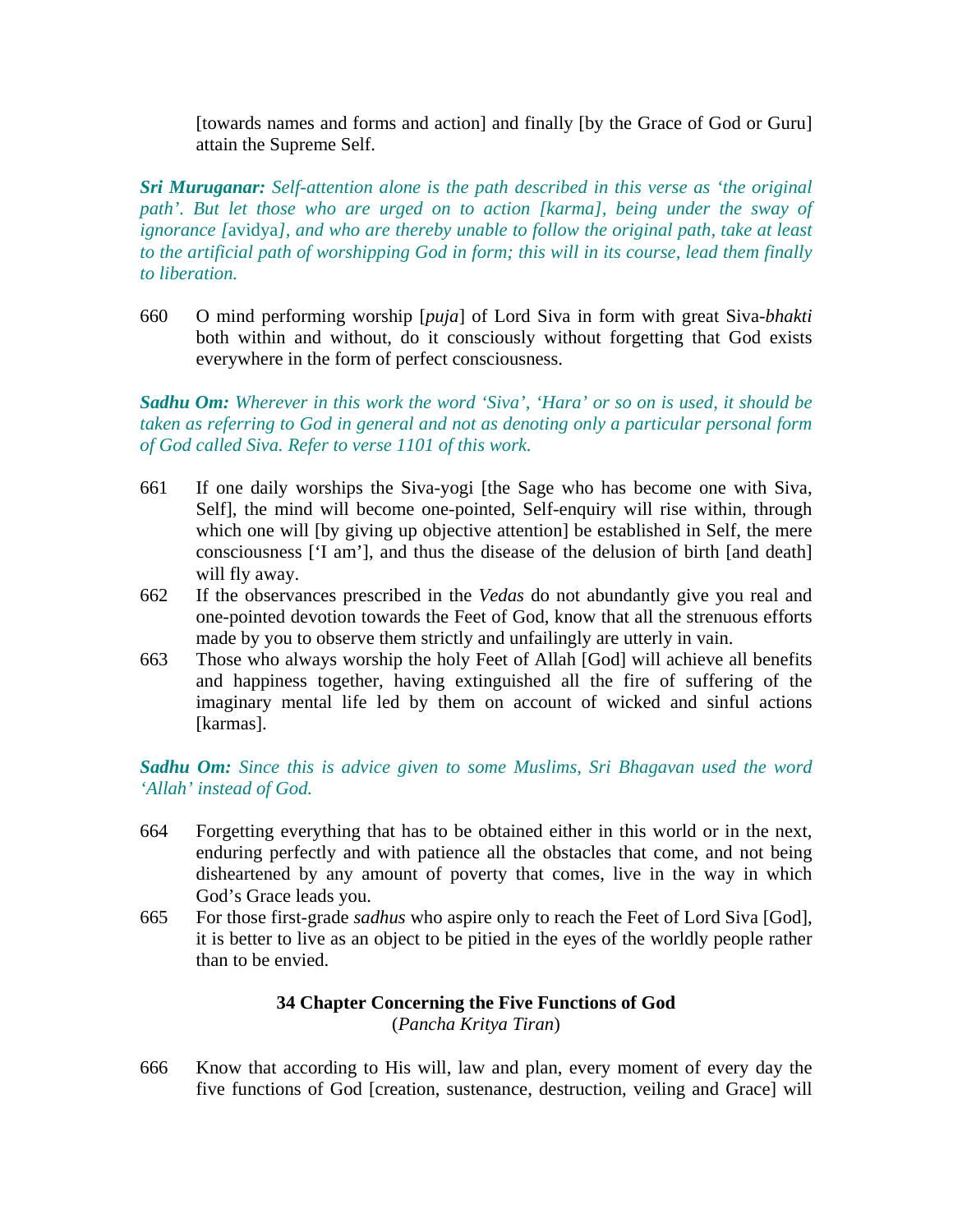be going on perfectly and unceasingly in the universe, which is full of moving and unmoving objects.

667 Every moment [i.e., many millions of times in a second] each atom [in the universe] is destroyed and newly created. Since this is going on unceasingly, it appears as if they [the objects of the universe] are the same [objects] existing continuously. Know thus.

*Sadhu Om: Though each frame of a cinema film which is projected onto the screen consists of only one unmoving picture, since many such frames are projected in a second and since the speed of their projection is faster than the grasping power of our eyes, it seems to us as if the film contains one continuously moving picture. Likewise, since everything in this universe, which is under the sway of the five functions of God, is created and destroyed by the inexpressible power of God many crores of times in a second, and since the speed with which they are created and destroyed is faster than the grasping power of our mind [that is, since our mind is unable to grasp the interval between each destruction and the subsequent new creation], it seems to us as if the universe is existing continuously.* 

*It will be useful here to note what is in fact meant in this verse by the creation and destruction of each atom of the universe. In verse 6 of* Ulladu Narpadu *Sri Bhagavan asks, "Can there be a world apart from the mind?", and in* Who am I*? He says, "Other than thoughts, there is no such thing as the world". Therefore, since the universe is nothing but thoughts, the rising of thoughts is the creation of the universe and the setting of thoughts is its destruction. All thoughts, which are nothing but second and third persons, rise and set only to the mind, which is nothing but the first thought, 'I am the body'. Therefore, since all other thoughts can rise only after the mind rises, and since they must set when the mind sets, their rising and setting must necessarily be even more rapid than the rising and setting of the mind, the thought 'I', which, through the inexpressible and wonderful power of God, itself rises and sets many crores of times in a second. But since the mind is so fickle that it is unable to grasp or cognize even its own rising and setting, how can it grasp the rising and setting of other thoughts? It is because the mind is thus unable to grasp the speed with which other thoughts rise and set, that it appears to the mind as if there is existing continuously something as the universe. Only when the mind scrutinizes itself, the first person, with a keen and subtle attention, and only when it is thereby able to cognize its own rising and setting, will it cease to rise and instead become motionless [*achala*]. And only in that state of motionlessness, in which the mind is no longer a mind but Self, will it be able to understand the rising and setting of the world, the second and third person thoughts, and will it have the supreme power not to allow any thought to rise. It is because Bhagavan Ramana is such a One who ever remains firmly established in Self as Self, that He was able to discover and thus reveal the truth about creation, sustenance destruction and so on.* 

#### **35 Chapter Concerning the Actions of the Soul and God**  (*Jiveswara Seyal Tiran*)

668 If it is considered that all the actions of the soul [*jiva*] are the actions of God [Siva], then can the *jiva* exist as an individual entity separate from Siva? But if the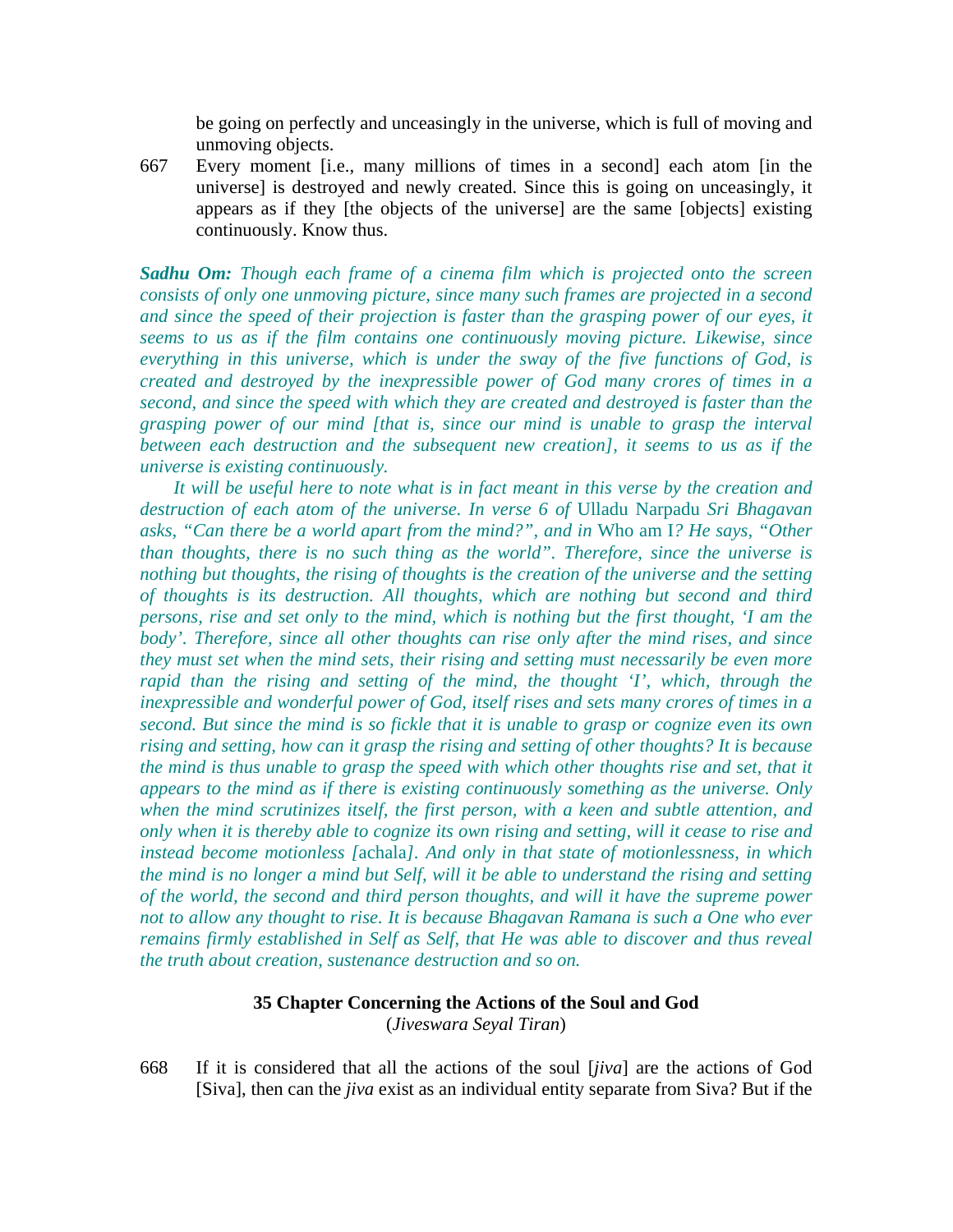*jiva* feels that he is separate from Siva, then the *jiva's* actions cannot be Siva's actions, and the *jiva* will also be independent of Siva.

*Sadhu Om: Not knowing the correct interpretation of the ancient holy words of Sages, "All are God's actions; not even an atom can move without the will of God", many people say whenever miseries come, "All these are the results of God's actions," but whenever they get some pleasures in life, they proudly say, "These are the results of my past meritorious actions [*punya karmas*]". To rectify such a mistaken outlook of the people, Sri Bhagavan gives this* upadesa*.* 

*Sri Muruganar: This is a very subtle point. If the* jiva's *actions are accepted to be Siva's actions, then the* jiva *should not remain different from Siva. In such a state, the* jiva *will*  lose all his individual existence and Siva alone will be independent. When the *jiva has thus surrendered, there will be no ego [*ahankara*] in him any more. The state of surrender is the state of the complete destruction of the ego. If one acts with egoism but at the same time says, "All are Siva's actions," then it is to be understood that one has not surrendered oneself to Siva.* 

#### **36 Chapter Concerning the Creation of the Soul and God**  (*Jiveswara Srishti Tiran*)

669 God's creation does not bind: only the *jiva's* creation, which is a mental conception, binds. This is illustrated by the story of the father of the dead son being happy while the father of the living son lamented.

*Sadhu Om: The story mentioned in this verse is as follows: Two neighbours called Rama and Krishna, who lived in a small village in South India, went on a pilgrimage to Kasi. On the way Rama died of fever, and Krishna continued alone on his pilgrimage. While proceeding to Kasi, Krishna met another pilgrim who was returning to the south and asked him to convey the news of Rama's death to his parents. The pilgrim duly came to that village, but while telling the news he said, due to forgetfulness, that Krishna had died and that Rama was proceeding towards Kasi. The parents of Krishna wept and grieved over the loss of their son, who was actually alive, while the parents of Rama were rejoicing over the welfare of their son, who was actually dead. Now, was not the wrong knowledge of the parents the cause for their respective misery and happiness? In the same manner, the cause for the miseries of birth and death experienced by the jivas is only the wrong knowledge, the wrong mental conception, that one is the body. Therefore, the conception 'I am the body', which is only a creation of the mind or* jiva*, is the sole cause of bondage. This is why Sri Bhagavan says in this verse, "Only the jiva's creation, which is a mental conception, binds".* 

*According to their maturity, does not God bestow upon* jivas *their allotted* prarabdha *– the selected and arranged fruits of good and bad karmas – for their own uplift? All that we see as our life in a body and as a world in which we live, is nothing but our* prarabdha*. Do we not think that such a world, which is arranged according to our karmas and*  vasanas*, is the creation of God? Thus the very purpose of the appearance or creation of the world which we see, is to teach us* vairagya *by making us experience pains and*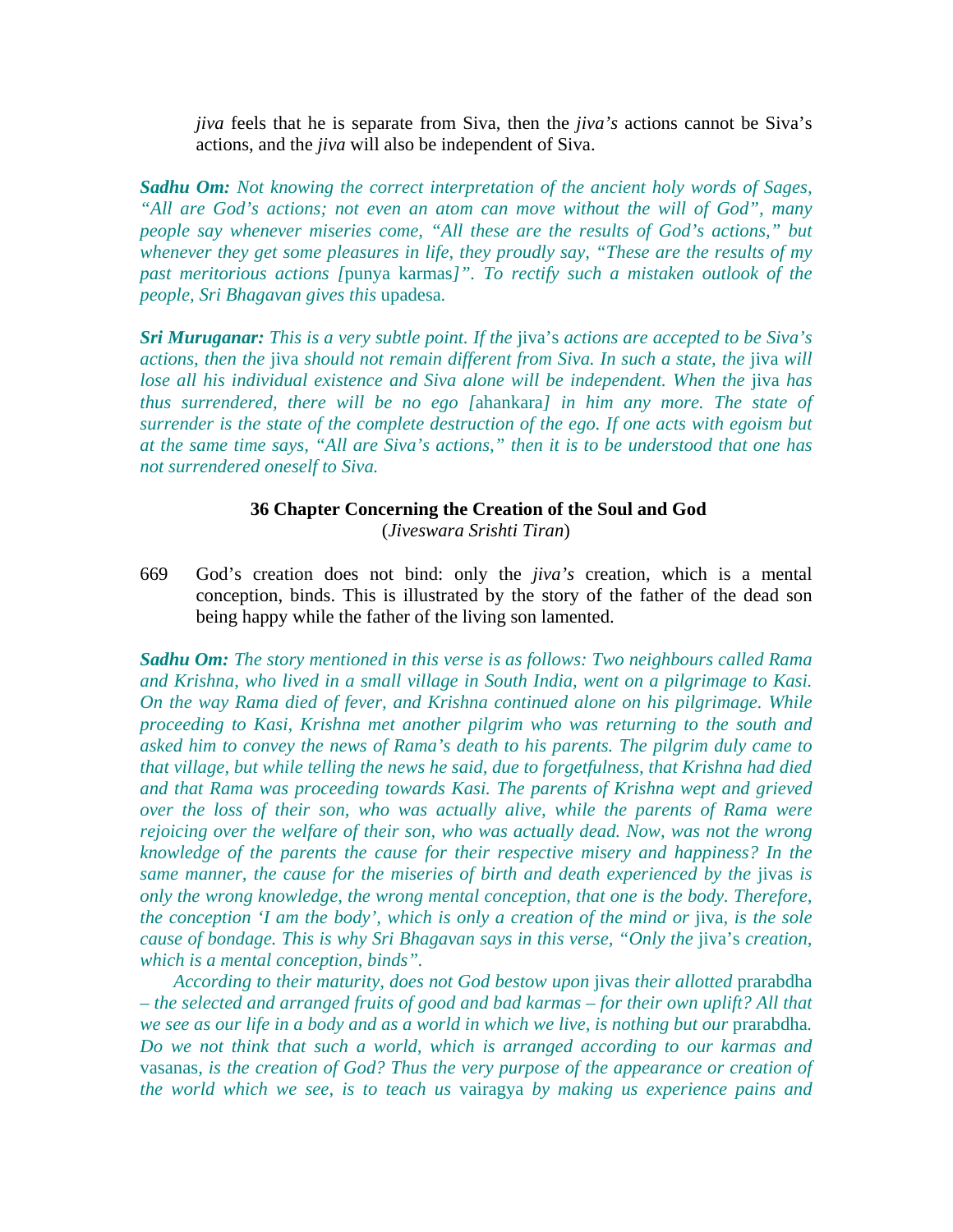*pleasures and thereby to turn our mind towards Self. The state in which the mind is ever turned Selfwards is liberation or* moksha*. Therefore the very purpose of the world, which is said to be God's creation, is not to bind us but only to liberate us. That is why it is said in this verse, "God's creation does not bind".* 

670 God's vast creation provides the *Jnana*-Guru, God in human form, and enables one to achieve *Jnana-nishtha*, the state devoid of *vasanas*, and hence it is always helping *jivas* to attain liberation.

*Sadhu Om: God's creation is due to His unbounded Grace, and its very purpose is to enable the* jivas *to attain liberation [*mukti*]. Refer to chapter three, 'Karma', of* The Path of Sri Ramana – Part Two*, where it is elaborately explained how God, due to His benign Grace, allots and arranges* prarabdha *in such a way as to help the* jivas *– who are suffering much on account of the fact that they perform* agamya karmas *in every lifetime – to attain liberation.* 

### **37 Chapter Concerning Negation**

(*Neti Seyal Tiran*)

671 The fleshly body, the *prana*, the *indriyas* [the sense-organs and the organ of action], the mind, the intellect and the ego [*ahankara*] are not 'I'. Even the ignorance [of deep sleep], in which only the latent tendencies towards senseknowledges [*vishaya-vasanas*] remain and which is devoid of all senseknowledges and all actions, is not 'I'.

### *Sadhu Om: Refer to the work* Who am I? *where the ideas in this verse are expressed in prose form by Sri Bhagavan.*

672 Since all these [above said alien objects] will lose their existence if not connected with me, the Reality, and since none of them can have either existence or consciousness apart from the Reality, all these, which are to be scorned as nonexistent [*asat*] and insentient [*jada*], are not 'I'.

*Michael James: Refer to the work* Who am I?, *where Sri Bhagavan says, "After negating as 'not I, not I' all that is mentioned above, the knowledge which remains alone, itself is 'I' ".* 

- 673 **Editor's Note:** This verse was missed out on the manuscript I worked with, probably due to a typing oversight sometime in the 1980s when the original was retyped.
- 674 Whatever thing [among the above-said alien objects, which are not 'I'] acts in whatever way, remain aloof from those activities [that is, from the notion that it is 'I' who acts] and simply be a witness to them.

*Sadhu Om: The instructions 'simply be a witness to them' which Sri Bhagavan gives in this verse should be correctly understood. The word 'witness' [*sakshi*] is used in*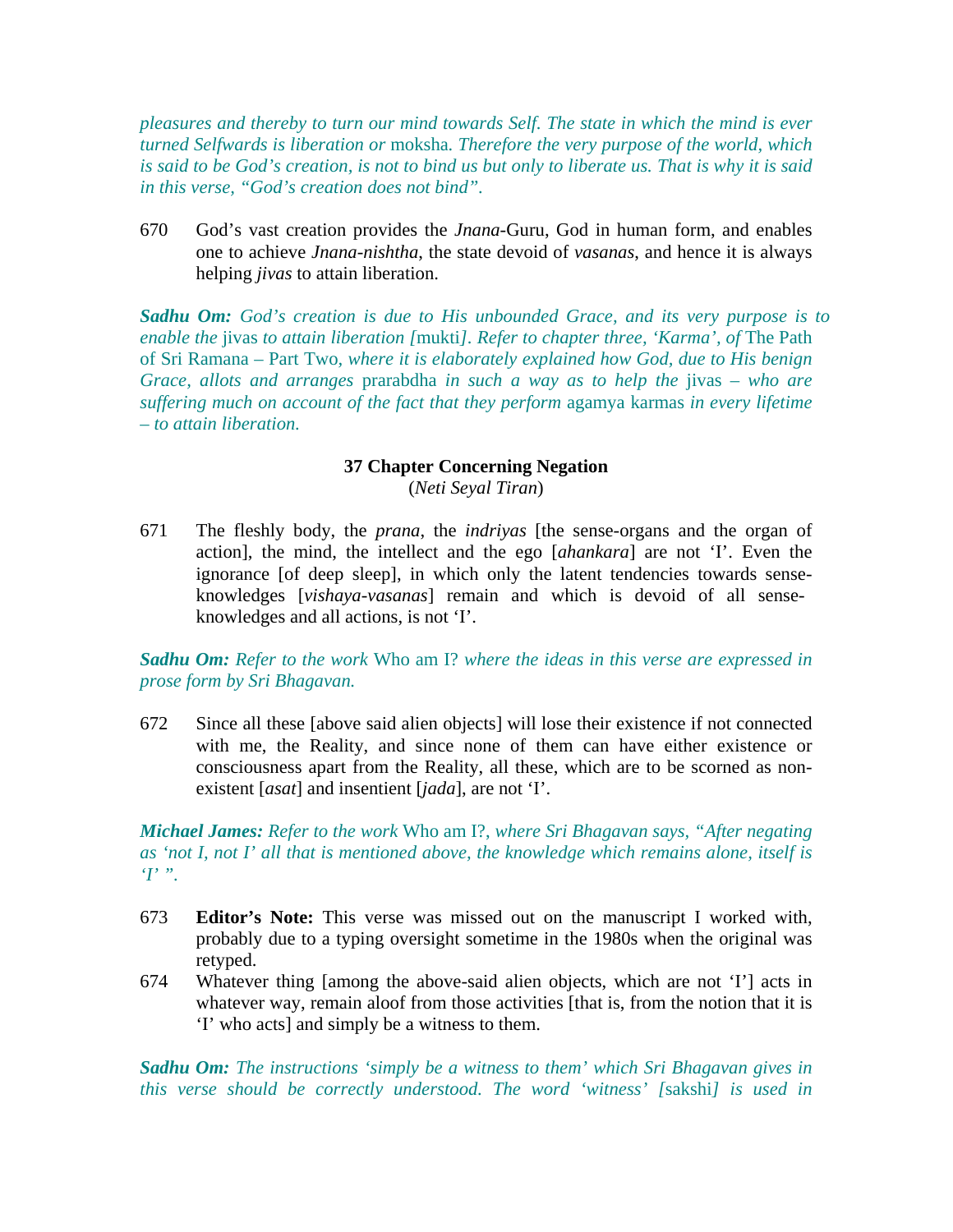*Vedantic scriptures in a special sense, and it should be understood accordingly. The scriptures explain that Self or* Brahman *is a witness to all activities just as the sun is a witness to all that happens on earth, that is to say, all activities take place in and because of the mere presence of Self, just as all that happens on earth takes place in and because of the mere presence of the sun. However, just as the sun is unconcerned with [that is, does not attend to] all that happens on earth, so Self is unconcerned with [that is, does not attend to] all the activities that take place in Its presence. Refer here to the work* Who am I? *in which Sri Bhagavan has clearly explained this simile of the sun, which is unaffected by and unconcerned with all that happens on earth.* 

*Therefore, when Sri Bhagavan says in this verse that we should simply be a witness to all things, He does not mean that we should remain like the sun, unattached to and unconcerned with whatever happens or does not happen in our presence. This is why He also says in this verse, 'remain aloof from them', for one who is truly aloof from something will not be in the least concerned with that thing and will not attend to it. So long as one attends to something, it means that one is concerned with that thing, in other words, that one is attached to it. That is why in the work* Who am I? *Sri Bhagavan defines non-attachment, the state of remaining aloof from the non-Self, thus, "Not attending to what-is-other [*anya*] is non-attachment [*vairagya*] or desirelessness [*nirasa*]".* 

*However, unfortunately nowadays many writers and lecturers who have merely read the Vedantic scriptures but have never understood the correct practice by which one can separate oneself from the non-Self, recommend to people that one should witness or observe [that is, attend to] all that happens. Thus they have created a false belief in the minds of many aspirants that to witness or observe objects is a* Jnana-sadhana*, and that by so witnessing things one can detach oneself from them. In truth, however, such objective attention is only a means of becoming attached to objects, and can never be a means of becoming detached from them. That is why Sri Bhagavan has taught that Selfenquiry, which is an attention to the first person or subject [i.e. a non-objective attention], is the sole means of knowing Self and thereby detaching oneself form the non-Self.* 

#### **38 Chapter Concerning the State Devoid of Tendencies**  (*Nirvasanai Tiran*)

- 675 Rather than shaving the hair of tendencies [*vasanas*] periodically, shaving them permanently by eternal Self-abidance [*atma-nishtha*], thereby not allowing them to sprout out in the form of thoughts in the brain, is the glory [i.e. significance] of *mundanam*.
- 676 Just like the one thorn which is used to remove another thorn which has pricked deep and is giving pain, even those good tendencies [*subha vasanas*], after removing the bad tendencies [*asubha vasanas*] in the heart, should also be discarded [since they are also a bondage].

*Sadhu Om: Those* vasanas *which we are here advised to eradicate are only the* subha *and* asubha vasanas*, and not the* Sat-vasana*. The* sat-vasana *is the force of liking which enables one to remain more and more firmly in* Sat*, that is, in* Brahma-nishtha*. Verse 69*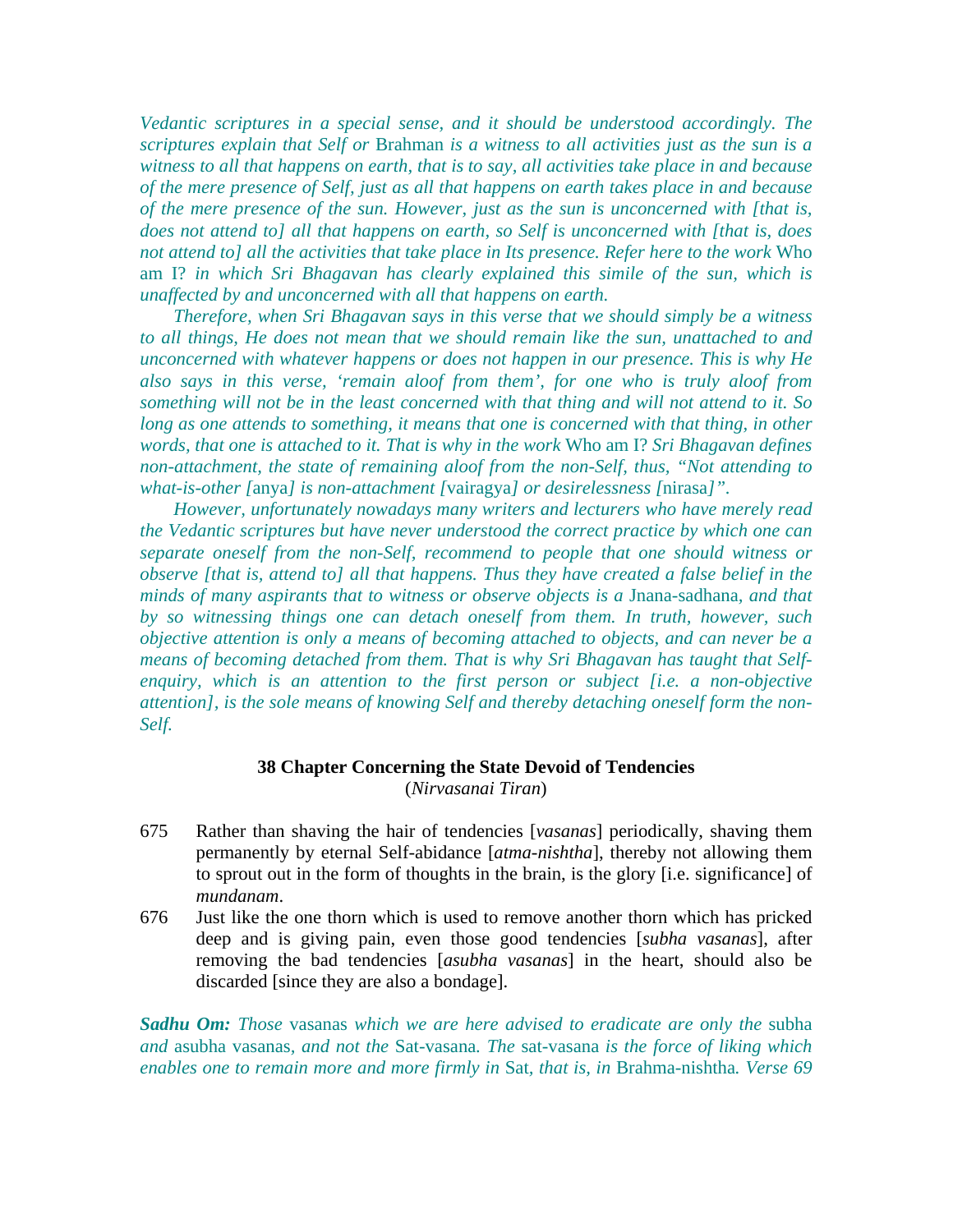*of* Sri Aruanchala Aksharamanamalai *and the third chapter and the first two appendixes of* The Path of Sri Ramana – Part Two *will throw more light on this subject.* 

677 Good tendencies [*subha vasanas*] will be helpful only until all the filthy bad tendencies [*asubha vasanas*] are destroyed. But the pure state devoid of tendencies [*parisuddha nirvasana sthita*], in which the innumerable tendencies of both kinds [good and bad] are extinguished, is our supreme goal.

*Sadhu Om: Not only bad tendencies [*asubha vasanas*] but also good tendencies [*subha vasanas*]* have to be destroyed. But the reader should not confuse the word subha vasana *with the word* Sat-vasana*.* Sat-vasana *is different from* subha vasana*, and being essential for Self-abidance [*atma-nishtha*] it should be aspired for. It is this* Sat-vasana *which Sri Bhagavan prays for in verse 69 of* Aksharamanamalai*.* 

### **39 Chapter Concerning the Truth of Fasting**  (*Upavasa Unmai Tiran*)

*Michael James: The word '*upavasa*' has two meanings, namely (1) its literal meaning, 'living near' (*upa*=near;* vasa*=living), that is, living near God or Self, and (2) the meaning which is generally applied to it, 'fasting'. In this verse, however, Sri Bhagavan uses* upavasa *in its literal sense, and He uses another word,* unna-vratam*, for fasting.* 

678 Wise people, knowing that not yielding to the taste for the five sense-pleasures is the truth of fasting and that abiding unceasingly in Self is the truth of *upavasa* [living near God], will always observe [both fasting and *upavasa*] with great love.

*Sadhu Om: The true fasting is not refraining from feeding the stomach, but refraining from feeding the five senses [by not providing them with the objects of pleasure]. Since the word '*upavasa*' literally means 'living near', the true* upavasa *is ever abiding in Self without leaving it.* 

### **40 Chapter Concerning Diet Regulation**

(*Ahara Niyama Tiran*)

679 Since diet-regulation develops the sattvic quality of the mind, it will help a long way in Self-enquiry. Therefore, what is the need for one, due to confusion, to long for any other observances [*niyama*]? Diet-regulation alone will suffice.

*Sadhu Om: Diet-regulation [*ahara-niyama*] means taking only sattvic food in moderate quantities.* 

*Sri Muruganar: Aspirants on the path of Self-enquiry often concern themselves about the many other observances [*niyamas*] which may aid their* sadhana*. But diet regulation alone will be sufficient, since it is the highest of all observances.*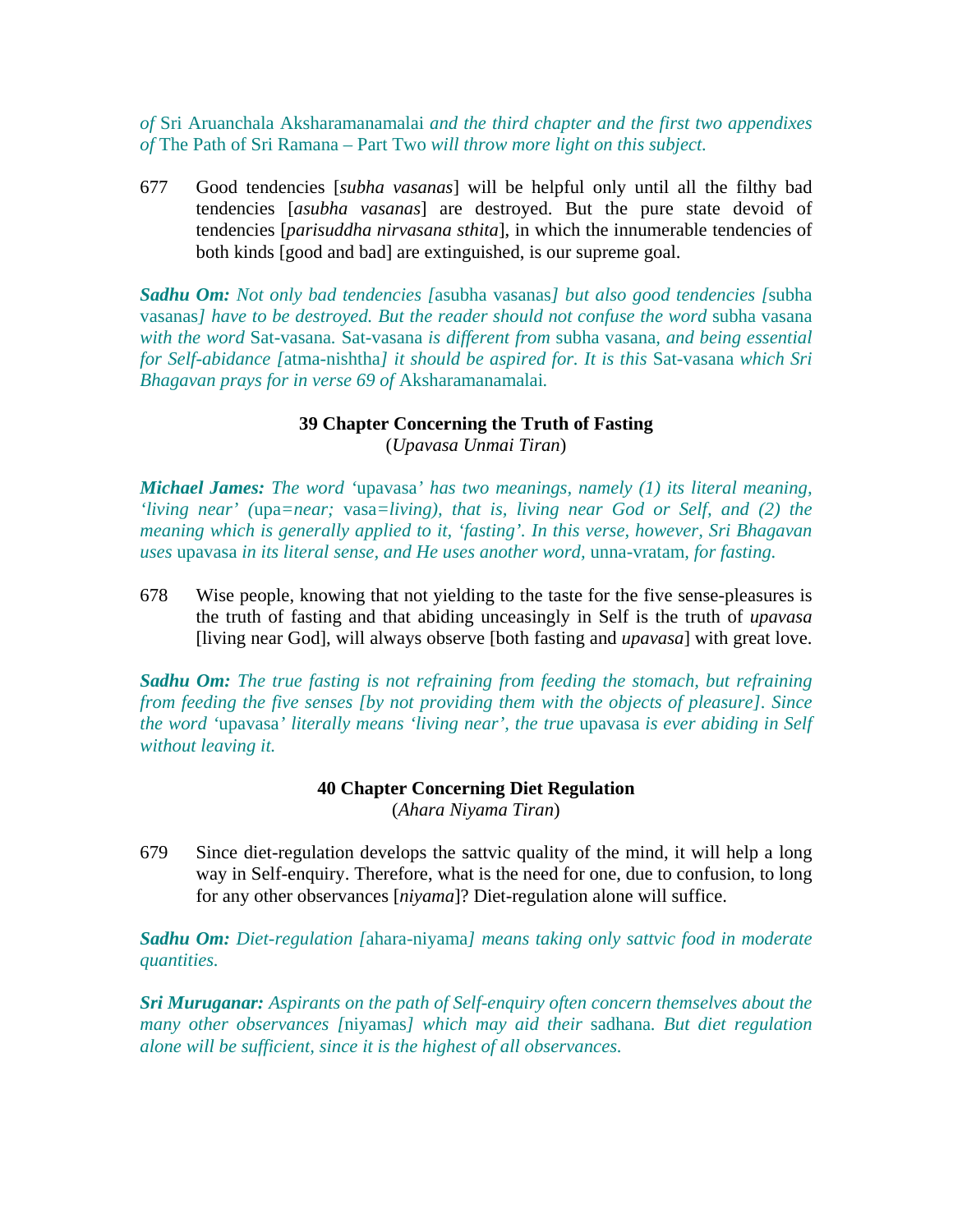### **41 Chapter Concerning** *Acharas* **or Cleanliness**  (*Tuytanmai Tiran*)

680 The reason why the scriptures recommend cleanliness of the body [*acharas*] is only to make one completely give up the attachment to the body through the *vairagya* gained by knowing practically that, in spite of being repeatedly cleaned, the filthy and fleshly body again and again becomes filthy.

**Sadhu Om:** A story illustrating the idea in this verse is given in The Path of Sri Ramana – Part Two*, appendix three, pages 224 to 228.* 

681 When the *Vedas* enjoin, "Marry a girl", is not their inner motive that one should give up the desire for the trivial pleasures of sex? In the same manner, when the *Vedas* enjoin people to do *yagas*, say, is not their hidden motive that one should give up all desire for the pleasures of heaven [which come as a result of doing *yagas*]?

*Sadhu Om: When a mother wants to give some medicine to her child, she will call him*  into the house by showing him some sweets, for she knows that he will not like the *medicine but will be attracted by the sweets. Likewise, knowing that immature people will not relish the idea of* Jnana *but will be attracted if they are offered sensual pleasures, the*  Vedas *at first [in the* Karma Kanda*] show various means to obtain various pleasures. However, just as the secret aim of the mother is to give the medicine to her son when he comes into the house, so the secret aim of the* Vedas *is to prepare and mature people for the* Jnana Kanda *by first bringing them to the path of righteousness. The same ideas is also expressed in verse 31 of* Sri Ramana Pada Malai *by Sri Sivaprakasam Pillai and also in verses 75 and 76 of the second chapter of* Kaivalya Navanitam*.* 

- 682 Those who happily take as 'I' their fleshy and filthy body, which converts even pure food into rotten filth soon after it is taken, are worse than a pig, which feeds on filth.
- **B 10** Those who take as 'I' their body, which takes in pure food and converts it into filth, are worse than a pig which takes in filth and converts it into filth.

*Sadhu Om: Just as a man identifies his body as 'I', so a pig identifies his body as 'I'. Though both are equally wrong in identifying a body as 'I', Sri Bhagavan points out how the body of a pig is superior to that of a man! That is, the body of a pig eats only filth and excretes it again as filth, whereas the body of human being eats good, pure food and excretes it as filth. Therefore, Sri Bhagavan's verdict is that those who identify a human body as 'I' are worse than pigs!* 

### **42 Chapter Concerning Motivelessness**

(*Nishkamya Tiran*)

683 Worshipping God for the sake of some gain is nothing but worshipping that gain itself. Therefore, for those who want to attain the state of Siva [the state of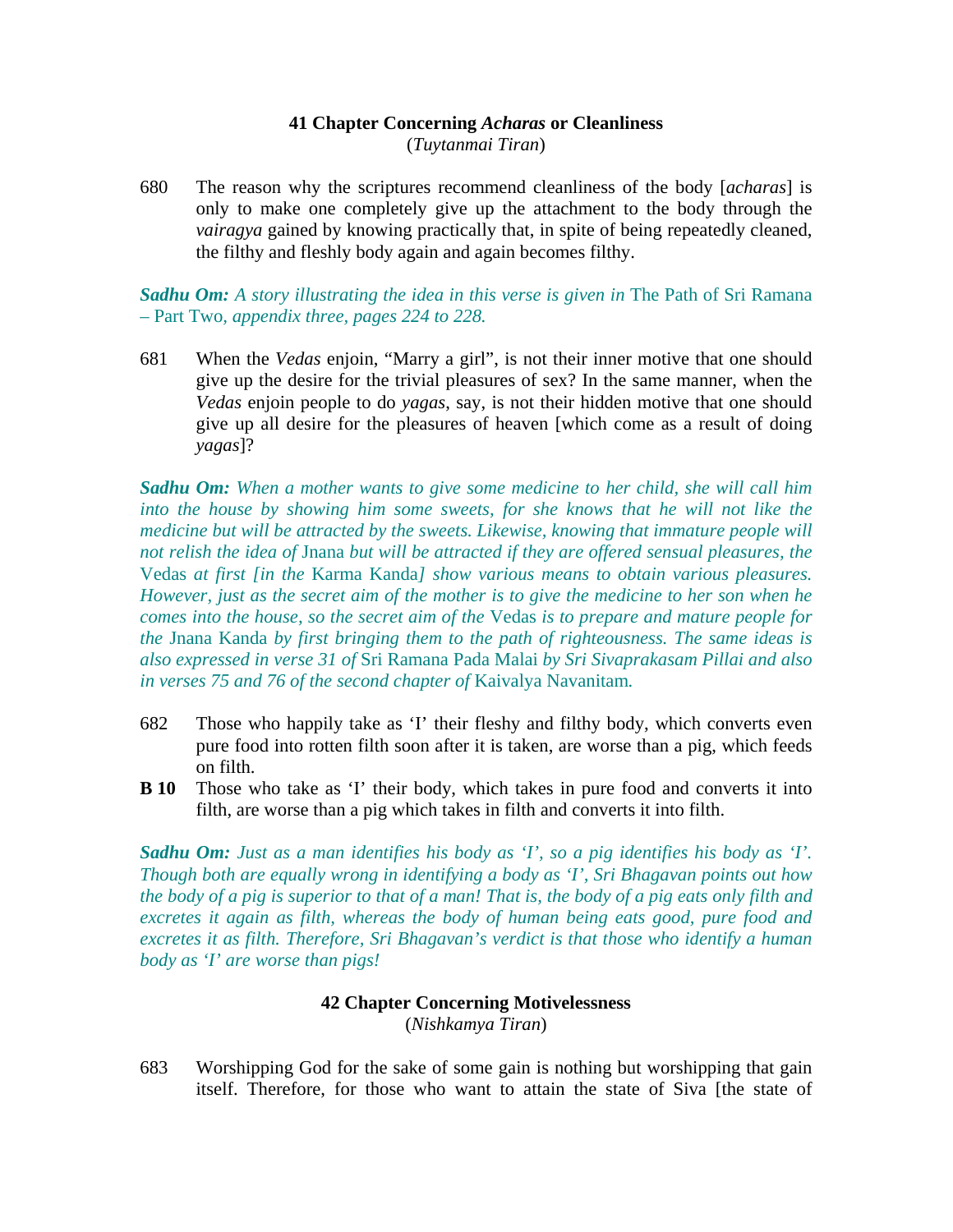oneness with God], the complete destruction of even a single thought of any gain is indispensable.

684 Good people will never squander their elevated *tapas*, which is meant to save their soul, for the attainment of the delusive worldly pleasures [either in this world or the next]. Know that the act of those who do *kamya tapas* with the aim of achieving the pleasures of heaven, is similar to exchanging a very precious gem for poor gruel.

*Sadhu Om: The aim of* tapas *should be Self-realization and not any other thing. Since the*  tapas *of many* asuras *was done only with the aim of conquering the heavenly worlds and*  enjoying their pleasures there, it did not lead to their salvation. Likewise, all the tapas *done by people with aims other than Self-attainment [*atma-siddhi*] will not lead to their salvation. Such people are ignorant and do not know what* tapas *really is.* 

### **43 Chapter Concerning Control of the** *Karanas* **or Instruments of Knowledge**  (*Karana Tanda Tiran*)

685 If the inner instruments of knowledge [the four *antahkaranas*, namely mind, intellect, *chittam* and ego] and the outer instruments of knowledge [the five *bahihkaranas*, namely the eyes, ears, nose, tongue and skin] have been brought under control day and night [i.e. always], the supreme Reality which shines in the inexpressible state of *turiya* will dawn.

*Sri Muruganar: The subsidence [i.e. control] of all the instruments of knowledge [*karanas*] naturally at all times will be possible only when the ego subsides permanently. Therefore, aspirants should aim only to destroy the ego. Trying to control each of the above said instruments individually is not the direct path.* 

- 686 Instead of preventing the mind from flowing outwards and holding it firmly within, to break the lock [i.e. to go against the restrictions laid down by Sages for the control of the mind] and allow the mind to run out through the five senses, is as sinful an act as causing the destruction of a city by breaking the city-walls and by breaching the banks of the water-reservoirs.
- 687 It is only this that was illustrated by the ancient story of Brahma and Vishnu who, unnecessarily differing, arguing and quarrelling between themselves, tried to test the Column of Light [Arunachala] with their bewildered minds and failed.

*Sadhu Om: Since we experience a separate individual existence only when the existenceconsciousness of Self is extroverted through the five senses, it is best to subside that individuality as one in Self, having controlled the five senses.* 

### **44 Chapter Concerning the Conquest of the** *Karanas* (*Karana Jaya Tiran*)

688 By death of the ego – the identification with the body which is composed of the five elements – rejecting with indifference the defects caused by the five elements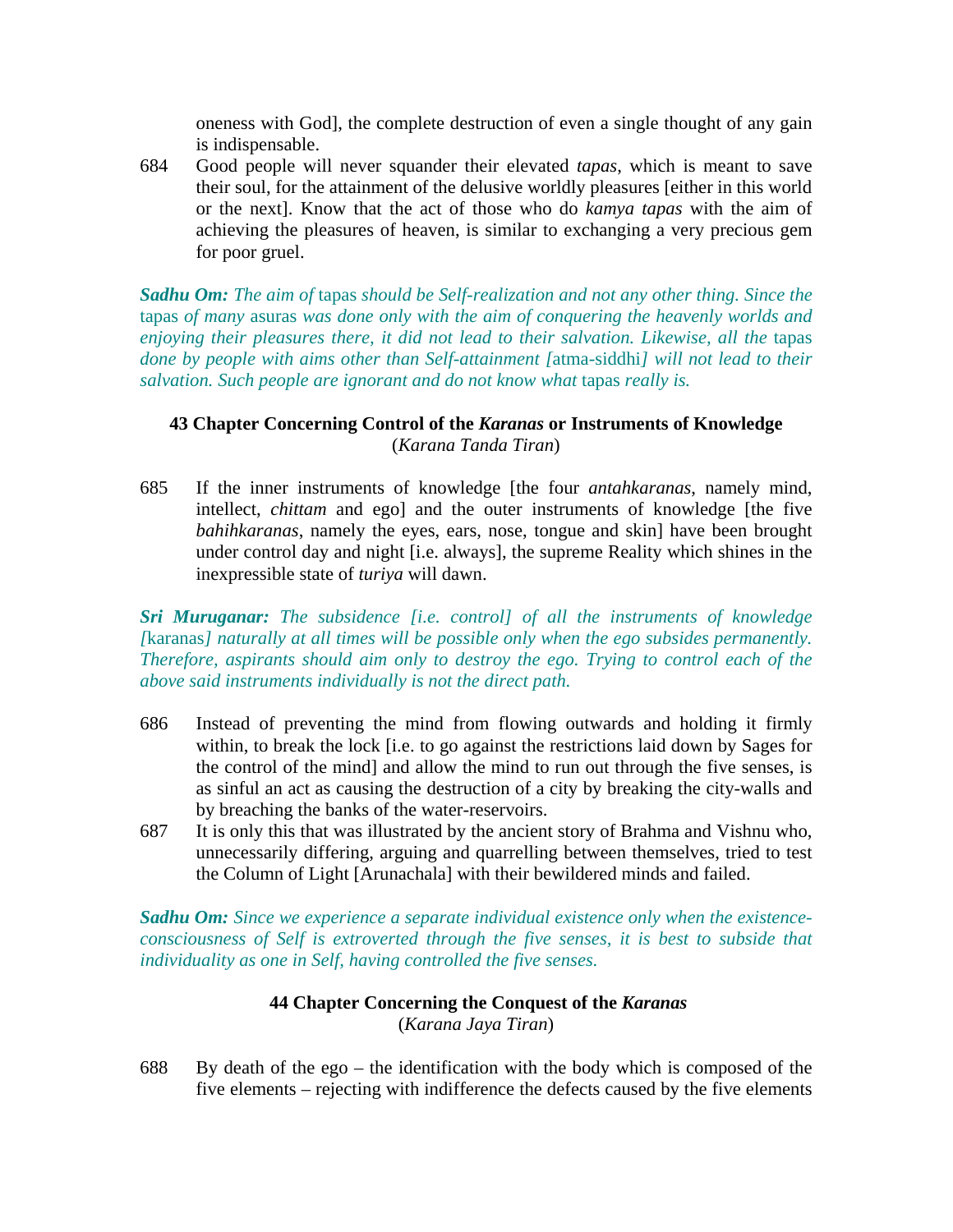[earth, water, air, fire and space], which do not pertain to Self, is the conquest of the elements [*bhuta-jayam*].

*Sadhu Om: This verse should rather come under a separate chapter heading, 'The Conquest of the Elements'.* 

*Many people believe that conquest of the five elements [*bhuta-jayam*] means the ability acquired by some* siddhas *to control and handle these elements, for example, the ability to walk over water, fire or air. However, Sri Bhagavan declares in this verse that the true conquest of the five elements is nothing but not identifying as 'I' the body, which is composed of these elements.* 

689 The idea 'I am the mind [*chittam*]' having gone, and thereby the confusion of the intellect [*buddhi*] having ceased and the notions of bondage and liberation having been lost, to attain the *siddhi* of firmly abiding in Self-knowledge is the conquest of the mind [*chittam-jayam*].

*Sadhu Om: The belief held by many people that conquest of the mind [*chitta*-*jayam*] means one's acquiring the power to achieve whatever one desires, the power to enchant the minds of others, or the power to drive the minds of others according to one's own selfish motives, is wrong. Sri Bhagavan declares in this verse that the power of* Jnana *which destroys one's own* chittam *[mind or the storehouse of tendencies] is the true*  chittam-jayam*.* 

### **45 Chapter Concerning** *Asana* **or Posture**  (*Asana Tiran*)

690 Remaining steady without slipping down from the knowledge that the whole universe has only Self, the supreme space of *Jnana*, as its base [*asana*], is the firm and unshakable posture [*asana*] for the good *samadhi* [i.e. *sahaja samadhi*].

*Sadhu Om: For the people of the present day who have been given the gross understanding that folding the legs, straightening the back, directing the eyes towards the tip of the nose and remaining like a log, is the posture of yoga [yoga* asana*], Sri Bhagavan teaches in this verse the correct posture for yoga [yoga-*asana*] for* jnana*-yoga.* 

### **46 Chapter Concerning the Power of Yoga**  (*Yoga Vali Tiran*)

- 691 Having made the liking to see through the deceitful senses subside and having thereby ended the mischievous objective knowing of the mind, the jumping ego, to know the lightless light [*prajna* or Self-consciousness] and the soundless sound [the *Atma-sphurana* 'I am'] in the heart is the true power of yoga [yoga-*sakti*].
- 692 Since it is only one's effort put forth in the past births which afterwards, on ripening, becomes the *prarabdha* [of the present and future births], know that it is also possible for oneself, who had previously put forth that effort, to change the *prarabdha* through the rare effort [of turning towards Self].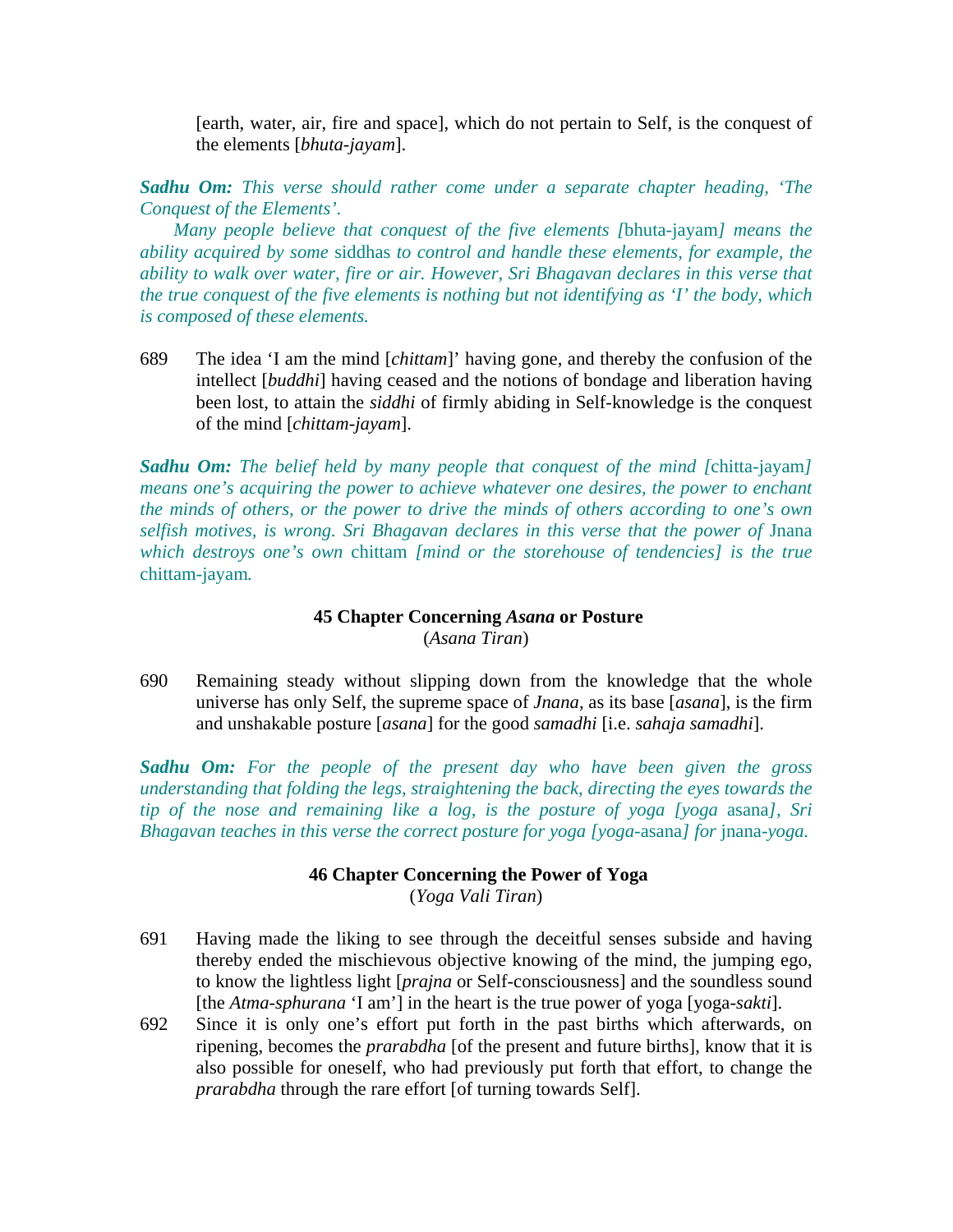*Michael James: The words 'the rare effort' which Sri Bhagavan uses here are to be understood to mean only the effort of turning the mind towards Self, for this effort is seldom made by* jivas *and is hence the rarest of all efforts. The words 'change* prarabdha*' are to be understood to mean 'transcend* prarabdha*', for by the effort of Self-attention one loses one's individuality (together with the sense of doership and that of experiencership, which are inherent in individuality) and hence one can no longer experience the*  prarabdha*. This idea is confirmed in the next verse.* 

693 No matter what good karmas yield what pleasures or what bad karmas yield what pains as their results, conquer the might of both of them by drowning the mind in your own Self, the supreme Reality.

*Sadhu Om and Michael James: When the mind drowns in Self, the sense of doership and that of experiencership are lost. Then, since there remains no one to experience the*  prarabdha*, it is said that the* prarabdha *has been conquered. Refer also to verse 38 of*  Ulladu Narpadu *and verse 33 of* Ulladu Narpadu *–* Anubandham*.* 

- 694 When even in worldly affairs success is impossible without proper zeal [*shraddha*] in one's endeavour, one should not allow the zeal [*shraddha*] in doing spiritual practice to diminish until one becomes one with the limitless Supreme.
- 695 However great one's past sins may be, if, instead of bitterly thinking 'I am a great sinner' and lamenting over it, one dives into Self with great steadfastness, one will soon achieve Bliss.

*Sadhu Om: This verse conveys the same teaching which Sri Bhagavan gave in the work*  Who am I? *where He says: "However great a sinner one may be, if , not lamenting 'Oh, I am a sinner! How can I attain salvation?' but completely giving up even the thought that one is a sinner, one is steadfast in Self-attention, one will surely be saved."* 

696 Those who have achieved *Jnana-siddhi* [the attainment of knowledge] in this very birth through the power of God's Grace and without any effort on their part as in the kitten-illustration [*marjala-nyaya*], are those who had devotion towards God in their past births through their own effort as in the monkey-illustration [*markata-nyaya*].

*Michael James:* Marjala-nyaya *means the illustration of the kitten which, without any effort on its part, is carried here and there by its mother, while markata-nyaya means the illustration of the baby monkey which, by its own effort, clings to its mother.* 

697 For those who uninterruptedly concentrate upon the unlimited and all-pervading space of consciousness [*chitrambalam*], there is not even an iota of fate [*prarabdha*]. This alone is what is meant by the scriptural saying, "Fate does not exist for those who seek heaven".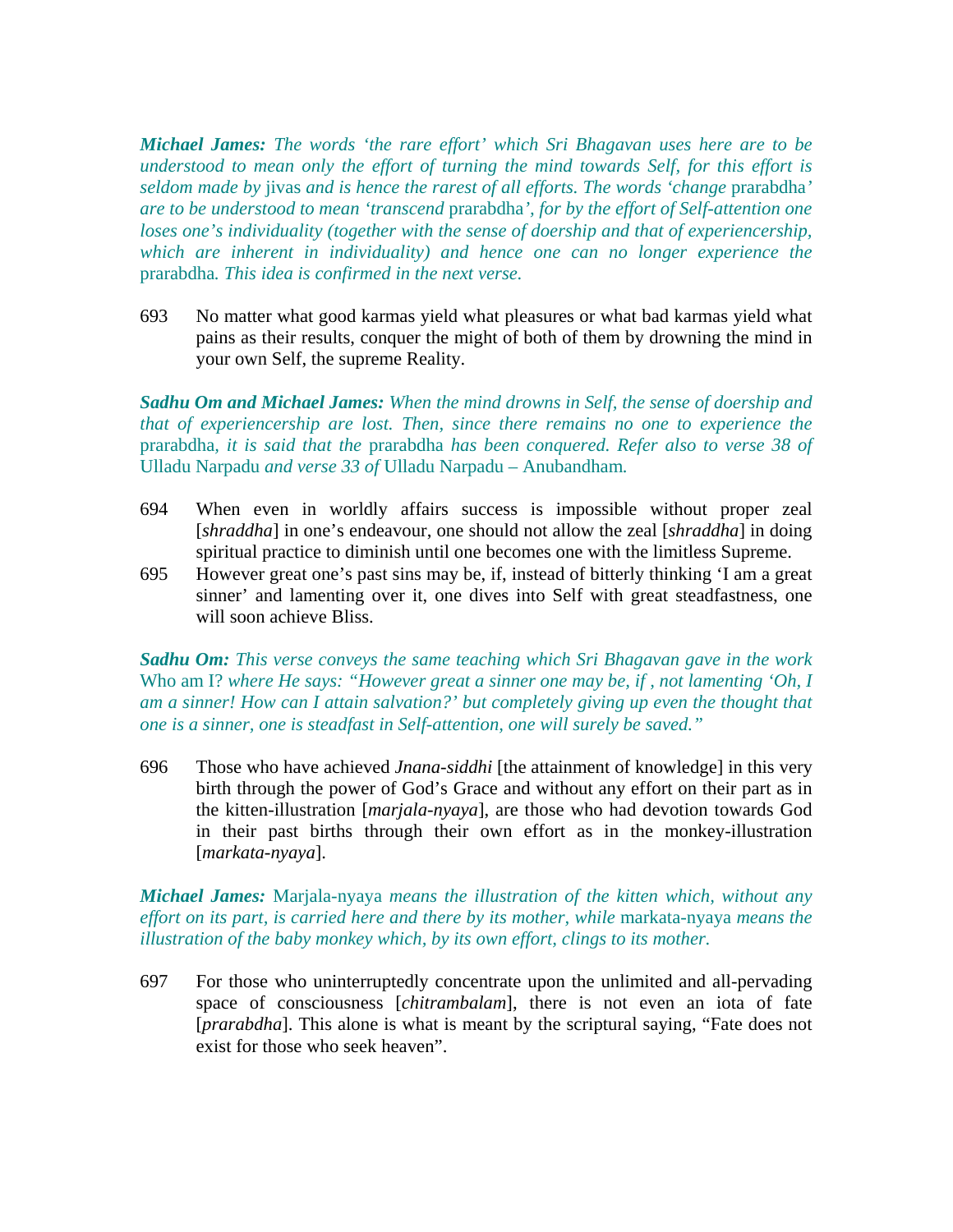*Sadhu Om: Fr*o*m this verse we should understand that the world 'heaven' in the scriptural saying, "Fate does not exist for those who seek heaven" does not denote any world of pleasure but only the state of liberation [*mukti*].*

698 Know that *prarabdha* which, like a whirlwind, unfailingly whirls round and round the mind which takes the body as 'I', cannot even in the least stir the mind which knows itself and which shines as the pure space of consciousness.

*Sadhu Om: The import of this verse is that there is no* prarabdha *for the* Jnani*.* 

699 Tell me, my heart, except attention [*dhyana*] to Self [*swarupa*], which shines unbroken as one's own being, what contrivance is there to burn to ashes the sense of doership [*kartrutva*], the wicked mind [or ego], which drowns the *jiva* deep down at the bottom of the ocean of karmas.

*Michael James: This verse emphatically teaches that there is no means to destroy the mind or ego other than Self-attention [*swarupa-dhyana*].*

# **47 Chapter Concerning Breath Control**

(*Uyir Orukka Tiran*)

700 Giving up the name and form [the false aspects] of the world – which consists of existence, consciousness, bliss, name and form – is exhalation [*rechaka*], realising existence-consciousness-bliss is inhalation [*puraka*], and ever firmly abiding as existence-consciousness-bliss is retention [*kumbhaka*]. Do [such *pranayama*].

*Sadhu Om:* Pranayama *means the practice of regulating the breath. In* raja *yoga, exhaling the breath is called* rechaka*, inhaling the breath is called* puraka*, and retaining the breath in the lungs is called* kumbhaka*. In this verse, the true significance of*  pranayama *is described according to* jnana marga*. Refer also to chapter X, '*Jnanashtanga*', of the work* Vichara Sangraham *of Sri Bhagavan, where this same idea is given.* 

*Sri Muruganar: Out of the five aspects of* Brahman*, namely existence, consciousness, bliss, name and form[*sat*,* chit*,* ananda*,* nama *and* rupa*], the distinguishing features of the world are name and form, and hence completely giving up these two is rechaka. When the false name and form are thus given up as a mirage-imagination, what remains are the true aspects [*satya amsas*], namely existence, consciousness and bliss. Since these three, which are the distinguishing features of Self, are the reality of the world, realizing them is* puraka*. Ever abiding in that realization is* kumbhaka*. That is, destroying the tendencies towards the world [*loka-vasanas*], realizing Self and ever abiding as It, is the import of*  Jnana-pranayama*. Though* sat*,* chit *and* ananda *are named as if three different things, in experience they are truly one and the same. In this context, refer also to verse 979 of this work.*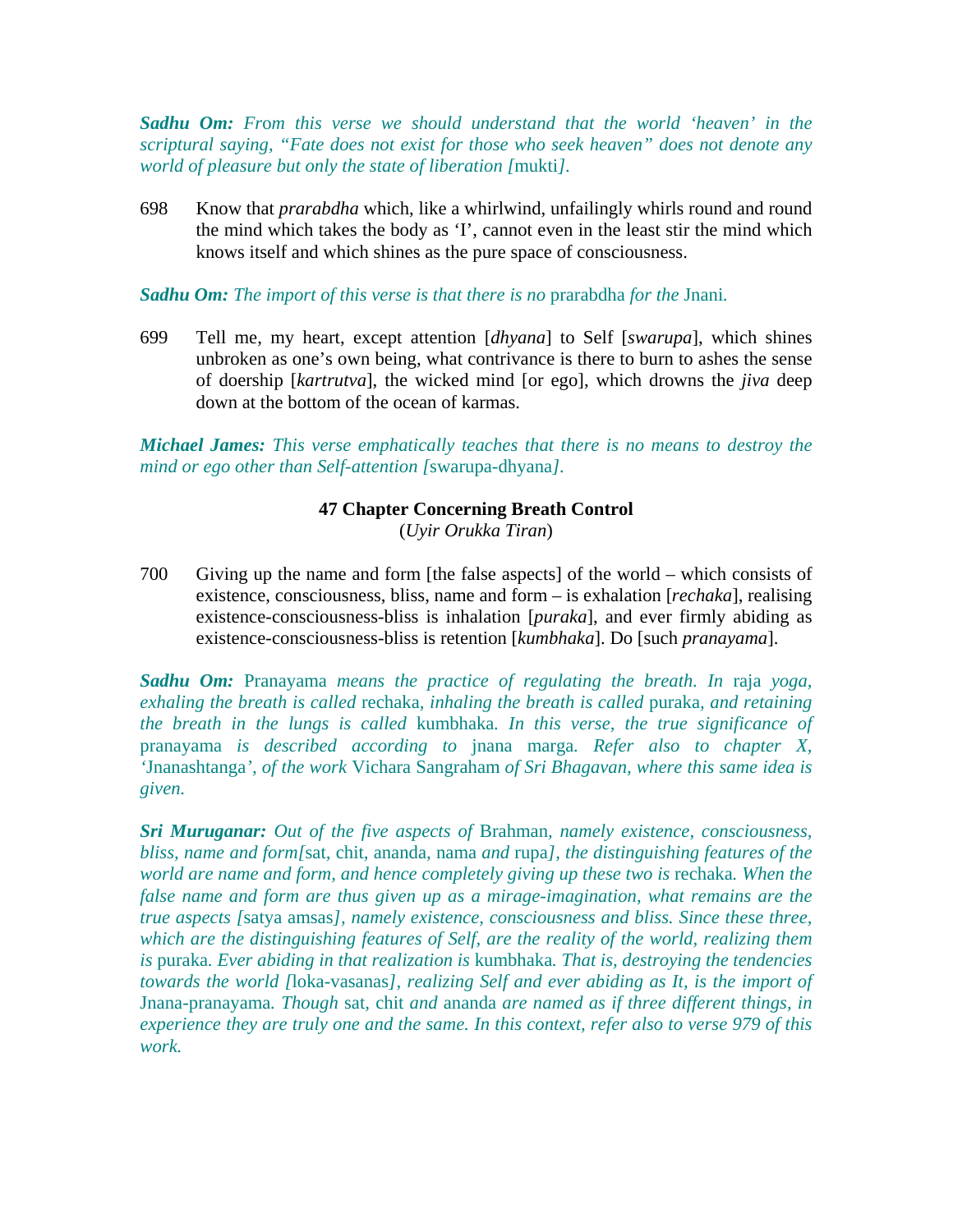701 Completely giving up the notion 'I am the body' is *rechaka*; diving within through the subtle scrutiny 'Who am I?' is *puraka*; and abiding as one with Self as 'I am That' is *kumbhaka* – such is *jnana-pranayama*.

*Sadhu Om: In the previous verse it was said that giving up the names and forms of the world is* rechaka*. And since unceasingly attending to Self is realizing existenceconsciousness-bliss, which is the reality both of the world and of oneself, diving within enquiring 'Who am I?' is here said to be the correct* puraka*. Since existence, consciousness and bliss are not really three different things but the one Self alone, ever abiding as Self is here said to be the correct* kumbhaka*. Thus in this verse* jnanapranayama *according to the path of Sri Ramana is explained in a more practical manner.* 

702 When one who was deluded into taking himself to be the mind and who was wandering [through births and deaths], giving up his delusive dream-like life, enquires into Self, his own state, and ever abides as Self, that is the truth of *pranayama*. Thus should you know.

*Michael James: In this verse, giving up one's delusive dream-like life is to be understood as* rechaka*, enquiring into Self, one's own state, is to be understood as* puraka*, and ever abiding as Self is to be understood as* kumbhaka*.* 

### **48 Chapter Concerning the Secret of Action**

(*Karma Rahasya Tiran*)

**B 11** The mere enquiry 'To whom are these defects, karma [i.e. *kamya* karma, action performed with desire], *vibhakti* [lack of devotion], *viyoga* [separation from God] and *ajnana* [ignorance]?' is itself karma, *bhakti* yoga and *jnana*! [How?] When thus enquired, 'I' is [found to be] non-existent, [and hence] these [four defects] are [also found to be] ever non-existent. The truth is [then revealed] that we ever remain as [the defectless] Self.

*Michael James: This verse is also verse 14 of* Ulladu Narpadu Anubandham*.* 

*Sadhu Om: Since all the benefits of the four yogas, which are charted out for the removal of these four defects, are achieved through the path of Self-enquiry, 'Who am I?', it is to be understood that if one takes to Self-enquiry none of the four yogas are necessary. Refer also to* The Path of Sri Ramana – Part One*, pp. 62 to 63.* 

703 The essence [*tattva*] of karma is to know the truth of oneself by enquiring 'Who am I, the doer, who begins to do karmas?'. Unless the doer of karmas, the ego, is annihilated through enquiry, the perfect peace of supreme bliss, which is the result of karma yoga, cannot be achieved.

*Sadhu Om: The import of this verse is that the greatest and most important karma a karma yogi has to do is to enquire into himself and thereby have the ego destroyed, and that Self-enquiry is therefore the proper karma yoga.*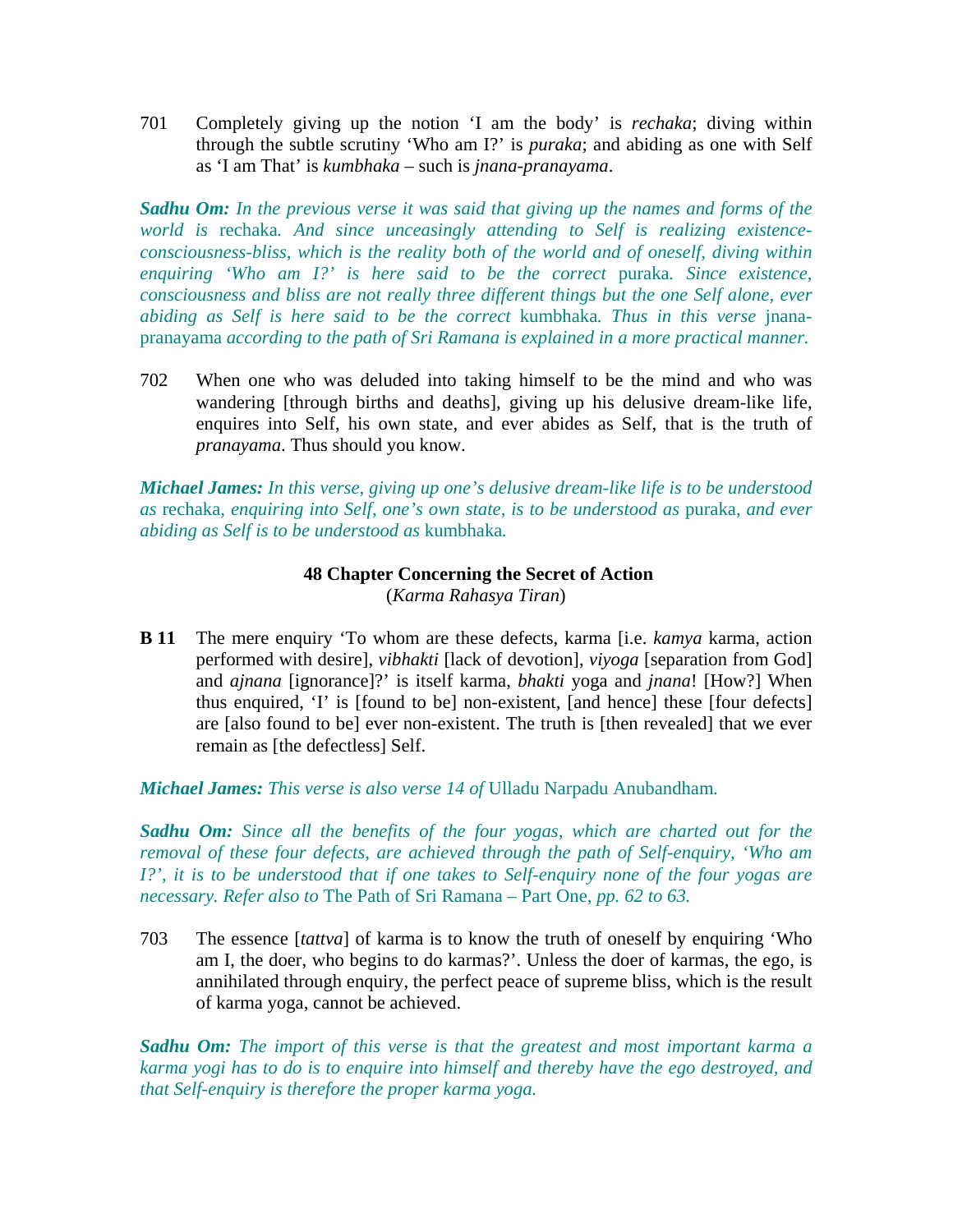704 He who has known the truth of [i.e. the non-existence of] himself, the doer, alone is the one who has performed all the prescribed karmas without fail. For other than the supreme bliss [which is attained by the annihilation of the ego], what fruit is to be achieved by the hard *tapas* of daily performing the karmas with great care.

*Sadhu Om: This verse reveals the secret that annihilating the ego through Self-enquiry is not only doing social service in the spirit of karma-yoga but is also performing all the prescribed daily actions [*karmanushtanas*] perfectly.* 

705 Since the defectless non-dual knowledge [*advaita jnana*] alone shines as the goal of the observance of all kinds of *dharmas*, the *Jnani* alone is the one who has observed all *dharmas*.

*Sadhu Om: Here Sri Bhagavan explains the correct meaning of the words 'one's own*  dharma*' [*svadharma*] used by Sri Krishna in the* Bhagavad Gita*, ch. 3, v. 35, while teaching about karmas and* dharmas*. '*Sva*' means Self, and* dharma *means to be established in it. Hence, Self-abidance [*atma-nishtha*] alone is the true* svadharma, *suiting all people. Thus the secret of karma and* dharma *is taught in this chapter.* 

### **49 Chapter Concerning** *Japa*

(*Japa Tiran*)

**B12** For those who cannot reach through *jnana-marga* [i.e. Self-enquiry] the place [source] where 'I' exists, it is better to know during *japa* the place where the supreme Word [*para-vak*] shines.

*Sadhu Om: After seeing the following verse composed by Sri Muruganar [which is a*  venba*, a four line verse], Sri Bhagavan composed the above verse [which is a* kural venba*, a two line verse] giving the same idea in a terser form.* 

706 For those who cannot dive deep within through silence, the keenest knowledge, seeking "What is the source from which the 'I' rises?", it is better to scrutinize while mentally doing *japa* wherefrom the supreme Word [*para-vak*] comes.

*Sadhu Om: In the above two verses, Sri Bhagavan has explained the secret behind the second of the two instructions which he gave to Kavyakantha Ganapati Sastri on 18th November 1907.* 

*When Ganapati Sastri approached Sri Bhagavan and prayed for instructions concerning the nature of true* tapas*, Sri Bhagavan at first remained silent and quietly gazed at him for about fifteen minutes. Then Ganapati Sastri again prayed, "I have read about such* mouna-upadesa *in* sastras*, but I am unable to understand it. Graciously instruct me through speech also". The first instruction then given by Sri Bhagavan was His basic teaching [*yathartha upadesa*] 'Who am I?', that is, to attend to the source from which 'I' rises. But being bewildered by the novelty of this* upadesa*, Ganapati Sastri*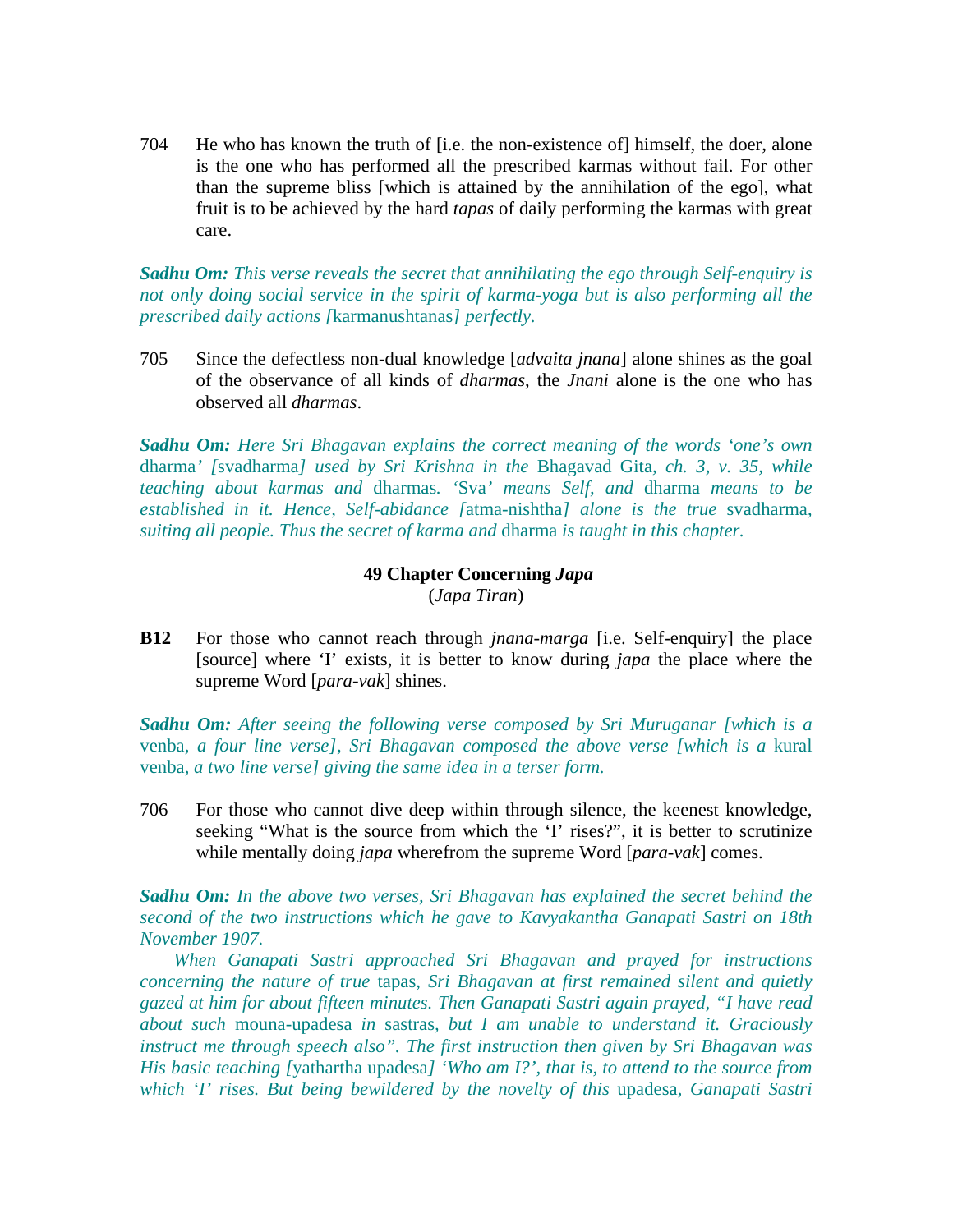*again asked, "Can that same state be achieved through* japa *also?" Therefore, seeing that the devotee had a great liking for* japa*, Sri Bhagavan gave His second instruction, namely "If one repeats a mantra and if one watches wherefrom the sound of that mantra starts, there the mind will subside; that is* tapas*."* 

*When a rupee coin with a head printed on one side and a flower printed on the other side is shown to a small child and when his father asks him, "Which coin do you prefer, the one with a head or the one with a flower?", whether the child asks for the head or the flower he will be given the same coin by this father, who will simply turn up whichever side the child likes. Just as the father thereby makes his son happy, so Sri Bhagavan made Ganapati Sastri happy by giving him the same instruction a second time in a different form. How? From where else does the sound of a mantra start, except from the person who repeats it? Therefore, watching the source from which the sound of the mantra starts means nothing but attending to 'I', the first person, who is doing the japa. Thus, gently hiding the fact that His second* upadesa *was the same as His first, Sri Bhagavan gave His devotee the same rupee coin [Self-enquiry] with the other side turned up, as if He were recommending* japa-sadhana*.* 

*The fact that Sri Bhagavan was in an indirect way recommending only Self-enquiry even in his second instruction, as explained in this note, is confirmed in this verse by the words '*para-vak'*, for in verse 715 Sri Bhagavan explains that* para-vak *means nothing but 'I-I'.* 

707 Since you yourself are the form of *japa*, if you enquire 'Who am I?' and know your nature, ah, you will find that the *japa* which you were doing previously with effort will be ever going on effortlessly and untiringly in the heart.

*Sadhu Om: Of all the names of God, the soundless name 'I', the first person singular consciousness, is the foremost. Since God shines equally and as one in all living beings, and since all living beings refer to themselves as 'I', it is clear that 'I' is the true nature of God. That is why Sri Bhagavan says, "You yourself [the Self-consciousness 'I'] are the form of* japa*". Since the doership in the form of effort is destroyed when one's own nature is scrutinized through the enquiry 'Who am I?', the* sahaja japa *[that is, the ever-shining Self-consciousness 'I-I'] which then continues without effort is what this verse declares 'will be ever going on effortlessly and untiringly in the heart'.* 

708 Until the objects known merge completely in the knowing subject [i.e. until the sense-knowledges – dyads and triads – merge into the mind and become nonexistent] and until one firmly knows what the nature of the true Self is, what use is it to say vainly by mouth, "I am God, I am God"?

*Sadhu Om: Since before knowing Self one identifies oneself with the body, if one says 'I am God' it will amount to saying that the body is God, which is not only untrue but also dangerous, for it will increase one's false sense of egoism. Therefore, before one gives up the identification with the body, it is meaningless and useless to repeat the* Mahavakyas *such as 'I am* Brahman' *and 'I am He'. Moreover, since after knowing Self one abides as*  Brahman *[God] alone, it is unnecessary for one to repeat 'I am* Brahman*, I am*  Brahman'*, just as it is unnecessary for a man to repeat 'I am a man, I am a man'. Hence,*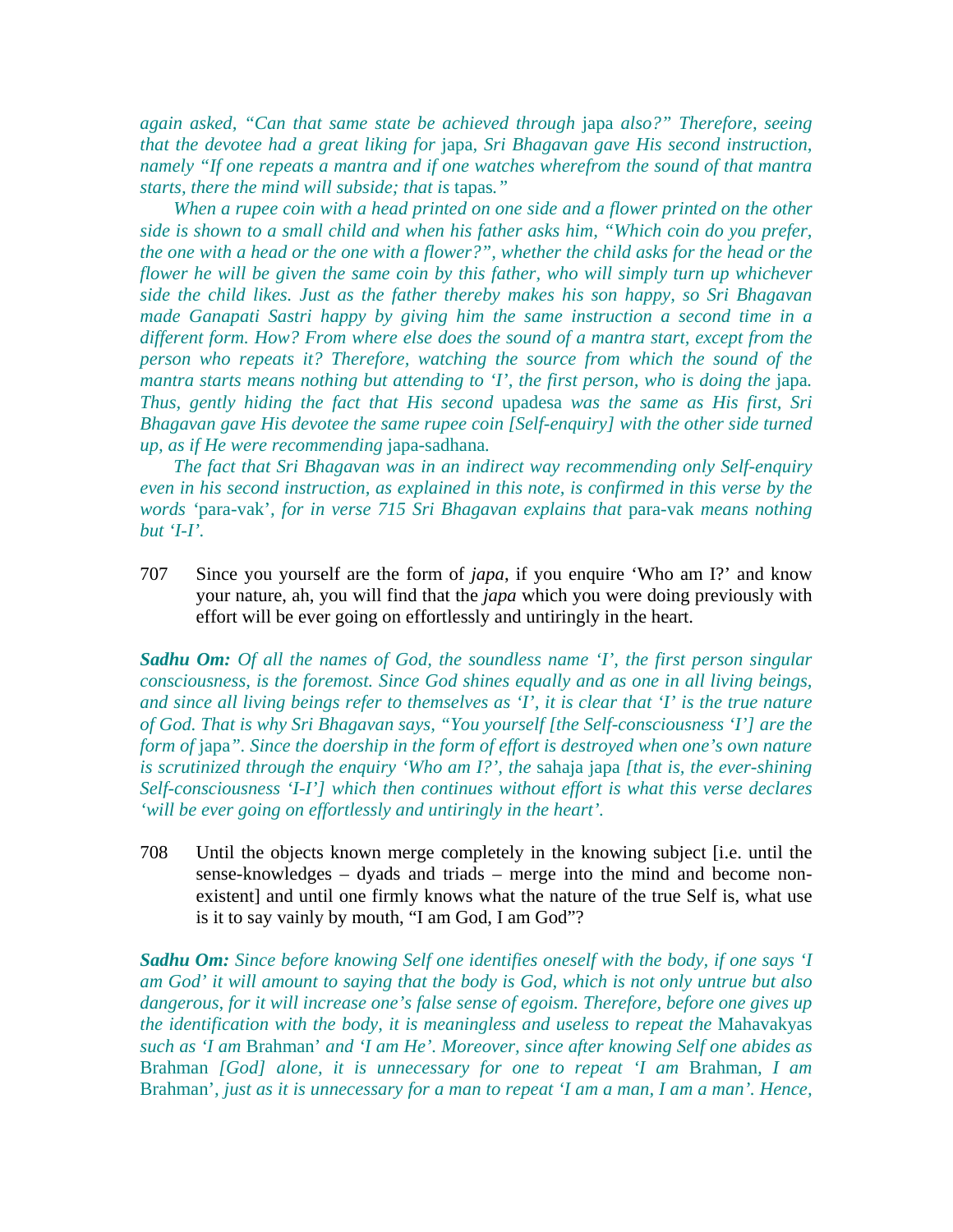*doing* japa *of the* Mahavakyas *is dangerous before Self-realization and is unnecessary after Self-realization.* 

- 709 Instead of wandering about repeating [doing *japa* of] 'I am the Supreme', quietly abide as the Supreme. Not by loudly shouting 'I am That', but only by abiding as 'I am That', will the miseries [of birth and death] go away.
- 710 Diseases will not be cured merely by repeating the name of the medicine, but only by drinking the medicine. Likewise, the bonds of birth [and death] will not leave us merely by doing *japa* of many *Mahavakyas* such as 'I am Siva' [*Sivoham*].

*Michael James: What is signified by the phrase 'by drinking the medicine' is not mentioned in this verse, but since the previous verse instructs us 'quietly abide as the Supreme', we should understand that 'drinking the medicine' means only 'abiding as the Supreme'.* 

### **50 Chapter Concerning the True Temple**  (*Mey Koyil Tiran*)

711 Those who do not keenly understand that God alone is the temple [i.e. the dwelling place or base] of both the world and soul, build temples for God and – limiting the unlimited God as a small deity and thereby veiling Him – worship Him.

*Michael James: The purpose behind this verse is not to condemn temple-worship or to instruct aspirants that they should not worship God in the form of a temple deity. Its aim is only to make them understand the limitation of such worship and to help them go further by turning their attention Selfwards. However, it is clear from verse 208 of this work that Sri Bhagavan does not condemn temple-worship, which has its own value so long as the aspirant identifies his body as 'I'.* 

# **51 Chapter Concerning the Holy Name**

- (*Tirunama Tiran*)
- 712 On scrutiny, when the reality, the Heart [*ullam*], apparently spreads out from the heart in the form of consciousness ['I am'] to assume many thousands of names, the very first of these is 'I'. Thus should you know.

*Sadhu Om: Since the Tamil word '*ullam*', which means 'Heart', also means 'am' – the shining of the Reality, 'I' – the Reality is called by the name '*ullam*'. Compare this with the holy words of Sri Bhagavan in the 2nd verse of* Sri Arunachala Pancharatnam*, "Since you shine as 'I' in the Heart, Your name itself is Heart".* 

- 713 Since alone with 'I', the aforesaid first name [of God], 'am' always shines as the light of the Reality 'I', 'am' is also [an equally great] name [of God].
- 714 Of all the many thousand names, none is so truly apt, so really beautiful, as this name ['I' or 'am'] for God, who abides in the heart without thought.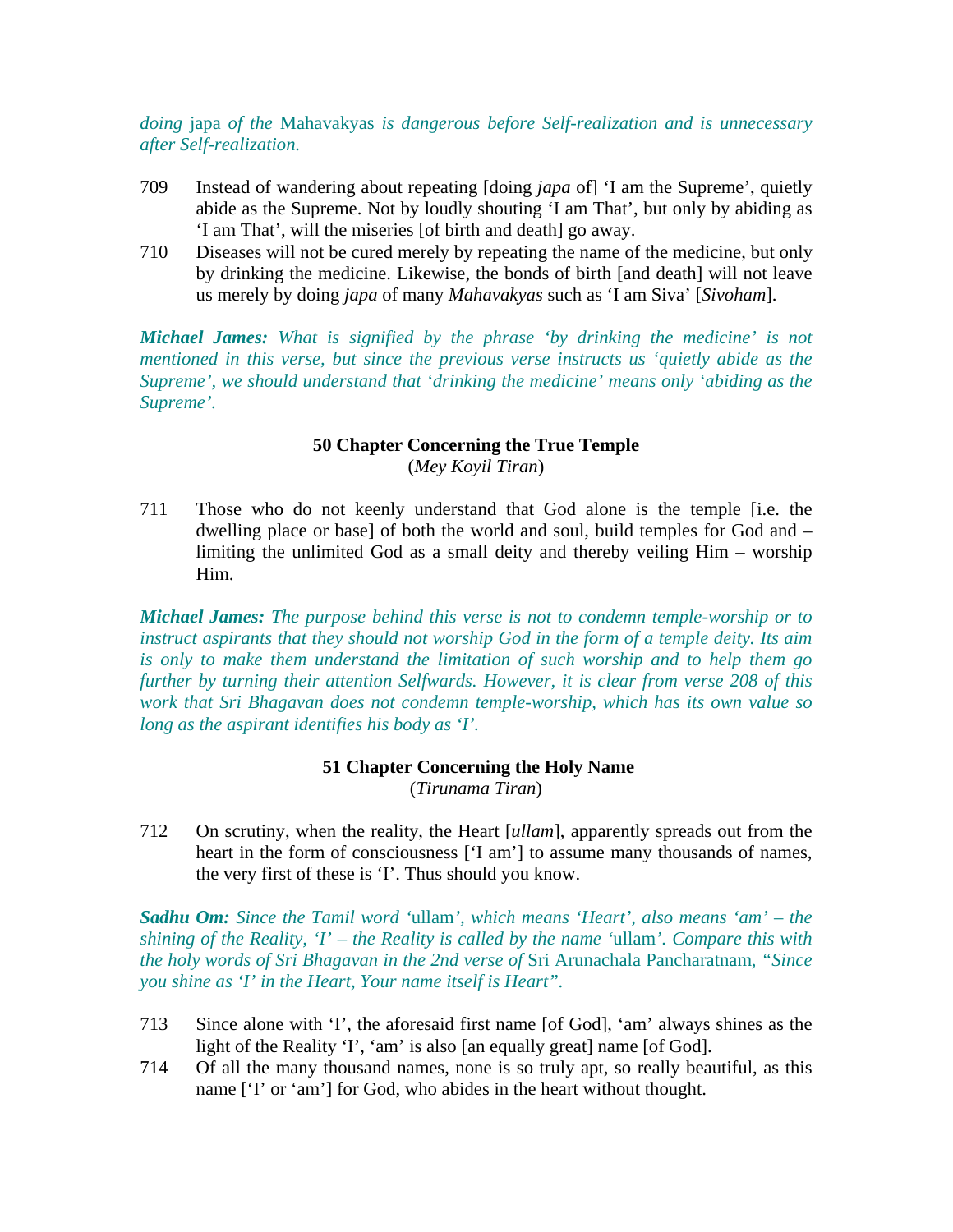*Sri Muruganar: Of all the thousands of names of God adored in many different religions and in many different languages, there is no other name so beautiful and truly fitting to God as this 'am'. The name 'Jehovah' used in the Hebrew language to denote God means only this.* 

715 Of all the known names of God, the name 'I-I' alone will triumphantly shine when the ego is destroyed, rising as the silent Supreme Word, [*mouna-para-vak*] in the heart-space of those whose attention is introverted.

*Sadhu Om: Since it is clear from this verse that what Sri Bhagavan means by the word '*para-vak*' is only the* atma-sphurana *'I-I', the reader can understand that what He meant when He said in verse Bhagavan-12, of this work, "*vak parai ar stanam terdal*" [to know the place where the* para-vak *shines], was 'to attend to the source where 'I-I' shines', which is nothing but the method of Self-enquiry. Thus this verse confirms the idea expressed in the footnote to verse 706. See also verse 1197.* 

716 Even if one unceasingly remembers that divine name 'I-I', it will safely lead one to the source from which thoughts rise, thereby destroying the body-rooted ego.

*Sadhu Om: This verse conveys the same teaching that is given by Sri Bhagavan in the following sentence of* Who am I?*: "Even if one incessantly thinks 'I, I', it will lead to that place [the source of the mind]."* 

717 [Though the word 'I' appears to denote the embodied soul or ego] since the embodied soul rises and sets, know that on scrutiny only Self, the base of [the rising and setting of] the embodied soul, is [found to be] the true import of the word 'I'.

*Sadhu Om: Refer also to verse 21 of* Upadesa Undiyar*.* 

### **52 Chapter Concerning Devotion**

(*Bhaktimai Tiran*)

718 The best devotee [*bhaktiman*] is only that hero who destroys himself [the ego], who is really a non-existent void and who is denoted by the term 'thou' [*twam*], in *Sadasiva* [Self], who shines as the meaning of the term 'That' [*tat*], through the experience 'am', the peaceful Self-consciousness denoted by the term 'art' [*asi*].

*Sadhu Om: He who identifies himself with the body and who feels 'I am so-and-so' is the*  jiva *or ego, who is denoted by the term 'thou' [*twam*]. That which remains out of 'I am so-and-so' after the ego-portion 'so-and-so' has been destroyed in the blissful Selfconsciousness,* Sadasiva*, is 'I am', which is denoted by the term 'That' [*tat*]. Thus in this verse the* Mahavakya *'That thou art' [*tat twam asi*] of the Vedanta* jnana-marga *is explained in the light of the* Siddhanta bhakti-marga*. Therefore, it is to be understood that*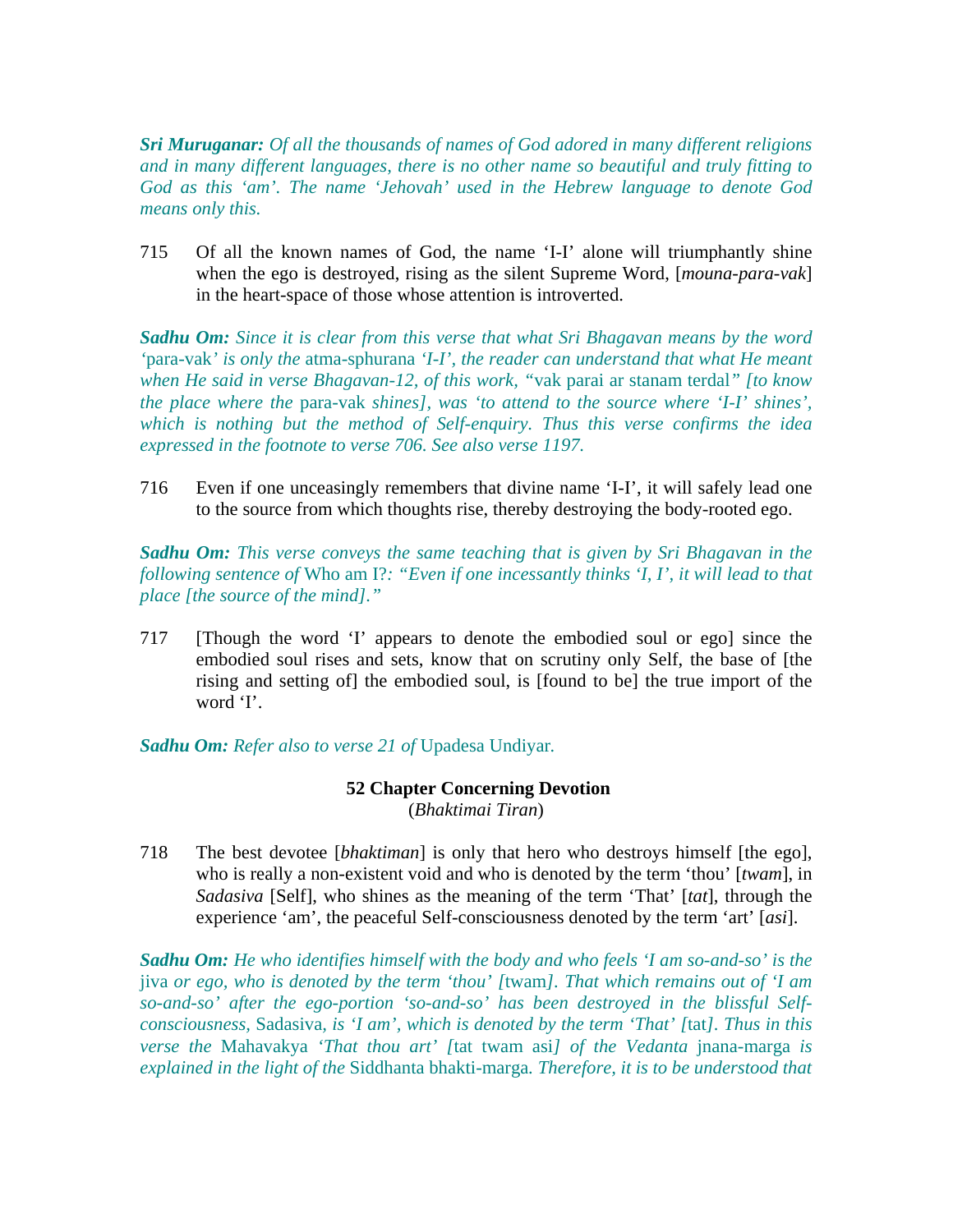*the destruction of the ego, which is the aim of* jnana-marga*, is also the aim of* bhaktimarga*.* 

719 The best devotee is only that hero who, in the incomprehensible ocean of bliss [Self], destroys the false 'I', the thought-form which floats like a bubble in the water.

### *Sadhu Om: From the above two verses it is clear that the* Sahaja Jnani *alone is a perfect devotee of God.*

720 Those who, with minds matured through *bhakti*, have fully drunk the essence of *bhakti*, will like to attain only the divine nectar of supreme *bhakti* as the fruit of [their] *bhakti*.

*Sadhu Om: Devotees of an exalted level will never like to attain* siddhis *or pleasures either in this world or in heaven as the fruit of their devotion. Since they have tasted the essence of* bhakti*, they will pray to the Lord to bestow upon them only the boon of everincreasing devotion towards Him. This subtle secret is revealed by Sri Bhagavan in the last line of the 7th verse of* Sri Arunachala Navamanimalai*, where He prays, "O my dear Lord, grant me only ever-increasing love for Thy Feet".* 

721 The silence devoid of the aggressive rising of the ego is Liberation [*mukti*]. The evil inadvertence [of slipping down from that state of Silence] itself is nondevotion [*vibhakti*]. Abiding as one [with Self], with the mind subsiding without rising dividingly [as another], is the true Siva-*bhakti*.

### **53 The Non-difference of** *Bhakti* **and** *Jnana* (*Bhakti Jnana Abheda Tiran*)

722 On scrutiny, supreme devotion [*parabhakti*] and *Jnana* are in nature one and the same. To say that one of these two is a means to the other is due to not knowing the nature of either of them.

*Michael James: Since the state of supreme devotion (*parabhakti*) is the loss of individuality, it is nothing but the state of* Jnana*.* 

723 The reason why even those who have known the truth [that *bhakti* and *jnana* are one and the same], follow only one as if, contrary to what is said above, it were better than the other, is to prevent the aspirants who are following that one, taking it to be better, from leaving it and jumping to the other.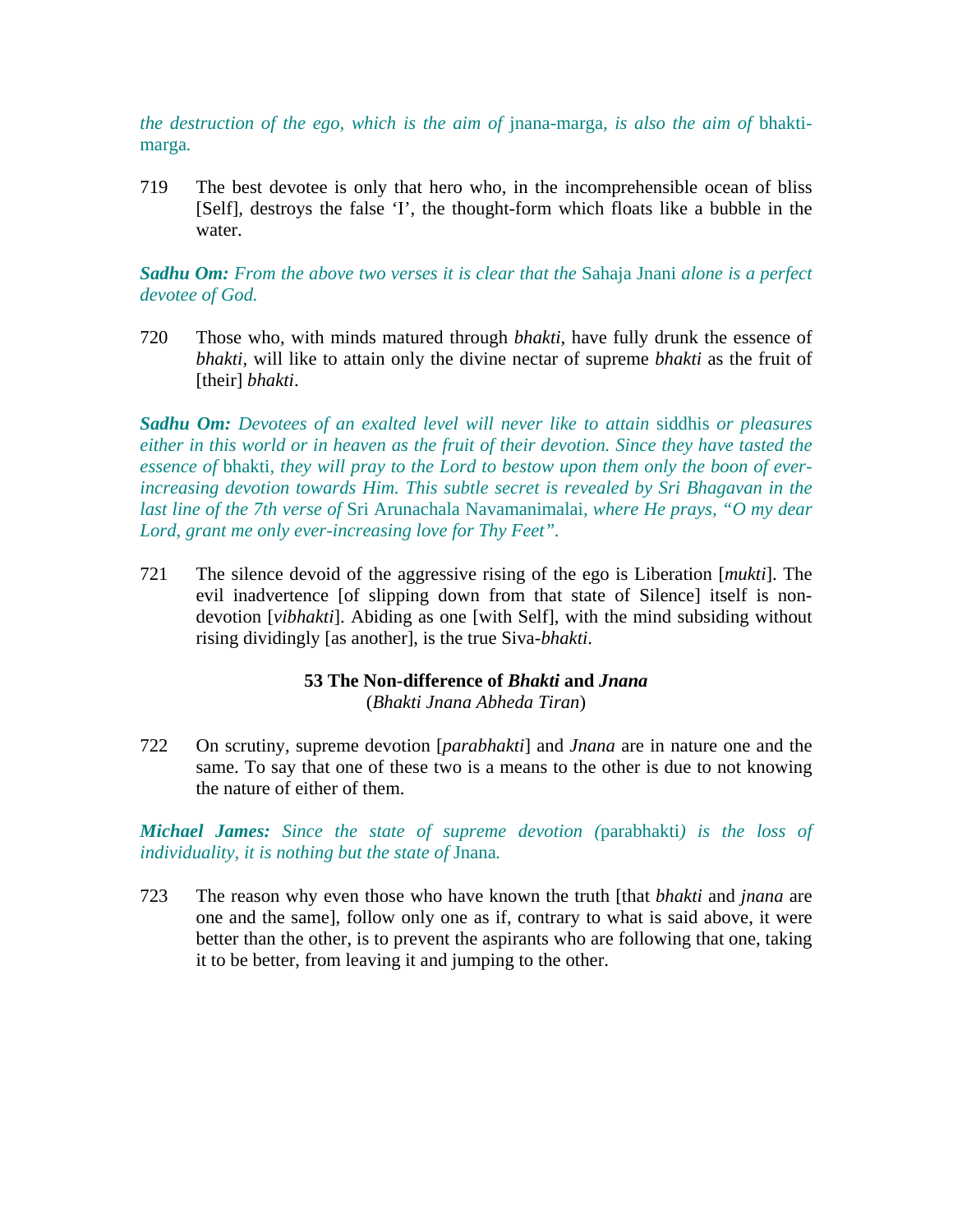# **54** *Bhakti* **and** *Vichara*

(*Bhakti Vichara Tiran*)

724 The attainment of Realization [*samadhi*], which results at the end of the practice of enquiry into the beloved true knowledge *[mey-jnana vichara*], is solely due to the Grace of God, who shines as Self, as one's own reality, the Soul of the soul.

*Michael James: Since Self is the real life or soul of the pseudo soul, the jiva, It is the real God. Therefore enquiry, which is Self-attention done with great love towards Self, alone*  is the true worship of God. Thus only through the Grace of God, the Self, does the *enquirer become firmly established in* Samadhi*.* 

- 725 Unless the Lord [the God and Guru] who resides within [as Self], by the power of His Grace pulls the mind within, who can, by the mere power of the stealthy and mischievous mind, prevent its out-going nature and reach the Heart and rest in peace?
- 726 The Grace of God, whose form is eightfold, cannot be obtained without the Grace of Guru. Neither by *vidyas* [arts and learning] nor by any other means will Grace be obtained, but only by *bhakti* [towards Guru].

### *Michael James: Since God Himself incarnates as Guru, God's Grace is proclaimed to be nought without the Guru's Grace. Since Guru-*bhakti *is itself God-*bhakti*, it alone, and nothing else, will enable one to obtain God's Grace.*

- 727 Let one not doubt whether God's Grace, the great support, has been bestowed on one or not, for the fact that one's mind is much interested in enquiry, having a great liking for release from bondage, is itself sufficient proof [that God's Grace has been bestowed].
- 728 To tell the truth, the Grace of God and the enquiry 'Who am I?', which is the means for abiding within, each being a great help to the other, together lead one to the state of oneness with the supreme Self.
- 729 Unless the supreme Reality [God or Self] Itself reveals Itself in the Heart, the delusion [*maya*] of this world-dream will not end. The enquiry 'Who am I who sees this dream?' is the worship [*upasana*] which brings forth [the Grace of the Supreme for] this revelation.

### *Sadhu Om: Therefore Self-enquiry is the proper* upasana *that one should do in order to gain the Grace of God and thereby awaken from this world-dream.*

730 Attending to one's own Self is said to be the supreme devotion to God, who is unattainable by the mind and so on, because these two [the Self attended to by the enquirer and the God worshipped by the devotees] are in nature [*swarupam*] one and the same.

*Sadhu Om:* Swarupam*, Self, God, Guru and Grace are all different words denoting the same reality.*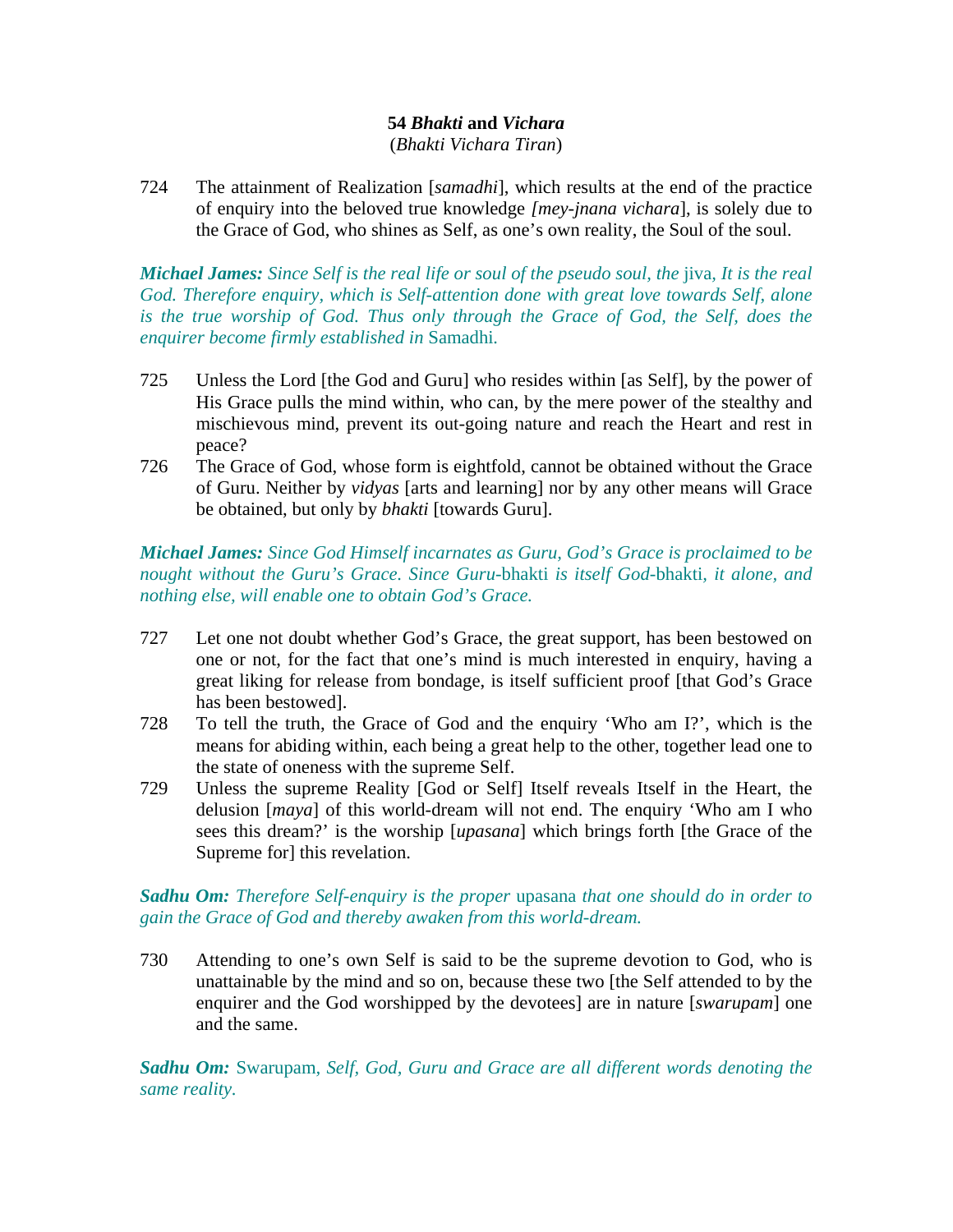- 731 Know that the path of *jnana* and the path of *bhakti* are inter-related. Follow these inseparable two paths without dividing one from the other.
- **B 13** Attending to Self is devotion to the supreme Lord, because the Lord exists as Self.

### *Michael James: Verse 730 should come as 731 and vice versa.*

- 732 If one sees 'Who am I who longs to gain the Grace of the Lord?' the ego [*anava*] will be destroyed and thereby the Grace of the Lord will reveal itself. After the ego has thus been destroyed, in the space of Grace, which is itself the Lord, no other impurity [*mala*] will exist.
- 733 Since the other two impurities [karma and *maya*] grow only by depending upon the ego [*anava*], the [root] attachment, when the ego is destroyed the other two can by no means survive.

*Michael James: According to Saiva Siddhanta, the three impurities (*malas*) are* anava*, karma, and* maya*. The word '*anava*', meaning ego, is derived from the word '*anu*', meaning atom, and the reason why it is so called is explained by Sri Muruganar below.* 

*Sri Muruganar: The delusion of identifying the body, which is not Self, as 'I' is the inner attachment or first attachment. Since this delusion makes us feel Self, which is in truth the unbroken consciousness, as an atom-like thing in the body, it is called '*anavam*'.* 

### **55 One-Pointed Devotion**

(*Ekagra-Bhakti Tiran*)

- 734 Those who have one-pointed devotion towards God, like the magnetic needle [of a ship's compass] which always stands facing towards the north, will never be perplexed and go astray in the ocean of attachment of this world.
- 735 Those who live in the world, clinging whole-heartedly to God, are like children who whirl round and round a pillar holding it firmly. Since they have a strong and unshakeable hold on God, they are devoid of ego [*anava*] and therefore will never fall a prey to the delusion of the world.
- 736 If one fixes one's mind firmly on that pure Supreme Reality which pervades all activities, one will not be affected by any number of activities that are done.

*Sadhu Om: Just as the cinema screen, which is the base pervading all the pictures, is not burnt by a picture of fire or drenched by a picture of a flood, so Self, the Supreme Reality which is the base pervading all activities, is not affected by any number of activities. Therefore, since the one who attends to Self remains as Self itself, he is not affected by any number of activities he may appear to be doing.* 

*Sri Muruganar: (i) The words 'all activities' include both worldly activities and religious activities. (ii) Since he who abides in the reality [Self] loses his doership, it is said 'he will not be affected'. Therefore, though [it may appear as if] he does everything, in fact he does nothing.*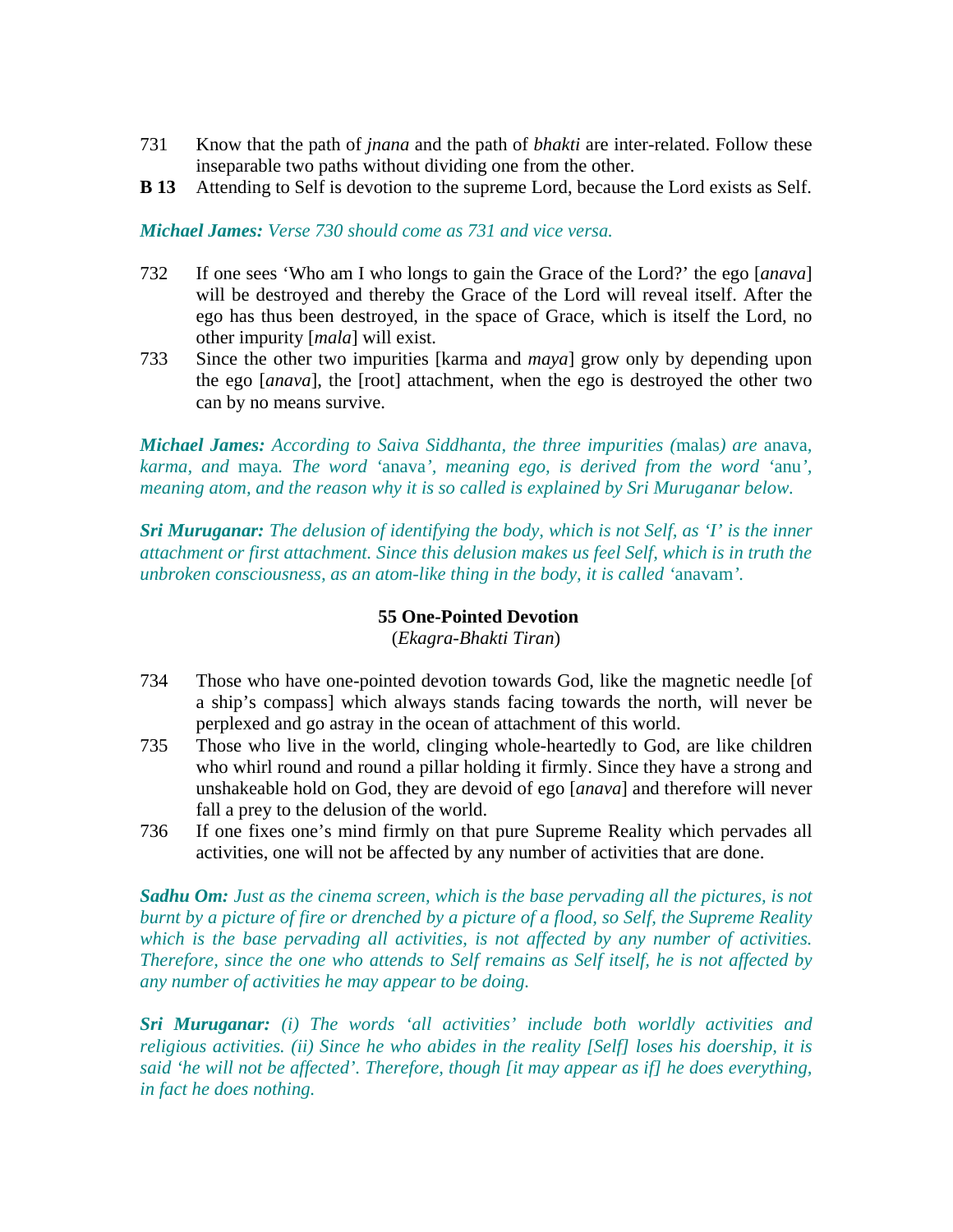737 Among all the rice grains, only those which move here and there will be crushed by the hand-mill, while those which do not move away from the foot of the axle will not be crushed.

*Michael James: Likewise, among all the people in the world, only those who stray into worldly desires, leaving the thought of the Feet of God, will be ruined by* maya*, while those who do not leave His Feet will not be so ruined.* 

### **56 Meditation and Enquiry**

(*Dhyana Vichara Tiran*)

738 Mentally imagining oneself to be the Supreme Reality, which shines as existenceconsciousness-bliss [*sat-chit-ananda*], is meditation [*dhyana*]. Fixing the mind in Self so that the seed of false delusion [the ego] is destroyed is enquiry [*vichara*].

**Sadhu Om:** Dhyana *is mental activity, an act of imagination by the mind, while vichara is the state of the destruction of the mind [*mano-nasa*]. The idea expressed in this verse can also be found in prose form in* Who am I?

739 Whoever meditates upon Self in whatever *bhava* [i.e. in whatever form or with whatever feeling of relationship], attains It only in that *bhava* [i.e. in a qualified or *saguna* manner]. Those peaceful ones who remain quiet without any such *bhava*, attain the noble and unqualified state of *Kaivalya* [the *nirguna* state of Self].

*Sadhu Om: It is emphasised in this verse that by meditating on God in name and form, one attains God only in that name and form, and that only by remaining still [through Self-enquiry] without thinking or meditating, can one attain the unqualified [*nirguna*] state of God, the state of oneness [*Kaivalya*]. From this verse, the reader can understand the correct import of verse 8 of* Ulladu Narpadu*.* 

740 One's source [the Self] can be attained only after oneself, the ego [the separate individuality], has been completely annihilated. How to meditate 'I am That' by the ego? Therefore, the ego having been annihilated [through Self-enquiry], to remain silently in Self is the proper way.

*Sadhu Om: Verse 32 of* Ulladu Narpadu *should be studied along with this verse. In the previous verse Sri Bhagavan instructed that worshipping God in name and form will not give the unqualified [*nirguna*] state, the final attainment. In this verse He instructs that even the practice of meditation upon the* Mahavakyas *such as 'I am* Brahman'*, which was wrongly believed by people up till now to be meditation on the unqualified [*nirgunaupasana*], will not give the final state, since it is nothing but a mere mental act of imagination. Sri Bhagavan asserts that silent Self-abidance, which is the correct technique of Self-enquiry, alone will give the final attainment.*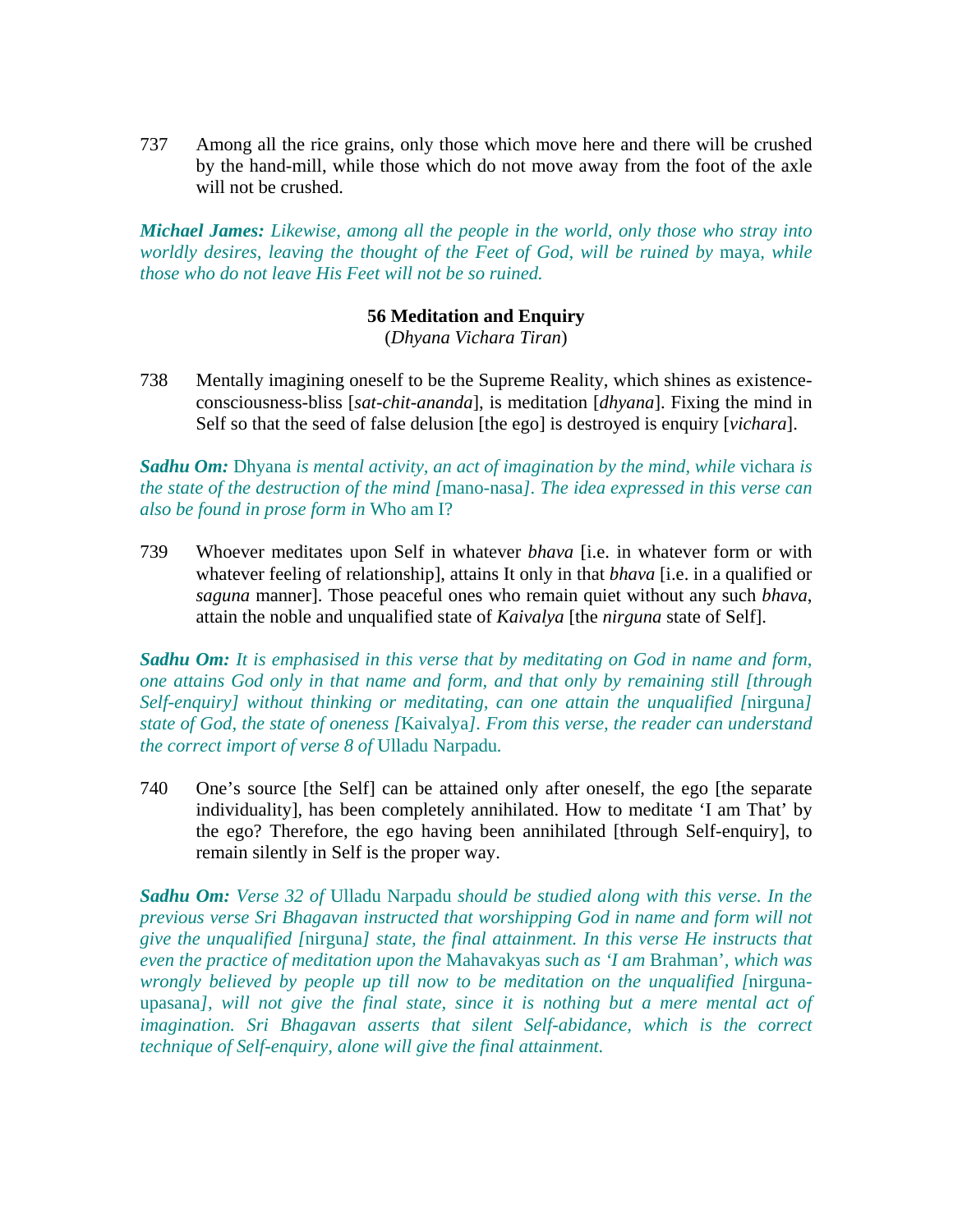741 The reason why one sees Siva as 'This [form] is He' by meditating upon Him as if He were one among the sense-objects – though [in fact] He shines as the formless consciousness – and why one laments [when that form disappears], is because of the folly of not knowing oneself by enquiring 'Who am I?'

### *Michael James: Refer here to verse 1070, 1072 and 1073 of this work.*

*Some aspirants meditate upon Siva in a particular form. When, through the strength of that meditation (*bhava-bala*), they see Him in that form as an object of sight, they believe that they have attained Siva-*darshan*. But whatever appears at one time will surely disappear at another time, and hence the aspirant will have to lament when the form of his beloved Siva disappears. However, since Siva is in reality the formless, pure consciousness which shines within as 'I', if the aspirant wishes to attain a* darshan *of Siva which will never disappear, he need only enquire within 'Who am I, the seer of this vision?' and thereby realize Self.* 

### **57 Meditation upon Self**

(*Swarupa-Dhyana Tiran*)

742 He who well and truly meditates upon himself, who is consciousness, will be established in Siva, the Self.

### **58 Meditation upon Space**

(*Akaya-Dhyana Tiran*)

743 Meditation upon the vast, unexplored and undivided space, will enable one to attain whatever [worldly] greatness one desires in whatever way one desires.

*Sadhu Om: Some people, with an eye on some desired results, meditate not upon any of the names and forms of God, but upon the vast space. Even by such practices, desires are fulfilled.* 

744 Among those who meditate upon space, only those who then give up that meditation upon vast space [by enquiring 'Who am I who meditates upon space?'] will attain the [true] greatness of birthlessness. Others will fall into the cycle of birth and death.

*Sadhu Om: It is to be understood that the phrase 'attain whatever greatness one desires' used in the previous verse denotes only the fulfilment of worldly desires [*kamyas*], whereas the phrase 'attain the greatness of birthlessness' used in the present verse denotes the attainment of Liberation.* 

*Though space is not a name and form like that of God, it also has a name [namely space] and a form [namely vastness] of its own. Besides, it is a second person object. Therefore, in this verse it is advised that one should give up such an object of meditation and turn towards Self by enquiring 'Who am I who know this space?' Self is the only target of meditation which will bestow the supreme state of birthlessness and deathlessness.*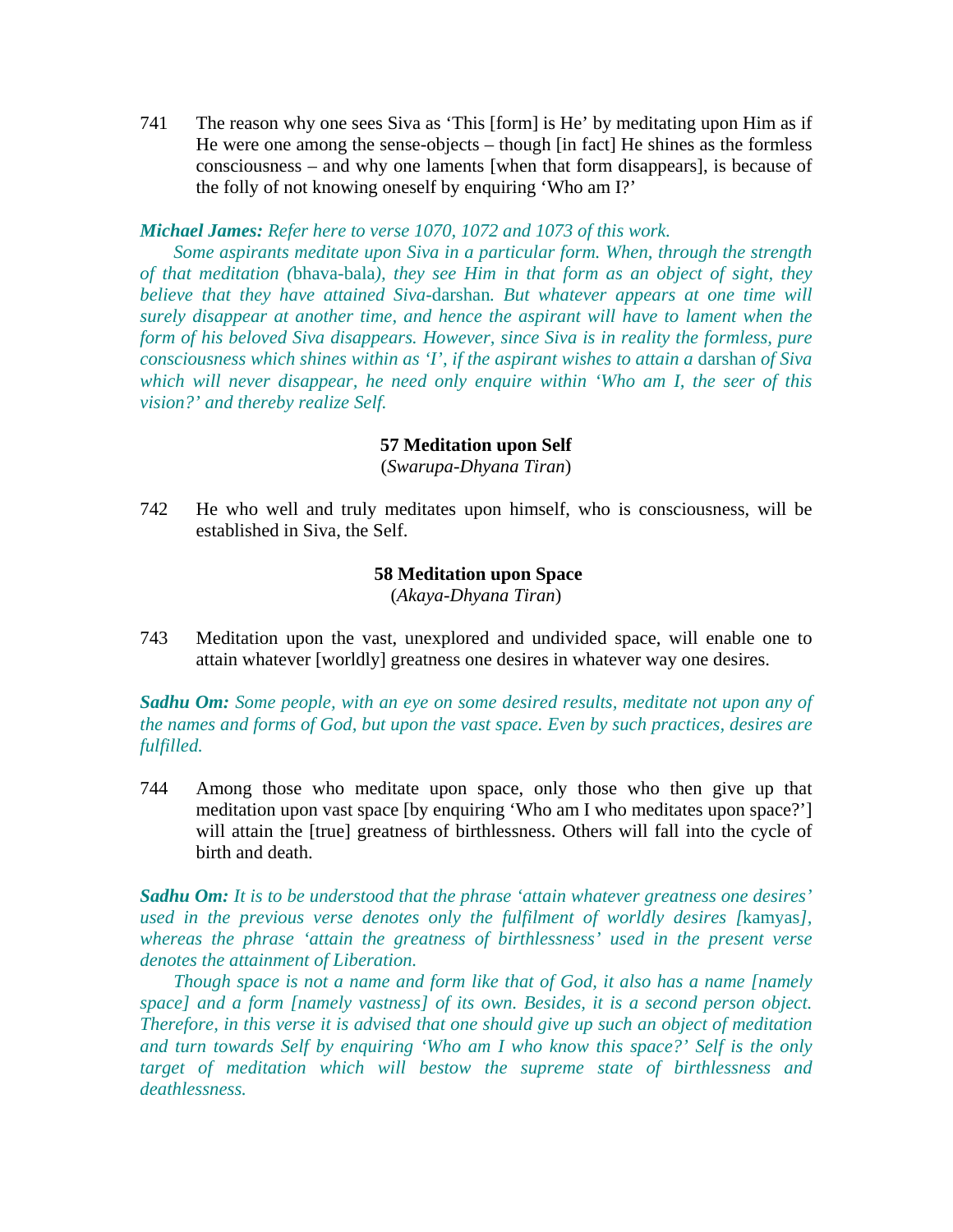745 To say that one who practised Self-abidance [*nishtha*] by clinging to the Lord, Self, the form of consciousness, lost his balance of mind and became insane, is just like saying that by drinking the nectar of immortality one died. Know thus.

*Sadhu Om: It is wrong to say, as worldly people sometimes do, that someone has become mad by following the path of Self-enquiry. In this verse Sri Bhagavan assures us that one will never suffer from any such mental disorder by following this path, and that on the contrary one will achieve greater clarity and strength of mind.* 

*This verse should be read along with the verses in the chapter concerning Selfenquiry.* 

### **59 Meditation upon Time**

(*Kala-Dhyana Tiran*)

746 If you desire to attain the eternal greatness devoid of the defect of birth and death, the correct *sadhana* is to meditate upon that time [namely the presen]) which does not have the least modification of coming and going.

*Sadhu Om:* If we scrutinize the meaning of this verse in the light of verse 15 of Ulladu Narpadu*, "The past and future exist depending upon the present; they too, while occurring were and will be present. Therefore, [among the three times] the present alone exists...", we can understand that what is denoted here by the phrase 'that time which does not have the least modification of coming or going' is only the present. Thus this verse gives us the rare clue that* atma-sadhana *can be done not only in the form of attending to the first person [out of the three persons], but also in the form of attending to the present [out of the three times]. In whichever of these two forms one may do the atma*sadhana*, both the first person and the present time will disappear, being found to be truly non-existent, and the eternal greatness devoid of birth and death will be attained. Refer also to* The Path of Sri Ramana – Part One*, pages 135 to 136, where this idea is explained more fully.* 

747 Those who have given up that conception [the conception of time] – having known [by attending to the present as instructed in the previous verse] that time is nothing but Self [just as the apparent snake is nothing but a rope] – are the great ones who attain deathlessness. All others will die, slain by the sword of time.

*Sadhu Om: In this verse it is indicated that the present time and the first person are similar in nature. When one scrutinizes or meditates either upon 'I' [the ego, the first person or first place] or upon the present [the first time], the ego and the present will disappear, being found to be non-existent, and our real existence-consciousness [*satchit*], 'I am', which transcends time and space, alone will remain. This is what is meant by the phrase "have given up even the conception of time" used by Sri Bhagavan in this verse.* 

*It is worth noting here the warning given by Sri Bhagavan in the alternative version of verse 16 of* Ulladu Narpadu*, where He says, "Except 'we', where is time? If, without*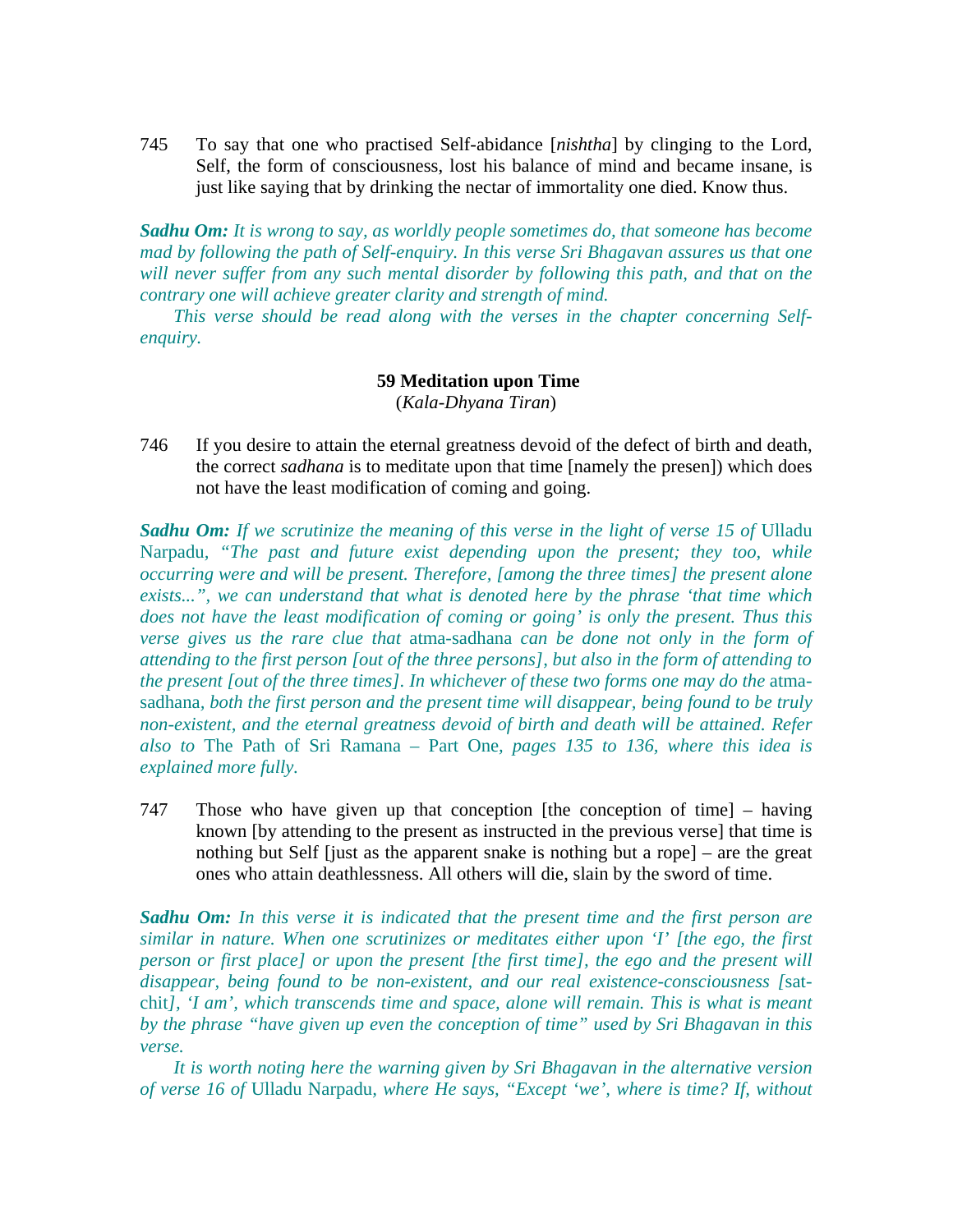*scrutinizing ourself, we mistake the body to be 'we', time will swallow us...". The same idea is expressed in the present verse by the sentence, "All others will die, slain by the sword of time".* 

748 Those who are firmly established in their own state [of Self-existence], never see any such thing as time, but only their own Self. They will no longer know the one whole reality [*tattva*] as the three different times [present, past and future].

*Sadhu Om: Verse 16 of* Ulladu Narpadu *is to be read and understood here.* 

### **60 Practice**

### (*Nididhyasana Tiran*)

749 If, instead of attending to the outside universe consisting of the earth and so on – which [appears to] exist only so long as one does not enquire [into the truth] and which becomes non-existent when one does enquire – one attends to and knows that which exists in the heart, then there will be no necessity even to have the thought of rebirth.

*Sadhu Om: Three points are to be inferred from this verse, namely (1) the world has no real existence, and appears to exist only on account of non-enquiry (*avichara*), (2) birth and death are mere thoughts, and (3) when one realises Self, that itself is crossing the ocean of birth and death.* 

*The last two lines of this verse are a verse from the chapter 'Knowing the Truth' in the section 'Concerning Renunciation' in the* Tirukkural*. The way in which this verse of*  Tirukkural *is handled by Sri Muruganar in the present verse is both apt and beautiful.* 

750 Whatever one thinks of unceasingly [until one's death], by the power of such thinking one becomes that. [Since one will therefore become Self if one always meditates upon Self] if with great love one practises [Self-attention] and [thereby] knows the nature of the attachments ['I' and 'mine'] and abides in Self so that the attachments are destroyed, the disease [of *ajnana*] which causes birth [and death] will not approach one.

*Sri Muruganar: It is said in scriptures that one becomes whatever one thinks of at the time the life leaves the body. Therefore, in this verse it is instructed that those who want Liberation should think about Self in order to set aside other thoughts, which are the cause of rebirth. Since death can come at any time, any second of our life may be the second prior to death. Therefore, it is Sri Bhagavan's opinion that meditation on Self should be done every second.* 

751 Perfect and peaceful clarity is what the *Vedas* declare to be the ultimate goal of *tapas*. On the other hand, whatever abundant and immeasurable benefits are attained [through any particular type of *tapas*], if even then there remains an iota of desire [or wavering of mind], then that *tapas* should be given up at once.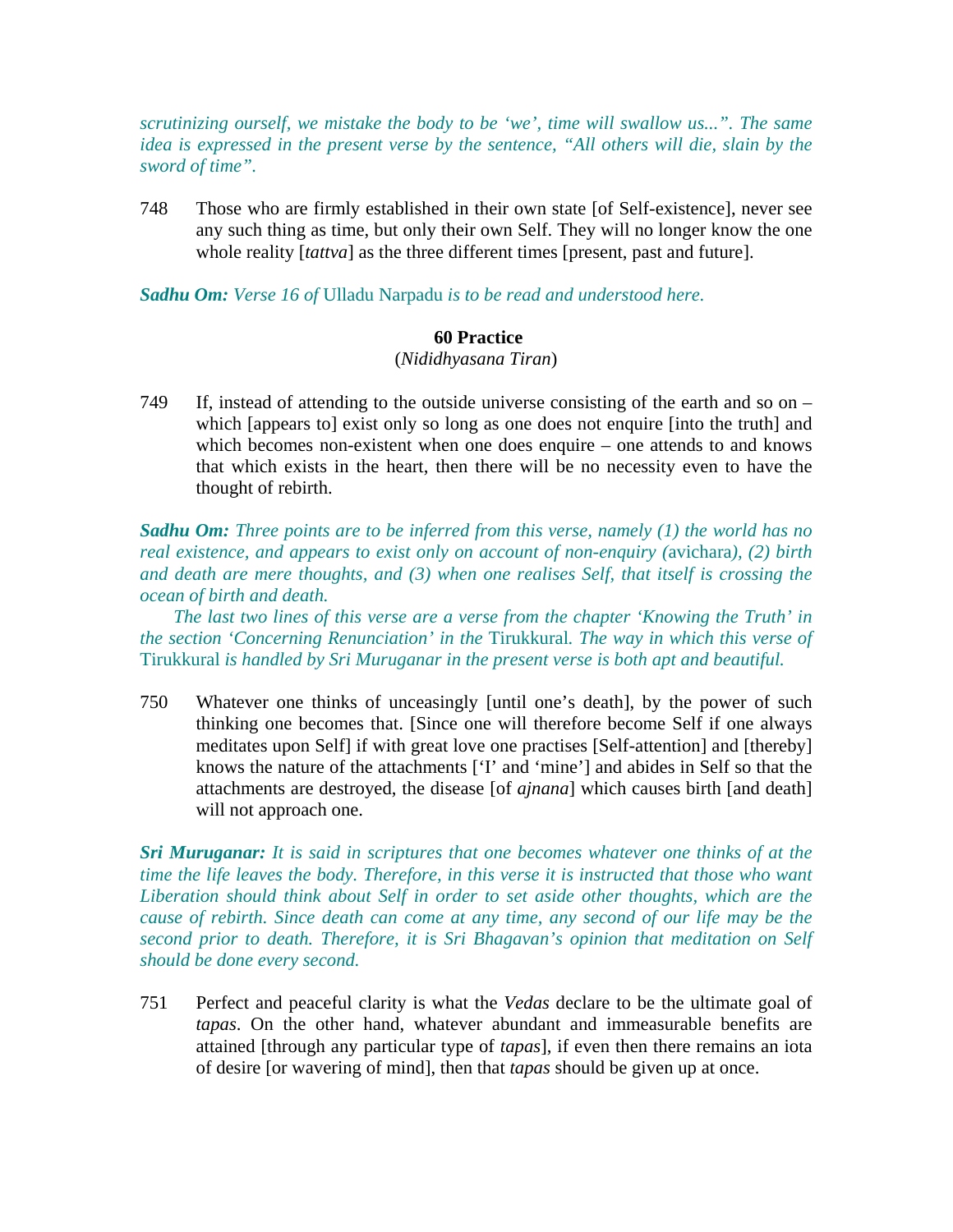- 752 As long as a thought arises in one that a thing is indispensable, let one have and enjoy it. But when, through some bitter experiences, a thought rises to be rid of it, it should be given up at once.
- 753 Do not determine God's Grace merely by the achievement of various kinds of prosperity [such as wealth, health and so on], which come as a result of meritorious deeds [*punyas*], but only by the peaceful clarity of consciousness, which is devoid of all mental anxieties, which are caused by forgetfulness [of Self].

*Sadhu Om: Ignorant people often think that they have obtained God's Grace merely because they are provided with different kinds of worldly well-being such as wealth and health. But these are not the correct signs of God's Grace, since they are given to one merely because of one's own* punyas*, that is, they are the result of* prarabdha*. The state of*  Jnana*, in which one knows Self and thereby abides in unbroken peace, devoid of miseries, alone is the true sign of God's Grace. It is also to be noted here that the peaceful clarity of Self-consciousness, which was said in verse 751 to be "the ultimate goal of tapas", is said in this verse to be the true sign of God's Grace.* 

754 Rather than achieving the powerful *sankalpa-siddhi*, which enables one to achieve anything in any way one thinks [or desires], attaining the inner peace – where not even a single thought [or desire] rises – by abiding in the true consciousness [Self], is the most powerful state.

*Sadhu Om: Rather than achieving whatever one desires, to have no desire at all is the perfect state of happiness. In other words, since every desire is nothing but a thought, the power of non-thinking is greater than the power of achieving whatever is thought of.* 

### **61 Other** *Sadhanas*

(*Sadhana Antara Tiran*)

- 755 The life will become very great for *jivas* if they practice Self-enquiry without wasting the days of their life. [If they do so, the feeling] 'The wretched body-form is I' will end and the ocean of supreme enjoyment will surge within.
- 756 Other than Self-enquiry, which is the best [*sadhana*], there is no *sadhana* whatsoever to make the mind subside. If made to subside by other *sadhanas*, the mind will remain a while as if subsided, but will rise up again.
- 757 Even by breath-control the mind will subside, but this subsidence will last only so long as the breath remains controlled. When the breath starts out, the mind will also start out and will wander externally, driven by the *vasanas*.

*Sadhu Om: The idea expressed in the above two verses can be found in prose form in*  Who am I?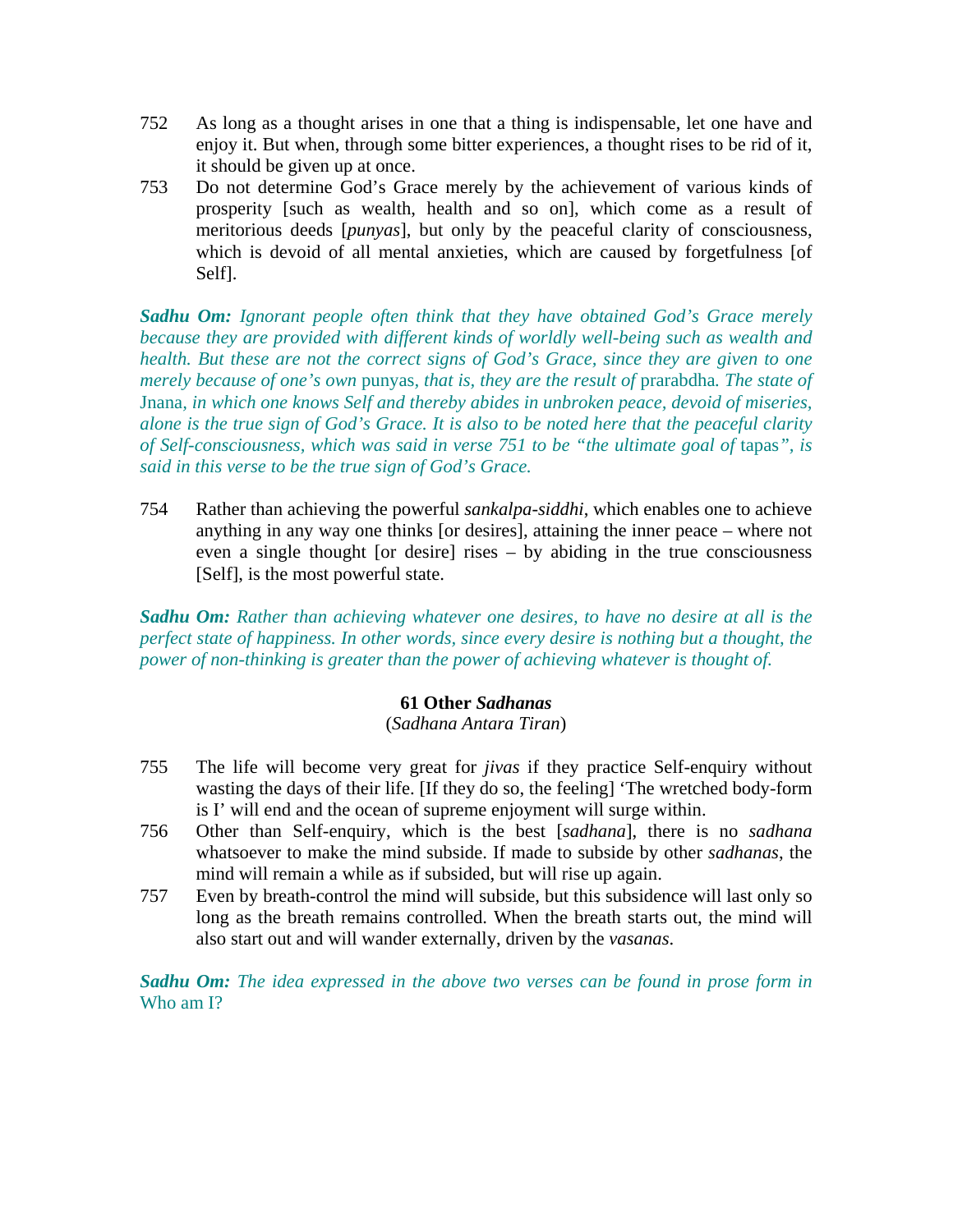### **62 Aids to Enquiry**

(*Vichara Sahaya Tiran*)

- 758 The best path to subside the activities of the mind which springs forth externally as [the triad or *triputi*] the seer, the seeing and the object seen – is to train the mind to see its own nature [in other words, to practice Self-attention].
- 759 Since one's own reality [Self] shines in itself as 'I am', It can know itself. The best aid to enquire into the nature of Self as It is in the heart, is the unrejectable real Self-light.

*Michael James: Some people say that it is impossible for one to know oneself, just as it is impossible for the eye to see itself. But in the present verse Sri Bhagavan proves this idea*  to be wrong. Since the eye is only an insentient instrument through which the sentient *mind knows other things, it is unfitting to compare the ever self-luminous Self to the eye. Since Self, the reality (*Sat*), shines as consciousness (*Chit*) itself, It does not need any other consciousness in order to know Itself as 'I am'. Hence, the real Self-light (Selfconsciousness) is the only aid required in order to enquire into and know Self.* 

- 760 That [pure] state of mind in between two thoughts, is the supreme Self [*paramartha swarupam*]. Having known thus through enquiry, to abide in the Heart is the [supreme] state.
- 761 By continuously doing *japa* many times, by meditating with love upon a [name and] form of God, and by observing diet restrictions [that is, taking only sattvic food in moderate quantities], the mind will become one-pointed and will gain strength, the past tendencies having been weakened.
- 762 Just as the wandering nature [*chalana*] of an elephant's trunk is easily restrained by the iron chains which it holds, so the stealthy [or illusive] wandering nature of the base and weak mind will be restrained by the name and form [of God which it holds].

### *Sadhu Om: The idea expressed in the above two verses can also be found in prose form in* Who am I?

- 763 Only to such a mind which has gained the inner strength of one-pointedness, Selfenquiry will be successful. But a weak mind will be like wet wood put into the fire of *jnana-vichara*.
- 764 Those advanced souls who have given up all desires, knowing that increasing misery alone is the fruit of desires, will attain the eternal bliss of Self by taking to the direct path of Self-enquiry.

### **63 The Limit of** *Sadhana*

(*Sadhana Ellai Tiran*)

765 So long as there is *triputi-bheda* [the experience of the difference between the triad – the knower, the act of knowing and the object known], *sadhana* is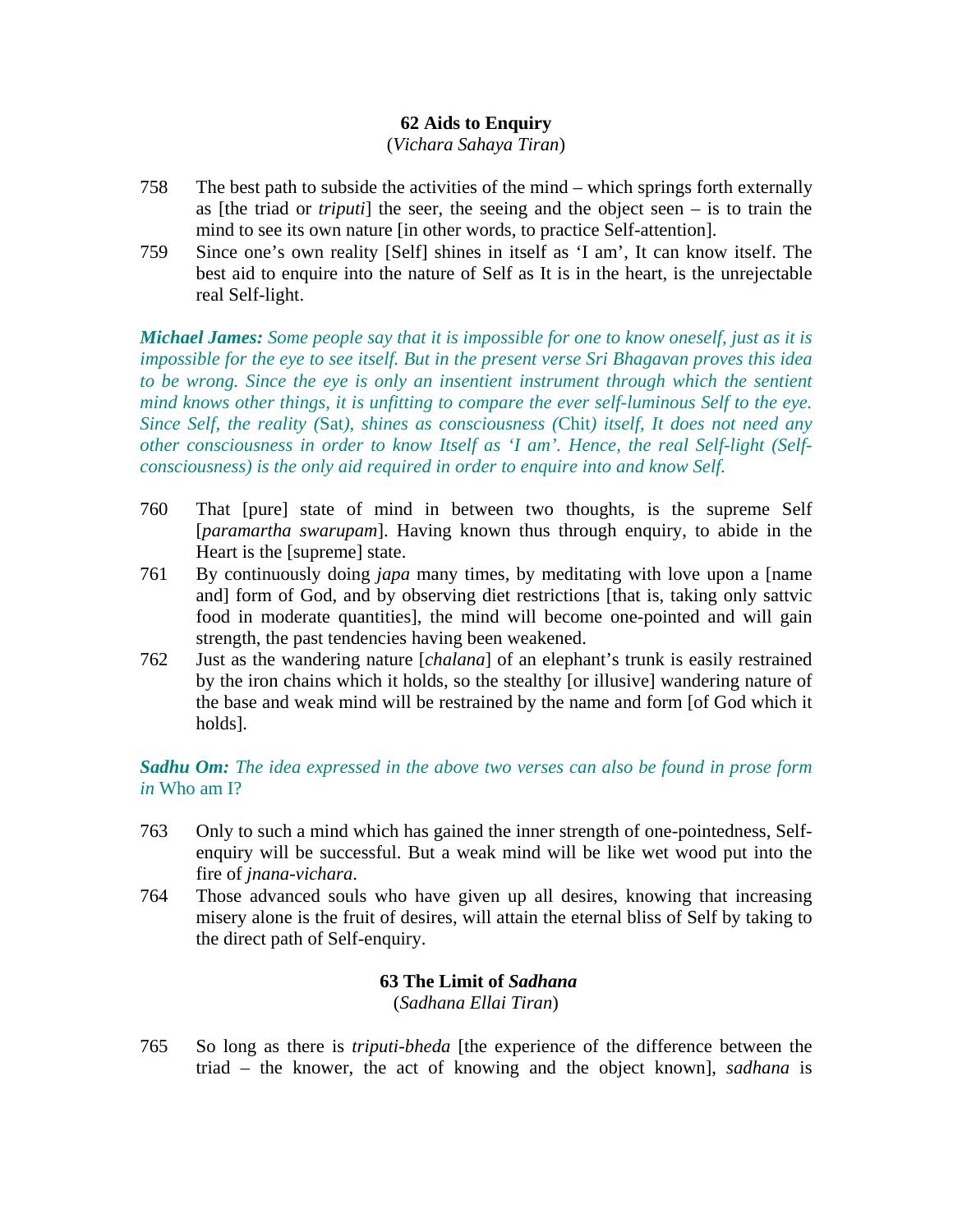indispensable. From [the experience of] the triad [*triputi*], one can determine that the false delusion, the ego, has not yet been annihilated.

*Michael James: From this verse it is clear that the ego is the base upon which the triads (*triputis*) depend for their existence. Therefore, the reader should understand that the word 'one' (*ondru*) used in verse 9 of* Ulladu Narpadu *denotes only the ego and not Self. Refer here to* The Path of Sri Ramana – Part Two*, appendix 4 (c).*

- 766 It is to be understood that as long as in the other two bodies [the gross and subtle bodies] the binding triad [*triputi*] appears as three different things, so long the attachment to [or bondage to] the delusive causal body will not have been destroyed, and hence the illusory rebirth will not end.
- 767 If the ego is destroyed by the *sadhana* [of Self-enquiry], then nothing will be seen as another [that is, the experience of the *triputis* will cease]. Then, as declared by *Advaita*, all that was previously known as deceptive other things, will be [known as] only Self.
- 768 Those who have destroyed the ego, the embryo [of all names and forms], and who have [thereby] seen the reality, know [the names and forms of] this world to be an illusory appearance. Since they shine as the unlimited space of consciousness [which is devoid of names and forms], their decision is that consciousness, their own nature, alone exists.

### **64 Self-Abidance and Discrimination**

(*Nishtha Viveka Tiran*)

- 769 Self-abidance [*atma-nishtha*], which shines without defect, alone will destroy all bondage, which is non-Self. [On the other hand] discrimination [*viveka*] which distinguishes the real, one's own nature, from the unreal, is only an aid to pure desirelessness.
- 770 If you enquire [you will find that] you are not that [the body] which you now take yourself to be. [Therefore] enquire what you are, drown in the heart and be directly established as 'You are That [Self]'.
- 771 Knowing well that there is no permanent foothold anywhere for the soul except in remaining merely as the one reality, destroy desires towards everything, but without aversion [towards anything], and abide in the Heart as one with the supreme existence-consciousness [*Sat-Chit*].
- 772 Those who have destroyed ignorance by the clarity of knowledge and who are established firmly in Self-abidance [*nishtha*], are completely dead-minded. They will survive as eternal *Muktas*, their mind having been given *jiva-samadhi* [i.e. having been buried alive] at the Feet of Siva.

*Michael James: The words "completely dead-minded" (*chintai ara settu*) used in this verse denote the state of destruction of mind (*mano-nasa*). Since when the mind thus dies it shines as Self, it becomes eternal. Such a state of being dead while alive is denoted by the word '*jiva-samadhi*'. The phrase "They will survive as eternal* Muktas*" used in the*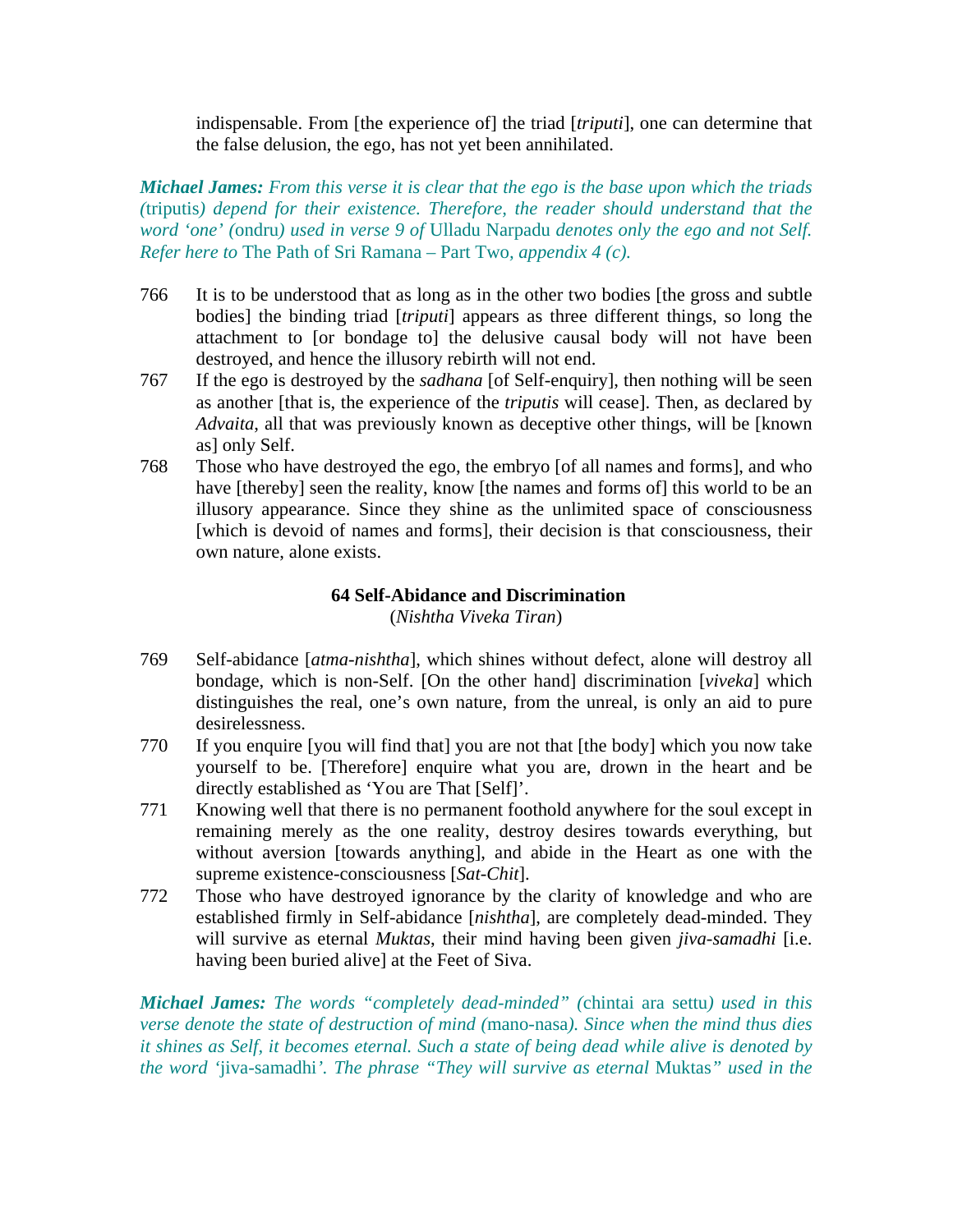*last line of this verse denotes the state in which the mind thus dies as mind and survives as Self. The crucifixion and resurrection of Christ signifies only this. See verse 365.* 

### **65 Being Still**

(*Summa Iruttal Tiran*)

773 What our Lord [Sri Ramana] firmly teaches us to take to as the greatest and most powerful *tapas* is only this much, "*Summa iru*" ['Just be' or 'Be still'], and not any other duty for the mind to do in the form of thoughts [such as meditation, yoga and so on].

*Sadhu Om: Since rebirth is due to the karmas performed by mind, speech and body, Liberation will only be attained by just being still without the least action of these three instruments. Refer to verse 4 of* Atma Vidya Kirtanam*, in which Sri Bhagavan says, ". . . If we remain being still, without the least action of mind, speech and body, oh what a wonder, the Self-effulgence will be experienced . . .". Therefore, as indicated in the above verse, the only duty enjoined upon us by Sri Bhagavan is just to be. Refer to Maharshi's* Gospel*, Book I, ch. 6, where Sri Bhagavan says, "Your duty is TO BE".* 

*Michael James: A more literal translation of the Tamil original of this sentence would be, "To be still [*summa iruppadu*] alone is your duty".* 

774 The lazy state of just being and shining [as 'I am'] is the state of Self, and that is the highest state that one can become. Revere as most virtuous ones those who have attained that lazy state, which cannot be attained except by very great and rare *tapas*.

*Sadhu Om: In the above two verses it is taught that being still is the highest state. To ridicule in an inoffensive manner those who deride this state as a lazy and inert one, Sri Bhagavan here says humorously, "Revere as most virtuous ones those who have attained that lazy state".* 

> **66 The Individual 'I'**  (*Vyashti Aha Tiran*)

775 He who behaves as 'I am so-and-so, the fleshy body, not having the true knowledge "I am is I am", will vainly suffer when the body dies, being caught by the net of the dream-like delusion that he is also dying.

*Sadhu Om: The knowledge 'I am this body, I am so-and-so' is not the correct and true knowledge of oneself; it is only the ego, the false sense of individuality. Knowing oneself merely as 'I am is I am', without any adjunct such as 'this' or 'that', is the true knowledge. When Moses saw God in the form of a flame of fire, he asked Him who He was, and God replied, "I AM THAT I AM"; Sri Bhagavan often used to point out this sentence from the Old Testament, which is the only sentence in the Bible the whole of which is printed in capital letters.*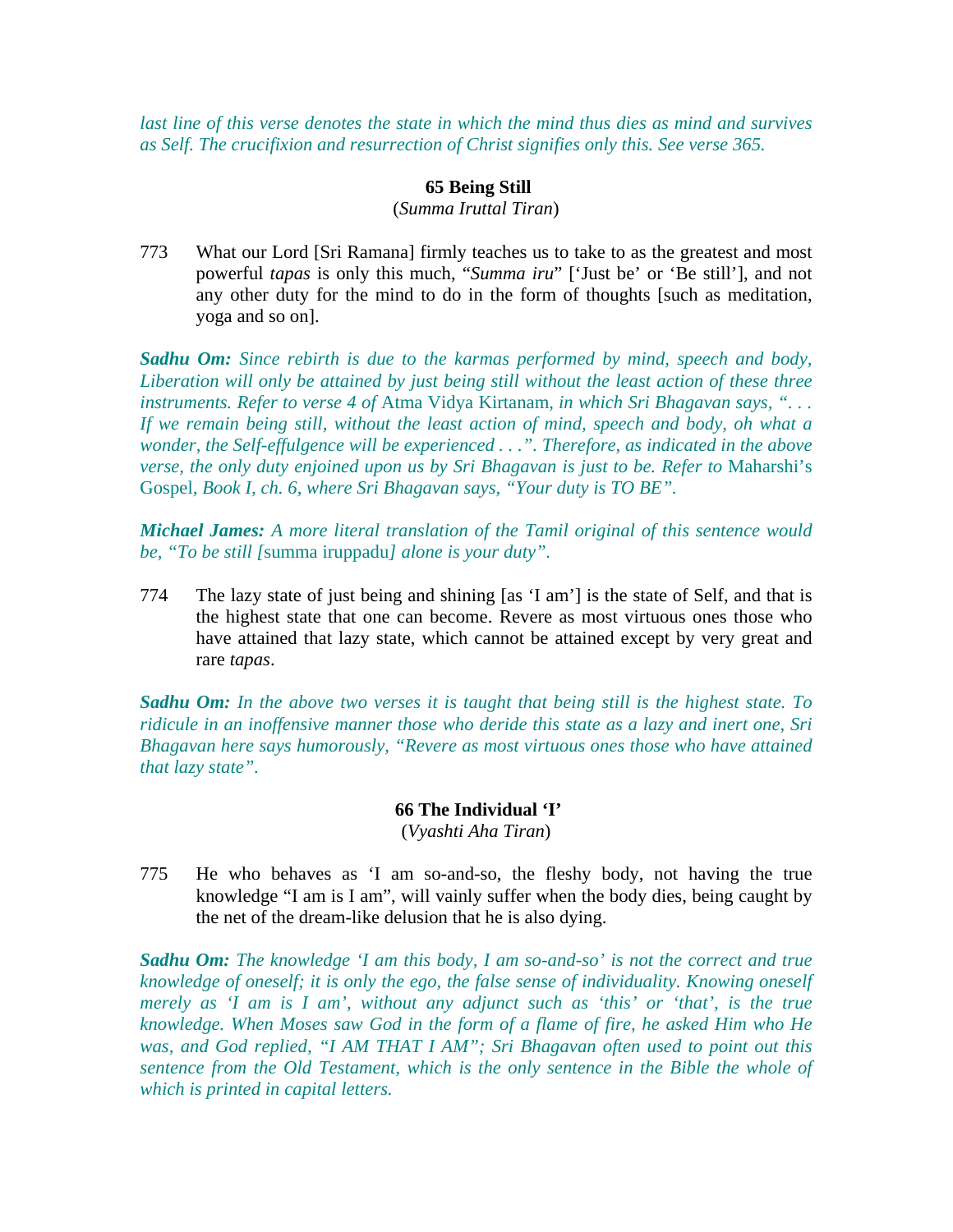776 Since the defectless Supreme Reality, which is the true knowledge, shines as the primal, one and perfect Whole, to rise as an individual separate from the Lord – who cannot be defined as 'He is this' – even in order to worship Him is wrong.

*Sadhu Om: Non-dual union is the state of perfect love; separation shows a deficiency in love. Hence, however much one worships the Lord after separating oneself from Him as an individual, all such worship shows a deficiency in one's love for Him. Therefore, true love for God is to lose one's separate individuality in Him and to become one with Him.* 

777 To rise up forcefully as the jumping and suffering false 'I' different from the Reality, the unbroken space of *Jnana*, is the sin of cutting into two parts and slaying the highest [non-dual] *dharma* [namely *Brahman*].

*Sadhu Om: Dividing the one, unbroken* Brahman *into two, a soul who worships and a*  God who is worshipped, is here said to be committing the heinous sin of Brahma-hatti *[killing* Brahman*].*

778 In the real world [Self] which shines as One, devoid of knowledge [of other things] and movement [*chalana*], how is it possible for a foreign rule to arise except by one's merely making an empty imagination of a mental world which is [seemingly] different from God [Self]?

*Sadhu Om: The state of Self alone is real, and it exists and shines devoid of knowledge and ignorance, since there is no other thing for it to know or to be ignorant of, and devoid of movement, since it is the unbroken Whole. On the other hand, that which appears as a world of multiplicity and as a* jiva *which knows that multiplicity and moves in it, is nothing but a mental delusion and is not real. Thus this verse teaches us that the one Self, which is* ajata *[devoid of creating or being created], alone is the Reality.* 

779 The nature of bondage is merely the rising, ruinous thought 'I am different from the reality'. Since one surely cannot remain separate from the reality, reject that thought whenever it rises.

*Sadhu Om: Is it not by conceiving an imaginary boundary line in the undivided sheet of the Indian Ocean that we determine 'This is the Bay of Bengal'? This line is merely a thought. In truth the ocean has never been divided. An imaginary form whose limit is determined by this thought, becomes the Bay of Bengal. Likewise, it is only because the existence-consciousness 'I' is wrongly imagined as 'I am limited to this body' that the feeling 'I am a limited and bound individual, separate from the Self' comes into existence. Is not this bondage merely a thought or an imagination? Hence, since Liberation from bondage is only the removal of the first thought 'I am the body', this verse instructs that one should remove that thought by* vichara *whenever it rises.* 

780 Leaving the state of Self, do not think any thought [even the first thought, 'I']; if you do, repent for it and do not commit the same folly again. "Do nothing for which you will repent; if you do, it is better not to do such a thing again."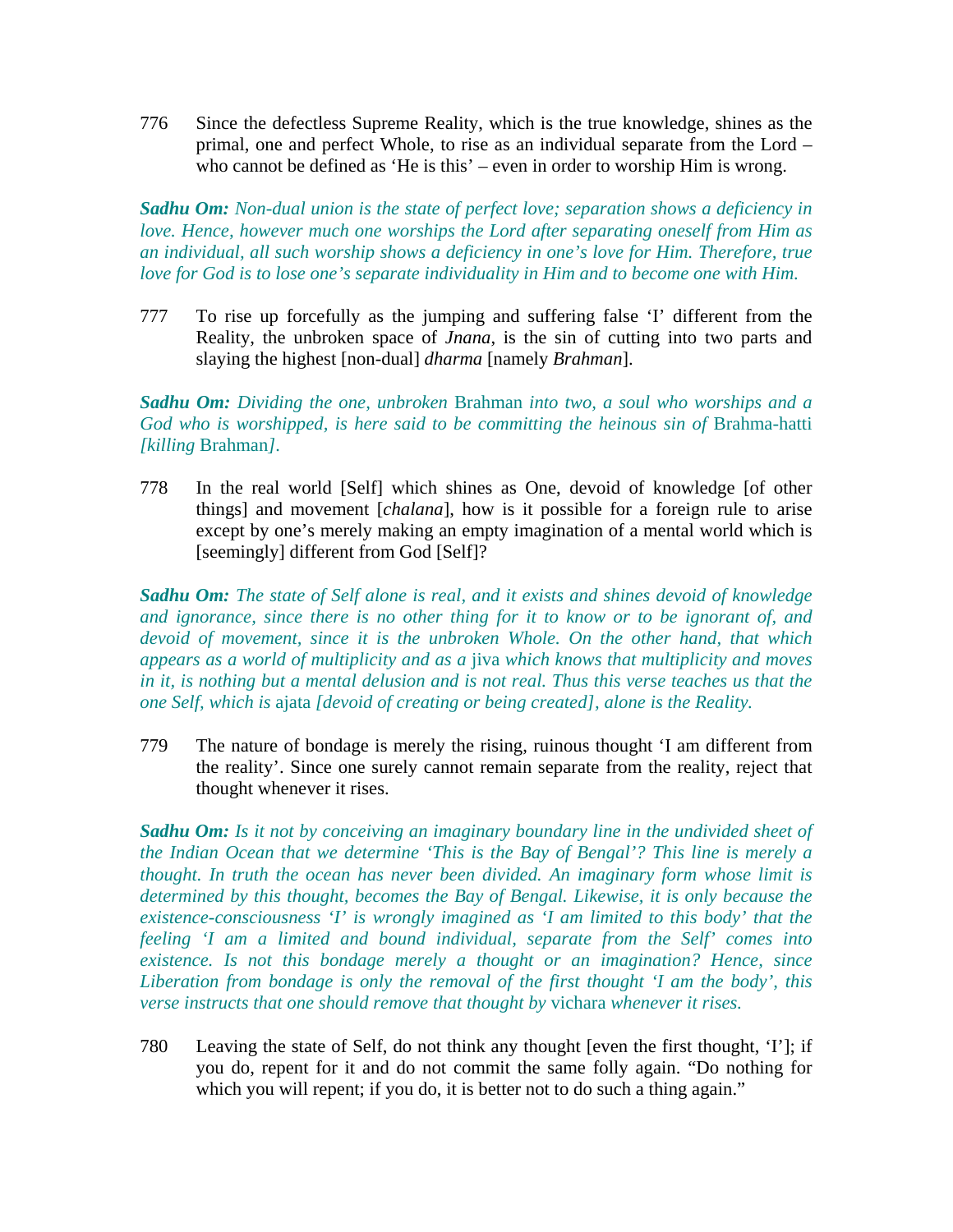*Sadhu Om: The last two lines of this verse are verse 655 of* Tirukkural*, in which Tiruvalluvar talks about the wrongs that a man does. But since all wrongs are committed only after committing the primal wrong of rising as 'I am a man, an individual called soand-so', Sri Bhagavan does not merely recommend a way of rectifying other wrongs, but instead He teaches that one should not at all allow the thought 'I am a man' to rise, and that if one once allows it to rise, one should at least repent for it and should not allow it to rise again. Thus Sri Bhagavan deals with the very root of the problem and shows us how to remove the poison in its nascent state.* 

781 Be not disheartened thinking, "When shall I attain the bliss of yoga, the state of Self?", for the true state of Self-knowledge shines ever the same without [the condition of] a time or a space such as far or near.

*Sri Muruganar: Since Self is God, Self-abidance is itself the supreme yoga. For those who have renounced everything only for the sake of obtaining the bliss of consciousness [*chit-ananda*], the supreme wealth of Grace, the thought in the form of excessive longing itself becomes an obstacle to their attaining it. The difference in times such as past and future and in space, such as far and near, exist only in the mental world of imagination and not in the real world of Self. Therefore Sri Bhagavan says, "Do not lament, 'Ah, when shall I be united with Self?'," for it is better to spend in Self attention that time which one spends in such lamenting.* 

*Sadhu Om: The words 'ever the same' used in Tamil original may also mean 'ever united' or 'ever attained'. Verses 15 and 16 of* Ulladu Narpadu*, which reveal the unreality of time and space, may also be read here.* 

#### **67 Retreating to the Source**

(*Mula Munaiva Tiran*)

782 Enquiring 'What is our birth-place [source]?' and thereby knowing and reaching that birth-place, is the best of all paths to root out miseries, which can exist only in the place you have entered [and not in the place you were born].

*Sadhu Om: From this verse we have to understand the following: The state of Self is our birth-place, and the state of individuality [*jivatman*], in which the mind, body and world appear, is the place we have entered. In this state of Self there are no miseries; it is only in the state of individuality that all kinds of miseries such as birth and death and all kinds of vices such as desire, can exist. In order to root out all such miseries and defects, Selfenquiry is the best path.* 

*Since a girl has all her rights and all possibilities for enjoying life only in her husband's home, the place she has entered by marriage, it is a common worldly custom to advise her, "Leave your birth-place and go to the place you have entered [i.e. go to your husband's home]". But quite contrary to such worldly advice, in this verse Sri Bhagavan advises spiritual aspirants, "Miseries exist only in the place you have entered, so in order to remove all miseries, go back to your birth-place".*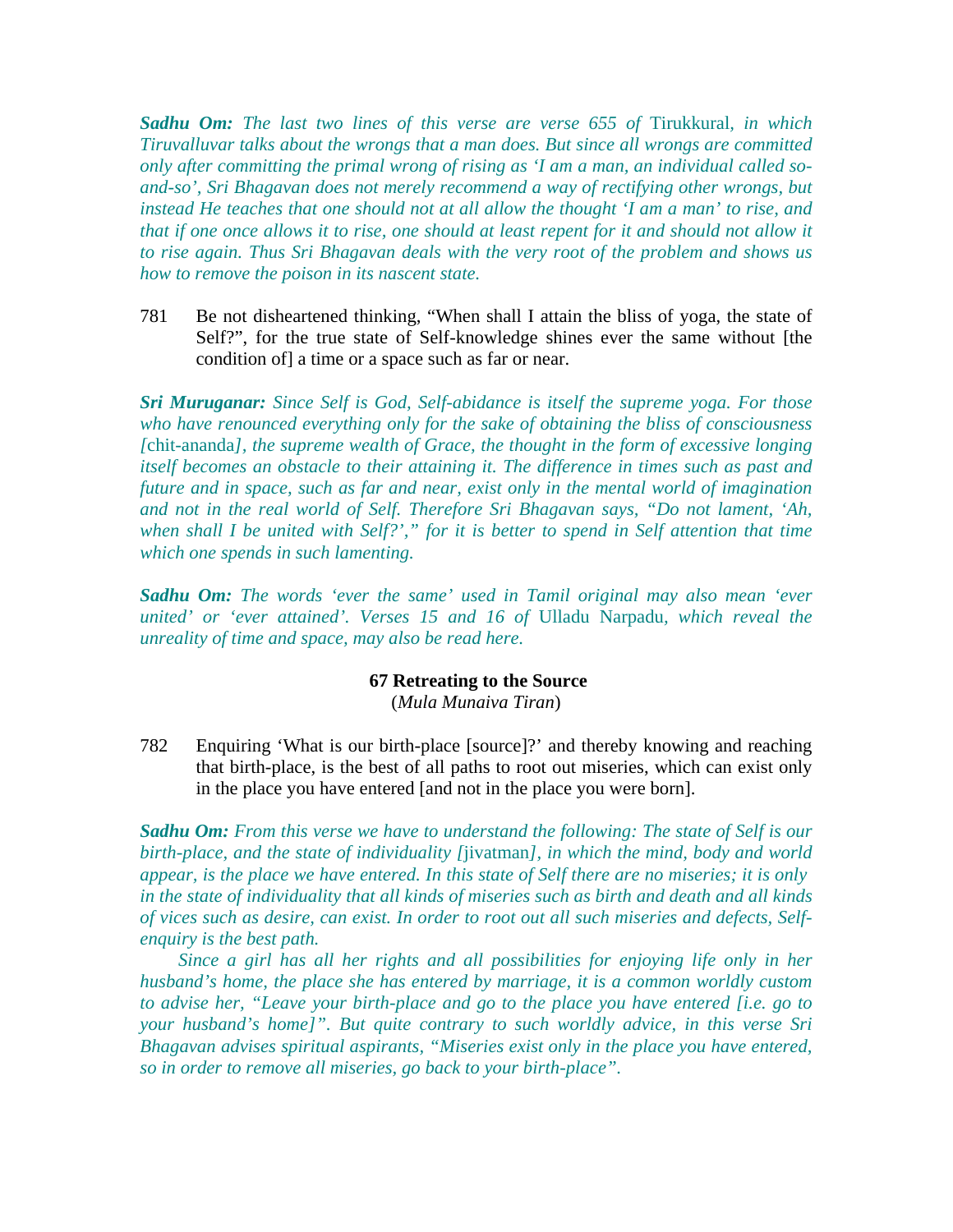783 O [foolish] mind who wanders [outside] searching [for happiness], not knowing that the state of Liberation is your own right, if you go back the way you came [out], but that way you will regain the state of Liberation, the unending perfect happiness.

*Sadhu Om: We should know that the state of our own Self is Liberation, the eternal happiness, and it is ever our own right. We experience miseries only because we turn our attention outwards, leaving Self. Therefore, the* sadhana *to achieve the seemingly lost happiness is just to turn our attention back towards Self, the source from which we rose and came out as a* jiva*.* 

784 Until one's own subsidence in the Heart [Self], the centre [of all], is experienced, the five sense-knowledges will not subside even a little, and until the delusive five sense-knowledges are completely extinguished, happiness, the knowledge of the reality, will not be attained.

**Sadhu Om:** The note for verse 604 is also to be read here. The removal of ajnana and the *dawn of* Jnana *are not two separate actions, they are one and the same. Thinking these to be two separate actions, one should not be bewildered wondering which is to happen first.* 

 *The* jiva *always has the freedom to desire the loss of individuality or ego. Therefore, it is sufficient if the liking for the non-rising of the ego arises in one's Heart; be sure that the liking will be fulfilled by Grace.* 

785 O mind, instead of looking at and thereby worrying about that which is imagined [the world], turn towards your source and enter the Heart. In that supreme state of consciousness, all [that you were seeking before] will become the one non-dual Self, your real nature.

> **68 The Conduct of a** *Sadhaka* (*Sadhakar Nadai Tiran*)

786 When it is said that even the mere slipping down from [abidance in] the state of the pure non-dual Self is a crime for those who have started to do their duty [namely the true *tapas* of Self-abidance], will it on consideration be proper for them to interfere in the affairs of others?

*Sadhu Om: In verse 266 of* Tirukkural*, Tiruvalluvar says, "Those who do* tapas *alone are those who do their duties". Therefore, the foremost duty or* dharma *of an aspirant is to do the true* tapas *of attending to and abiding in Self. Hence slackness in Self-attention is slipping down from one's duty or* dharma*; in other words, attending to other things is the sin of* adharma*. When it is so, how much more sinful will it be if an aspirant interferes in the affairs of others?* 

787 If one always sees only the good qualities in others instead of seeing any bad, one's life will be very pleasant, having no room for any disgust.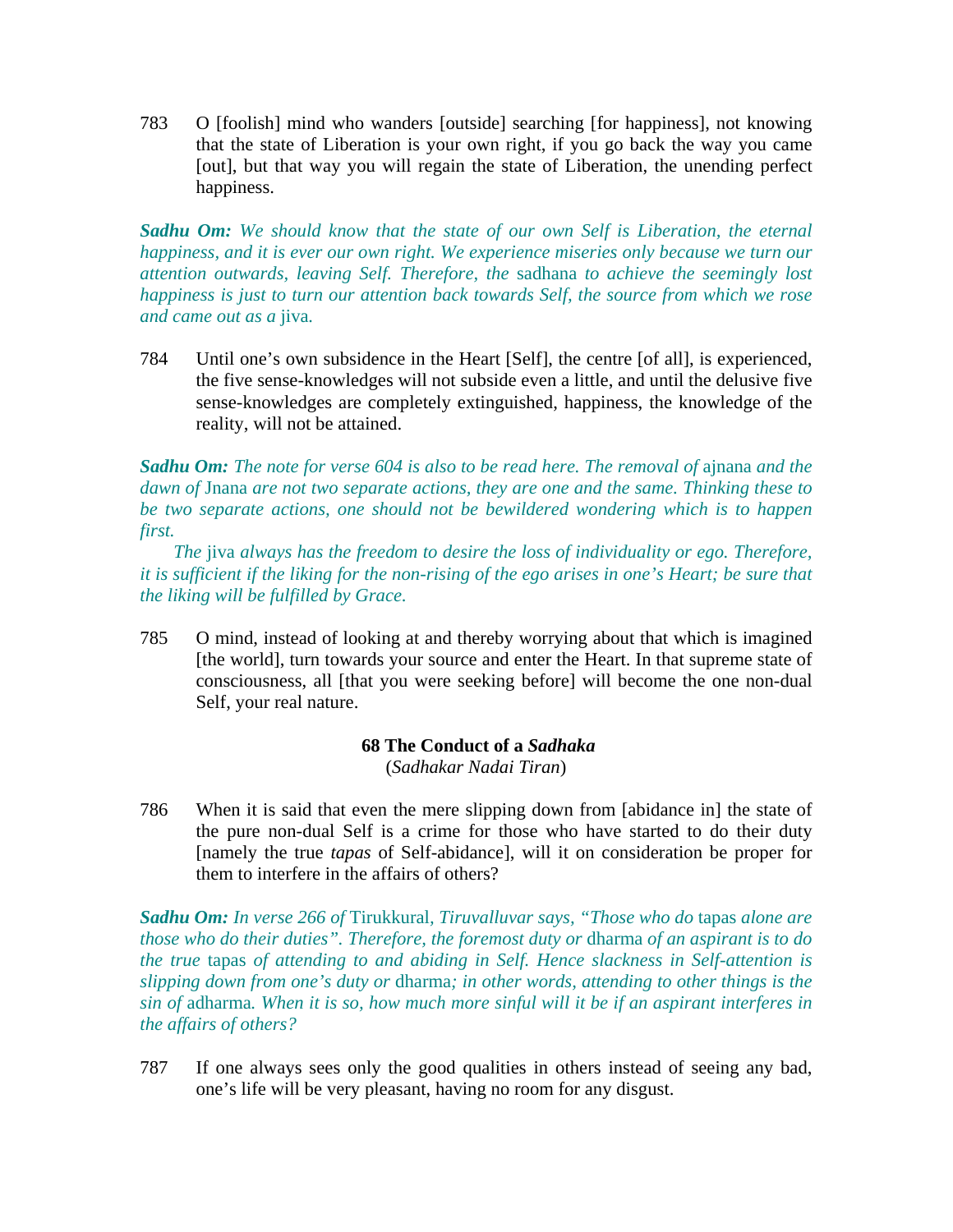- 788 Unless one follows the principle, "That which is essential to be reformed is only my own mind", one's mind will become more and more impure by seeing the defects of others.
- 789 O mind, it is not because you have attained egoless, sweet qualities that Great Ones are kind towards you; it is only because of their greatness of forgiving all your accumulated defects without minding them. Know thus.

*Sadhu Om: "I have achieved very high qualities and merits, and that is why even Great Ones are very kind to me" – thinking thus, one should not have a high estimate of one's own merits and maturity. The Great Ones are always kind to us because they are able to forgive us, ignoring all our bad qualities. Therefore, like them, we should also forgive others for the wrongs they do to us and should always be kind to them.* 

- 790 To err is human nature; yet if those who are strong in having virtuous behaviour err, it is good for them to admit their errors and to reform themselves, instead of hiding them in order to maintain their prestige.
- 791 Since the prescribed observances [*niyamas*] help one for a long distance, they are fit to be accepted and observed. But when they [are found to] obstruct the highest practice, the enquiry for true knowledge [*mey-jnana-vichara*], give them up as useless.

**Sadhu Om:** All niyamas are prescribed only to develop the sattvic quality in the mind. *Since it is only through a sattvic mind that one can understand that Self-enquiry alone is the real sadhana, the* niyamas *will help one only up to that extent. Then when the aspirant takes to the practice of Self-enquiry, whatever* niyamas *are found to be standing as a hindrance to* vichara *should at once be given up by him. Since the rising of an 'I' is necessary to observe* niyamas*, and since in* vichara *this 'I' should not be allowed to rise at all, the* niyamas *will leave the aspirant of their own accord, like withered leaves falling from a tree.* 

- 792 When whatever you desire is obtained as you desire, do not think that it is due to the power of your *tapas*. Knowing that it is because of God's Grace, love his Feet more and more.
- 793 Let that which happens, happen as it has to happen [i.e. as it is destined by God to happen]. Do not think to go against it even in the least. Without doing anything as a new starting, abide as one with the *Sakshi* [Self] who peacefully shines in the Heart.
- 794 The fruit of [the Guru's] making a failure of one's efforts is to make one understand that only by the Guru's Grace and not merely by one's own effort can *Siddhi* [the attainment of Self-knowledge] be obtained, and [thereby] to prepare one to seek the Guru's Grace.

**Sadhu Om:** The annihilation of the ego is the aim of all spiritual sadhanas. But if it *appears as if there is success in an aspirants efforts, will there not be room for that ego to sprout out again and wax with more strength at least in the form 'I have done great*  tapas *and succeeded'? Therefore, in order to prevent any such thing from happening,*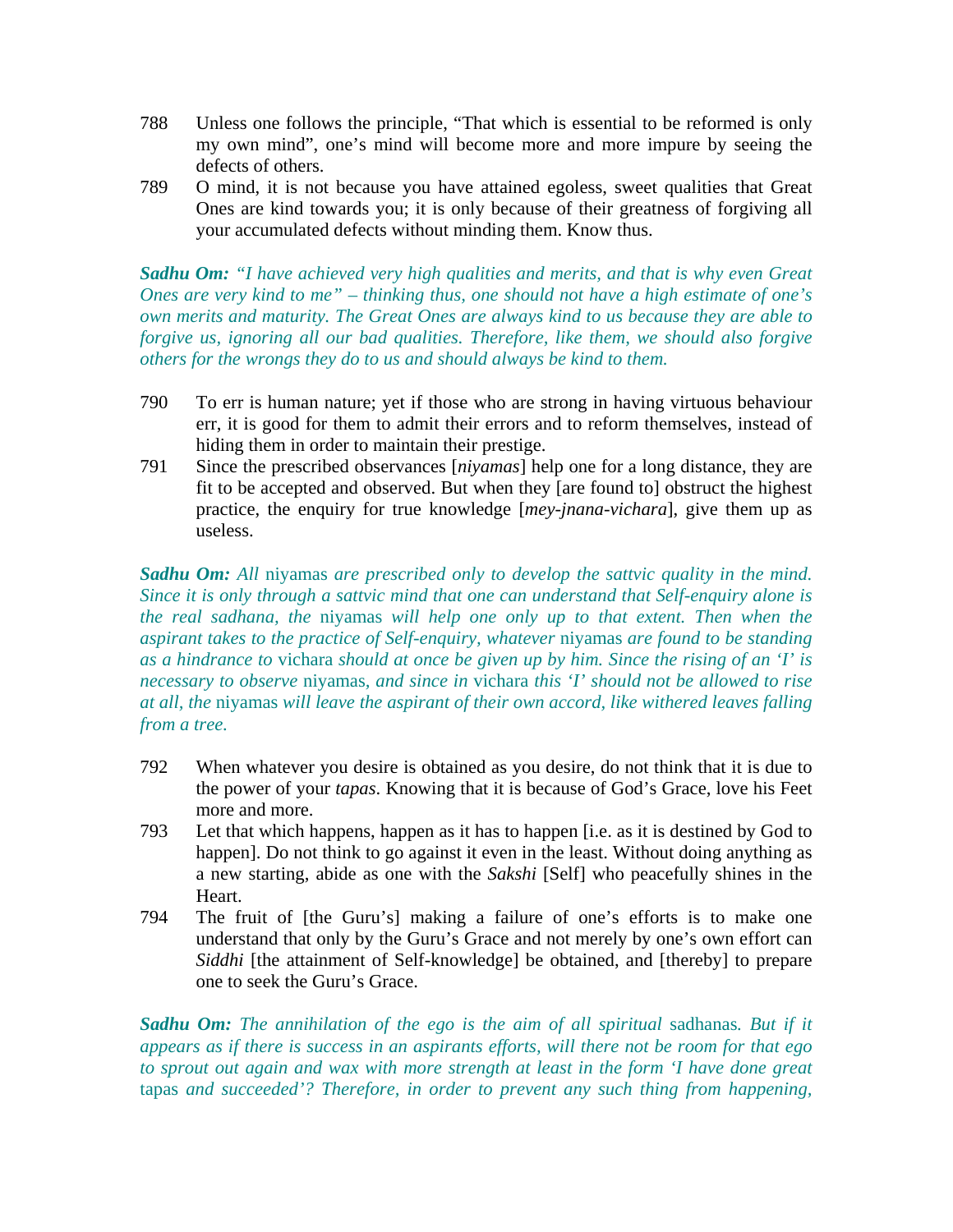*even in the earnest efforts of an aspirant failures are many times made to occur by the Guru's Grace.* 

795 For those who, like Dattatreya, the son of Atri Maharshi, can learn a lesson from everything [in this world], on account of their mind being not crooked and perverted [but straightforward], the whole life in the world will be a *gurukulam* [a learning centre].

*Sadhu Om: In* Srimat Bhagavatam *it is said that the sage Dattatreya learnt twenty-four good principles from twenty-four things which he came across in this world. Likewise, if*  we are able to learn one good lesson from everything we seek in this world, then the *entire world will be our* gurukulam *and our whole life will be a life lived at the Feet of the Guru.* 

*So that it may not leave me, graciously retain in me the virtue of seeing in every creature I see, at least one good quality shining more in them than in me and of thereby being humble and submissive towards them.*  Sri Ramana Sahasram*, verse 31* 

### **69 Quietude**

#### (*Amaidi Tiran*)

796 Higher than quietude there is no achievement; higher than quietude there is no effort; higher than quietude there is no *tapas*; higher than quietude there is no deathless life.

*Sri Muruganar: What is here called quietude is the state of stillness of mind. This can be achieved only by unceasing enquiry [*vichara*]. When the mind knows that in truth there is nothing to reject or to accept, it will lose its movements [*chalana*] and will abide in supreme peace [*parama-santi*]. Since such peace is the seed of the natural [*sahaja*] state, it is here said to be the "deathless life" [*amara vazhu*].*

797 Agitation is the trouble-giving enemy; agitation drives one to do heinous sins; agitation is drunkenness; agitation of mind is the deep, dark pit.

*Sri Muruganar: Since the rapid movement of very subtle thoughts is itself misery, that agitation is described here as drunkenness and as a heinous enemy. Since all the inner enemies such as desire, anger and pride are nothing but the subtle movements of thoughts, he who has destroyed that movement will from that time be devoid of all kinds of enemies, heinous sins, miseries and the pit of ignorance.*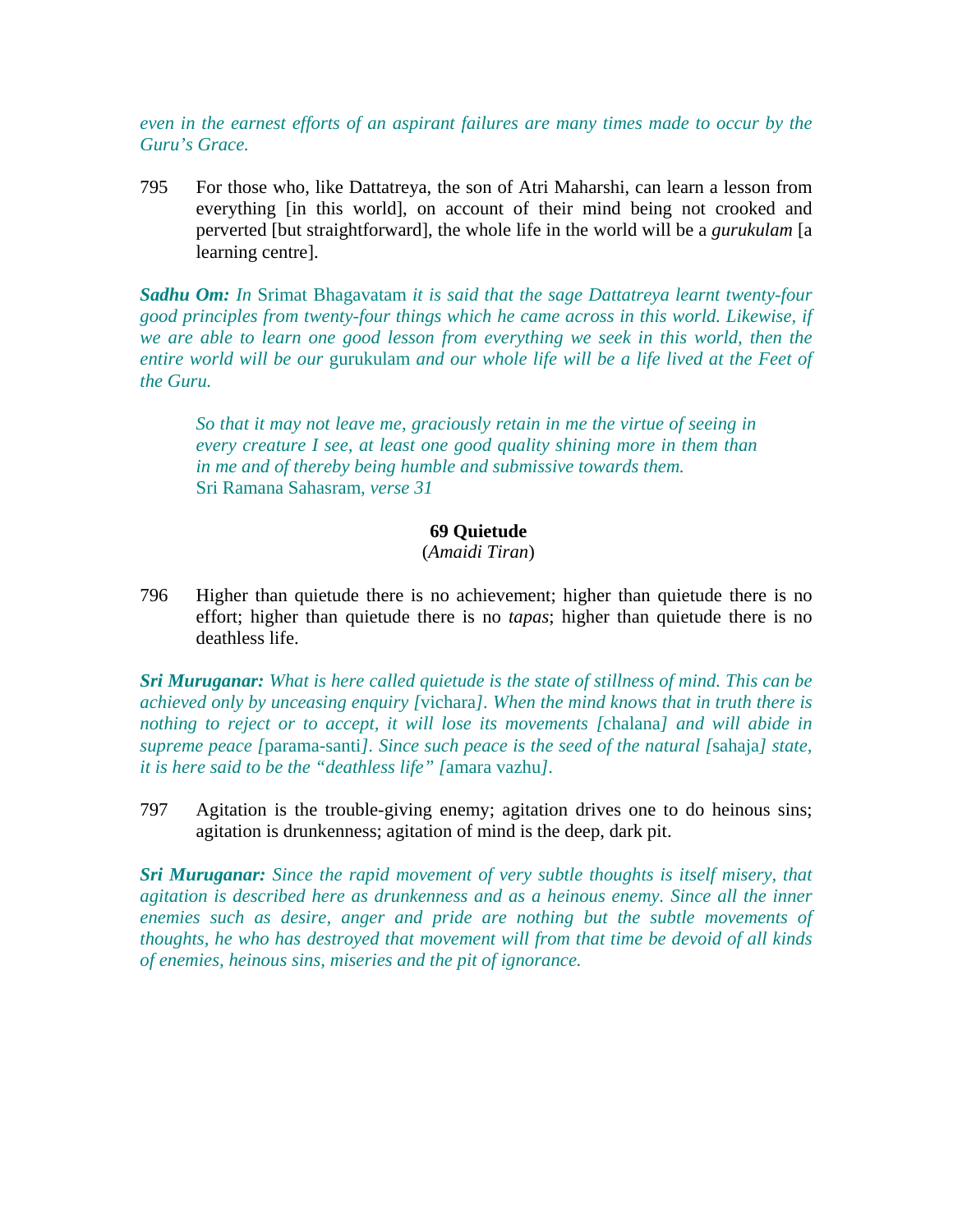### **70 The Conduct of a Disciple**

(*Sishya Achara Tiran*)

798 Yet, the duty of a disciple is, even in dream, to follow steadfastly and to abide by the worthy teaching given from His immortal experience by the Guru, who shines with the highest divine quality, that of uncaused Grace [*avyaja Karuna*].

*Sadhu Om: The word 'yet' which starts this verse, alludes to the same yet which is used in the following passage of 'Who am I?': "Just as the prey that has fallen into the jaws of a tiger cannot escape, so those who have come under the glance of the Guru's Grace will surely be saved and will never be forsaken; Yet, one should follow without fail the path shown by the Guru".* 

### *Michael James: See verse 284.*

799 Though those who steadfastly follow the path to Salvation may sometimes have to swerve from the Vedic codes, either due to forgetfulness or due to any other reason [such as poverty or disease], they should never go against the words of the Guru.

*Sadhu Om: Though the* Vedas *were given by God Himself, for the sake of those who have followed the* Vedas *through so many lives and who have thereby achieved maturity of mind He finally takes the form of the Guru by His Grace and teaches the path of Selfenquiry so that they may attain non-dual union with Him and thereby enjoy Him, the supreme bliss. When God thus comes in the form of the Guru, His words are to be taken by the disciple as more important and sacred than the words of the* Vedas*, because the words of the Guru are instructions given to him in his state of maturity whereas the words of the* Vedas *were instructions given to him to suit his then state of immaturity. Hence in this verse it is implied that if any of the rules of the* Vedas *stand as obstacles to Self-enquiry, even the words of the* Vedas *should be given up.* 

800 The words of Sages say that if one does wrong [*apacharam*] to God, it can be rectified by the Guru, but an *apacharam* done to the Guru cannot be rectified even by God.

*Sri Muruganar: The words 'Vedic codes' [*veda-neri*] mean the observances [*acharas*] and so on prescribed in the* Vedas*. For those who swerve from the words of the Guru, even if one swerves from the Vedic codes one should never disobey the Guru's words. Thus it is stressed that devotion to the Guru is greater than devotion to God.* 

*Michael James: When verse 801 was shown to Sri Bhagavan, He composed a verse of His own conveying the same meaning. This verse of Sri Bhagavan is given below as verse B14, and is also included in* Ulladu Narpadu Anubandham *as verse 39. Since the meaning of these two verses, which are translations of verse 87 of Sri Adi Sankara's work*  Tattvopadesa*, is the same, only a translation of verse B14 is given here.*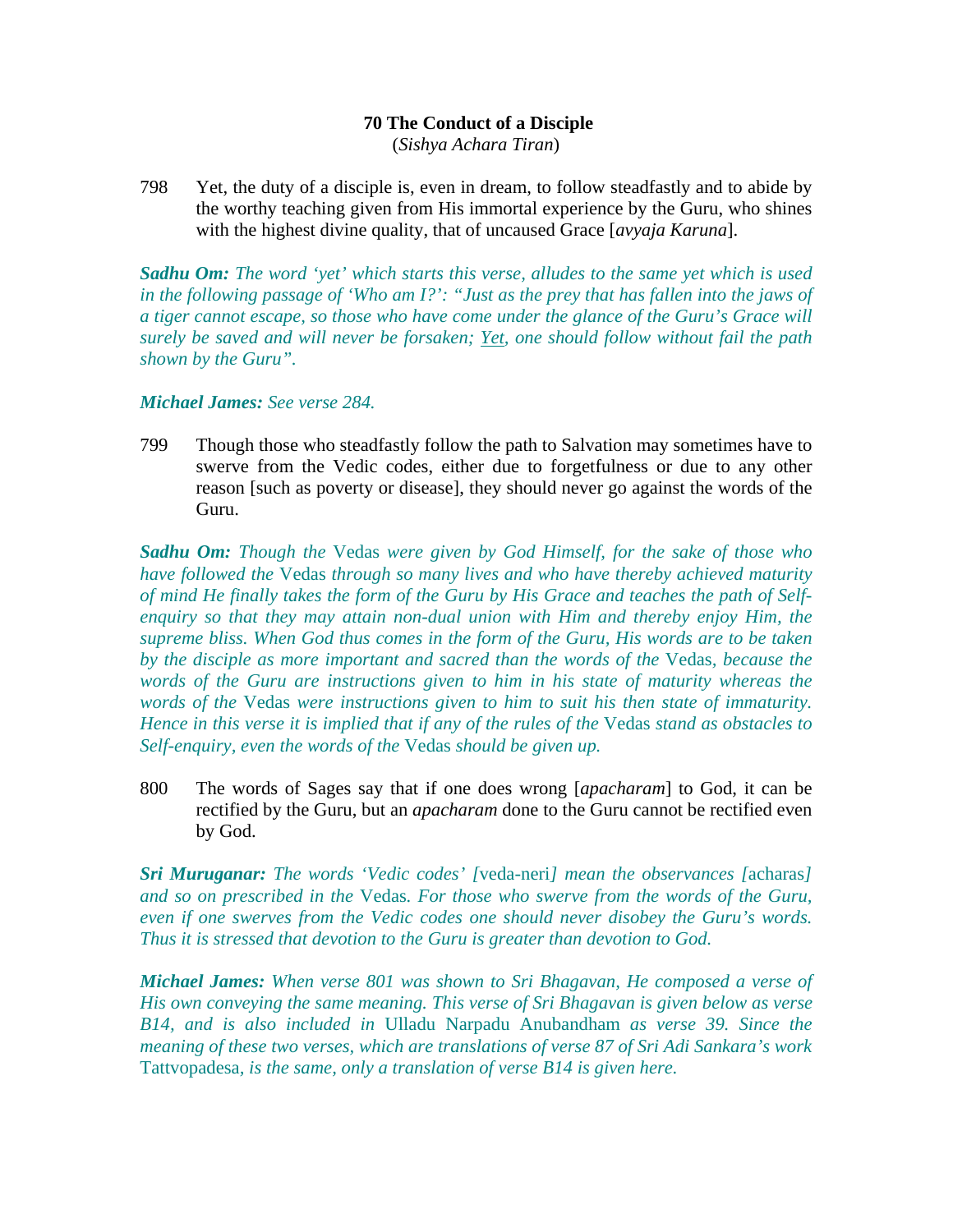**B14** O son, always have [the experience of] non-duality [*advaita*] in the Heart, but never express non-duality in action. Non-duality may be applied towards the three worlds, but know that non-duality should never be applied towards the Guru.

*Michael James: The three worlds are Brahma Loka, Vishnu Loka and Siva Loka, and applying non-duality towards the three worlds means having a mental attitude 'I am not different from Brahma, from Vishnu or from Siva'. However, so long as one's ego or individuality survives, one should not have the attitude 'I am not different from the Guru', since such an attitude would be a mere act of imagination and would make one's ego wax all the more. Thus this verse stresses the same idea as verse 800, namely that whatever wrong one may do to God, one should never do any wrong to the Guru, for the Guru is to be regarded as more sacred even than God.* 

### **71 Kindness to** *Jivas*

(*Jiva Karunya Tiran*)

802 The *Jnani*, who has saved himself, alone can do good to others. Others, who have not dispelled the darkness of ignorance, are like the blind to the blind.

*Michael James: When this four-line verse was shown to Sri Bhagavan, He composed a two-line verse of His own conveying the same meaning, which is given below.* 

- **B15** Only one who is saved can save other *jivas*, whereas others are like the blind leading the blind.
- 803 A *Jnani* who, having destroyed the ego, abides in the state of Self, which is *Jnana*, bestows Self-knowledge upon those who, troubled by miseries, come to Him with faith by destroying the delusion of their body-identification; His doing so is [the real] kindness to *jivas* [*jiva-karunya*]. All other kinds of kindness are of no avail [and hence are not at all real kindness].

*Sadhu Om: This verse clearly stresses that bestowing Self-knowledge alone is real kindness in the name of charity, philanthropy or* jiva-karunya – *even trying to heavenize the world* – *is not at all real kindness. Since the state of being a* jiva *is itself the greatest misery, the real kindness to* jivas *is the* Sadguru's *bestowing upon them Self-knowledge and thereby removing their jivahood and granting them Sivahood.* 

*Let us suppose that a man is dreaming that he and his comrades have been attacked by a tiger. Some of his comrades are wounded and the tiger is about to attack again, so the man calls out in his dream asking someone to bring a rifle and a first-aid-box. His shouting is heard by a friend who is awake. Now what is the truly kind and useful help that the waking friend can give to the dreaming man? Will it be of any use if he brings a rifle and a first-aid-box? If he merely taps the man and wakes him up, will that not be the best help, both to the dreaming man and his wounded comrades?* 

*All the miseries of a* jiva *are experienced by him in a dream which is occurring in the long sleep of Self-forgetfulness, and hence his waking up from that dream is the only solution for all his miseries. Since the* jiva *can be awakened to Self-knowledge only by someone who is already awake, a* Jnani *alone can do real good to the* jiva*. If any* ajnani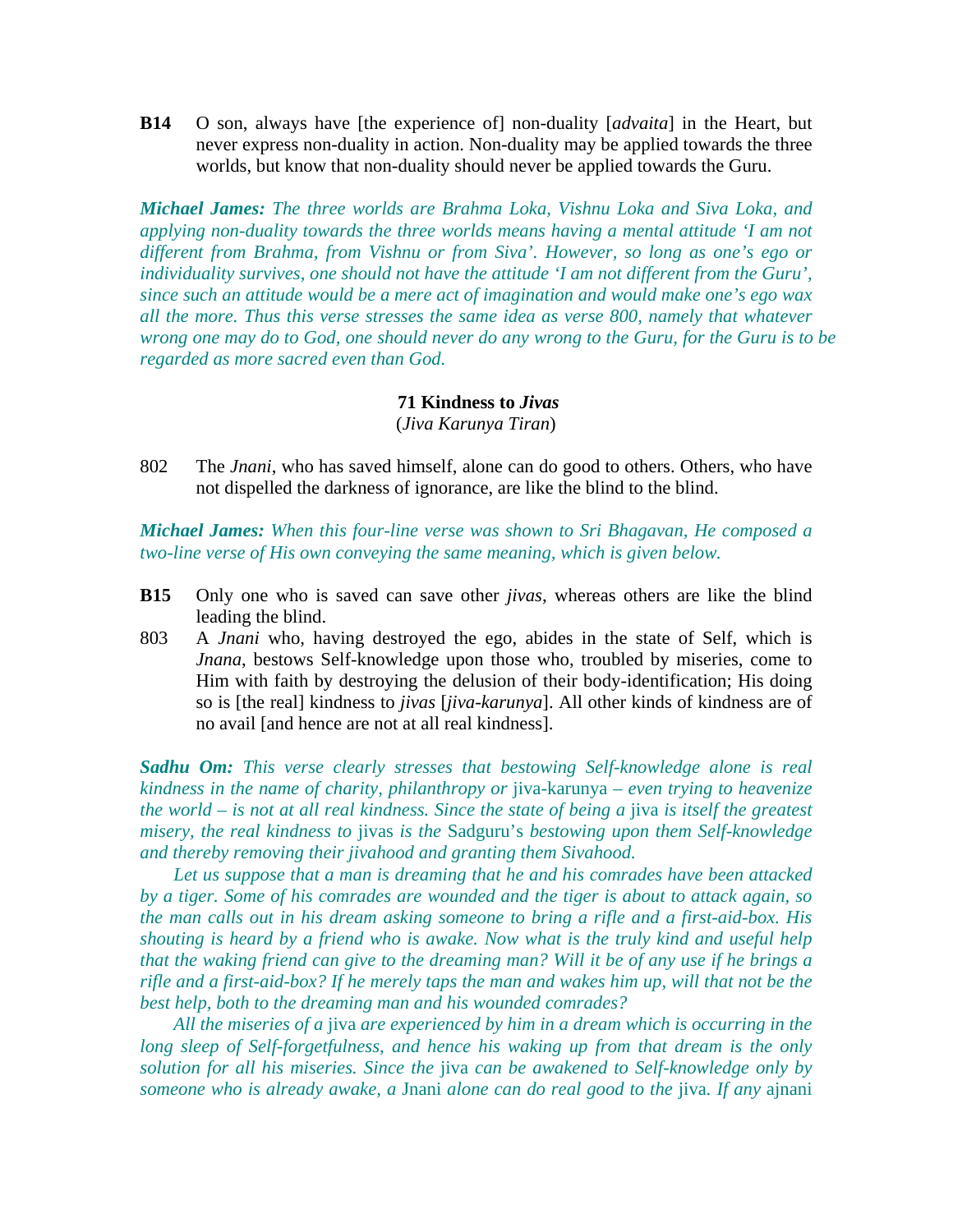*tries to relieve the sufferings of another, he will be just like someone in dream bringing a rifle and first-aid-box; since he does not know the real cause of the dreaming man's suffering all his help will be just like one blind man leading another blind man.* 

804 Since it is said that one must be the doctor for oneself, O doctor, before you come to heal us, first heal yourself and then come to us.

*Sadhu Om: This verse paraphrases the English proverb, "Physician, heal thyself". Though this verse is seemingly addressed to a doctor, it is indirectly addressed to the would-be gurus who have merely read the scriptures and who at once come to the public, climb on the lecture platforms and begin to give instructions. To such people this verse advices, "O preachers who come to give instructions to others without having yourself attained salvation, before you start to prescribe to us the medicine to remove the disease of birth and death, first heal yourself from that disease and then come to heal us".* 

*Sri Muruganar: Since Self-knowledge is for all people the only medicine to cure the disease of birth and death, and since no bodily disease can exist without that disease [of birth and death], one should first cure that disease.* 

### **72 Duty to Ancestors**

(*Pitirar Kadamai Tiran*)

805 When the parents are alive the sons will not protect them [by providing them with food and other necessities], but after the parents pass away those noble and charitable sons will celebrate their annual requiem ceremonies with pomp and glory. How strange is the nature of this world!

### **73 Doing Good to Others**

### (*Paropakara Tiran*)

- 806 He who cheats others is his own enemy and is doing harm to himself.
- 807 All that one gives to others, one is giving only to oneself. If this truth is known, who will refrain from giving to others?

#### *Sadhu Om: The idea expressed in this verse can be found in prose form in* Who am I?

- 808 Since everyone is one's own Self, whoever does whatever [good or bad] to whomever, is only doing it to himself. [Therefore, one should only do good to others.]
- 809 By giving alms to Sridhara [Lord Vishnu] Mahabali became great, even though he was pressed and sent to Patala Loka [by the Lord's Feet]. Therefore, "Though it is only a ruin that befalls one by giving, it is worthy to give even at the cost of selling oneself".

*Michael James: The last two lines of this verse are verse 220 of Tirukkural.*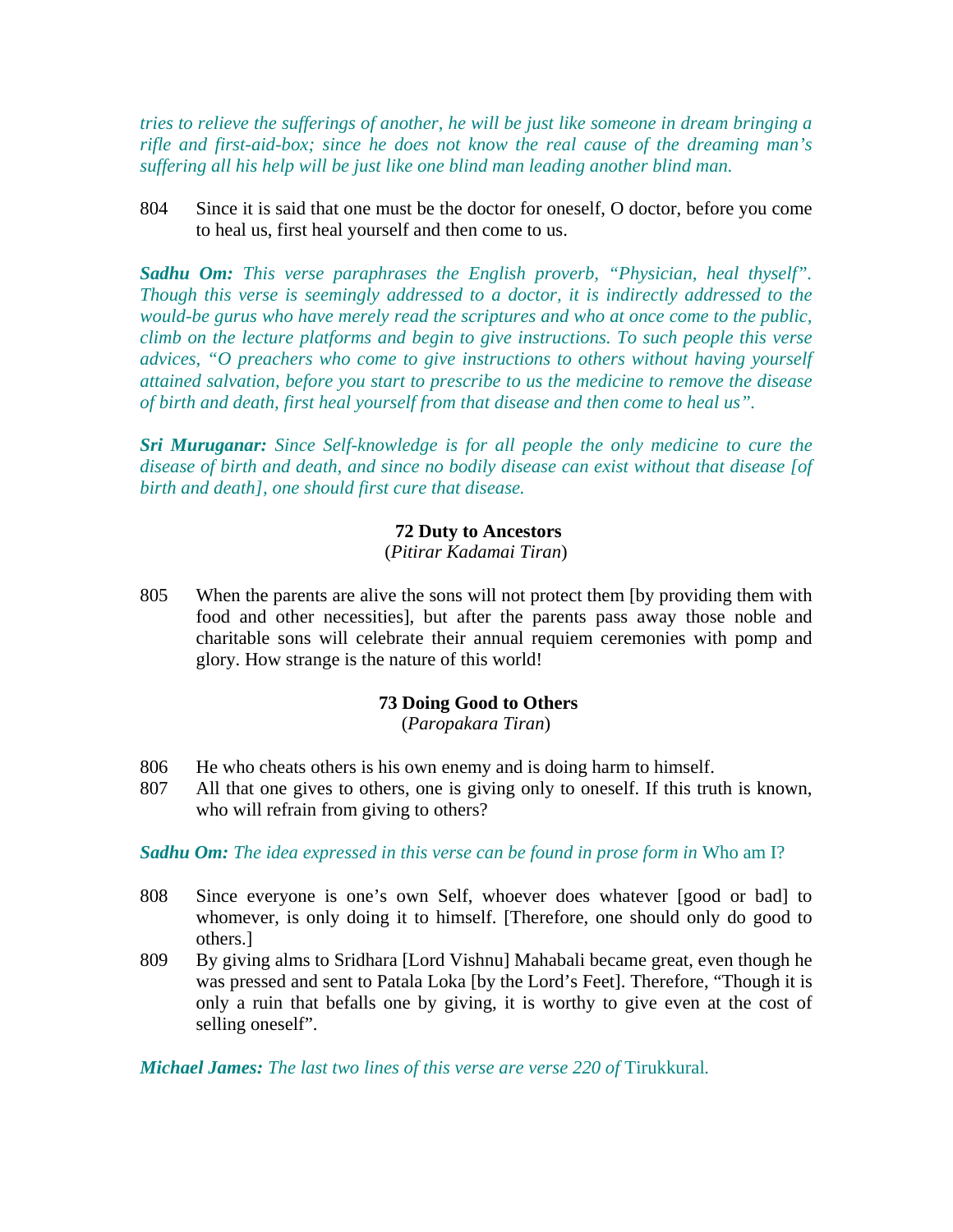*Sri Muruganar: There is truly nothing in the world which can be bartered for oneself; though it is so, if it is for the sake of giving even that [selling oneself] should be done. Thus giving is so much glorified. The loss that is incurred by giving is not at all a loss. "The world [of good people] will not consider it to be a ruin if a person falls in life by giving to others," says verse 117 of* Tirukkural*.* 

## **74 Compassion to Living Beings**

(*Bhuta Dayai Tiran*)

810 He who is ever joyous, giving words assuring refuge [*abhaya*] to all creatures and behaving in such a way that they will not be afraid of him, does not fear even Yama [the God of death], since he is established in the state of equality, having the outlook of Self.

*Sadhu Om: Since everyone has great attachment towards his body as 'I' and since death separates him from his body, everyone fears death. But since a* Jnani *has the experience of being separated from the body even while He is living in the body, He alone can have no fear of death and hence can give* abhaya *or refuge to anyone.* 

811 When a strong man by his physical strength does harm to a weak person, the *dharma* [of an aspirant] is not to become agitated [or to start angrily attacking the wrongdoer] but is to be compassionate towards the weak, knowing that God, who pities the weak, will punish the wicked properly.

*Sadhu Om: In this verse it is taught that rather than the rajasic nature which prompts one to attack the strong and wicked person, the sattvic nature which prompts one to help the distressed is more fitting to an aspirant. In this context it is worth remembering how Sri Bhagavan once prevented a devotee from attacking the thieves who had beaten Him and how He was engaged in applying balm on the bruises of the devotees and the dog who had been beaten by the thieves.* 

- 812 One who does not have the power to bring back life to a body from which it has parted, has no right to remove the life from any body for any reason.
- 813 Those ignorant and worthless people with evil and cruel habits which are contrary to righteousness, will, due to fear in their heart, beat and kill the pitiable and sinfilled creatures such as poisonous hissing snakes.

*Sadhu Om: The 'righteousness' mentioned in this verse means compassion to living beings [*bhuta daya*], which can truly exist only as a result of the fearlessness mentioned in verse 310, namely the fearlessness even in front of death. This fearlessness will dawn in one only when the ignorance 'I am the body' is destroyed. Those in whom this ignorance is not destroyed will naturally experience fear due to their attachment to the body. Those in whom this ignorance is not destroyed will naturally experience fear due to their attachment to the body when they see poisonous creatures such as snakes, and will therefore feel a hatred towards them and will beat them to death. In order to instruct that it is wrong to do so, such habits are described in this verse as 'evil habits' and 'contrary*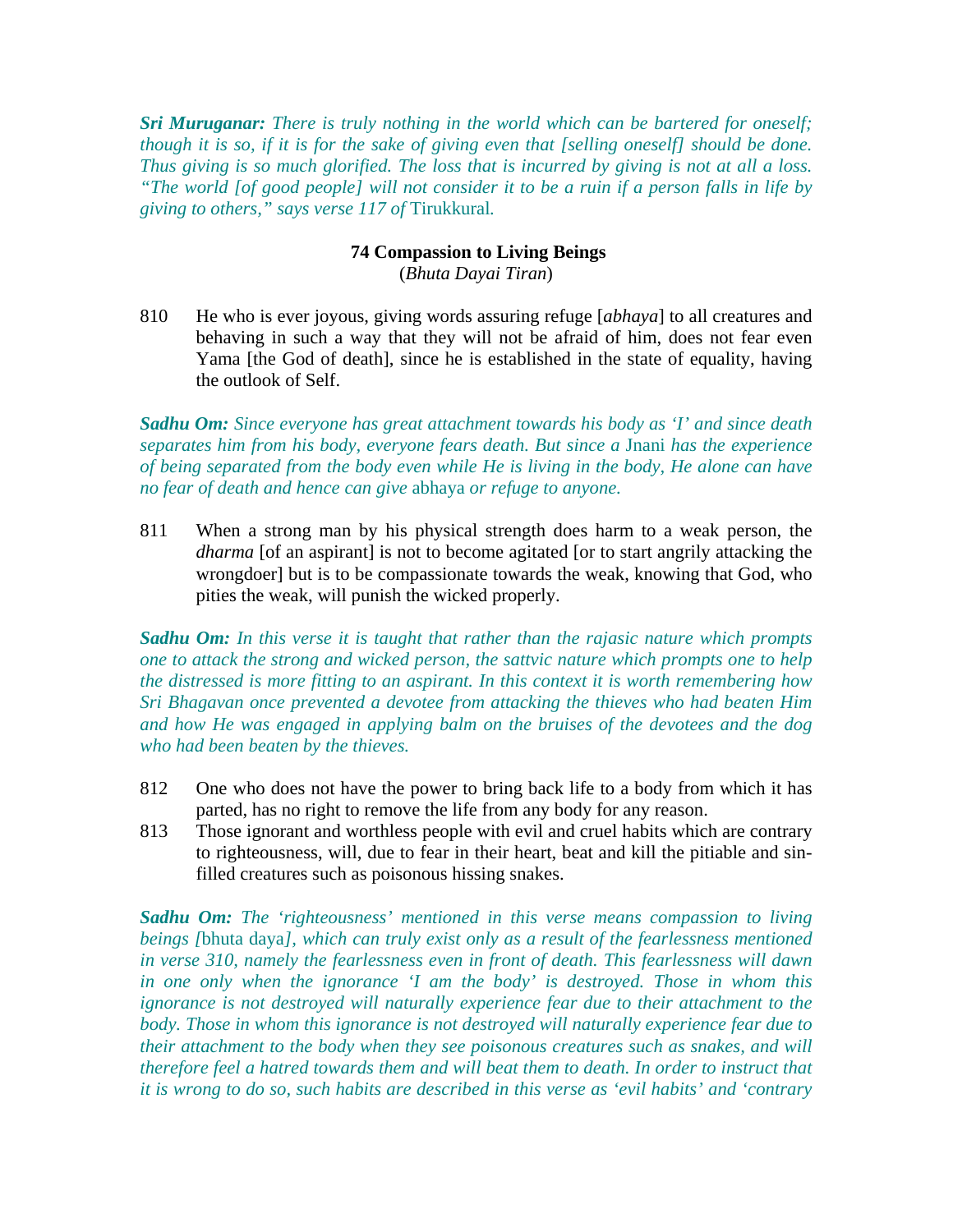*to righteousness', and people who have such habits are described as 'ignorant and worthless'. Since the very nature of those creatures is to be poisonous and to harm others, they are said to be sin-filled and pitiable. Therefore, even though they do harm to us, to kill them is not a righteous act.* 

*Sri Muruganar: Not only creatures like poisonous snakes, but also people who do sinful acts, are unconsciously motivated by inborn hatred. Therefore, however sinful they may be, we should not be angry with them but should only pity them for their ignorance.* 

814 The strongest mind [that of a *jnani*], which is never shaken even by chains of miseries that befall it, will melt more and more and weep when devotees and others who come to Him undergo sufferings.

*Sadhu Om: It is well know that Sri Bhagavan remained unruffled and His face was as cheerful as ever when some thieves beat Him, when hundreds of hornets stung His thigh, and finally when the tumour on His left arm gave unbearable pain continuously for eleven months. Yet there were occasions on which Sri Bhagavan melted and shed tears when some devotees came to Him grieving over the loss of their children or relatives, or*  when they were suffering with some incurable disease. Thus Sri Bhagavan Himself *exemplified the idea expressed in this verse.* 

*The next verse is a question to Sri Bhagavan that was posed by Sri Muruganar:* 

815 O Venkata [Sri Ramana], when You touched what You thought to be only a widespread, green, leafy bush, many hornets stung that very leg, causing it to swell. How is that You felt repentant [for destroying their nest] as if You had deliberately done that wrong which happened unintentionally?

*Sri Muruganar: One day when Sri Bhagavan was strolling on Arunachala, He brushed His leg against a hornet's nest which was hidden in a green bush. At once a swarm of hornets flew around His leg and began to sting the leg as if pricking with needles. Sri Bhagavan stood for some time without moving the leg and said, 'This punishment is necessary for having caused this trouble [*himsa*]; accept it,', and the leg became swollen. This verse and the next are a question and answer relating to this incident.* 

*Michael James: One day, around the year 1906, Sri Bhagavan was strolling high up on the northern slopes of Arunachala, when He happened to see a very large banyan tree. Wishing to have a closer look at it, He moved towards it, but on the way His thigh brushed against and broke a hornet's nest hidden in a green bush. The angry hornets flew out, swarmed around His leg and violently stung only that thigh which had broken their nest. Taking pity on the hornets, Sri Bhagavan said, "Yes, is it not this thigh that broke their nest? Let it be punished", and patiently allowed His leg to be stung by the hornets. The above verse is Sri Muruganar's question about this incident, and the next verse is Sri Bhagavan's answer.* 

**B16** Though the hornets stung the leg and made it swell when it touched and damaged their nest built in the midst of a green leafy bush, and though it was a wrong that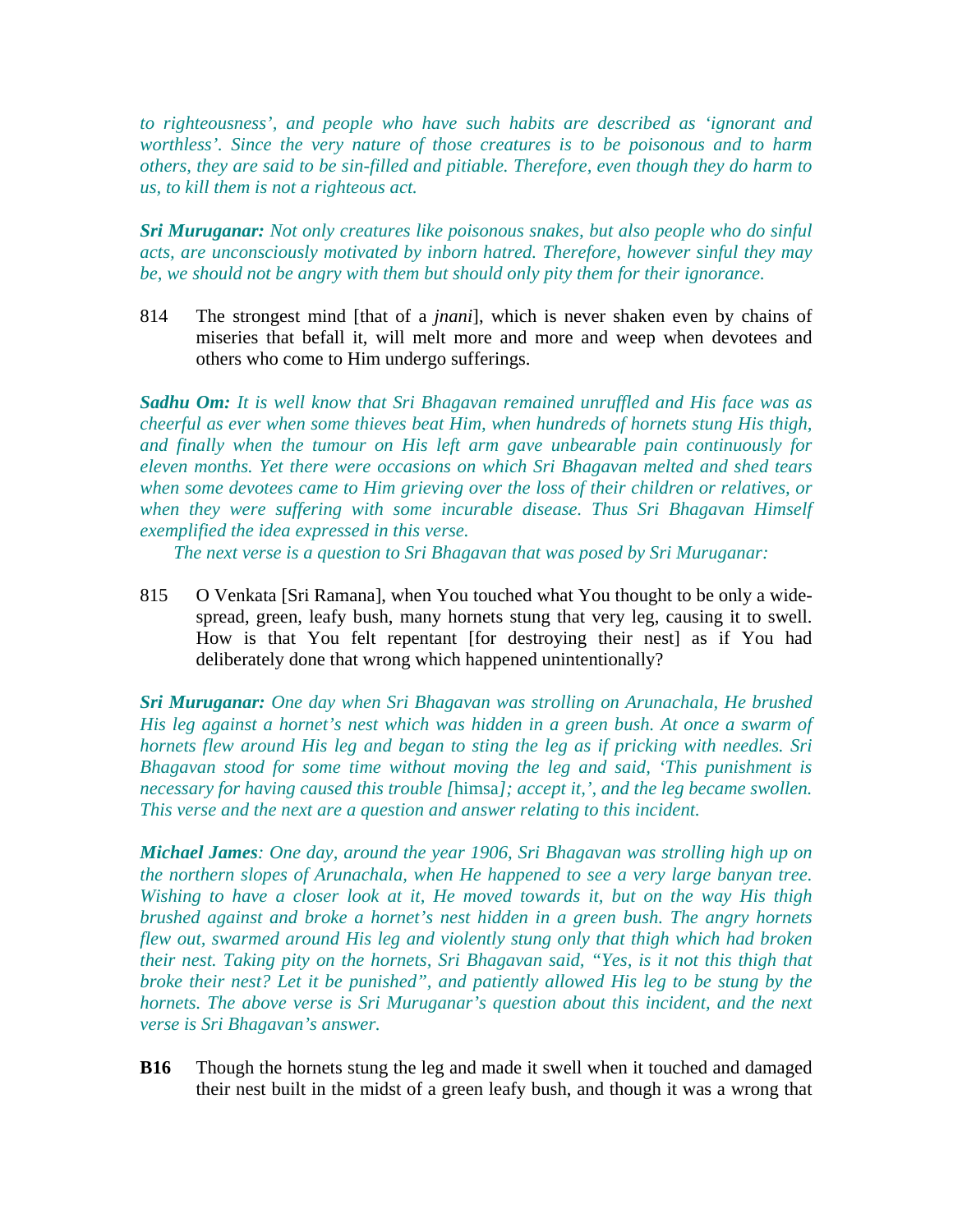had happened unintentionally, what indeed would be the nature of his mind [i.e. how stone-like it would be] if he did not at least feel repentant?

### **75 The State of Equality**

(*Naduvu Nilai Tiran*)

816 It is wrong for those who try to live a just life to leave the state of equality and to take specially for themselves some rights which are not available to all alike.

*Sadhu Om: It is worth remembering here that Bhagavan Ramana refused to accept for Himself any special food, convenience or importance which was not provided to everyone in the Ashram where He lived. Thus He Himself exemplified what He taught in this verse.* 

817 If others have some right, then only should one avail oneself of that right. If some right is denied to others, it would be wrong for one to avail oneself of it.

*Sadhu Om: Once a foreigner, not knowing the customs of India, was sitting in the Hall stretching her legs towards Sri Bhagavan. An ashramite objected to her doing so, saying, "It is wrong to stretch one's legs towards anyone; please fold your legs". At once Sri Bhagavan, who was sitting on His couch stretching His legs towards the devotees, folded his legs. This incident shows how Sri Bhagavan did not take any special right for Himself if it was not allowed to others.* 

818 Those who go against the state of equality are those who go against God, who is equality itself. Though they perform due worship to God, they are completely rejecting God-worship.

*Sadhu Om: Since equality [*samatvam] *is the nature of God, God-experience is called* samadhi *[the state in which the mind stands in equilibrium]. Hence those who deny equality to others, are going against God.* 

*Sri Muruganar: Just like the sun or the rain, God does not reject anyone. Sri Ramalinga Swami addresses, "O Equality, who stands impartial both to good people and bad". Therefore, devotees should also not swerve from the state of equality; if they swerve, then their worship of God is invalid.* 

### **76 Conscience**

(*Mana-Sandru Tiran*)

819 If one's conscience, according to which one has [always] been acting, once tells one not to live in a [seemingly] good society, it is better for one to live alone rather than to live in that society, rejecting one's pure conscience.

*Sadhu Om: This verse is an instruction given to some good devotees like Sri Muruganar*  who came to live in the Ashram, believing it to be a favourable environment for their *spiritual progress, but who soon had to leave and live alone outside the Ashram, having*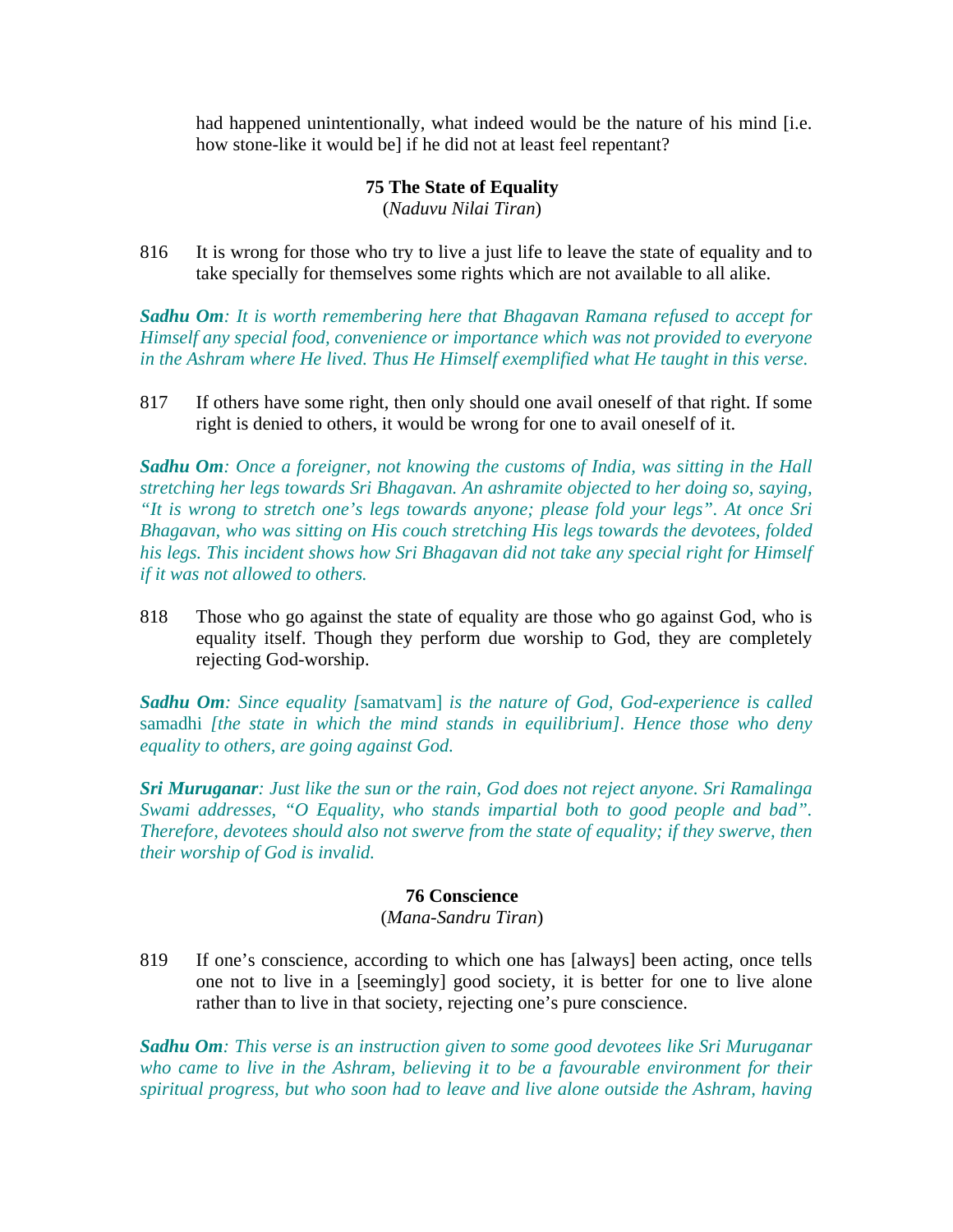*found for one reason or another that it was not a suitable environment. When a seemingly good society is thus bound by an advanced aspirant to be unsuitable, he should follow his conscience and live alone, and should not continue to depend in any way upon that society.* 

*However, it should be noted that in this verse the word 'conscience' means only the conscience of an advanced aspirant, which is why it is referred to as a 'pure conscience'. Since the minds of immature people are often unable to resist their bad tendencies, their conscience may sometimes decide good to be bad and bad to be good, and hence it is not the conscience of such people that is meant here. Rather than being misled by their wrong discrimination, it would be better for such people to follow the advice of their elders.* 

*Sri Muruganar: If one's conscience, being driven by* prarabdha*, separates and prevents one from living in a good society, it will be better for a wise aspirant to live alone instead of rejecting his pure conscience by trying to live among the same group of people.* 

#### **77 Not Uttering Falsehood**

(*Poyyamai Tiran*)

*Michael James: This verse can be interpreted in two ways:* 

- 820 (a) Failing to keep a promise one has already given to someone would be wrong as lovingly telling the supreme truth about the Self to an *anadhikari* [one who is unfit].
- 820 (b) It would be wrong on one's part to lovingly tell the supreme truth about the Self to an *anadhikari*, because it would contradict what one had previously taught him and, since it would thus lose its reality [in his view], he would refuse to accept it.

*Sadhu Om: The word '*tannil' *used in this verse can be interpreted in two ways, namely (i) to mean 'as [wrong] as' or (ii) to mean 'on one's part'.* 

821 Since the Supreme Himself, who stands as the Lord in the heart of all, shines as Truth [*satyam*], the abode [of all virtues], one should not break one's given word, even though it is at a time of danger to one's life. If one breaks it, unfailing misery will result.

#### **78 Non-Attachment**

(*Anasakti Tiran*)

822 The boat may remain in water, but if water enters the boat it will bring great catastrophe. [Likewise] a man may live in the world, but if the world enters [the mind of] the man the whole life will be miserable.

*Sri Muruganar: It is not the world itself but only the attachment towards the world which constitutes* samsara-bandha *[the bondage of mundane existence]. Attachment is*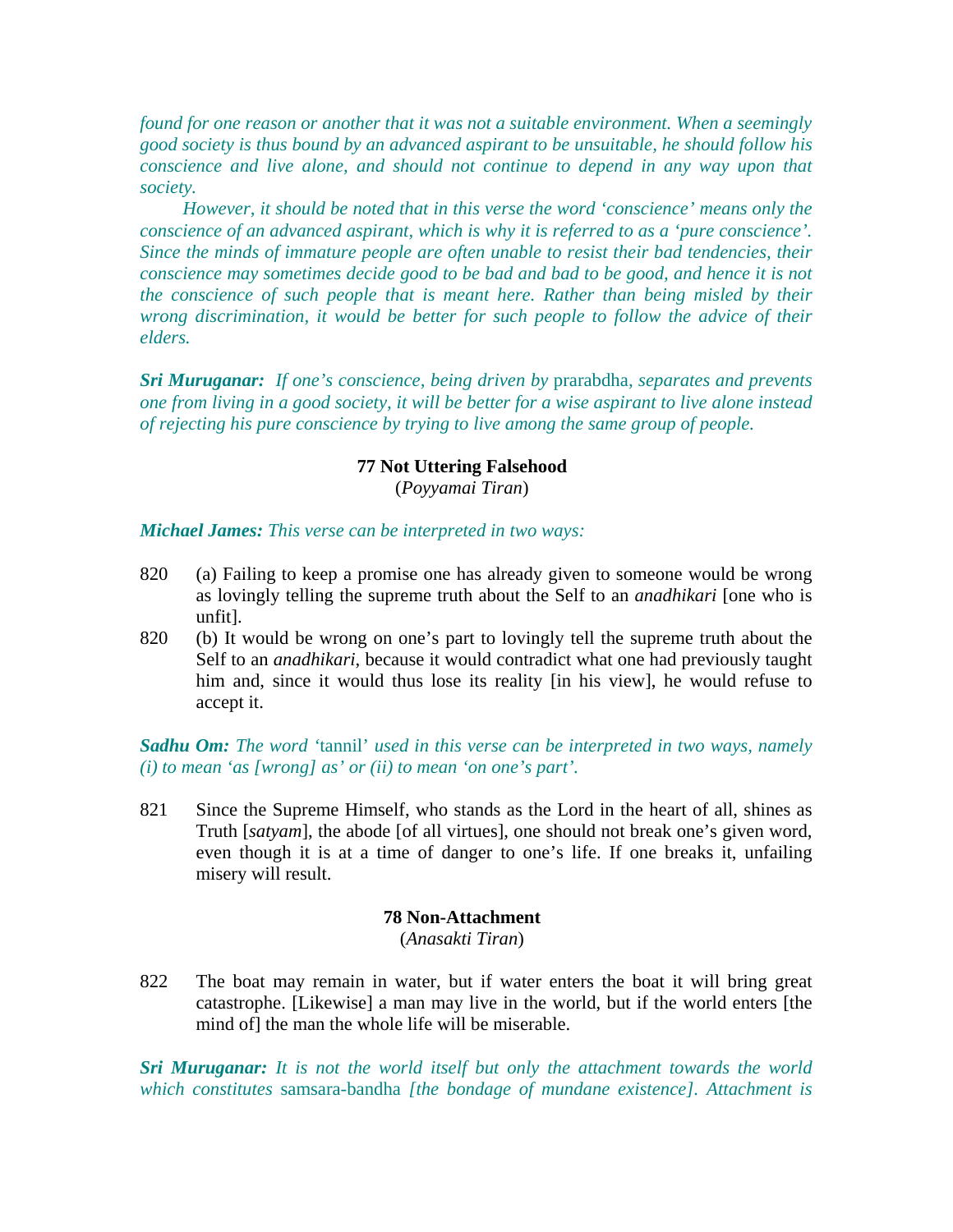*caused by the mind, and not by what is outside. No harm will befall one by one's merely living in the world; but all miseries come into existence only because of one's desire to enjoy the world.* 

- 823 Only the pot, which takes in water, will drown in it, while the log, which does not absorb water, will not drown in it. [Likewise] only those who inwardly attach themselves to the world will be deluded, while those who do not attach themselves to the world will not be deluded, even though they are engaged in worldly activities.
- 824 One who is free at heart from any attachment will never be at any risk, even though engaged in all [activities], because of the clarity with which his mind shines.
- 825 Instead of clinging to this wonderful but utterly false world for refuge [or instead of depending upon it for happiness] and thereby drowning in it, it is wise to renounce it inwardly like a shell of a tamarind fruit and forget it totally.

*Michael James: Even while it is in its shell, the tamarind fruit separates itself from the shell and remains unattached to it. Likewise, even while in the world, the mind should separate itself from the world and remain unattached to it. If instead it clings to the world, depending upon it for happiness, it will drown in it like a pot that takes in water.* 

826 A heavy building raised on foundations which are not strongly built, will collapse in devastation and disgrace. Therefore it is essential from the very outset for aspirants who work hard [on their spiritual path] to adhere strictly and at any cost to the preliminary observances.

*Sri Muruganar: Preliminary observances [*charyas*] here mean devotion [*bhakti*] and non-attachment [*vairagya*].* 

*Sadhu Om: If an aspirant does not from the very outset develop the necessary strength of character by practising control of the senses, when he is taught the Advaitic truth by the scriptures or Guru, he will be shaken by his worldly desire before attaining* Jnana *and will experience a downfall.* 

*Sri Muruganar: It is essential in the beginning for aspirants to make an effort to practise controlling the* chitta-vrittis *[the mind's running after sense-objects]. If a beginner moves closely among worldly objects, pretending as if he is free from attachment, he will at last experience disappointment.* 

827 If one unceasingly and firmly clings to the true Being [Self] and thereby achieves clarity [of true knowledge], the attachments, which are superimposed appearances like the blueness of the sky, will of their own accord go away leaving one pure.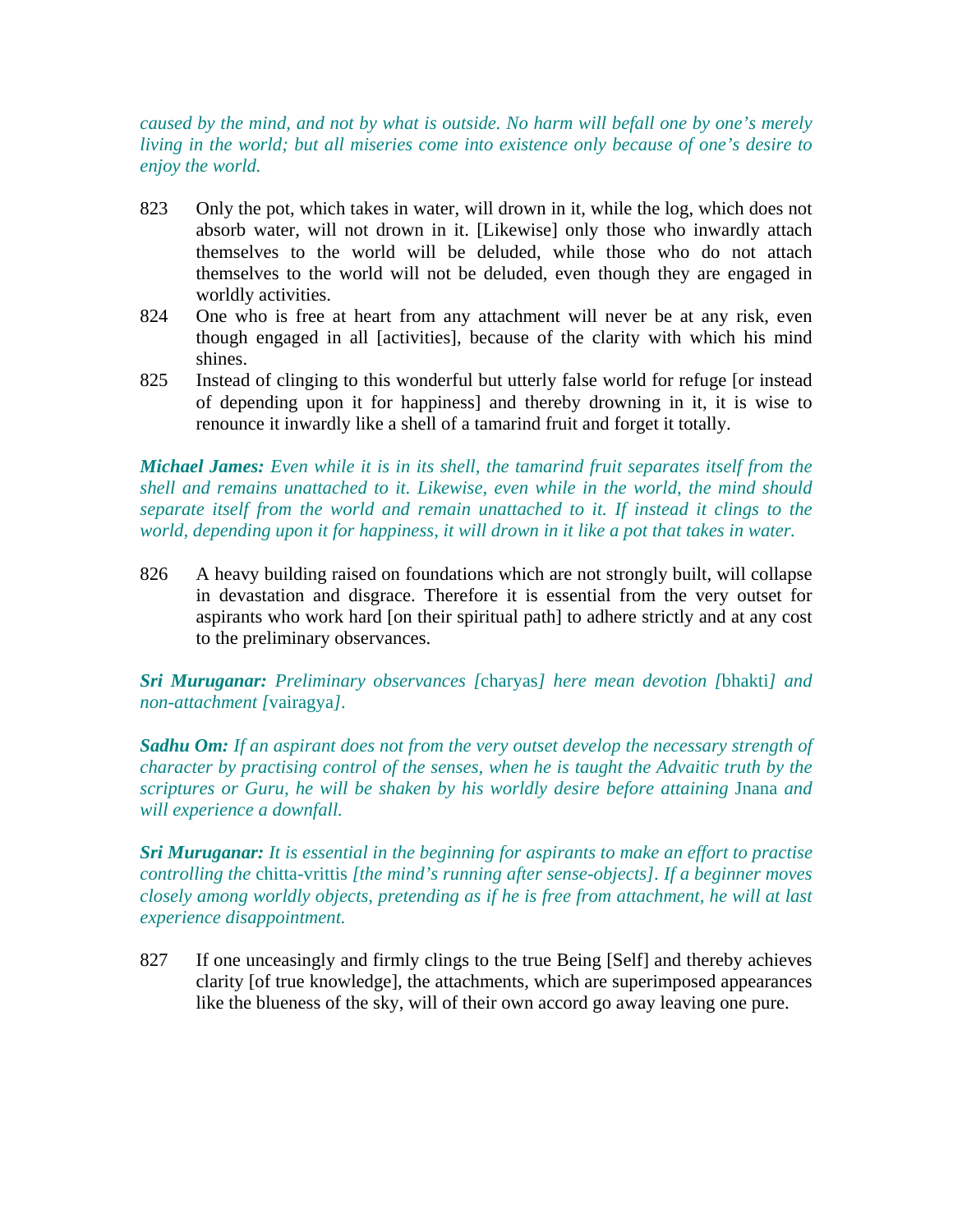# **79 The Greatness of Renunciation**

(*Turavu Matchi Tiran*)

828 The path of renunciation is a slippery ground. Slipping away even mentally will lead to great ruin. Therefore, it is the duty of one who walks on the path of renunciation, the slippery ground, to protect himself lest the treacherous forgetfulness should stealthily enter his heart.

*Sadhu Om: For those who are beginning on the path of renunciation, the word 'forgetfulness' used here will denote the forgetfulness of observances such as sensecontrol and control of conduct and character, while for those who are well advanced on the path, it will denote the forgetfulness of Self.* 

829 Since it is impossible to know beforehand the last moment of one's life, it is best for one who has a firm determination [to put an end to birth and death] to renounce at the very moment he gets disgust for the body and world.

*Sri Muruganar: Since* vairagya*, the firm determination to put an end to birth and death, is the correct sign of maturity, one should take to renunciation [*sannyasa*] as soon as a*  disgust arises in one for the body and world, no matter to which of the four ashramas *[modes of life] one may belong at that time. The ascending order of ashramas is applicable only to ordinary seekers and not to those mature aspirants who have intense*  vairagya*.* 

830 Just as a fruit falls from the tree when ripe, so an aspirant will certainly renounce his family life like saltless gruel as soon as he becomes fully mature, unless his *prarabdha* interferes as an obstacle.

*Sadhu Om: If the* prarabdha *of such a mature aspirant is to remain at home, it will obstruct his outward renunciation, yet he will remain in his family with complete inner detachment. Since* prarabdha *controls one's outer life, the* ashramas *come only according to* prarabdha*; but since* prarabdha *cannot obstruct one's inner renunciation, true nonattachment [*vairagya*] can arise in one no matter to which of the* ashramas *one may belong.* 

831 Those who have understood that the multiple objects, which appear in and from oneself like a dream [but which are seen as if an external universe] are mere mental conceptions [projections of one's *vasanas* within] and who have therefore renounced them, alone can destroy *maya* the deceptive defect. Others do not know how to destroy this defect.

*Sadhu Om: Until this world-appearance is understood to be one's own mental projection or conception, like a dream, the sense of reality [*satya-buddhi*] towards it will remain in one, and hence one will not be able to achieve perfect renunciation. The fact that the world is merely an unreal mental delusion is also stressed in the next verse.*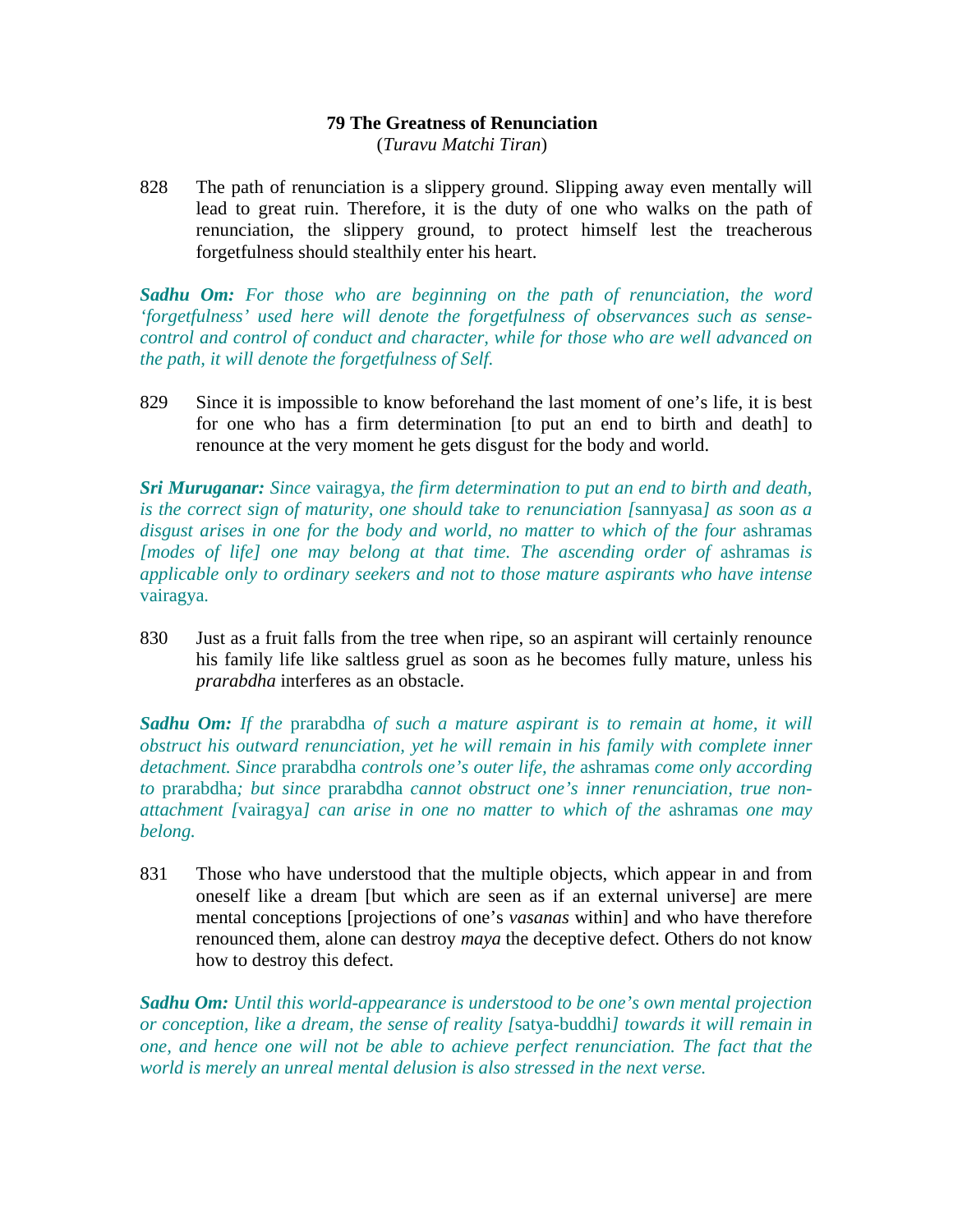- 832 Perfect *Jnanis*, who have experienced Self, the non-dual real knowledge, will not be bewildered by this dual sight [the world-appearance]. They will renounce it as an empty, tricky delusion [*maya*].
- 833 Buddha renounced unlimited wealth because he had understood the transitoriness [of this world]. Therefore, for one who has known the transitoriness of the world visible to the senses, it is impossible to be *laukika* [a worldly-minded person].
- 834 Only those who, considering the world as worthless, have fearlessly renounced it with great courage, are the wise ones who definitely see the Supreme Reality. Others are fools who see only what is unreal.
- 835 "Renouncing the world as ever non-existent even while it appears to exist, is the attainment of Self, the consciousness which appears to be non-existent," say the Sages.

*Sadhu Om: What is meant by 'the attainment of Self'? Self alone is the ever-existing reality, while the world is an ever non-existent thing [refer to Upadesa Manjari, ch.2, answer to question 5]. However, so long as the world is known as if it were existing, Self will seem to be hidden or unattained. Therefore, the mere act of renouncing the worldappearance as unreal will itself be the attainment of Self, the Supreme Reality.* 

- 836 That which remains unrenounced after all that can be renounced has been renounced – that existence shining in the Heart as the real Self, alone is the attainment of bliss abundant.
- 837 For those who have made the rarest renunciation, that of the ego, nothing remains to be renounced.

# *Sadhu Om: Refer here to verse 26 of* Ulladu Narpadu*.*

- 838 Since the *Sadhu's* mind [*chittam*] shines as *Sadasiva*, nothing remains [to be renounced or] even to be desired.
- 839 The majestic one [the true renunciant] who wanders carefree, possessing nothing and refusing everything, bewilders and perplexing even the mind of a king who can give anything! Ah, what a wonder!

# **80 The True Renunciation**

(*Turavu Unmai Tiran*)

840 Know that, rather than one's thinking in the heart 'I have renounced everything', one's not thinking 'I am limited to the measure of the body, and I am caught in the mean bondage of family life', is a superior renunciation.

*Sadhu Om: So long as a* sannyas *feels 'I have renounced everything', is it not clear that he has a sense of identification with the body, 'I am so-and-so', and a sense of doership, 'I have renounced'? Therefore his renunciation is not a true one. On the other hand, if a family man does not feel 'I am a householder' or 'I have a family', is he not free from the sense of 'I' and 'mine'? Therefore he alone is the true renunciant. Thus this verse teaches that giving up the ego, the sense of 'I', is truly giving up everything.*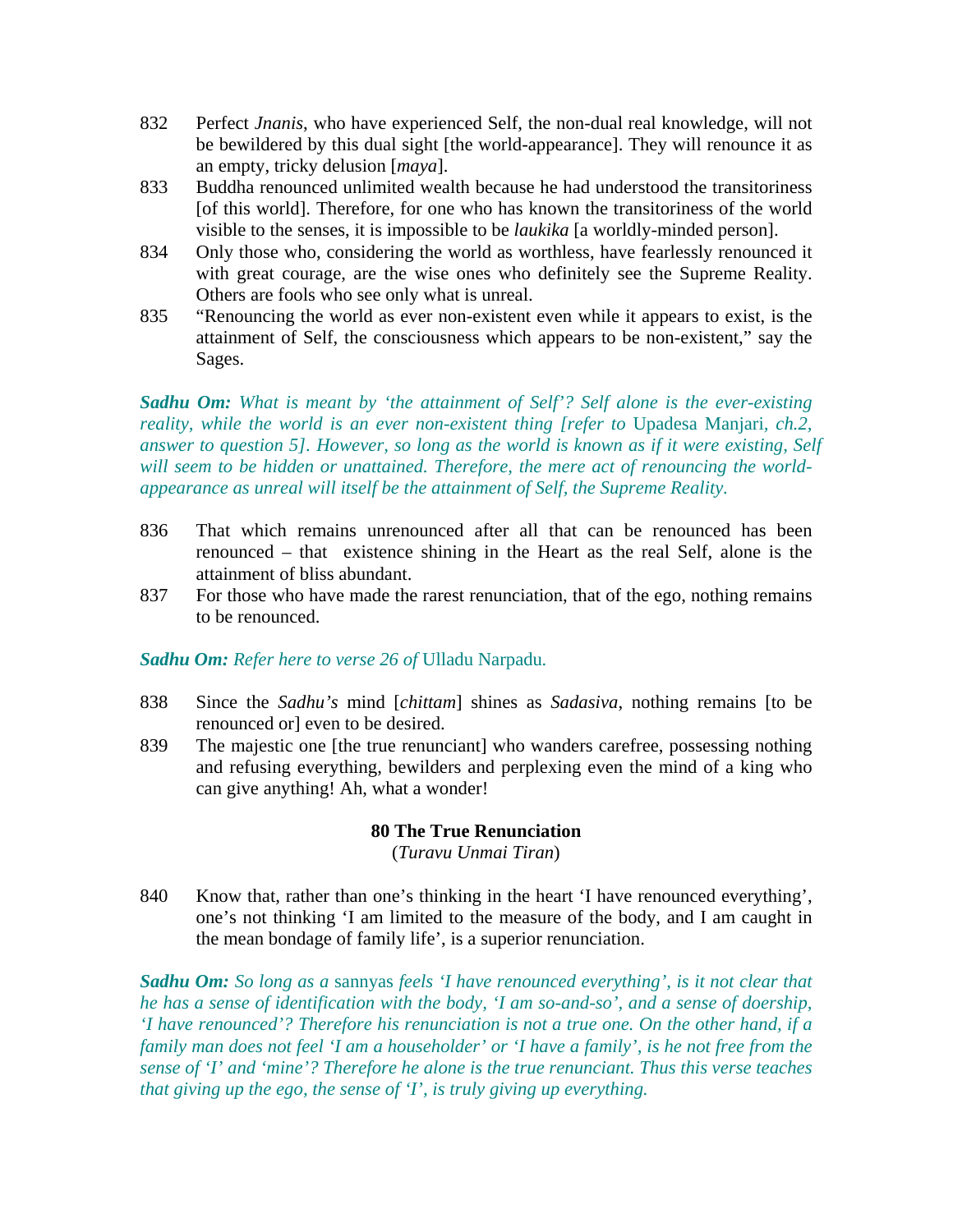### **81 The Oneness of Mind**

(*Samashti Mana Tiran*)

841 The mind is said to be two [either good or bad] only in regard to the good and bad tendencies that influence it. Know that on scrutiny it is really one mind which functions differently as a good mind and as a bad mind.

*Sadhu Om: The same idea is also expressed in prose in the following passage of* Who am I?*: "There are not two minds, a good mind and a bad mind. The mind is only one. Tendencies [*vasanas*] alone are of two kinds, auspicious [*subha*] and inauspicious [*asubha*]. When the mind is under the influence of auspicious tendencies it is called a good mind, and when it is under the influence of inauspicious tendencies, a bad mind."* 

- 842 Considering 'This is my mind, that is your mind' is the cause of bondage. But when the mind shines as it is, [that is, as] the power of the clear supreme Selfconsciousness, it is surely only one. Know thus.
- 843 Know that the one real 'I' appears to be many 'I's because of the body-outlook [i.e. because of the wrong outlook that each body is an 'I']. But through the outlook of Self, the one eternal existence-consciousness, know them all to be one.

# **82 Annihilation of the Ego**

(*Ahandai Yozhivu Tiran*)

- 844 Sever the delusive and sorrow-laden ego by the keen knowledge gained through enquiry, [because] the true happiness of peace [*santi*] cannot prevail except in a heart where this knot [*granthi*] has been rooted out.
- 845 By the sharp edge of the sword of divine Silence cultivated in the heart by the practice of *jnana-vichara*, one should dig out and cast away the root, the ego, 'I am the body'. This is the means to attain the over-brimming happiness of peace.
- 846 Do not make any real and firm effort except to annihilate the feeling 'I am the body' [the ego]. Know that the ego, 'I am the body', is the sole cause of all *samsara-dukha* [the miseries of life].
- 847 Know that the rarely attained supreme bliss, liberation, the greatest renunciation, the deathless death and wisdom are all one and the same – the destruction of the ignorant delusion 'I am the body'.
- 848 [The destruction of this delusion is also] all these: reading and listening [i.e. *sravana*], reflecting [*manana*], abiding [*nididhyasana*], the attainment of Grace, Silence, the supreme abode, peace, ritualistic sacrifice, devotion, charity, *tapas*, *dharma* and yoga.
- **B 17** Know that the annihilation of the feeling 'I am the body' [*dehatma-bhava*] is charity [*danam*], austerity [*tapas*], ritualistic sacrifice [*yagna*], righteousness [*dharma*], union (yoga), devotion [*bhakti*], heaven [*Swarga*], wealth [*vastu*], peace [*santi*], truthfulness, Grace [*arul*], the state of silence [*mauna-nilai*], the deathless death, knowledge [*arivu*], renunciation, liberation [*mukti*] and bliss [*ananda*].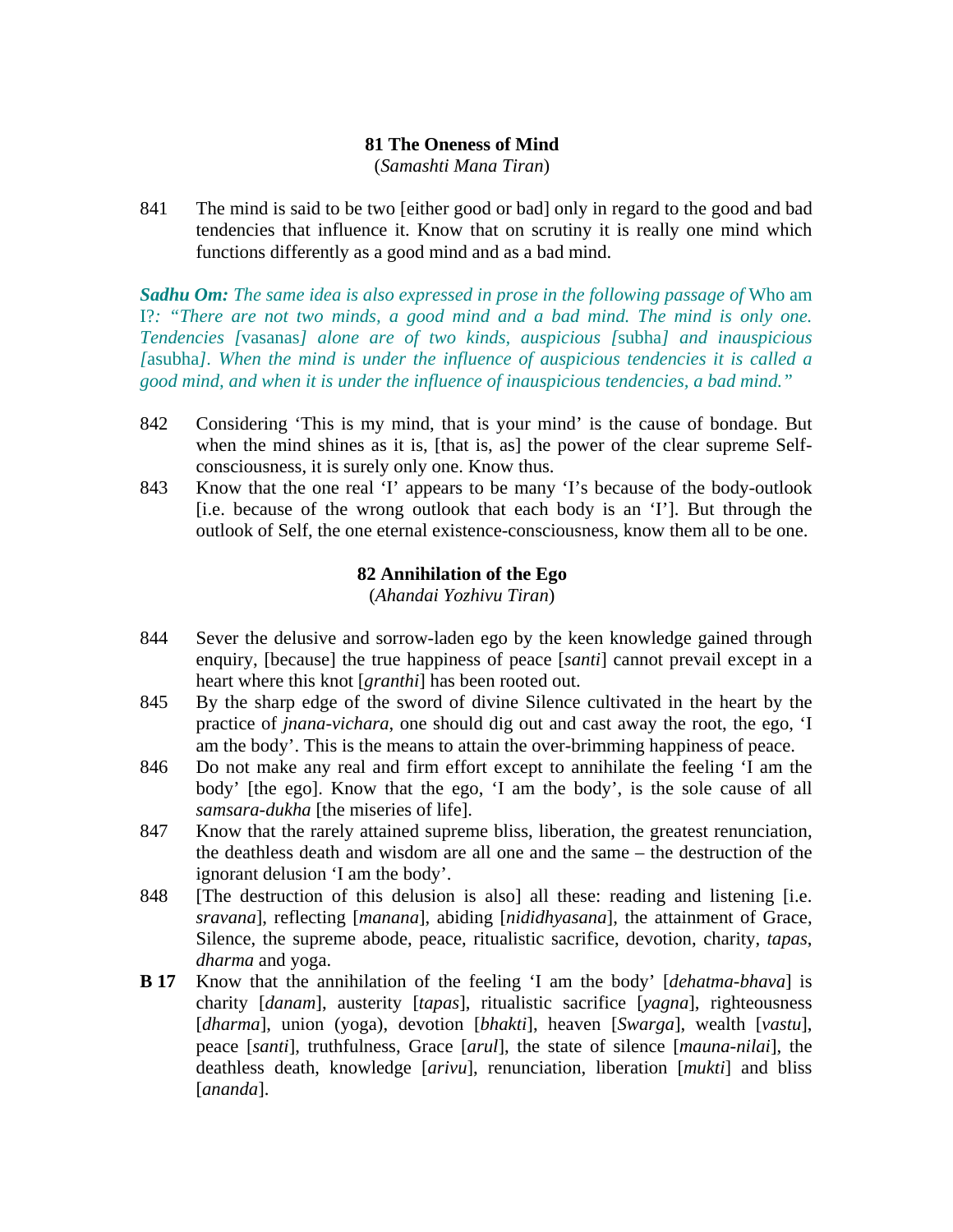*Sadhu Om: All that are mentioned above will be attained by merely destroying the wrong notion 'I am the body' through Self-enquiry. Therefore Self-enquiry should be understood to be all in all.* 

849 Though the good *dharmas* [righteous acts] are said to be so many, just as the golden ornaments are many, the sole reality of all those *dharmas* is self-sacrifice [*tyaga*], just as the sole reality of all ornaments is gold.

*Michael James: The word* tyaga *means self-sacrifice, and is generally taken to denote the sacrifice of 'mine'-ness [*mamakara*]. However, since this verse comes under the chapter-heading 'Annihilation of the Ego', in this context* tyaga *should be understood to denote the sacrifice of 'I'-ness [*ahankara*], that is, the giving up of the ego.* 

*Sri Muruganar: Just as the gold, which is the common factor [*samanyam*], alone is the reality of all the diversity [*visesham*) of ornaments, so* tyaga*, which is the common factor, alone is the reality of the diversity of those* dharmas*. Just as without gold there can exist no diversity of ornaments, so without* tyaga *there can exist no diversity of* dharmas*.* 

- 850 If the extremely courageous aspirant who has renounced the 'mine'-ness [*mamakara*] – the gateway to all miseries, which are in the form of desires – succeeds in completely renouncing the 'I'-ness [the ego or *ahankara*] through *vichara*, that is the attainment of the fruit of every great *dharma*.
- 851 Instead of spoiling the wholeness of the existence of the Lord [Self] by proudly rising as 'I [am a separate individual]', to subside within is the correct observance [*niyama*] or *tapas* for entering the sanctum sanctorum, the presence of *Jnana*-Siva.

*Sadhu Om: This verse teaches us what kind of* tapas *or observance is required to enter the sanctum sanctorum of Siva. The rising of the ego in the form 'I am the body' – as if it were a reality different from Self, Lord Siva* – *is itself spoiling the oneness of Siva. Therefore if, instead of rising thus, the ego subsides in Self, that would be the correct*  tapas *or observance required for entry into the sanctum sanctorum of Siva. It is thus indirectly hinted here that those who do not possess such* tapas*, whosoever they may be, are not qualified for entry into the temple, the sanctum sanctorum of Lord Siva, since they have the worst impurity, that of a rising ego.* 

*Sri Muruganar: Except the twice born* – *that is, those who have not only been born physically but have also been born again as Self by enquiring 'Where from was I, the soul, born?'* – *no one is qualified to enter the purest presence of Lord Siva either to see or to touch His divine form. Therefore, the observance required for temple-entry that is prescribed here is egolessness.* 

*Sadhu Om: It is to be understood here that Self is Siva, the heart is His sanctum sanctorum, and the Self-realized* Jnani *is the twice-born [the true brahmin].*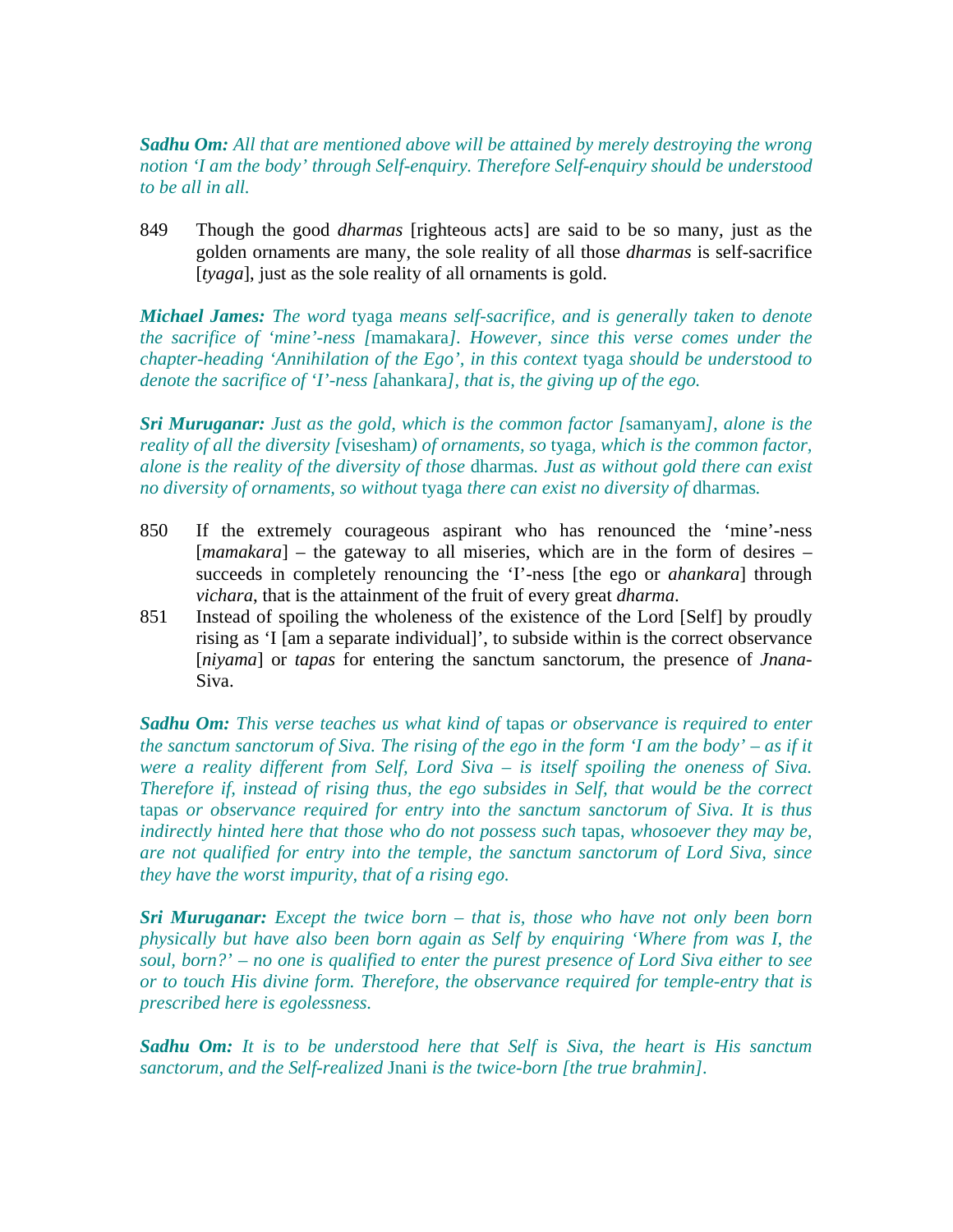- 852 In the view of the wise, dispelling the ego, which contracts the perfect wholeness of the Supreme [limiting it to the body by feeling 'I am the body'], is the real and flawless worship of the Supreme [whose nature is to shine as the unlimited and adjunctless 'I am'].
- 853 Mad people who, instead of becoming food to God, seek to make God as food to them, will at last through egoism become food to Yama [death].

*Sadhu Om: Did not many* asuras *seek to subjugate God through their worship in order to gain their own selfish ends? It is this kind of attitude towards God which is described in this verse as 'seeking to make God as food to them'. Through their selfish worship [*kamya upasana*] such people are in fact only courting their own destruction!* 

- 854 Unless the appearance [of this world] known objectively by the senses, and the wicked ego, the knower of it, die as food to Siva, who shines as the state of supreme consciousness, the supreme reality cannot be attained.
- 855 Can the unmoving state of the real Self be cognised by the petty [wandering] mind? [Therefore] unless the ego-sense in the form of the knot between consciousness and the insentient [*chit-jada-granthi*] is annihilated, [our] real nature cannot be attained.
- 856 Is it not because of the rising of an 'I' in between [consciousness and the insentient body] that one's peace is completely destroyed? [Therefore] unless the wretched *Vritrasura*, the vain ego-'I', is killed, *Kaivalyam* [the state of oneness] cannot be attained.
- 857 When the moonlight, the *jiva* or mind-knowledge, merges into the real sunlight, the supreme Self-knowledge, dies and becomes one with It, that is the auspicious time of *amavasya* [the night of the no moon].
- 858 Only by dying and by no other means can one reach *Moksha-loka* [the world of Liberation]. But what is that death? It is [not merely killing the body but] killing 'I' and 'mine', [for] to kill this body is a crime.

*Sadhu Om: Death of the body is not our real death. Sri Bhagavan used to say, "Killing our body without killing our ego is just like beating and breaking a chair instead of punishing the criminal who is sitting on it". That is, the body is innocent and insentient like a chair; it is our mind or ego that is at fault, having caused all misery, and hence it alone deserves to be punished and destroyed.* 

859 Only those who are dead to desires for [the pleasures of] the vast delusive panorama of the world will have their life transformed into Siva. There will be no bliss by any means other than the dawn of the pure and fresh experience of Self.

### *Sadhu Om: It is emphasised here that true happiness lies not in the fulfilment of desires, but only in the destruction of desires.*

860 If you ask, "What is that great death which will not bring any more birth and which will destroy the innumerable births and consequent deaths?", it is the death of the ignorance 'I' and 'mine'.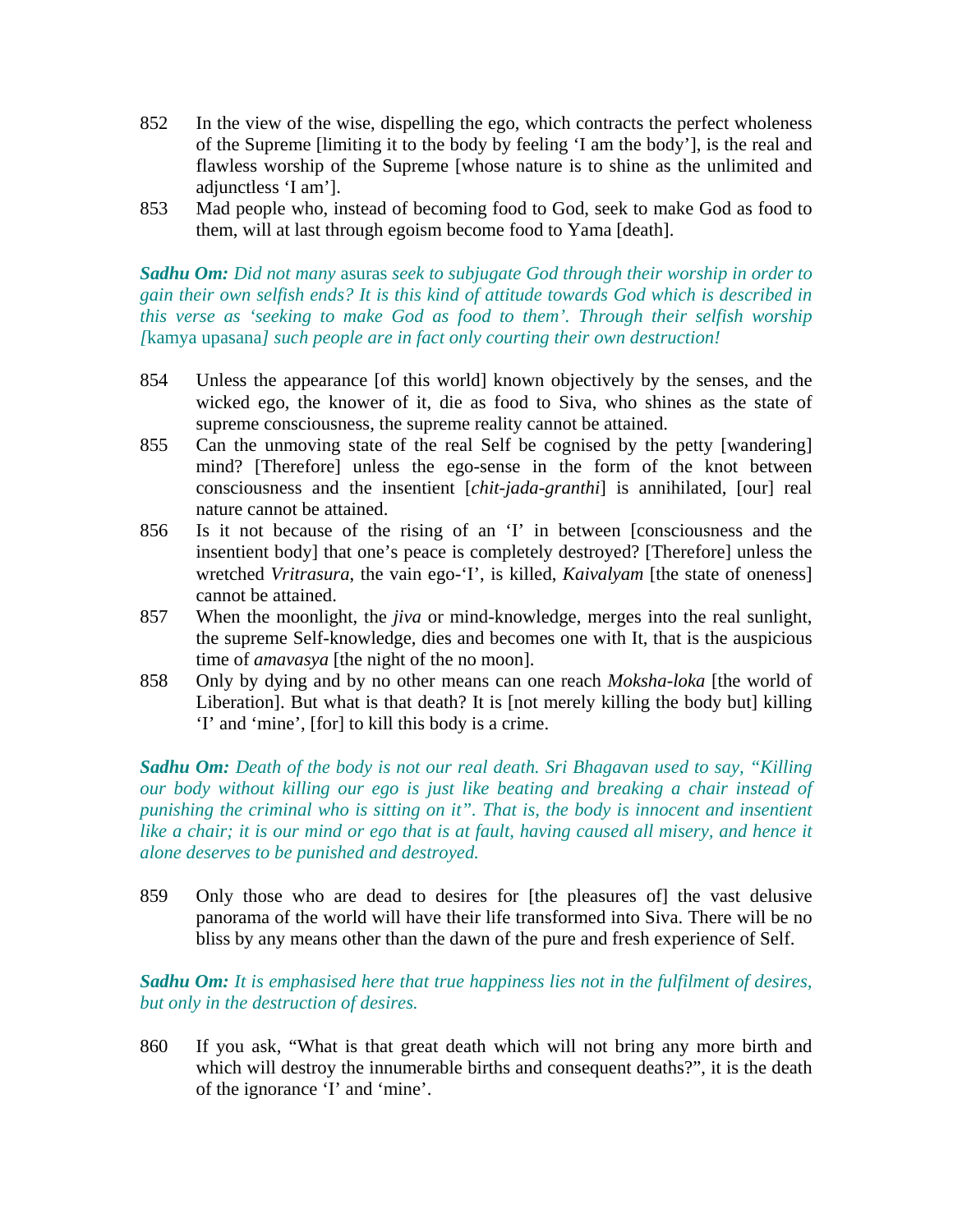*Sadhu Om: Every seeming death of the body is nothing but a chance to be born again in another body. Therefore, rather than seeking the death of the physical body, it is wisest to seek the very great and glorious death of 'I' and 'mine', because the petty bodily birth and death will then end forever.* 

- 861 Only by attention to the reality, 'Who am I?', will the body-bound ego-life die.
- 862 Destroying one's false ego in [Self-]Knowledge and abiding [in that Self-Knowledge] is the true clarity [i.e. the real waking].
- 863 Except through the destruction of the false delusive sense 'I' (am the body)', there is no experience of real *Jnana*.
- 864 He whose delusive ego [completely] subsides in and becomes one with existenceconsciousness, will cease from making the effort of starting [any action or karma] and will shine in the Heart, having attained the natural and peaceful state of bliss.

#### **83 Knowledge of the Reality**

(*Tattva-Jnana Tiran*)

865 Only when the ego-delusion, the sense of individuality [*jiva-bodha*] – which rises from scheming *Maya*, who does many heroic deeds with immense power and authority [as if she were separate from yet equal to the supreme *Brahman*] – is destroyed, will the experience of the supreme Self-knowledge [*Paramatmabodha*] arise.

*Sadhu Om and Michael James: From the false* Maya *arises the seemingly real sense of individuality, the false conception 'I am a* jiva'*. Only when this false sense of individuality is destroyed will knowledge of the reality be obtained. Though* Maya *creates the sense of individuality as if she were having great power and authority, she is in fact '*ma*-*ya' *[literally 'what is not']. Therefore, if knowledge of the reality is to dawn,* Maya *and all her creation must be found to be non-existent, just as, if the rope is to be known as it really is, the snake must be found to be non-existent.*

866 When the feeling 'I am the body' [*dehatma-buddhi*] goes, the delusive confusion and anxieties will end. Aha! The 'I' shining in the heart in which enquiry is conducted, is the differenceless supreme consciousness [*nirvikalpa chit-param*].

**Sadhu Om:** Since the root-cause of all differences [vikalpas] is the dehatma-buddhi, and *since the* dehatma-buddhi *is destroyed by enquiry, that which shines in the Heart as a result of enquiry is the differenceless* sat-chit-ananda*.* 

- 867 God, who seems to be non-existent, alone is ever existing, while oneself [the individual], who seems to be existing, is ever non-existent. The state of thus seeing one's own non-existence [*maya*] can alone be said to be the supreme *Jnana*.
- 868 *Sahaja samadhi*, the silence of *sattva*, alone is the beauty of *tattva-jnana* [the knowledge of the reality].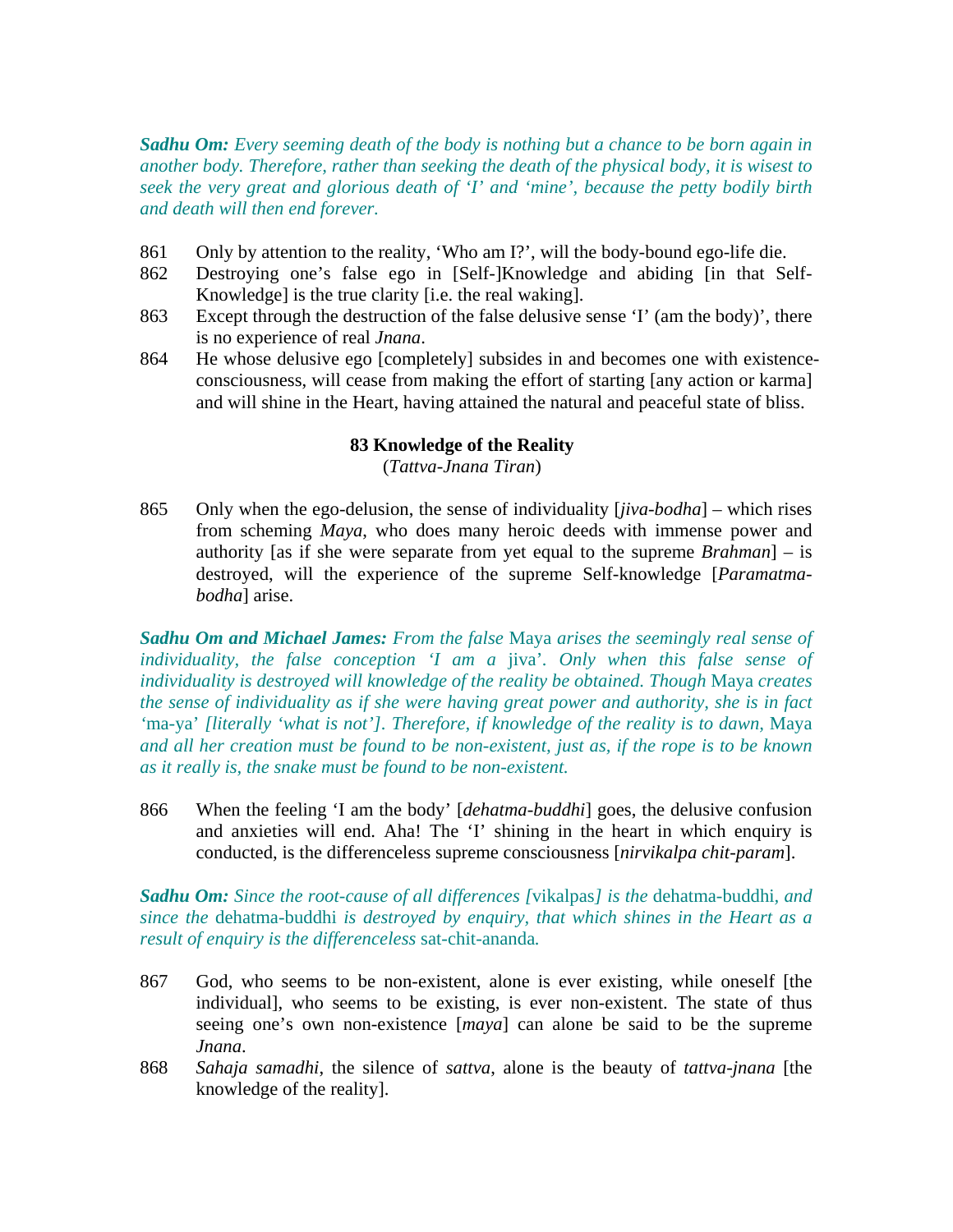*Michael James:* Sattva *is one of the three* gunas *or qualities of mind. However, in some scriptures such as* Kaivalya Navanitham *it is said that* sattva *is the original or primal nature of the mind. Therefore in this verse it is said that in the natural state (*sahajasamadhi*) even this* sattva – *the primal nature of the mind* – *is silent.* 

*Sri Muruganar: Though* sahaja samadhi *is the state transcending all the three* gunas *[*sattva, rajas and tamas*], since* sattva *alone is the primal nature of the mind, the phrase '*sattva-mouna' *[the silence of* sattva*] is used here.* 

#### **84 Seeing**

#### (*Katchi Matchi Tiran*)

869 The role [*dharma*] of seeing is ascribed to Self – the space of consciousness, the sun – only in the imagination of *ajnanis*, [because] *maya*, the empty ignorance [of seeing otherness], never exists in Self, the support [*sthanu*], [and also because] Self is without a second.

*Sadhu Om: Since Self is in truth that which transcends all roles and all qualities, and since It exists as one without a second, to glorify It as the 'witness of all' [*sarva-sakshi*] or as the 'knower of all' [*sarvajna*] is merely the folly of ignorant people.* 

870 If I feel that I see the world, what is the secret behind this? It is that a world of sense-objects and a seer of it rise in 'me', the space of the perfect and true light of unbroken [Self-]Knowledge. Know thus definitely.

*Sadhu Om: This world-appearance, which is composed of the five sense-knowledges, and the* jiva *who sees it are not real. They are mere false appearances like a mirage, having Self as their base, and they appear only with the help of the light of Self. Moreover, this world-appearance is not even seen by Self, but only by the jiva, who is himself a part of it. Refer here to verse 7 of* Ulladu Narpadu*, in which Sri Bhagavan says, "Although the world [the objects seen] and the mind [the* jiva *who sees it] rise and set together, it is [not by Self, but] by the mind alone that the world is seen. [Self, on the other hand, is] the Whole which is the base for [the false appearance of] the world and the mind to rise from and set in, but which Itself shines without rising or setting, [and hence] It alone is the reality."* 

871 The conviction created by the senses that the appearance is real is a mistaken conviction. Know that both the senses, which enable the appearance to be known, and the *jiva*, the knower of it, are of the same degree of reality as the appearance.

*Sadhu Om: Since the knower [the* jiva*], the known [the world-appearance] and the knowing [the act of perceiving the world through the five senses] form a triad [*triputi*], all of them are equally false. In other words, since even the* jiva *who is seen and his act of seeing are both a part of the world-appearance, they are both unreal as that appearance. To illustrate this, let us suppose that a film is taken of a king watching a cinema show;*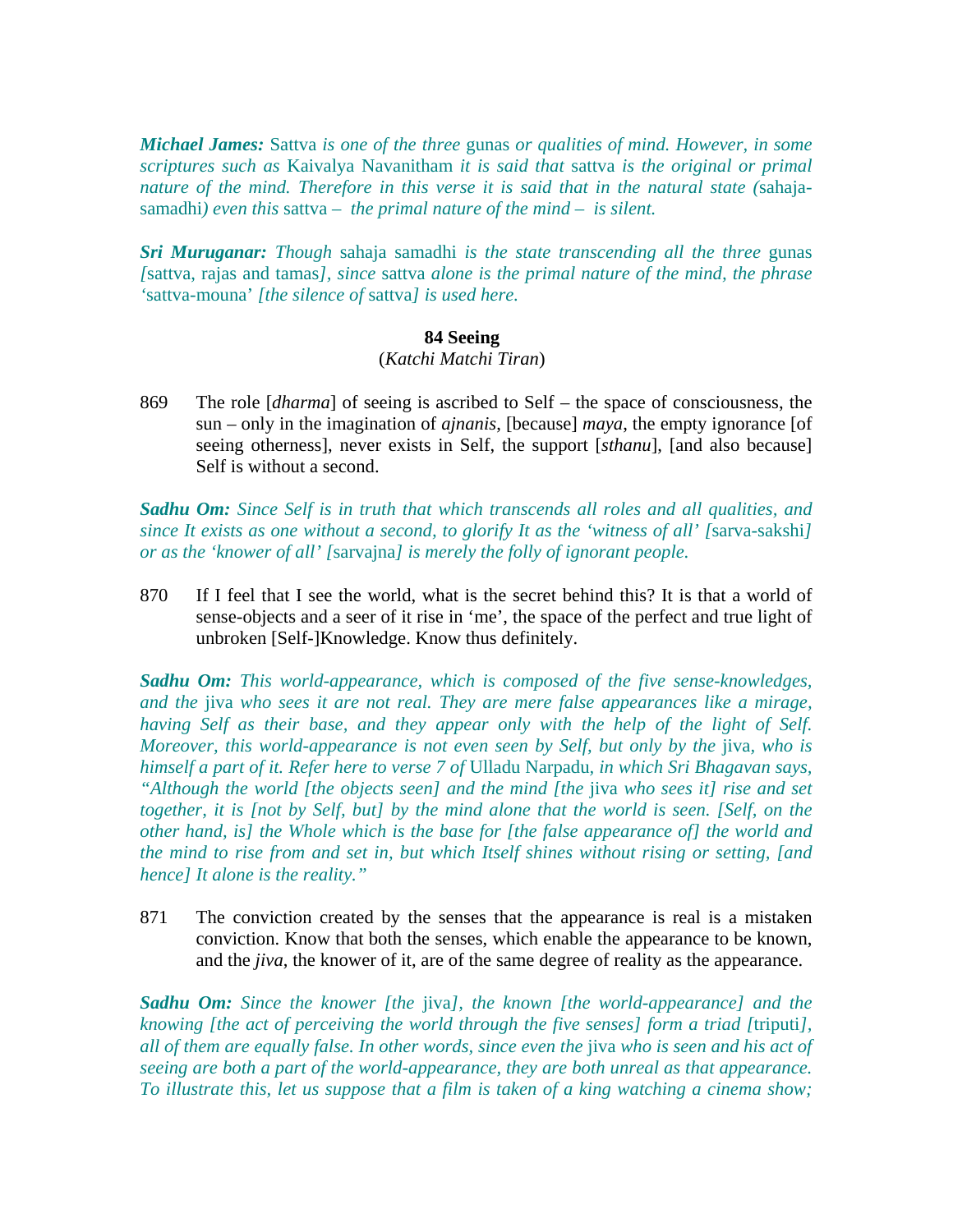*when this film is projected, are not the king and his act of watching the cinema show, both pictures in the film? Refer here to verse 160 and its note.* 

872 He who sees the seer [the knower of the mind, namely Self] will shine as the Supreme Self Itself, having destroyed the sense of difference 'I am different form the seer of the seer' and having attained his own nature.

*Sadhu Om: The central idea of this verse is that he who has seen Self will shine as Self, having destroyed his individuality and having attained the non-dual knowledge [*advaitajnana*].*

*Though in verse 869 and other verses of this work Sri Bhagavan says that it is wrong*  to ascribe to Self the function of 'seeing', in this verse He refers to Self as 'the seer of the *seer'. The reason for this apparent contradiction is that He is here talking from the ordinary level of understanding – the same level of understanding on which most ancient scriptures such as* Drik-Drisya Viveka *were given. Therefore the reader should understand the expression 'the seer of the seer' to be figurative and not literal.* 

- 873 Such a seer of the seer [i.e. a *Jnani*] will never see the bondage of karmas. He will rule the space of supreme consciousness as His kingdom. Through the Self's sight, He will be able to rule [i.e. to view] all that is seen as His own Self. Know thus.
- 874 When seen through the sight of the supreme space of Self, the illusion of taking births in this mirage-like false world is [found to be] nothing but the egotistical ignorance of identifying a body as 'I'.

*Sadhu Om: The attachment [*abhimani*] of identifying a body as 'I' is taking birth; unceasingly nourishing this attachment is life in this world; temporarily forgetting this attachment is death; and destroying this attachment for ever is* Jnana *or* Moksha*.* 

875 When seen not through the petty 'I' but through the infinite 'I', everything is known to be within Self, the real Supreme. Know that, just like the appearance of many different objects in a dream, Self alone is seen as other things [the world].

*Sadhu Om: What is seen in dream appears only for the one who sleeps. Though all that are seen appear to be objects different from the dreamer [the seer of the dream], are not all of them [including the dreamer] non-different form the one who sleeps? Likewise, it is only we [the Self] that appear in this dream of the waking state as the jiva [the seer] and the world [the different objects that are seen].*

876 Until the false appearance of the snake goes, the real rope, the base, will not be known. [Likewise] until the false appearance of the world vanishes, the real Self, the base, will not be seen.

*Sadhu Om: The same idea is expressed by Sri Bhagavan in the following passage of*  Who am I?*: "Just as unless the knowledge of the snake, the imaginary superimposition, goes, the knowledge of the rope, which is the base, will not be obtained, so unless the*